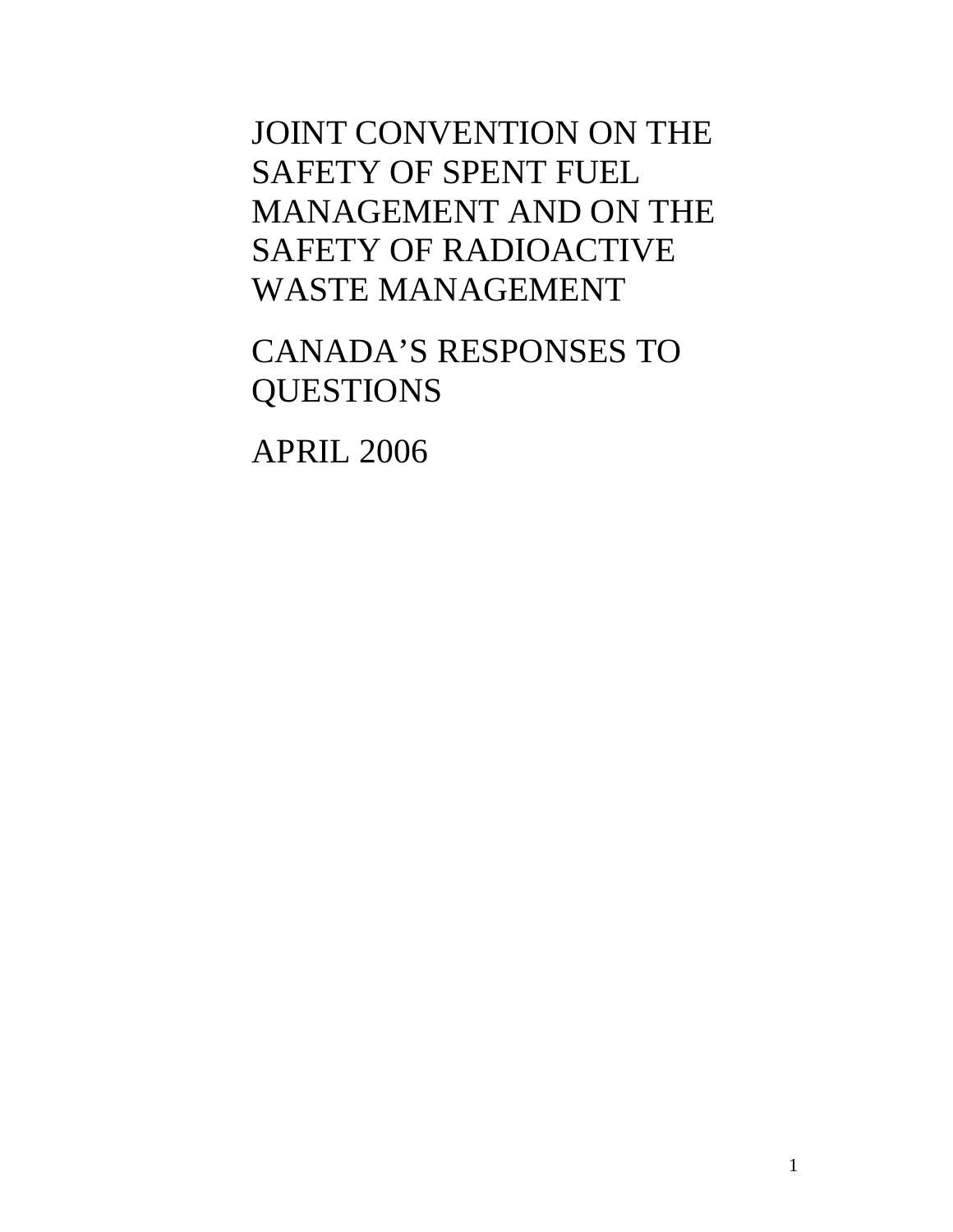## Convention on Nuclear Safety Questions Posted To Canada in 2006

| Seq. No                   | Country<br>Australia                                                                                                                                                                                                                                                                                                                                                                                                                                                         | Article<br>General | Ref. in National Report<br>A.2                                                                                                                                                                                                                                                        |  |
|---------------------------|------------------------------------------------------------------------------------------------------------------------------------------------------------------------------------------------------------------------------------------------------------------------------------------------------------------------------------------------------------------------------------------------------------------------------------------------------------------------------|--------------------|---------------------------------------------------------------------------------------------------------------------------------------------------------------------------------------------------------------------------------------------------------------------------------------|--|
| Question/<br>Comment      | Is it correct that, for the purposes of activities regulated under the Nuclear Safety<br>Control Act, the Canadian Nuclear Safety Commission is the licensing body<br>under both the NSCA and the Canadian Environmental Assessment Act?                                                                                                                                                                                                                                     |                    |                                                                                                                                                                                                                                                                                       |  |
| Answer                    | No. The application of the <i>Canadian Environmental Assessment Act</i> (CEAA) and<br>application of the Nuclear Safety and Control Act (NSCA) and its associated<br>regulations are two separate functions.                                                                                                                                                                                                                                                                 |                    |                                                                                                                                                                                                                                                                                       |  |
|                           | The federal environmental assessment process is triggered when a federal body<br>has specific decision-making responsibilities with respect to a project. With<br>respect to the Canadian Nuclear Safety Commission (CNSC), environmental<br>assessments are required when the CNSC, pursuant to Subsections $24(2)$ or $37(2)$<br>of the NSCA, issues or amends a licence or grants an approval under a licence for<br>the purpose of enabling a project to be carried out. |                    |                                                                                                                                                                                                                                                                                       |  |
|                           | The CNSC is required by law to ensure that the requirements of the CEAA are<br>met. Therefore, the CNSC conducts environmental assessments in accordance<br>with the CEAA. However, the environmental assessment process is not a<br>licensing process.                                                                                                                                                                                                                      |                    |                                                                                                                                                                                                                                                                                       |  |
|                           | At the end of the environmental assessment process, if the CNSC concludes that<br>the project is not likely to cause significant adverse environmental effects, taking<br>into account the appropriate mitigation measures, licensing can proceed.                                                                                                                                                                                                                           |                    |                                                                                                                                                                                                                                                                                       |  |
|                           | The CNSC will proceed with licensing projects in accordance with the NSCA and<br>its associated regulations.                                                                                                                                                                                                                                                                                                                                                                 |                    |                                                                                                                                                                                                                                                                                       |  |
| Seq. No<br>$\overline{2}$ | Country<br>Australia                                                                                                                                                                                                                                                                                                                                                                                                                                                         | Article<br>General | Ref. in National Report<br>Planned Activity K.4                                                                                                                                                                                                                                       |  |
| Question/<br>Comment      | What were the principal strategies used by the NWMO to engage with the public<br>in relation to the recommendations in its 'Choosing A way Forward' Report?<br>Were there specific strategies used to the engage Aboriginal people?                                                                                                                                                                                                                                          |                    |                                                                                                                                                                                                                                                                                       |  |
| Answer                    | The process through which the NWMO sought to elicit societal direction at each<br>major step was designed to be responsive to what Canadians had said an<br>appropriate study process should embody:                                                                                                                                                                                                                                                                         |                    |                                                                                                                                                                                                                                                                                       |  |
|                           |                                                                                                                                                                                                                                                                                                                                                                                                                                                                              |                    | the study process must be grounded in knowledge and expertise;<br>the study must solicit and consider a wide range of perspectives;<br>the Nuclear Waste Management Organization (NWMO) should "think out<br>loud" and engage citizens in dialogue at multiple points in the process; |  |

• the process must be fair, transparent and trustworthy;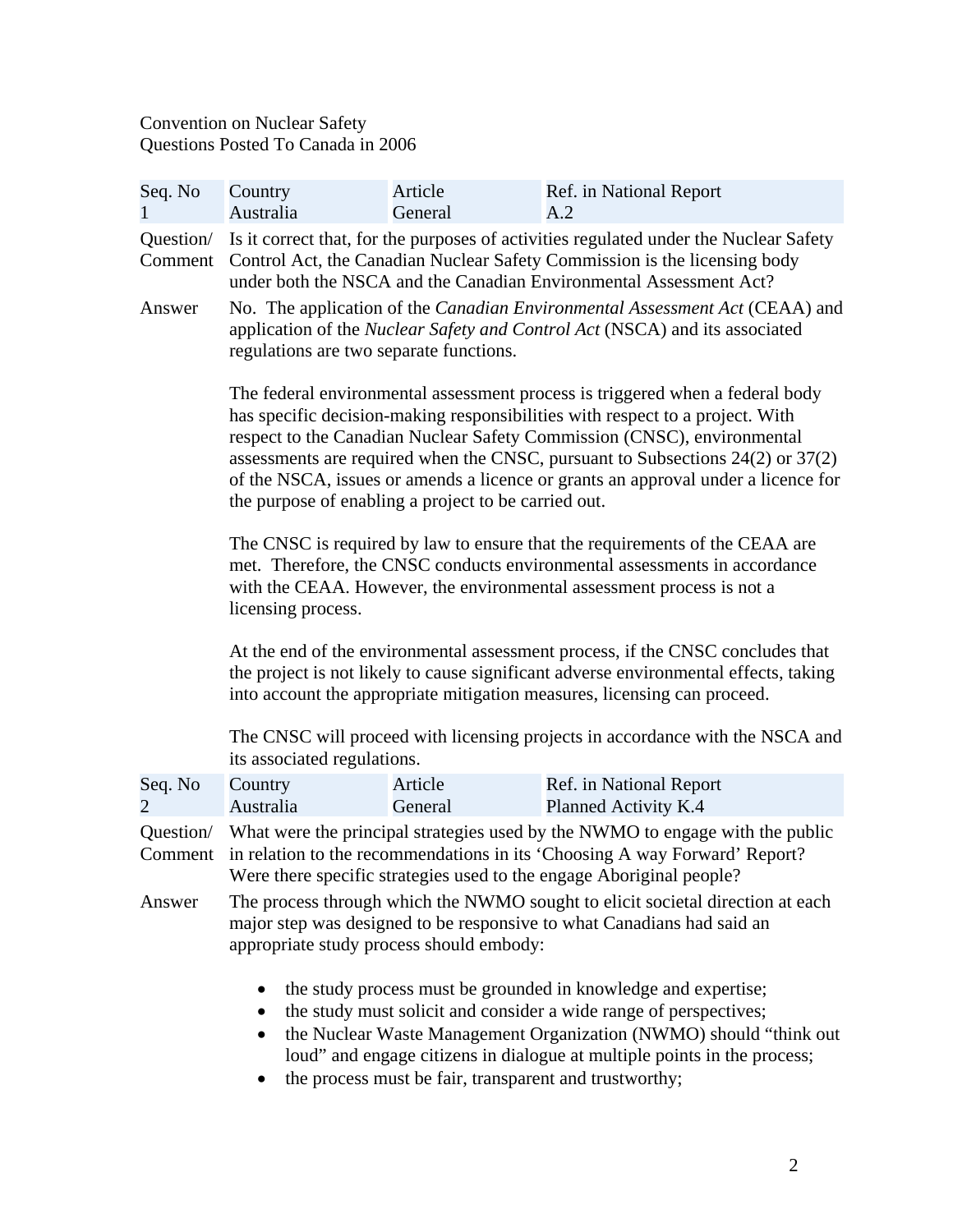- the process must make information accessible to members of the public who currently know little about this issue; and
- the process must use a variety of methods to engage citizens.

The NWMO designed its three-year study as dialogue conducted over four phases. Each of these phases was centered on a key decision in the evolution of the study and iterative development of the preferred approach. The four phases were supported by a series of public discussion documents designed to:

- share what the NWMO had heard from Canadians to date:
- describe how the NWMO was incorporating that direction in conducting the study phase; and
- • solicit input to shape and direct subsequent steps in the study.

Citizens were asked to provide direction on:

- the questions to be asked and answered in the study;
- the key issues to be addressed in the assessment of the management approaches;
- the range of technical methods to be considered in the NWMO study;
- the risk, costs and benefits of each management approach; and
- the design of the overarching management structure and implementation plans for each management approach considered in the study.

Over the course of the dialogue, a broad range of engagement and dialogue initiatives were used, including traditional and more innovative approaches. In order to elicit the range of social and ethical considerations which citizens bring to bear on the issue, the NWMO used nation-wide surveys, focus groups, issuefocused workshops and roundtables, e-dialogues and deliberative surveys, and public information and discussion sessions. The selection of techniques was tailored to the "community of interest" targeted for involvement and included:

- **Specialist papers and topical workshops**: More than 70 papers were contributed by specialists in order to begin creating the information foundation for dialogue, and to help understand the state of knowledge and technologies available. A series of workshops were also conducted.
- **Scenarios Exercise**: A major scenarios exercise involving a diverse group of 26 individuals took place over a period of six months. The purpose was to explore a range of plausible conditions which might be faced when managing used nuclear fuel over the long term, and add the questions those scenarios raised to the study.
- **National citizens' dialogue on values**: Deliberative dialogue sessions were held across the country, with a representative cross-section of citizens, to explore the values which should drive decision-making on this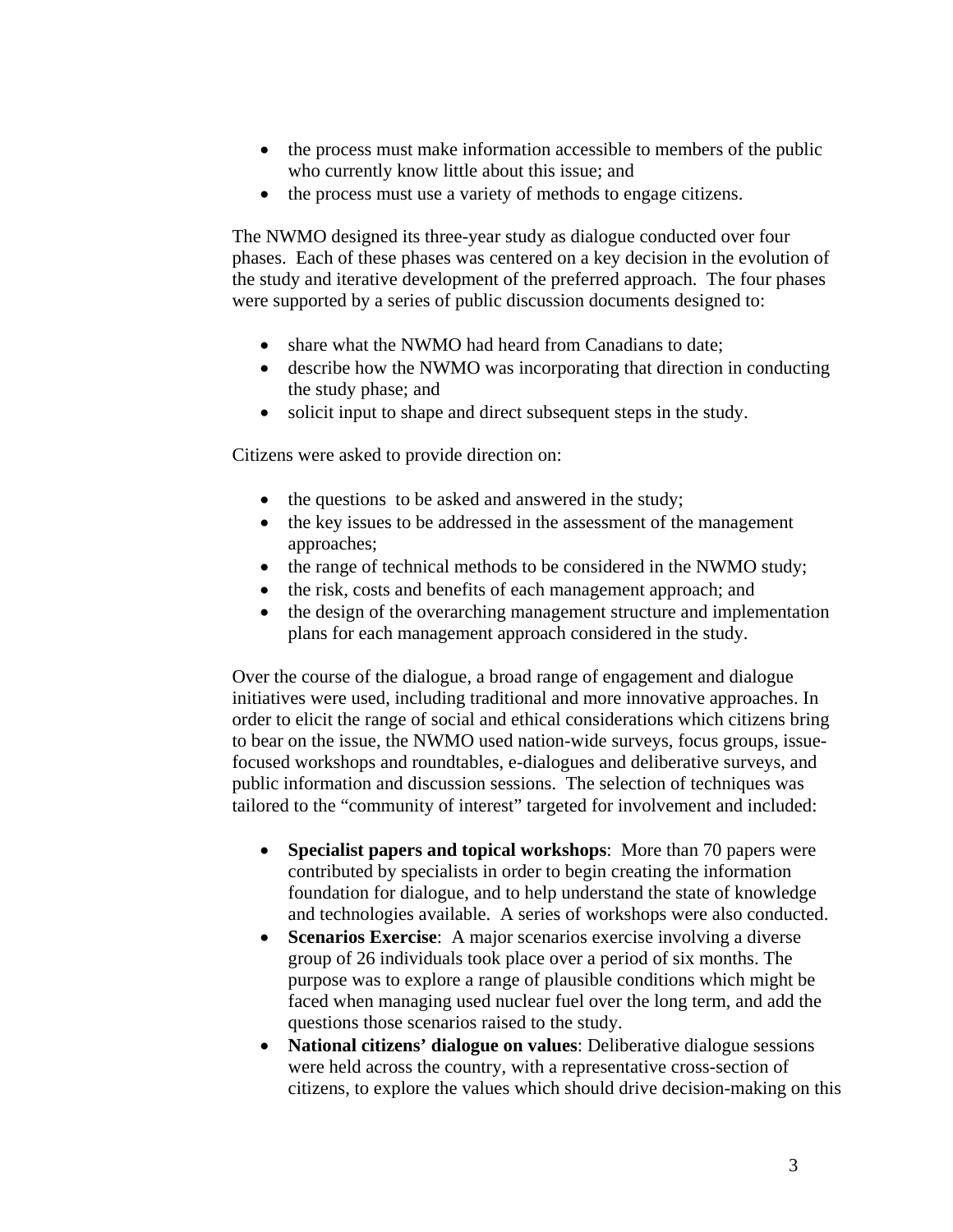issue.

- • **Workshops with highly engaged individuals and groups**: A series of workshops were conducted throughout the study to speak with citizen groups involved in this issue, and individuals and organizations with an interest in public policy at both national and regional levels.
- • **E-dialogues**: These four e-dialogues involved panels of experts, open question and answer sessions, and e-roundtables among students in an open forum.
- **Public information and discussion sessions**: There were 120 public information and discussion sessions across Canada where interested Canadians met to discuss the second discussion document.
- • **A program of Aboriginal dialogues**: More than 150 meetings were designed, conducted and reported on by Aboriginal Peoples involving more than 2,500 participants.
- **Public attitude research**: Three nation-wide telephone surveys and more than 50 focus groups were conducted throughout the study.
- **Submissions: Several hundred written submissions were made by mail** or through the Web site; and
- **A Roundtable on Ethics:** A roundtable of specialists in ethics met over the course of the study to help identify the ethical issues associated with both the issue and the conduct of the study.

Some of these techniques were used to hear from a statistically representative cross-section of citizens, including those who would not otherwise involve themselves in the study. Some were used to elicit the concerns of those directly interested in the issue, while others were used for more in-depth conversations among those with a specialized interest. Throughout, a Web site served as a platform for making reports commissioned by the NWMO publicly available. Through this Web site Canadians were invited to comment on the topics, and what was said was also shared. Each dialogue initiative was conducted, and reported on, by third parties in order to ensure the accuracy and transparency of the reporting.

Individual dialogue initiatives were, for the most part, designed to bring together people from a diversity of perspectives to work through issues, create shared meaning, and identify common ground. Participants in these initiatives (and more broadly, interested Canadians) were encouraged to examine their own thinking and learn through talking with each other, and listening to and understanding perspectives which are different from their own. Dialogue initiatives were designed to identify areas of common ground among diverse perspectives while identifying and acknowledging differences from which an integrated view could emerge.

The NWMO exchanged dialogue with the Aboriginal community to share information on the issue of managing used nuclear fuel over the long term. This helped the NWMO to understand how this information is processed by the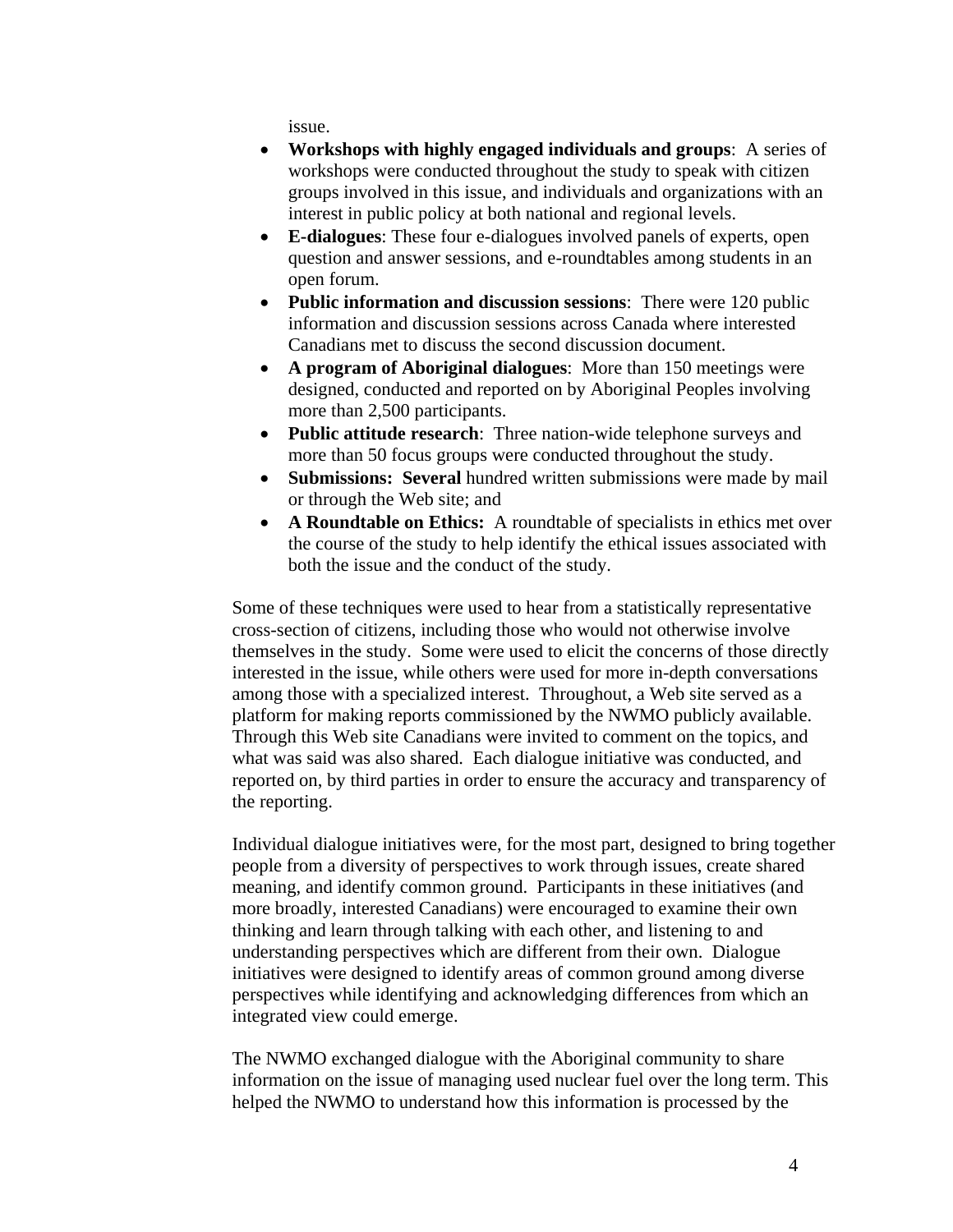Aboriginal community and to learn from the reactions, insights and concerns that were expressed. Efforts were made to involve Aboriginal peoples in all NWMO activities.

From the beginning of the study, the NWMO has provided support to Aboriginal organizations in helping them design and implement dialogue processes according to what they believe would work most effectively. Process design and implementation were determined and managed by the Aboriginal organizations within the constraint of respecting key NWMO study milestones. Initially, agreements were struck with national organizations as a means of achieving the broadest exposure possible. As the dialogue evolved, it became apparent that direct interaction with regional and local organizations was also important and thus initiated. In all, collaborative agreements were struck with six national Aboriginal organizations and eight regional and local organizations. In addition, an outreach program was initiated to develop relationships with groups from First Nations of Ontario, Quebec, New Brunswick, and Saskatchewan (the provinces involved in the nuclear fuel cycle). The NWMO supported these activities with direct financial resources, and through information sharing, briefings, and training. The NWMO also sponsored a workshop on the important topic of Traditional Knowledge, and towards the close of the three year study, an Elders' Forum.

| Seq. No | Country        | Article | Ref. in National Report |
|---------|----------------|---------|-------------------------|
|         | <b>Belgium</b> | General |                         |

 contaminated soils…? Question/ What are the actions taken to keep the memory (for hundreds en hundreds of Comment years) of the disposal locations (deep geological disposal sites) and the

Answer The following are examples of Canadian initiatives for various waste streams:

## *i) NWMO's Proposed Repository for the Long-Term Management of Used Nuclear Fuel*

The Nuclear Waste Management Organization's (NWMO) recommendation of Adaptive Phased Management for the long-term management of used nuclear fuel is presently with the Government of Canada for review and consideration. Following a government decision on a management approach, the NWMO proposes to commence a process through which the many implementation issues may be addressed.

The transfer of knowledge over time to future generations is one of many issues that the Government of Canada anticipates significant societal interest in, and in which citizens must have confidence in order for implementation to proceed. Under Adaptive Phased Management, the pace and manner of implementation would be influenced by the extent to which society has confidence in the resolution of such key matters.

In its final study, the NWMO has proposed an open and collaborative process for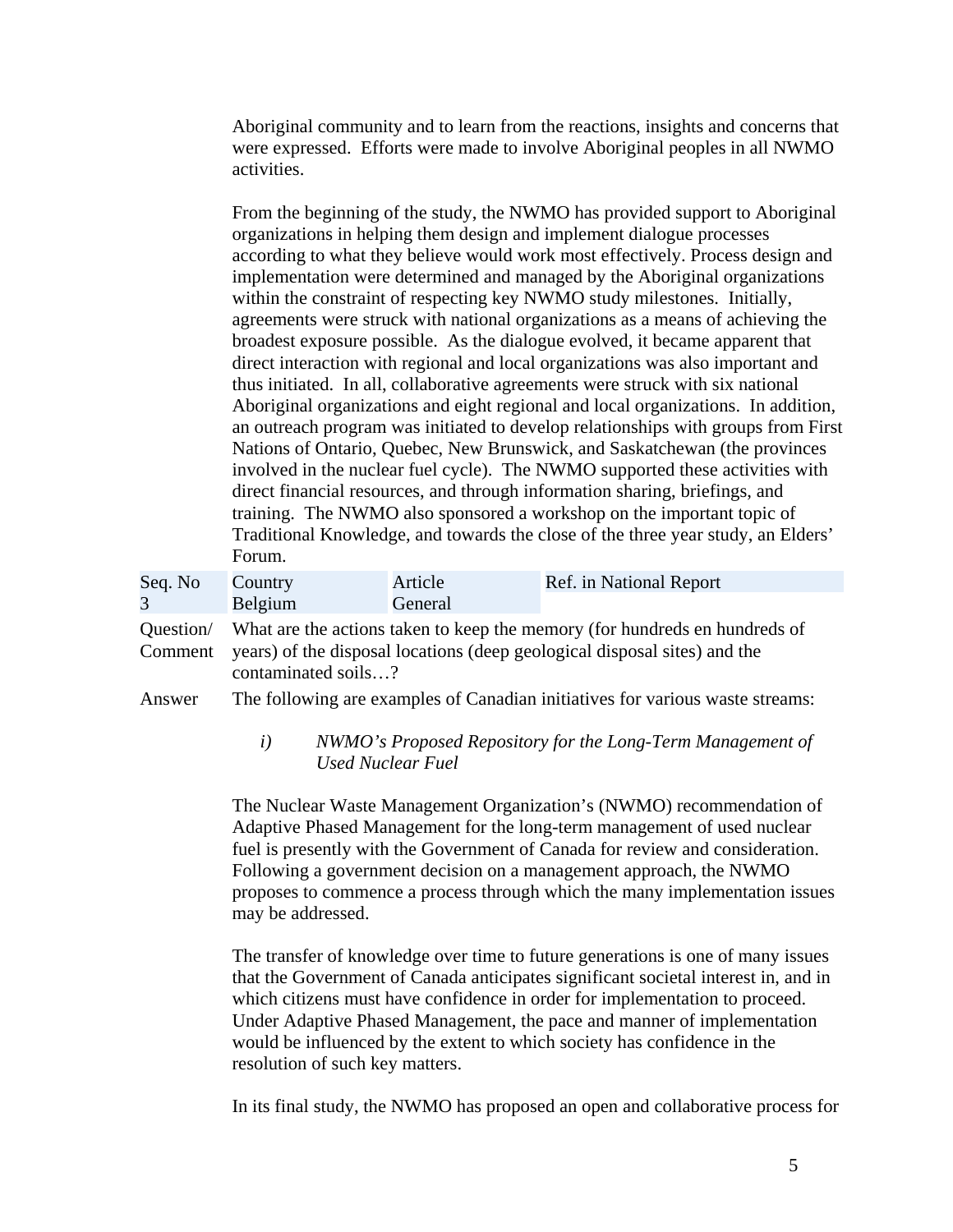addressing implementation issues. It will be important to ensure that the decisionmaking that unfolds over many years to come is supported by continued citizen engagement in a way that allows issues to be addressed and worked out collaboratively. It is NWMO's intent to ensure that issues of broad societal interest ,such as the transfer of knowledge, are fully examined as part of the preparatory work for implementation.

## *ii) OPG's Deep Geological Repository (DGR) for Low and Intermediate Radioactive Waste*

Regarding OPG's Deep Geological Repository (DGR), it is expected that there would be a monitoring period after closure to confirm that the repository was behaving as expected. Further activities following closure might include institutional controls to prevent public access to the site, limited land use, and continual monitoring at a reduced level. All documents will be properly archived. At the current stage of the DGR program, specific details of these activities have yet to be defined.

## *iii) Port Hope Area Initiative – Low-Level Radioactive Waste (contaminated soils)*

The long-term management of radiologically contaminated soils in Canada has not been studied beyond 500 years. In the case of the Port Hope Area Initiative, the 500-year time frame considers government stewardship of the facilities including ongoing public involvement to keep the public aware.

| Seq. No | Country                                                                                    | Article | Ref. in National Report |  |
|---------|--------------------------------------------------------------------------------------------|---------|-------------------------|--|
| 4       | Belgium                                                                                    | General |                         |  |
|         | Question/ What is the frequency (required by the authorities) to update the EIA during the |         |                         |  |
|         | Comment exploitation of a deep geological disposal? (Large time scale)                     |         |                         |  |

Answer Environmental assessments are only conducted at the conceptual stage of a project. As part of the environmental assessment, the proponent proposes a follow-up program and the results of this program are used to confirm or validate any assumptions or uncertainties that were identified in the environmental assessment.

> With respect to a deep geological disposal site, an environmental assessment in the form of a screening, comprehensive study or panel would be undertaken early in the conceptual stage. The environmental assessment would examine the impacts this project may have on human health and the environment. In addition, it would assess the social component. As part of the environmental assessment, the proponent would propose a follow-up program that would assess and confirm any assumptions presented in the environmental assessment. The results of the follow-up program would be used to update the information contained in the environmental assessment and modify the conceptual design.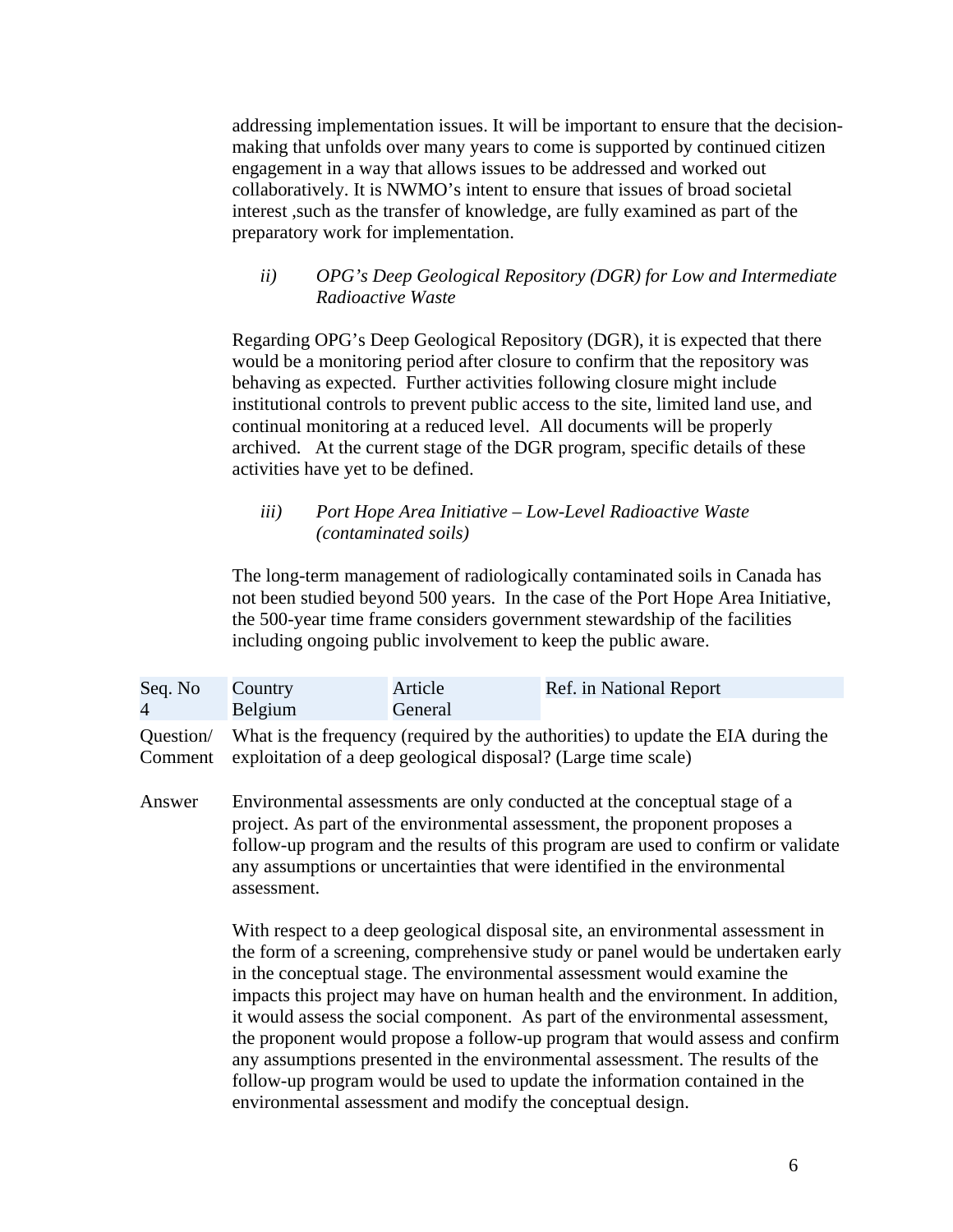Therefore, there is no predetermined frequency for updating environmental assessments.

| Seq. No   | Country                                                                                                                                                                                                                                                                                                                                                                                                                                                                                                                                                                                                                                                                                                                                                                                                                                                                                                                                                                                                                                                                                                                                                                                             | Article | Ref. in National Report |
|-----------|-----------------------------------------------------------------------------------------------------------------------------------------------------------------------------------------------------------------------------------------------------------------------------------------------------------------------------------------------------------------------------------------------------------------------------------------------------------------------------------------------------------------------------------------------------------------------------------------------------------------------------------------------------------------------------------------------------------------------------------------------------------------------------------------------------------------------------------------------------------------------------------------------------------------------------------------------------------------------------------------------------------------------------------------------------------------------------------------------------------------------------------------------------------------------------------------------------|---------|-------------------------|
| 5         | Belgium                                                                                                                                                                                                                                                                                                                                                                                                                                                                                                                                                                                                                                                                                                                                                                                                                                                                                                                                                                                                                                                                                                                                                                                             | General |                         |
| Question/ | Did the event of 11 September modify the strategy of above ground interim                                                                                                                                                                                                                                                                                                                                                                                                                                                                                                                                                                                                                                                                                                                                                                                                                                                                                                                                                                                                                                                                                                                           |         |                         |
| Comment   | storage?                                                                                                                                                                                                                                                                                                                                                                                                                                                                                                                                                                                                                                                                                                                                                                                                                                                                                                                                                                                                                                                                                                                                                                                            |         |                         |
| Answer    | Prior to September 11, 2001, physical protection measures for above ground<br>interim storage in Canada were based on the existing Nuclear Security<br>Regulations, which took into account international recommendations.<br>Immediately following the events of September 11, 2001, using a risk-informed<br>approach, additional physical protection measures were put into place to increase<br>security of above ground storage areas. These measures included:<br>enhanced security screening of employees and contractors who require<br>access to these areas (including background, police and security checks);<br>protection against forced vehicle penetration to the immediate area;<br>$\bullet$<br>utilizing screening equipment for searching of personnel and vehicles for<br>weapons and explosives, and;<br>a response force who is capable making an effective intervention.<br>Furthermore, the Nuclear Security Regulations, which address physical security<br>protection measures, including the unauthorized removal of nuclear substances<br>and/or sabotage, were subject to a complete review that has resulted in<br>amendments coming into effect in the near future. |         |                         |
| Seq. No   | Country                                                                                                                                                                                                                                                                                                                                                                                                                                                                                                                                                                                                                                                                                                                                                                                                                                                                                                                                                                                                                                                                                                                                                                                             | Article | Ref. in National Report |
| 6         | Belgium                                                                                                                                                                                                                                                                                                                                                                                                                                                                                                                                                                                                                                                                                                                                                                                                                                                                                                                                                                                                                                                                                                                                                                                             | General |                         |
| Question/ | Does the CNSC foresee a stepwise approach for the licensing process of a deep                                                                                                                                                                                                                                                                                                                                                                                                                                                                                                                                                                                                                                                                                                                                                                                                                                                                                                                                                                                                                                                                                                                       |         |                         |
| Comment   | geological disposal?                                                                                                                                                                                                                                                                                                                                                                                                                                                                                                                                                                                                                                                                                                                                                                                                                                                                                                                                                                                                                                                                                                                                                                                |         |                         |
| Answer    | A deep geological disposal facility would be considered as a Class 1 nuclear<br>facility and must therefore conform to the requirements of the Nuclear Safety<br>Control Act and its associated regulations, in particular the Class 1 Nuclear<br>Facilities Regulations. These regulations prescribe a stepwise approach to the<br>licensing of a Class 1 nuclear facility. The type of licences prescribed by these<br>regulations include a licence to prepare site, a licence to construct, a licence to<br>operate, a licence to decommission, and a licence to abandon. Typically a<br>licence to prepare site and to construct may be jointly issued.                                                                                                                                                                                                                                                                                                                                                                                                                                                                                                                                        |         |                         |

The regulations can be viewed at www.nuclearsafety.gc.ca.

| Seq. No | Country | Article | Ref. in National Report |
|---------|---------|---------|-------------------------|
|         | Euratom | General |                         |
|         |         |         |                         |

Question/ 1) IAEA Classification of Radioactive Waste is based upon the half-life. The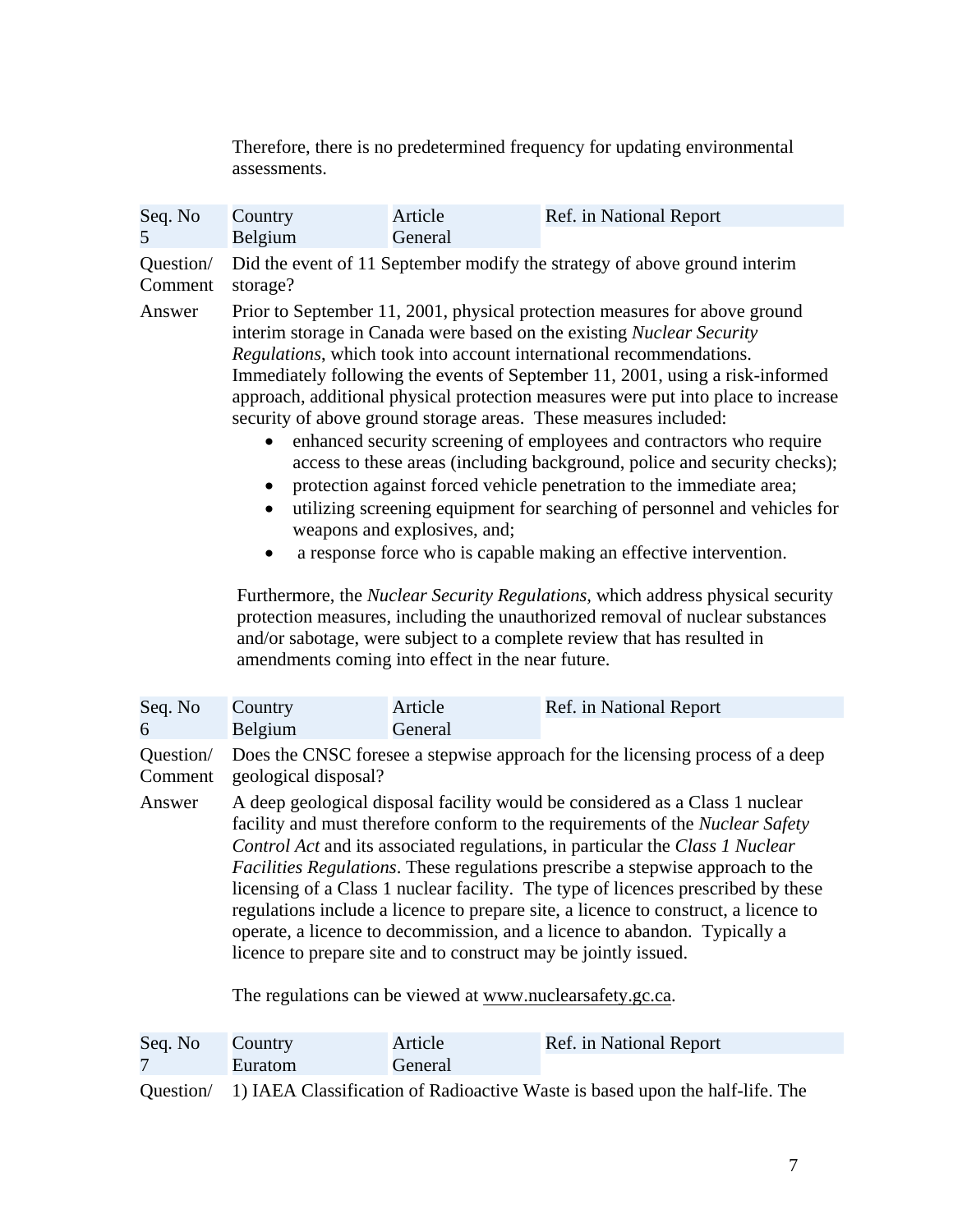- practical approach ion comparison with IAEA classification? Comment criterion is half-life of 30 years. Please, confirm, since it is not explicitly given in the report. 2) The report indicates that Canadian categorisation is based on origin of the waste, i.e. spent fuel, which is called nuclear fuel waste, low level radioactive waste, and uranium mine and mill tails are the categories they use. Is it a more 3) The dose limit for pregnant worker is 4 mSv, as indicated in E.4.2.1. Please verity and explain.
- Answer  $1\& 2$ ) As reported in section B.7 of Canada's National Report, radioactive wastes are classified into one of three categories based on origin and radiological hazard: nuclear fuel waste, low-level radioactive waste, and uranium mine and mill tailings. This classification system has worked well for Canada, and as such Canada has not imposed more complex, national, classification system, such as the International Atomic Energy Agency (IAEA) Waste Classification System.

Individual licensees are free to utilize more detailed classification systems for their own waste management programs. An example of such a classification is the one used by Ontario Power Generation (OPG) for the Western Waste Management Facility. OPG's non-fuel radioactive waste falls within the lowlevel radioactive waste class described in the Canadian National Report (section B.7). Similar to other waste facility operators, OPG has found it useful to create sub-categories of these definitions for operational management purposes. The OPG sub-categories are described as follows: (Note that these may be different from the definitions used by other operators in Canada.)

- Low-Level Waste (LLW) Radioactive waste in which the concentration or quantity of radionuclides is above the clearance levels established by the regulatory body, the Canadian Nuclear Safety Commission (CNSC). This waste does not necessarily require disposal in a deep geologic repository. It contains primarily short-lived radionuclides (half-lives shorter than or equal to the 30-year half-life of Cs-137). For interim storage purposes, low level waste is that which does not require substantial shielding.
- Intermediate-Level Waste (ILW) Radioactive non-fuel waste, containing sufficient quantities of long-lived radionuclides (generally refers to halflives greater than the 30-year half-life of Cs-137). Deep geological disposal is a suitable alternative for providing isolation from the environment in the long-term. For interim storage purposes, intermediate level waste requires substantial shielding. Intermediate level waste includes most ion exchange resins; moderator and primary system water filters, and irradiated reactor core components.

There is currently an initiative by the Canadian nuclear industry to examine and possibly incorporate a classification system into a standard produced and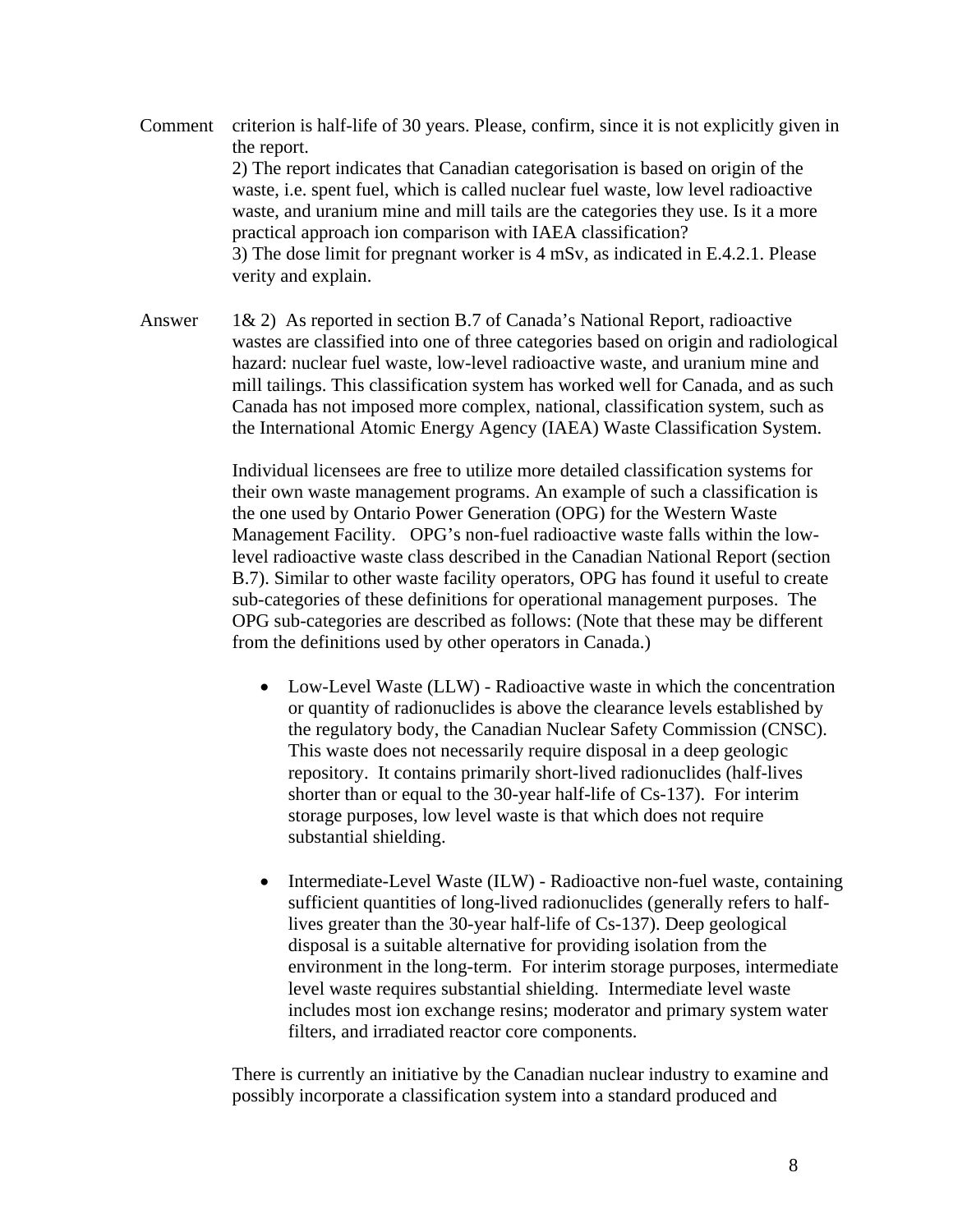coordinated by the Canadian Standards Association (CSA). The introduction of a classification system into a CSA standard will be reviewed in conjunction with other standards such as the IAEA classification system. The CSA standard is anticipated to be finalized and published in 2007.

3) Section 13 of the *Radiation Protection Regulations* sets a dose limit of 4 mSv for a pregnant worker, in contrast to the 2 mSv dose limit recommended by ICRP 60.

When the predecessor of the CNSC, the Atomic Energy Control Board (AECB), issued draft regulations which reflected the ICRP 60 (1990) recommendations, the proposed 2 mSv dose limit\* was criticized by some stakeholders as being unnecessarily low. The critics noted that doses at this level, especially those from the internal component, would be difficult to measure and compliance would be difficult to demonstrate. It was feared by workers who submitted comments that some employers might conclude that the only effective method of compliance with the dose limit of 2 mSv would be to remove a pregnant worker from working with radiation. If no other work was available, this could result in a layoff, and could lead to discrimination against the hiring of women for some types of radiation work.

In response to these comments, the AECB initiated their own review of the literature. This review indicted that the risk to the fetus, presented by a dose of 4 mSv to the mother, is very small and not much greater than the dose limit recommended by the ICRP. Based on this and the consultations with the stakeholders, the AECB set the dose limit for pregnant workers at 4 mSv.

\*It was not clear in ICRP 60 whether the external dose limit was to be in addition to the internal limit. The AECB interpreted the recommended dose limit of 2 mSv as a combination of a 1 mSv limit for external radiation and a 1 mSv limit for the effect of intakes of radioactive material by the mother during her pregnancy.

| Seq. No Country |        | Article | Ref. in National Report |
|-----------------|--------|---------|-------------------------|
|                 | France | General | Section K.6.2 P. $95$   |

Question/ Is there a limit in time to institutional control of consolidated historic wastes? Comment

Answer There is no time limit established for institutional controls of consolidated historic waste sites in Canada. The Government of Canada has accepted responsibility for the management of Canada's historic waste, in the absence of another responsible owner. The reliance on institutional controls in the management of these historic wastes over time is determined on a case-by-case basis depending on the circumstances of the site. For some historic waste sites, institutional controls are expected to remain in place over the long term. For other sites, however, they are considered to be temporary measures pending the implementation of appropriate long-term waste management solutions.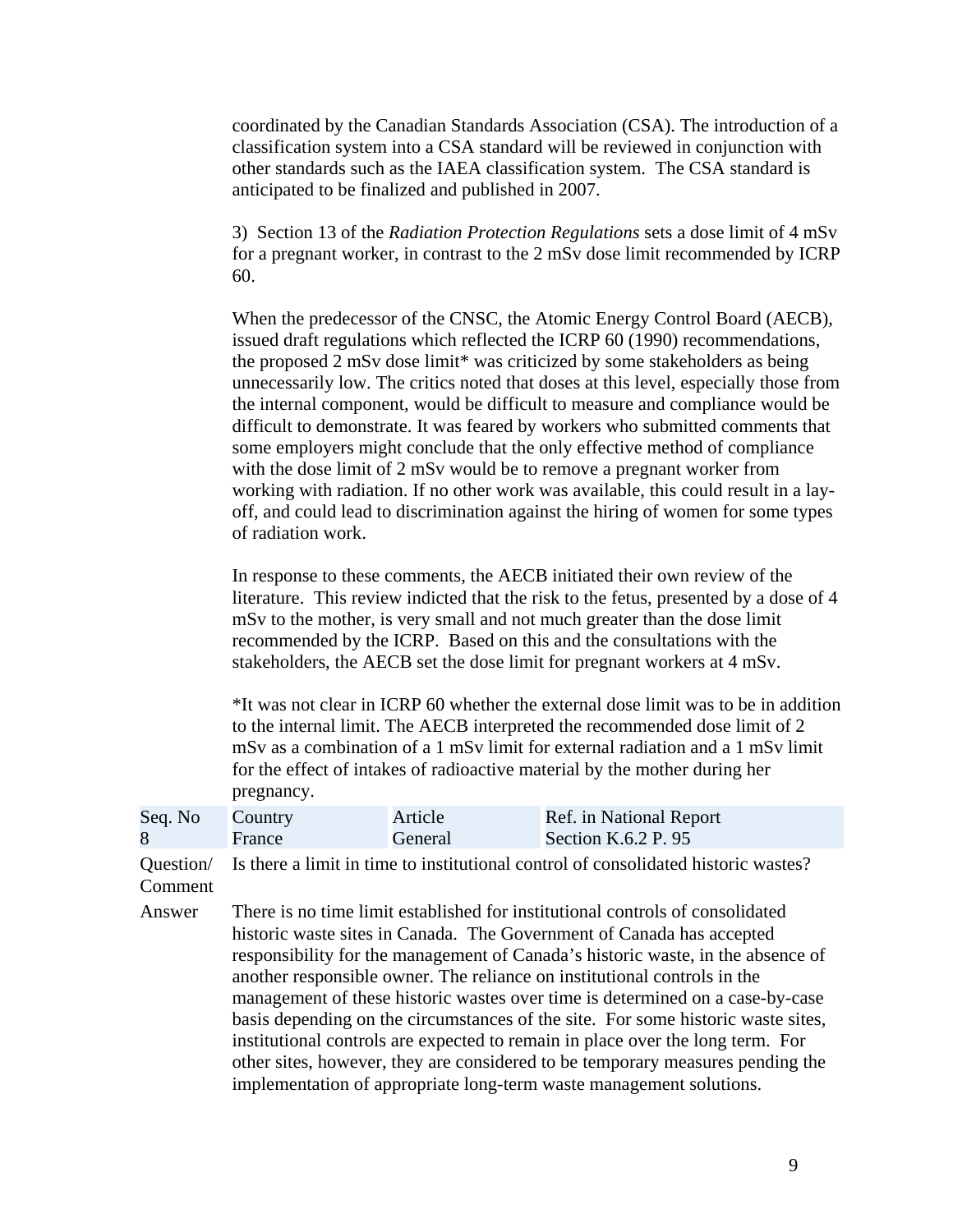| Seq. No<br>9         | Country<br>Germany                                                                                                                                                                                                                                                                                                                                                                                                                                        | Article<br>General                                                                                                                                                                                                                                                                                                                                                           | Ref. in National Report<br>p. 39(F.3)                                                                                                                                                                                                                                                                                                                                                                                                                                                                                                                                                                                                                                                                                                                                                                                                                                                          |  |  |  |
|----------------------|-----------------------------------------------------------------------------------------------------------------------------------------------------------------------------------------------------------------------------------------------------------------------------------------------------------------------------------------------------------------------------------------------------------------------------------------------------------|------------------------------------------------------------------------------------------------------------------------------------------------------------------------------------------------------------------------------------------------------------------------------------------------------------------------------------------------------------------------------|------------------------------------------------------------------------------------------------------------------------------------------------------------------------------------------------------------------------------------------------------------------------------------------------------------------------------------------------------------------------------------------------------------------------------------------------------------------------------------------------------------------------------------------------------------------------------------------------------------------------------------------------------------------------------------------------------------------------------------------------------------------------------------------------------------------------------------------------------------------------------------------------|--|--|--|
| Question/<br>Comment | Do the Nuclear Fuel Waste Act funds (NFWA funds) finance all long-term waste<br>management activities or only the long-term waste management of spent fuel?                                                                                                                                                                                                                                                                                               |                                                                                                                                                                                                                                                                                                                                                                              |                                                                                                                                                                                                                                                                                                                                                                                                                                                                                                                                                                                                                                                                                                                                                                                                                                                                                                |  |  |  |
| Answer               |                                                                                                                                                                                                                                                                                                                                                                                                                                                           | The Nuclear Fuel Waste Act addresses the funding for the long-term management<br>of nuclear fuel waste (spent fuel) only. As for the long-term management of<br>radioactive waste, the funding is provided by the licensee. An example of this is<br>the deep geologic repository proposed by Ontario Power Generation (OPG) at the<br>Bruce Nuclear Power Development site. |                                                                                                                                                                                                                                                                                                                                                                                                                                                                                                                                                                                                                                                                                                                                                                                                                                                                                                |  |  |  |
| Seq. No<br>10        | Country<br>Germany                                                                                                                                                                                                                                                                                                                                                                                                                                        | Article<br>General                                                                                                                                                                                                                                                                                                                                                           | Ref. in National Report<br>p. $52(G.8.2)$                                                                                                                                                                                                                                                                                                                                                                                                                                                                                                                                                                                                                                                                                                                                                                                                                                                      |  |  |  |
| Question/<br>Comment | Is the post-operational phase after the final shutdown of a nuclear installation<br>covered by the operating licence or is it part of the decommissioning licence? Are<br>there different statutory provisions for the operation and decommissioning of<br>NPP <sub>s</sub> ?                                                                                                                                                                             |                                                                                                                                                                                                                                                                                                                                                                              |                                                                                                                                                                                                                                                                                                                                                                                                                                                                                                                                                                                                                                                                                                                                                                                                                                                                                                |  |  |  |
| Answer               | following information:<br>1. the proposed schedule;<br>equipment;                                                                                                                                                                                                                                                                                                                                                                                         | 3. procedures for decommissioning;<br>4. measures to comply with the safeguards agreement;                                                                                                                                                                                                                                                                                   | With the introduction of the <i>Nuclear Safety and Control Act</i> in May 2000, a<br>provision was introduced for the issuance of a licence to decommission. When<br>the licensee announces that a nuclear facility has reached the end of its life, it is<br>anticipated that the licensee will apply for a licence to decommission. The<br>licence to decommission will then replace the licence to operate. The<br>decommissioning licence would then cover all activities pertaining to the<br>decommissioning and dismantlement of the facility, including any deferred<br>storage periods. An application for a licence to decommission must contain the<br>2. the nuclear and hazardous substance and all structures, land, systems and<br>5. the nature and extent of any radioactive contamination;<br>6. the effects on the environment, and the health and safety of persons living |  |  |  |
|                      | in the area, and the measures to prevent or mitigate them<br>the proposed location of points of release, maximum quantities and<br>7.<br>concentrations, and the anticipated volume and flow rate of releases into<br>the environment, including their physical, chemical and radiological<br>characteristics;<br>8. the proposed measures to control releases;<br>9. the proposed measures to prevent or mitigate the effects of accidental<br>releases; |                                                                                                                                                                                                                                                                                                                                                                              |                                                                                                                                                                                                                                                                                                                                                                                                                                                                                                                                                                                                                                                                                                                                                                                                                                                                                                |  |  |  |
|                      | 10. the qualifications and training of workers; and<br>11. the end state objective.<br>The Class 1 Nuclear Facility Regulations provide greater detail on the above.                                                                                                                                                                                                                                                                                      |                                                                                                                                                                                                                                                                                                                                                                              |                                                                                                                                                                                                                                                                                                                                                                                                                                                                                                                                                                                                                                                                                                                                                                                                                                                                                                |  |  |  |
|                      |                                                                                                                                                                                                                                                                                                                                                                                                                                                           |                                                                                                                                                                                                                                                                                                                                                                              | These regulations can be viewed at the Canadian Nuclear Safety Commission's                                                                                                                                                                                                                                                                                                                                                                                                                                                                                                                                                                                                                                                                                                                                                                                                                    |  |  |  |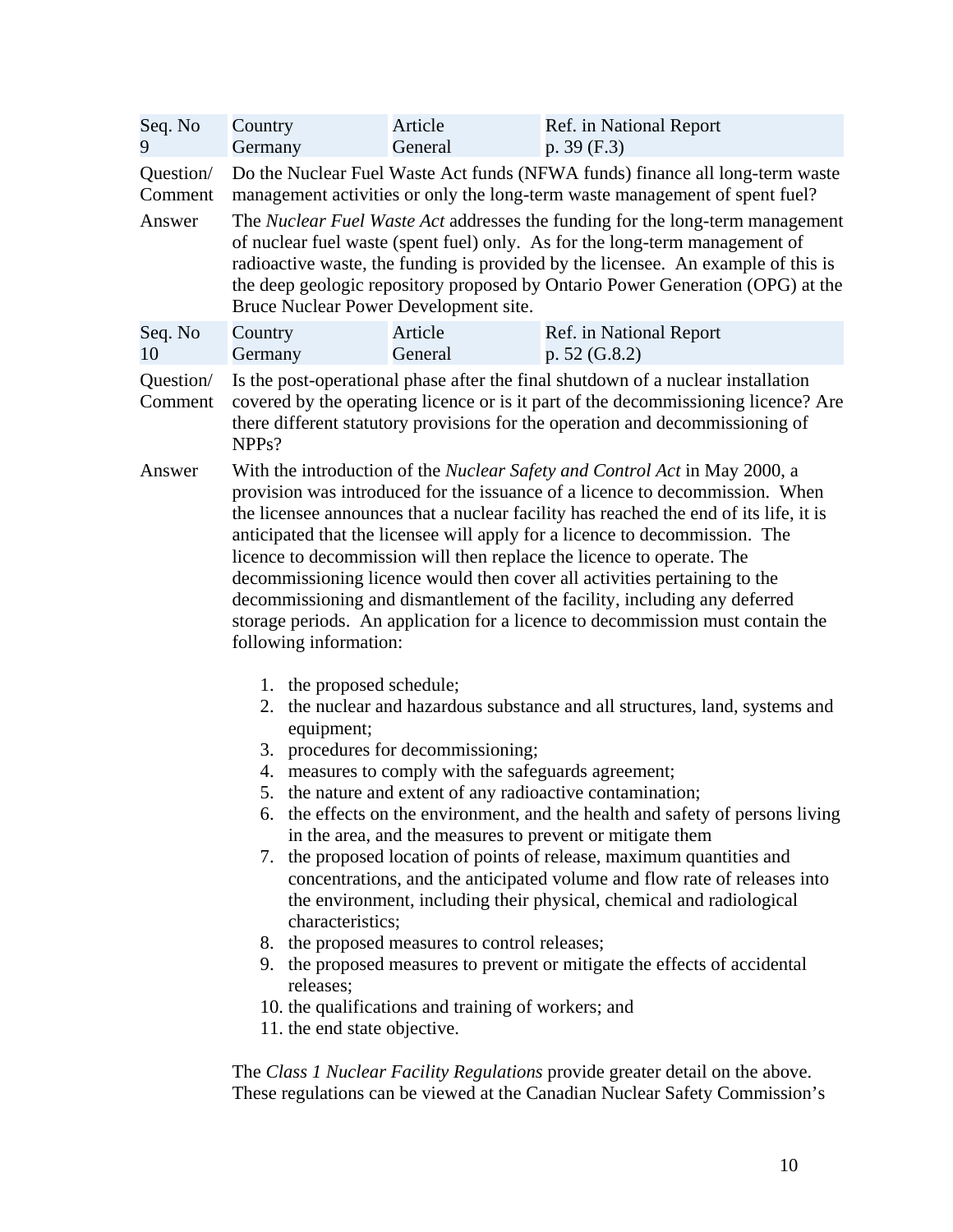Web site at www.nuclearsafety.gc.ca.

| Seq. No<br>11        | Country<br>Ireland                                                                                                                                                                                                                                                                                                                                                                                                                                                                    | Article<br>General | Ref. in National Report<br><b>B.6 Draft Regulatory</b>                                                                                                                                                                                                                                                                                                                                                                     |  |  |
|----------------------|---------------------------------------------------------------------------------------------------------------------------------------------------------------------------------------------------------------------------------------------------------------------------------------------------------------------------------------------------------------------------------------------------------------------------------------------------------------------------------------|--------------------|----------------------------------------------------------------------------------------------------------------------------------------------------------------------------------------------------------------------------------------------------------------------------------------------------------------------------------------------------------------------------------------------------------------------------|--|--|
| Question/<br>Comment | In is noted that Regulatory Guide G-320 does not address social acceptability or<br>economic feasibility of long-term management methods, or the assessment of<br>facility operations. How will these issues be addressed?                                                                                                                                                                                                                                                            |                    |                                                                                                                                                                                                                                                                                                                                                                                                                            |  |  |
| Answer               | people. It addresses topics that include:                                                                                                                                                                                                                                                                                                                                                                                                                                             |                    | The intended purpose of draft Regulatory Guide G-320, Assessing the Long Term<br>Safety of Radioactive Waste Management, is to assist licensees and applicants in<br>assessing the long term safety of storage and disposal of radioactive waste. The<br>Guide describes typical ways to assess the impacts that radioactive waste storage<br>and disposal methods have on the environment and on the health and safety of |  |  |
|                      | assessment methodologies;<br>$\bullet$<br>the level of detail of assessments;<br>confidence placed in assessment results;<br>applying radiological and non-radiological criteria;<br>$\bullet$<br>defining critical groups for impact assessments;<br>selecting time frames for impact assessments;<br>setting post-decommissioning objectives;<br>long-term care and maintenance considerations; and<br>$\bullet$<br>the use of institutional controls.                              |                    |                                                                                                                                                                                                                                                                                                                                                                                                                            |  |  |
|                      | Economic feasibility is not part of the Canadian Nuclear Safety Commission<br>(CNSC) mandate and is not considered within draft Regulatory Guide G-320. It<br>is the concern of the licensee/applicant, with the exception of the economics for<br>financial guarantees for decommissioning and long-term management, which is a<br>requirement under the regulations.                                                                                                                |                    |                                                                                                                                                                                                                                                                                                                                                                                                                            |  |  |
|                      | Social acceptability is also not addressed in draft Regulatory Guide G-320. In<br>part, it is addressed within the Canadian Environmental Assessment Act (CEAA)<br>and through stakeholder intervention in the CNSC licensing process. An<br>environmental assessment conducted under the CEAA requires public<br>consultation of the proposed project. The concerns of the public are considered in<br>the overall proposed project and may result in a re-assessment of the design. |                    |                                                                                                                                                                                                                                                                                                                                                                                                                            |  |  |
|                      | During the CNSC licensing process, citizens are encouraged to participate in<br>licensing hearings for major nuclear facilities. Public licensing hearings are set<br>up so that the Commission can hear the concerns and opinions of those who have<br>an interest, which is key to the decision-making process.                                                                                                                                                                     |                    |                                                                                                                                                                                                                                                                                                                                                                                                                            |  |  |

With respect to the long-term waste management of nuclear fuel waste (spent fuel), the *Nuclear Fuel Waste Act* requires that the Nuclear Waste Management Organization consider socio-economic effects on a community's way of life or on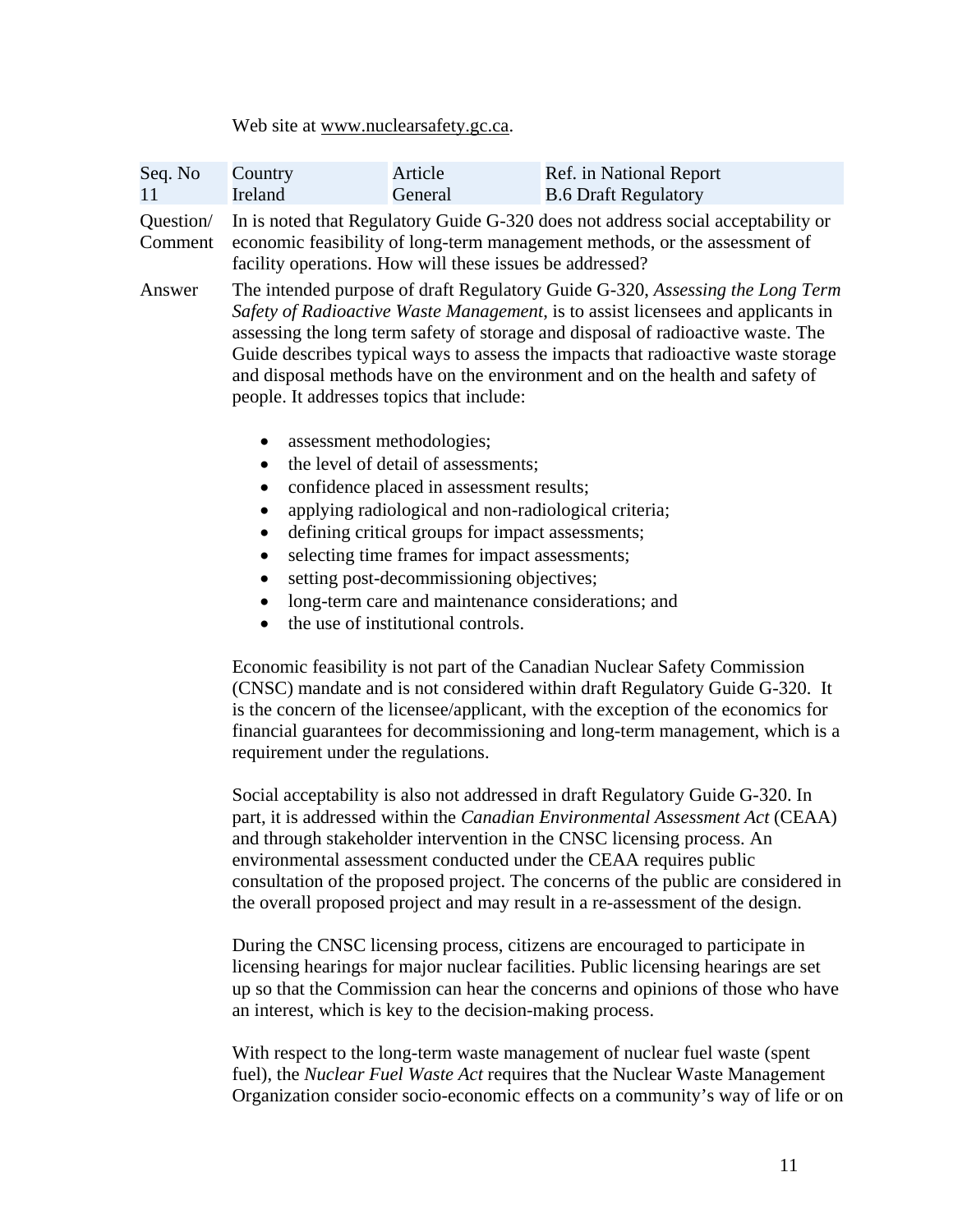its social, cultural or economic aspirations.

| Seq. No<br>12        | Country<br>Ireland                                                                                                                                                                                                                                                                                                                                                                                                                                                                                                                                                                                                                 | Article<br>General                                 | Ref. in National Report<br><b>B.7 Classification o</b>                                                                                                                                                                                                                                                                                                                                                           |  |
|----------------------|------------------------------------------------------------------------------------------------------------------------------------------------------------------------------------------------------------------------------------------------------------------------------------------------------------------------------------------------------------------------------------------------------------------------------------------------------------------------------------------------------------------------------------------------------------------------------------------------------------------------------------|----------------------------------------------------|------------------------------------------------------------------------------------------------------------------------------------------------------------------------------------------------------------------------------------------------------------------------------------------------------------------------------------------------------------------------------------------------------------------|--|
| Question/<br>Comment | While Canada's informal system for classifying radioactive waste has proven<br>adequate for the management and regulation of radioactive waste in Canada, are<br>there any plans to use the IAEA classification system?                                                                                                                                                                                                                                                                                                                                                                                                            |                                                    |                                                                                                                                                                                                                                                                                                                                                                                                                  |  |
| Answer               | No. As reported in section B.7 of Canada's National Report, radioactive wastes<br>are classified into one of three categories based on origin and radiological hazard:<br>nuclear fuel waste, low-level radioactive waste, and uranium mine and mill<br>tailings. This classification system has worked well for Canada, and as such<br>Canada has not imposed nationally a more complex classification system, such as<br>the International Atomic Energy Agency (IAEA) Waste Classification System.<br>Individual licensees are free to utilize more detailed classification systems for<br>their own waste management programs. |                                                    |                                                                                                                                                                                                                                                                                                                                                                                                                  |  |
|                      |                                                                                                                                                                                                                                                                                                                                                                                                                                                                                                                                                                                                                                    | anticipated to be finalized and published in 2007. | There is currently an initiative by the Canadian nuclear industry to examine and<br>possibly incorporate a classification system into a standard produced and<br>coordinated by the Canadian Standards Association (CSA). The introduction of a<br>classification system into a CSA standard will be reviewed in conjunction with<br>other standards such as the IAEA classification system. The CSA standard is |  |
| Seq. No<br>13        | Country<br>Ireland                                                                                                                                                                                                                                                                                                                                                                                                                                                                                                                                                                                                                 | Article<br>General                                 | Ref. in National Report<br><b>B.8 Operational Resp</b>                                                                                                                                                                                                                                                                                                                                                           |  |
| Question/<br>Comment | What, if any, are the contingency plans if the proposed OPG, deep geologic<br>repository to dispose of low-level radioactive waste in Kincardine, Ontario is not<br>approved?                                                                                                                                                                                                                                                                                                                                                                                                                                                      |                                                    |                                                                                                                                                                                                                                                                                                                                                                                                                  |  |
| Answer               | In the event the proposed Deep Geological Repository (DGR) does not obtain<br>regulatory approval, Ontario Power Generation (OPG) will consider alternatives,<br>while continuing to manage and store low- and intermediate-level waste safely.<br>The existing facilities at the Western Waste Management Facility have space for<br>future expansion of the interim storage, if required.                                                                                                                                                                                                                                        |                                                    |                                                                                                                                                                                                                                                                                                                                                                                                                  |  |
| Seq. No<br>14        | Country<br>Ireland                                                                                                                                                                                                                                                                                                                                                                                                                                                                                                                                                                                                                 | Article<br>General                                 | Ref. in National Report<br><b>B.9 Management Pract</b>                                                                                                                                                                                                                                                                                                                                                           |  |
| Question/<br>Comment | Can Canada provide details on the reported 'recommendations to the<br>Government of Canada (November 15, 2005) on the method for long-term<br>management of nuclear fuel waste, and to implement the option selected by the<br>government'. In particular has there been a Government decision on a particular                                                                                                                                                                                                                                                                                                                     |                                                    |                                                                                                                                                                                                                                                                                                                                                                                                                  |  |
| Answer               | option?<br>The Nuclear Waste Management Organization (NWMO) completed a study of<br>approaches for long-term management of Canada's nuclear fuel waste. The final<br>study (Choosing a Way Forward The Future Management of Canada's Used<br>Nuclear Fuel) and a recommendation were submitted to the Government of<br>Canada on November 3, 2005. The recommendation was Adaptive Phased                                                                                                                                                                                                                                          |                                                    |                                                                                                                                                                                                                                                                                                                                                                                                                  |  |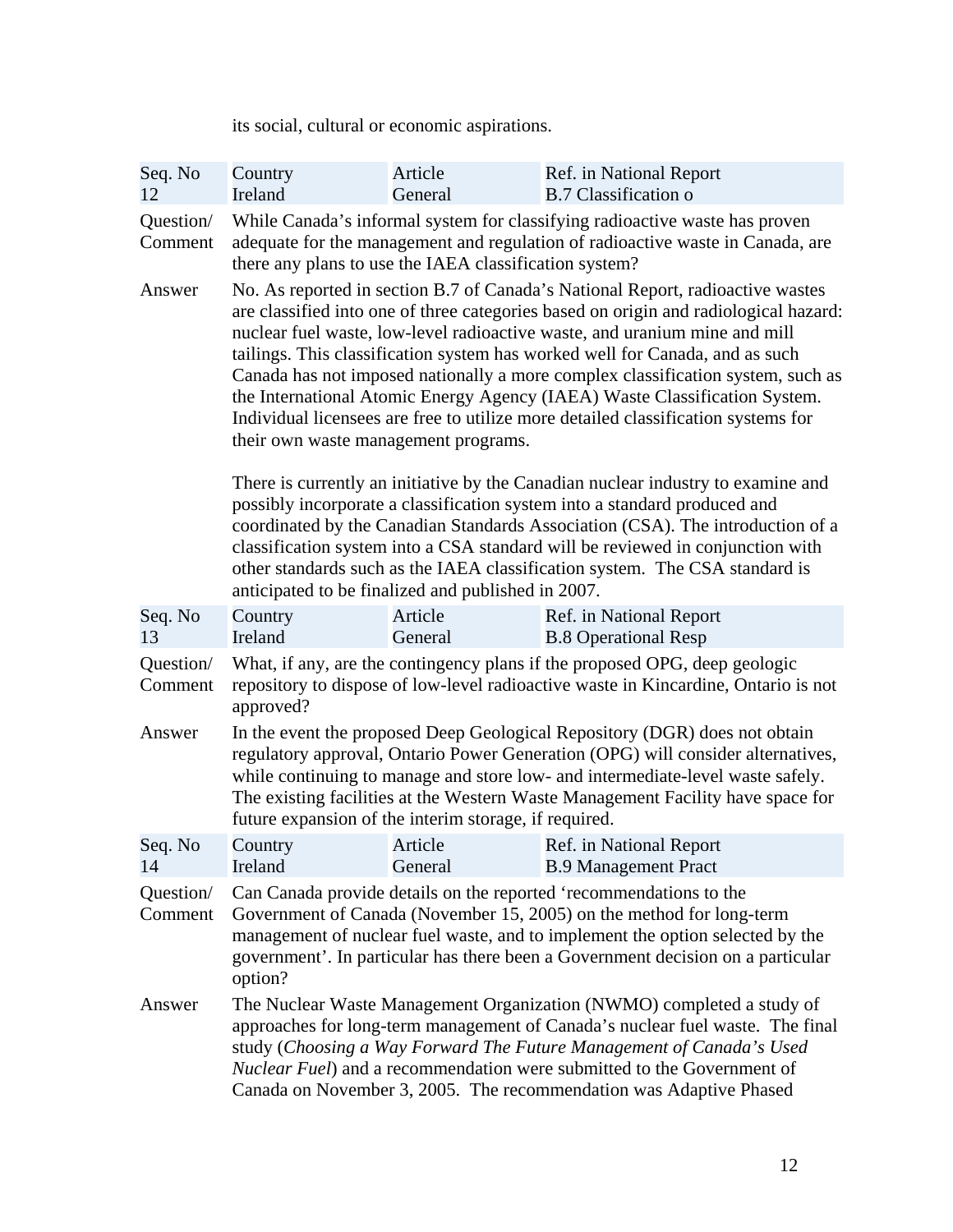Management, a risk management approach with the following characteristics:

- centralized containment and isolation of the spent fuel in a deep geological repository in suitable rock formations, such as the crystalline rock of the Canadian Shield or Ordovician sedimentary rock;
- flexibility in the pace and manner of implementation through a phased decision-making process, supported by a program of continuous learning, research and development;
- provision for an optional step in the implementation process in the form of shallow, underground storage of spent fuel at the central site prior to final placement in a deep repository;
- continuous monitoring of the spent fuel to support data collection and confirmation of the safety and performance of the repository; and
- the potential for retrieving the spent fuel for an extended period, until a future society makes a decision on the final closure, and the appropriate form and duration of post-closure monitoring.

The Government of Canada has not yet decided on the preferred approach for long-term management of Canada's nuclear fuel waste.

Following a decision by the Government, the NWMO would implement the approach, and would:

- meet or exceed all applicable regulatory standards and requirements for protecting the health, safety and security of humans and the environment;
- provide financial surety through funding by nuclear energy corporations (currently Ontario Power Generation Inc., Hydro-Québec and NB Power Nuclear) and Atomic Energy of Canada Limited, according to a financial formula as required by the *Nuclear Fuel Waste Act* (2002); and
- seek an informed, willing community to host the central facilities.

The site must meet the scientific and technical criteria chosen to ensure that multiple engineered and natural barriers will protect human beings, other life forms and the biosphere. Implementation of the approach will:

- respect the social, cultural and economic aspirations of the affected communities;
- focus site selection for the facilities on those provinces that are directly involved in the nuclear fuel cycle;
- sustain the engagement of people and communities throughout the phased process of decision and implementation; and
- be responsive to advances in technology, natural and social science research, Aboriginal traditional knowledge, and societal values and expectations.

| Seq. No | Country | Article | Ref. in National Report |
|---------|---------|---------|-------------------------|
| 15      | Ireland | General | C.3 Reprocessing of     |

Question/ Comment Canada has stated that because of its large natural resources of uranium 'reprocessing of spent fuel has not been deemed necessary at this time'. Is this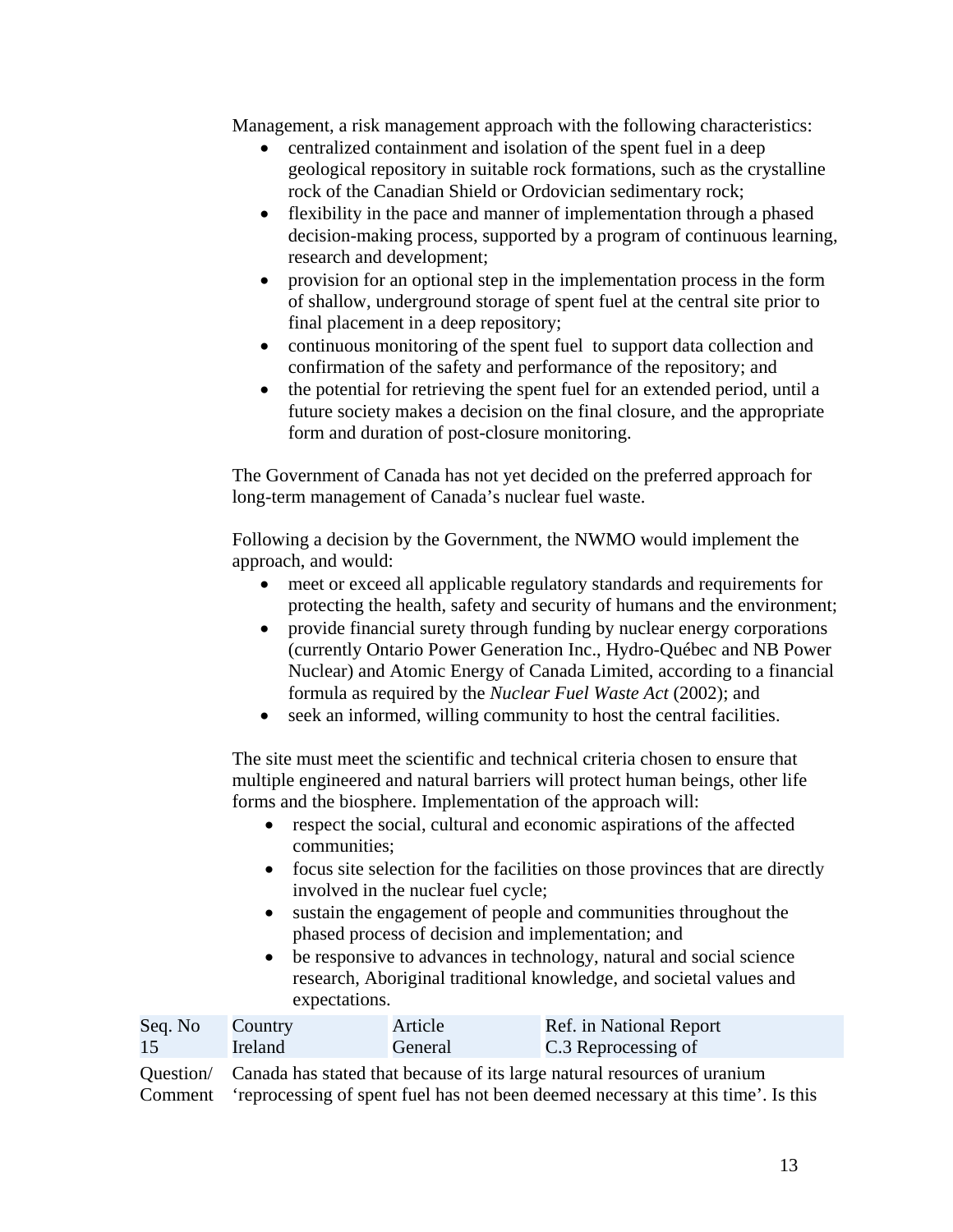|                                | likely to remain the case for some time to come??                                                                                                                                                                                                                                                                                                                                                                                                                                                                                                                                                                                                                                                                                                                                                                                                                                                                                                                                                                                                                                                                                                                                                                                                    |                    |                                                                                                                                                                                                                                      |  |
|--------------------------------|------------------------------------------------------------------------------------------------------------------------------------------------------------------------------------------------------------------------------------------------------------------------------------------------------------------------------------------------------------------------------------------------------------------------------------------------------------------------------------------------------------------------------------------------------------------------------------------------------------------------------------------------------------------------------------------------------------------------------------------------------------------------------------------------------------------------------------------------------------------------------------------------------------------------------------------------------------------------------------------------------------------------------------------------------------------------------------------------------------------------------------------------------------------------------------------------------------------------------------------------------|--------------------|--------------------------------------------------------------------------------------------------------------------------------------------------------------------------------------------------------------------------------------|--|
| Answer                         | In Canada, neither the regulatory regime nor existing policy specifically prohibits<br>the reprocessing of spent fuel, so the possibility exists that at some time in the<br>future reprocessing may take place. The existing reprocessing technology is more<br>costly than producing fuel from freshly mined uranium, of which Canada has in<br>abundance. It therefore appears unlikely at this time that spent fuel reprocessing<br>will be considered in Canada in the near future.                                                                                                                                                                                                                                                                                                                                                                                                                                                                                                                                                                                                                                                                                                                                                             |                    |                                                                                                                                                                                                                                      |  |
| Seq. No<br>16                  | Country<br>Ireland                                                                                                                                                                                                                                                                                                                                                                                                                                                                                                                                                                                                                                                                                                                                                                                                                                                                                                                                                                                                                                                                                                                                                                                                                                   | Article<br>General | Ref. in National Report<br>K.3 Development and                                                                                                                                                                                       |  |
| Question/<br>Comment           | IAEA inspection/review mission at the end of this process?                                                                                                                                                                                                                                                                                                                                                                                                                                                                                                                                                                                                                                                                                                                                                                                                                                                                                                                                                                                                                                                                                                                                                                                           |                    | We note that Canada is currently embarked on a document improvement<br>initiative which anticipates taking several years (approximately 4 years) to<br>produce regulatory policies, standards and guides. Are there any plans for an |  |
| Answer                         | The Canadian Nuclear Safety Commission (CNSC) is currently embarking on<br>several initiatives as part of its continuous improvement effort. Recently, Canada<br>has officially submitted a letter to the International Atomic Energy Agency<br>requesting hosting of an International Regulatory Review Team (IRRT) mission.<br>The CNSC has requested that the scope of the IRRT mission for general<br>requirements and management systems be corporate-wide, while the regulatory<br>functions be focused on power reactor regulation. The Regulatory Documents<br>Program is included in the scope of the IRRT mission.                                                                                                                                                                                                                                                                                                                                                                                                                                                                                                                                                                                                                         |                    |                                                                                                                                                                                                                                      |  |
| Seq. No<br>17                  | Country<br>Ireland                                                                                                                                                                                                                                                                                                                                                                                                                                                                                                                                                                                                                                                                                                                                                                                                                                                                                                                                                                                                                                                                                                                                                                                                                                   | Article<br>General | Ref. in National Report<br><b>J.4.2 Sealed Source</b>                                                                                                                                                                                |  |
| Question/<br>Comment<br>Answer | Could Canada provide some details of their 'Sealed Source Tracking System<br>(SSTS) and comment on how it has performed since it came into operation?<br>The Sealed Source Tracking System has been implemented since January 1,<br>2006. Canadian Nuclear Safety Commission (CNSC) licensees, which are<br>authorized to possess high-risk sealed sources (category 1 and 2 in the<br>International Atomic Energy Agency (Tec-Doc 1344), are required by<br>appropriate licence conditions to report in writing to the CNSC on the details of<br>the movement of their sources. The CNSC is developing a significant software<br>enhancement for our licensing database to enable the recording of the movement<br>of sealed sources.<br>In the first two months of the implementation (January and February 2006), the<br>CNSC received information on 490 sources, for which 1406 transactions were<br>recorded (transaction means creation, transfer, receipt, export and import). The<br>majority of the reports (99 per cent) dealt with radiography sources. Based on the<br>analysis of the reporting on the movement of sources manufactured in Canada,<br>the compliance in reporting was more than 85 per cent in the first month and 100 |                    |                                                                                                                                                                                                                                      |  |

The reporting of the movement of sources, and annual reporting of the source inventory, will enable the establishment of an accurate national sealed source

per cent in the second.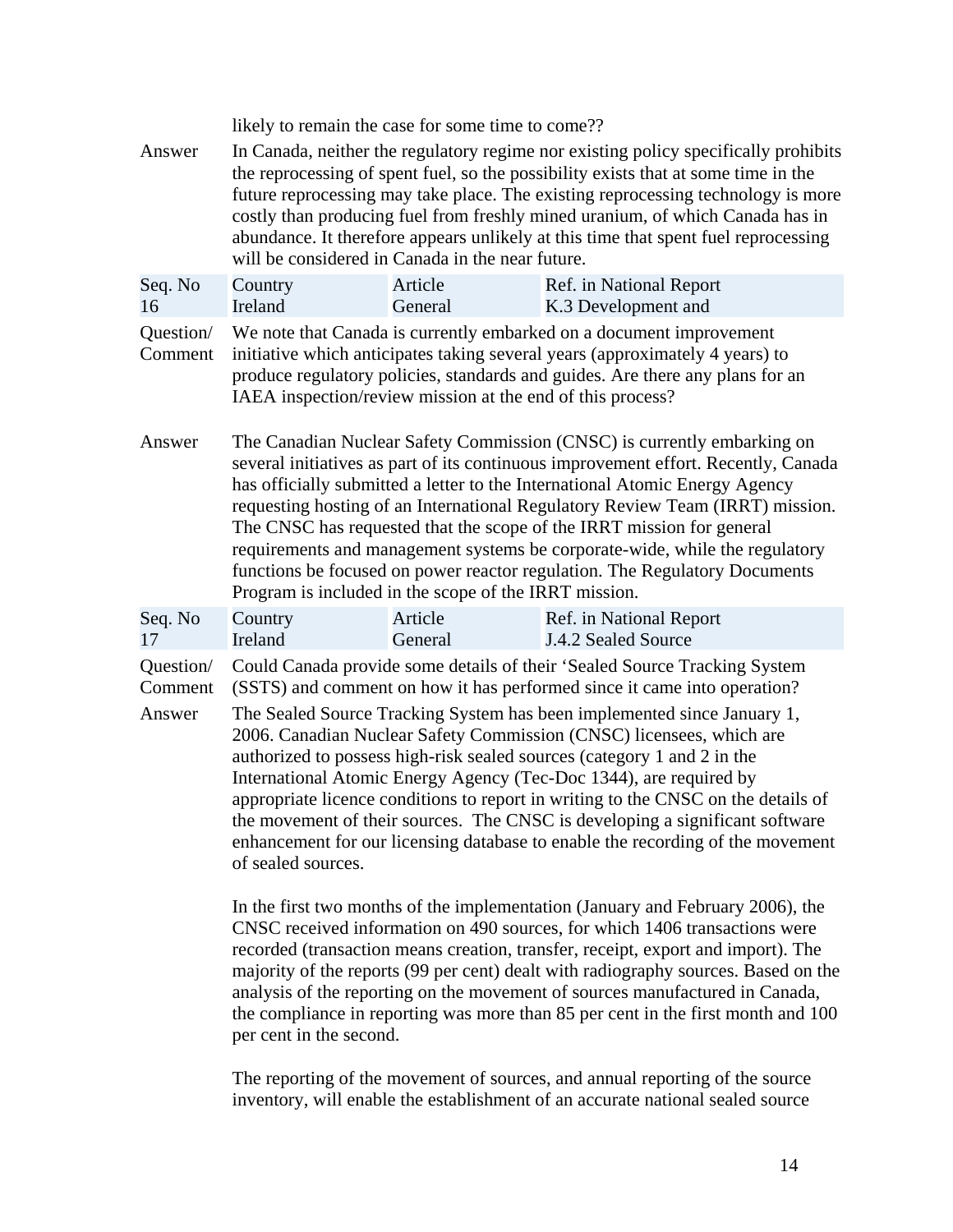|                      | inventory. The CNSC expects to implement the SSTS by June of 2006. The<br>Web-based reporting, which will be available to the CNSC licensees by June 1,<br>2006, will greatly facilitate the tracking of sealed sources.                                                                                                                                                                                                                                                                                                                                                                                                                                    |                    |                                                                                                                                                                                                                                                                                                                                                                                                                                                                                                                                |  |  |
|----------------------|-------------------------------------------------------------------------------------------------------------------------------------------------------------------------------------------------------------------------------------------------------------------------------------------------------------------------------------------------------------------------------------------------------------------------------------------------------------------------------------------------------------------------------------------------------------------------------------------------------------------------------------------------------------|--------------------|--------------------------------------------------------------------------------------------------------------------------------------------------------------------------------------------------------------------------------------------------------------------------------------------------------------------------------------------------------------------------------------------------------------------------------------------------------------------------------------------------------------------------------|--|--|
| Seq. No<br>18        | Country<br>Japan                                                                                                                                                                                                                                                                                                                                                                                                                                                                                                                                                                                                                                            | Article<br>General | Ref. in National Report<br>p85,Line1,Sec.K                                                                                                                                                                                                                                                                                                                                                                                                                                                                                     |  |  |
| Question/<br>Comment | 300 years.<br>seminars on various topics or large convention?                                                                                                                                                                                                                                                                                                                                                                                                                                                                                                                                                                                               |                    | It is very impressive and interesting to know that the NWMO, technical<br>specialists, 15,000 interested Canadians and 2,000 Aboriginal people reached a<br>consensus on the long-term management of spent fuel which spanned more than<br>Could you indicate how the NWMO succeeded to engage Canadians in a wide-<br>ranging dialogue? By a series of questionnaire, a series of public hearing,                                                                                                                             |  |  |
| Answer               | Throughout the Nuclear Waste Management Organization's (NWMO) public<br>consultations over the past three years, Canadians expressed a wide range of<br>values and comments on options for the long-term management of nuclear fuel<br>waste. The Government of Canada noted that although "consensus" is not the<br>goal as different values must be respected. Final consultation did reveal a broad<br>level of increased public confidence in the NWMO recommended APM<br>approach.<br>The process through which the NWMO sought to elicit societal direction at each<br>major step was designed to be responsive to what Canadians said an appropriate |                    |                                                                                                                                                                                                                                                                                                                                                                                                                                                                                                                                |  |  |
|                      | study process should embody:<br>1. the study process must be grounded in knowledge and expertise;<br>2. the study must solicit and consider a wide range of perspectives;<br>the NWMO should "think out loud" and engage citizens in dialogue at<br>3.<br>multiple points in the process;<br>4. the process must be fair, transparent and trustworthy;<br>the process must make information accessible to members of the public<br>5.<br>who currently know little about this issue; and<br>6. the process must use a variety of methods to engage citizens.                                                                                                |                    |                                                                                                                                                                                                                                                                                                                                                                                                                                                                                                                                |  |  |
|                      | $\bullet$<br>of the study phase; and<br>Citizens were asked to provide direction on:                                                                                                                                                                                                                                                                                                                                                                                                                                                                                                                                                                        |                    | The NWMO designed its three-year study as dialogue conducted over four<br>phases. Each of these phases was centered around a key decision in the evolution<br>of the study and iterative development of the preferred approach. The four<br>phases were supported by a series of public discussion documents designed to:<br>share what the NWMO had heard from Canadians to date;<br>describe how the NWMO was incorporating that direction in conducting<br>solicit input to shape and direct subsequent steps in the study. |  |  |
|                      |                                                                                                                                                                                                                                                                                                                                                                                                                                                                                                                                                                                                                                                             |                    |                                                                                                                                                                                                                                                                                                                                                                                                                                                                                                                                |  |  |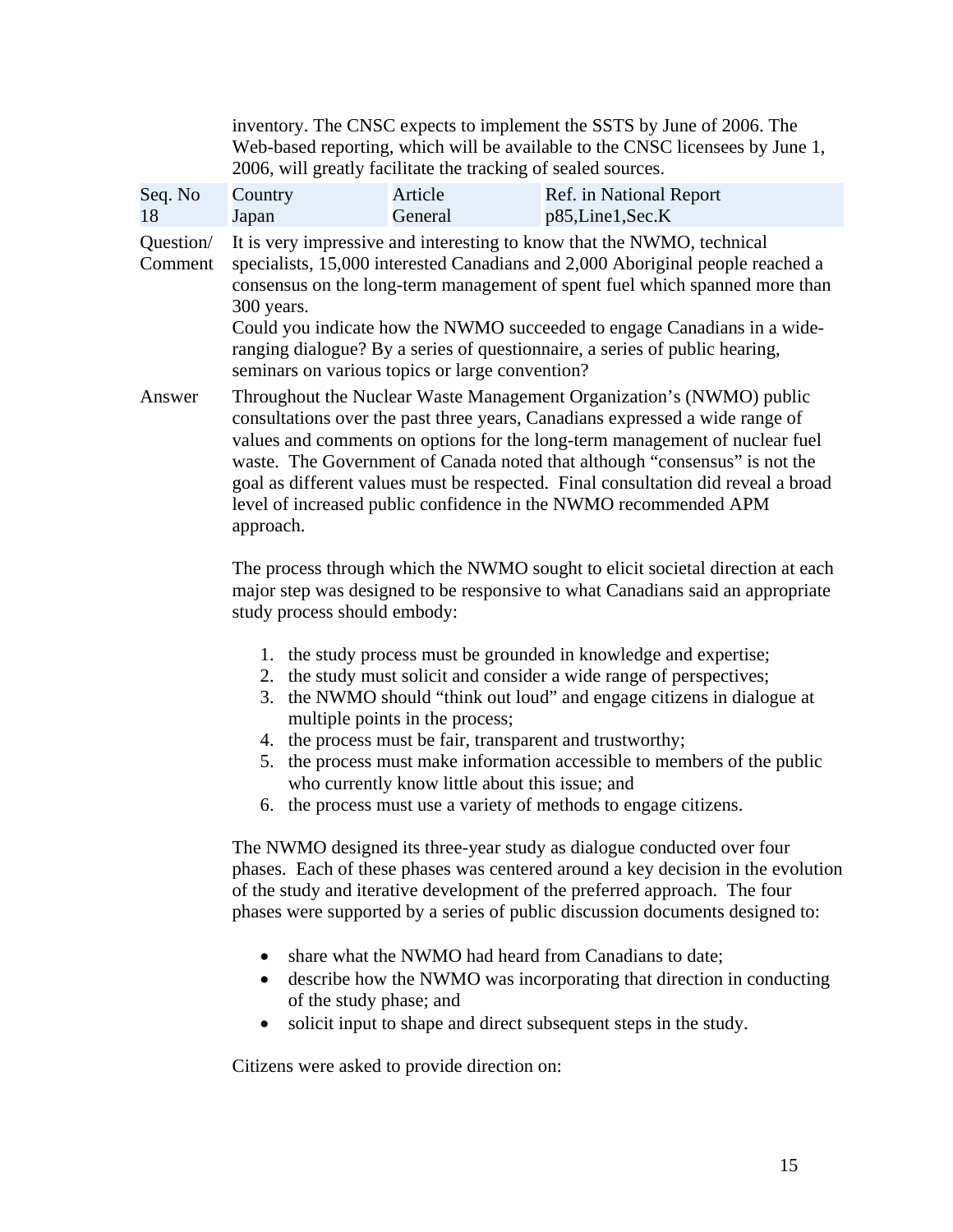- the questions to be asked and answered in the study;
- the key issues to be addressed in the assessment of the management approaches;
- the range of technical methods to be considered in the NWMO study;
- the risk, costs and benefits of each management approach;
- design of the overarching management structure and implementation plans for each management approach considered in the study.

Over the course of the dialogue, a broad range of engagement and dialogue initiatives were used, including traditional and more innovative approaches. In order to elicit the range of social and ethical considerations which citizens bring to bear on the issue, the NWMO used nation-wide surveys, focus groups, issuefocused workshops and roundtables, e-dialogues and deliberative surveys, and public information and discussion sessions. The selection of techniques was tailored to the "community of interest" targeted for involvement and included:

- **Specialist papers and topical workshops**: More than 70 papers were contributed by specialists in order to begin creating the information foundation for dialogue, and to help understand of the state of knowledge and technologies available. A series of workshops were also conducted;
- **Scenarios Exercise**: A major scenarios exercise involving a diverse group of 26 individuals took place over a period of six months. The purpose was to explore a range of plausible conditions which might be faced when managing used nuclear fuel over the long term, and add the questions those scenarios raise to the study;
- **National citizens' dialogue on values**: Deliberative dialogue sessions were held across the country with a representative cross-section of citizens to explore the values which should drive decision-making on this issue;
- • **Workshops with highly engaged individuals and groups**: A series of workshops were conducted throughout the study to speak with citizen groups involved in this issue, and individuals and organizations with an interest in public policy at both national and regional levels;
- • **E-dialogues**: These four e-dialogues involved panels of experts, open question and answer sessions, and e-roundtables among students in an open forum;
- **Public information and discussion sessions**: There were 120 public information and discussion sessions across Canada, where interested Canadians met to discuss the second discussion document;
- • **A program of Aboriginal dialogues**: More than 150 meetings were designed, conducted and reported on by Aboriginal Peoples involving more than 2,500 participants;
- • **Public attitude research**: Three nation-wide telephone surveys and more than 50 focus groups were conducted throughout the study;
- **Submissions:** Several hundred written submissions were made by mail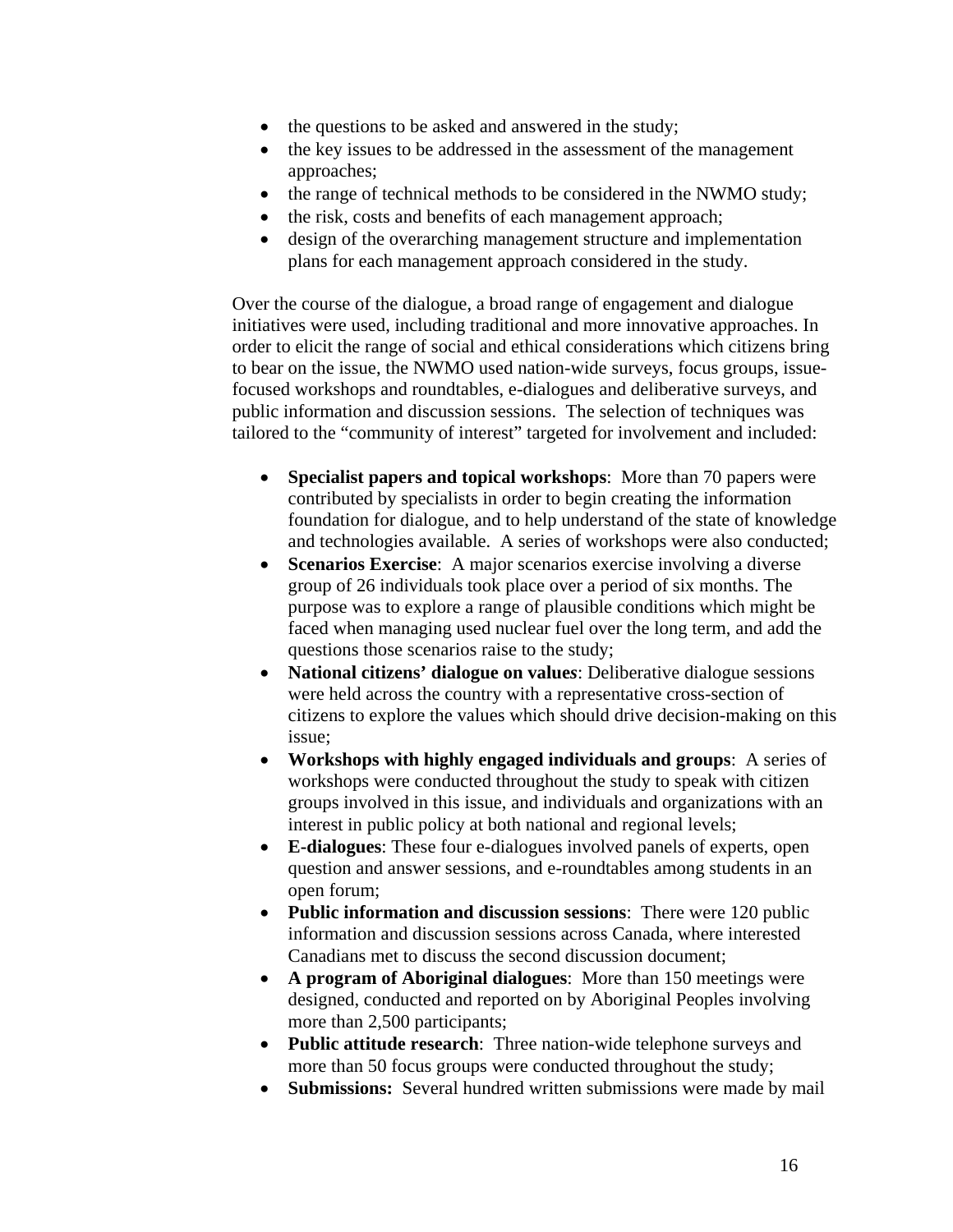or through the Web site; and

• **A Roundtable on Ethics:** A roundtable of specialists in ethics met over the course of the study to help identify the ethical issues associated with both the issue and the conduct of the study.

Some of these techniques were used to hear from a statistically representative cross-section of citizens, including those who would not otherwise involve themselves in the study. Some were used to elicit the concerns of those directly interested in the issue, while others were used for more in-depth conversation among those with a specialized interest. Throughout, a Web site served as a platform for making reports commissioned by the NWMO publicly available. Through this Web site Canadians were invited to comment on these topics and what was said was also shared. Each dialogue initiative was conducted, and reported on, by third parties in order to ensure the accuracy and transparency of the reporting.

Individual dialogue initiatives were, for the most part, designed to bring together people from a diversity of perspectives to work through issues, create shared meaning, and identify common ground. Participants in these initiatives (and more broadly, interested Canadians) were encouraged to examine their own thinking and learn through talking with each other, and listening to and understanding perspectives which are different from their own. Dialogue initiatives were designed to identify areas of common ground among diverse perspectives while identifying and acknowledging differences from which an integrated view could emerge.

The NWMO exchanged dialogue with the Aboriginal community to share information on the issue of managing used nuclear fuel over the long term. This helped the NWMO to understand how this information is processed by the Aboriginal community and to learn from the reactions, insights and concerns that were expressed. Efforts were made to involve Aboriginal peoples in all NWMO activities.

From the beginning of the study, the NWMO has provided support to Aboriginal organizations in helping them design and implement dialogue processes according to what they believe would work most effectively. Process design and implementation were determined and managed by the Aboriginal organizations within the constraint of respecting key NWMO study milestones. Initially, agreements were struck with national organizations as a means of achieving the broadest exposure possible. As the dialogue evolved, it became apparent that direct interaction with regional and local organizations was also important and thus initiated. In all, collaborative agreements were struck with six national Aboriginal organizations and eight regional and local organizations. In addition, an outreach program was initiated to develop relationships with an expanded group from First Nations of Ontario, Quebec, New Brunswick, and Saskatchewan (the provinces involved in the nuclear fuel cycle). The NWMO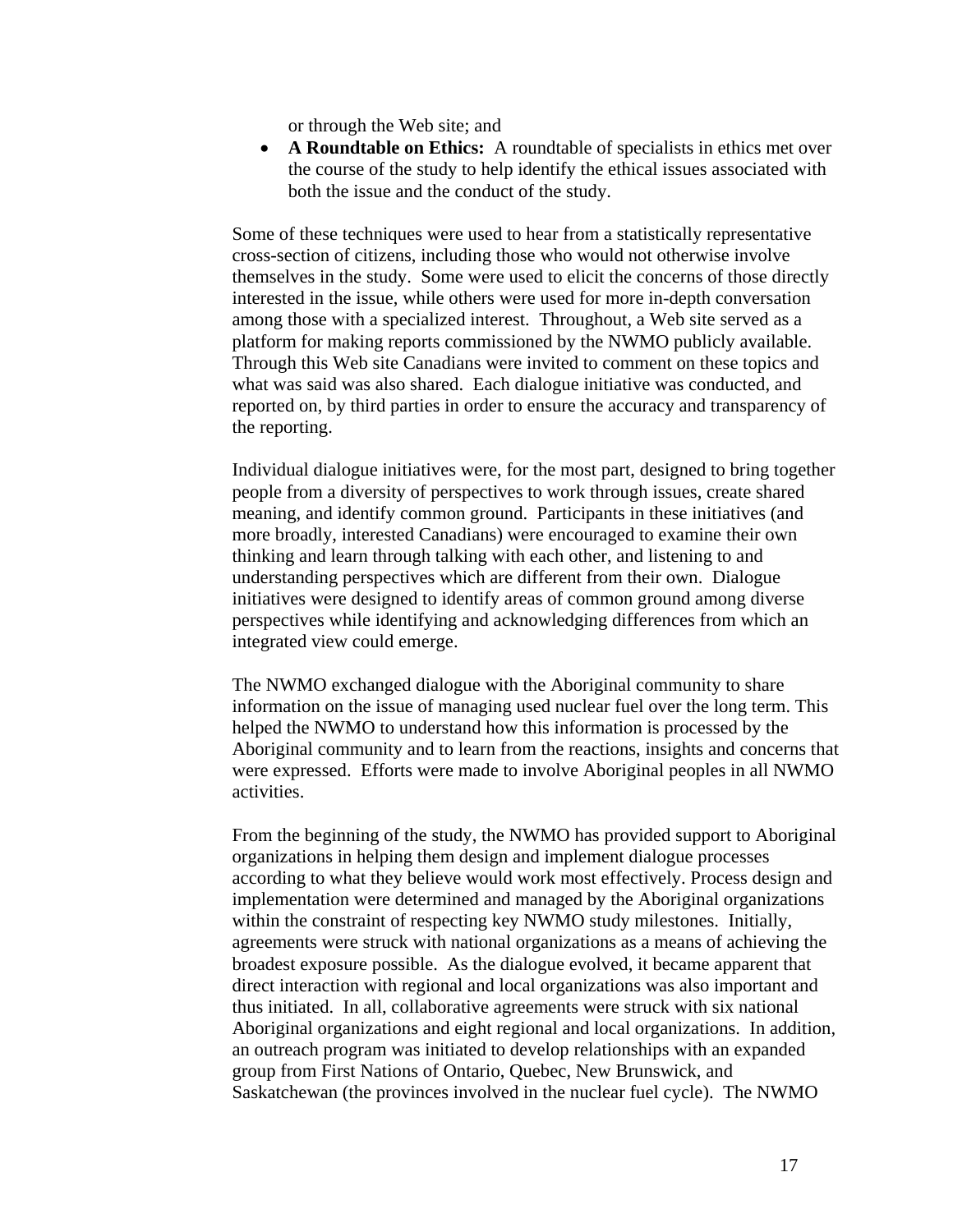|                      | supported these activities with direct financial resources, and through information<br>sharing, briefings, and training. The NWMO also sponsored a workshop on<br>traditional knowledge, and towards the close of the three year study, an elder's<br>forum.                                                                                                                                                                                                                                                                                                                                                                                                                                                                                                                                                                            |                    |                                              |  |
|----------------------|-----------------------------------------------------------------------------------------------------------------------------------------------------------------------------------------------------------------------------------------------------------------------------------------------------------------------------------------------------------------------------------------------------------------------------------------------------------------------------------------------------------------------------------------------------------------------------------------------------------------------------------------------------------------------------------------------------------------------------------------------------------------------------------------------------------------------------------------|--------------------|----------------------------------------------|--|
| Seq. No<br>19        | Country<br>Japan                                                                                                                                                                                                                                                                                                                                                                                                                                                                                                                                                                                                                                                                                                                                                                                                                        | Article<br>General | Ref. in National Report<br>p96,112;Sec.K.6.4 |  |
| Question/<br>Comment | It is indicated that an indefinite exemption from CNSC licensing was granted by<br>the CNSC for federally and provincially permitted landfill sites receiving nuclear<br>substances legally released from licensed facilities, and that there are sufficient<br>municipal and provincial regulatory measures in place to identify and address any<br>potential risk.<br>Could you indicate whether the CNSC decision to grant exemption might be<br>overturned by any municipal or provincial regulatory measures? In other words,<br>are the methods of federal, provincial and municipal regulatory assessment of<br>radiological risks coordinated?                                                                                                                                                                                  |                    |                                              |  |
| Answer               | There is no formal coordination with respect to regulatory assessments of<br>radiological risks at the various levels of government. However, there is a clear<br>division of authority where the federal government regulates nuclear substances<br>being used for their radiological properties. The provincial and territorial<br>governments regulate naturally occurring nuclear substances, including incidental<br>wastes. Municipal governments (and private companies) manage landfills under<br>permit from the provincial government. A lower level of government could not<br>overturn the exemption granted by the Canadian Nuclear Safety Commission.<br>However, they could impose their own restrictions under their permits.                                                                                           |                    |                                              |  |
| Seq. No<br>20        | Country<br>Korea, Republic of General                                                                                                                                                                                                                                                                                                                                                                                                                                                                                                                                                                                                                                                                                                                                                                                                   | Article            | Ref. in National Report<br>P. iv $(3.0)$     |  |
| Question/<br>Comment | The report states that the Ontario Power Generation (OPG) has signed an<br>agreement with the host municipality for a deep geological repository. a) What is<br>the current status of it? b) And how long is it expected to need for each step of<br>the administration and the licensing process before the repository receives<br>radioactive waste?                                                                                                                                                                                                                                                                                                                                                                                                                                                                                  |                    |                                              |  |
| Answer               | a) The host community agreement between OPG and the Municipality of<br>Kincardine regarding the repository is in place. Under the terms of this<br>agreement, payments have been made to Kincardine and to surrounding<br>municipalities, and OPG is proceeding with the regulatory process, including<br>plans to develop further the design of the DGR, and to carry out detailed site<br>characterization and safety assessment. A project description has been submitted<br>to the Canadian Nuclear Safety Commission (CNSC) to enable them to proceed<br>with the environmental assessment process as required under the <i>Canadian</i><br>Environmental Assessment Act (CEAA). OPG is also consulting with the CNSC<br>on plans for site characterization. Consultation is continuing with stakeholders in<br>local communities. |                    |                                              |  |

b) Currently, the projected completion of the environmental assessment process for the DGR is expected in 2009. The issuance of a CNSC licence permitting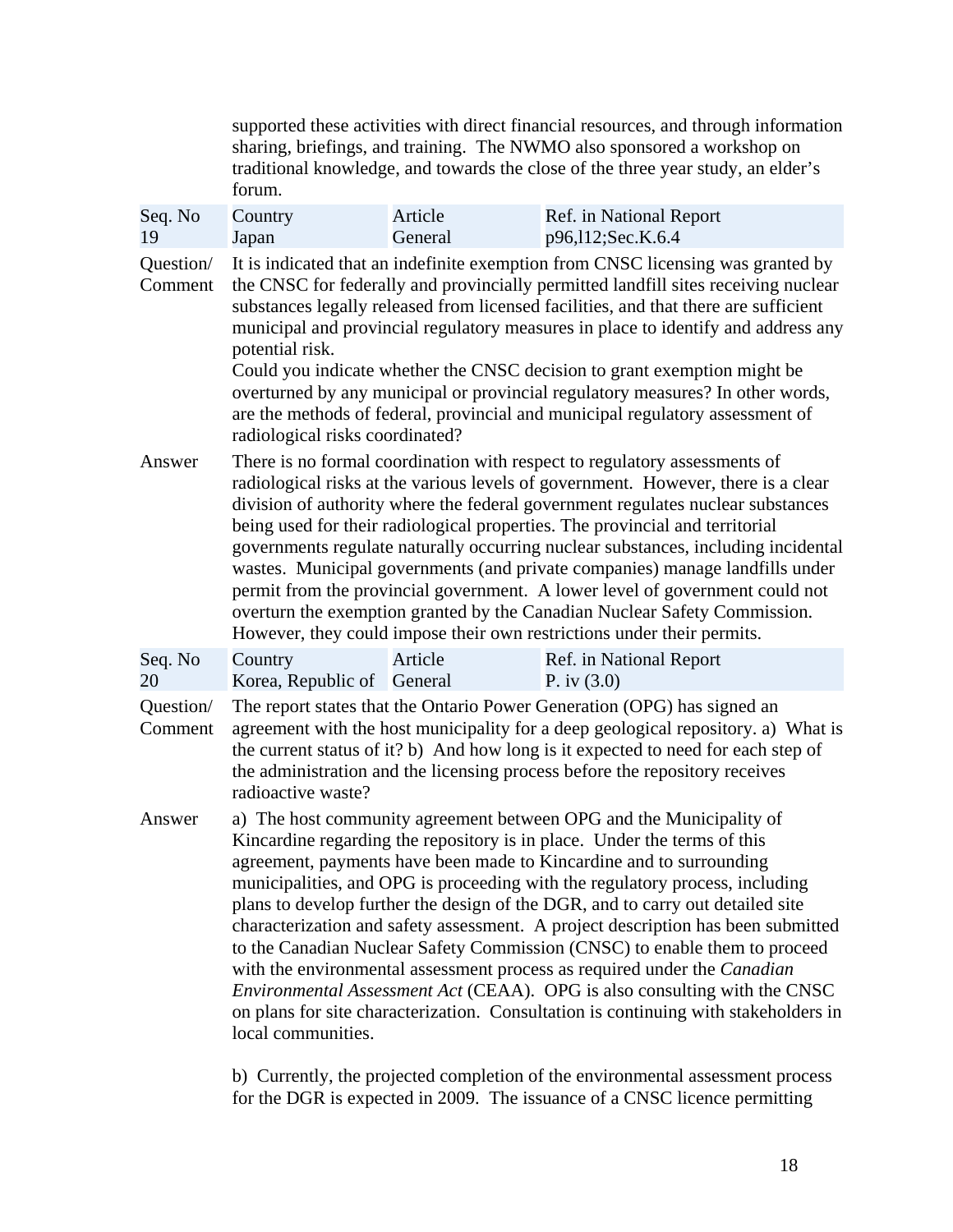construction is expected to start by 2013. And an operating licence is expected to be issued by 2018, so that wastes can be received at the DGR in that same year.

| Country<br>Switzerland                                                                                                                                                                                                                                                                                                                                 | Article<br>Ref. in National Report<br>General pages 84ff, K.4                                                                                                                                                                                                                                                                                                                                                                                                                                                                                                                                                                                                                                                                                                        |  |  |
|--------------------------------------------------------------------------------------------------------------------------------------------------------------------------------------------------------------------------------------------------------------------------------------------------------------------------------------------------------|----------------------------------------------------------------------------------------------------------------------------------------------------------------------------------------------------------------------------------------------------------------------------------------------------------------------------------------------------------------------------------------------------------------------------------------------------------------------------------------------------------------------------------------------------------------------------------------------------------------------------------------------------------------------------------------------------------------------------------------------------------------------|--|--|
| criteria?                                                                                                                                                                                                                                                                                                                                              | When is the government expected to take a decision regarding the long-term<br>management of spent fuel recommended by NWMO? The implementation<br>process proposed by NWMO appears very long (up to 300 years or more, see<br>p.85). Does NWMO assume a continued use of nuclear energy for the proposed<br>implementation process? Have the scientific and technical safety criteria required<br>for the selection of a disposal site been established yet? If yes, what are these                                                                                                                                                                                                                                                                                  |  |  |
| The Nuclear Waste Management Organization 's (NWMO) final study (Choosing<br>Answer<br>a Way Forward The Future Management of Canada's Used Nuclear Fuel) and a<br>recommendation were submitted to the Government of Canada on November 3,<br>2005. The Government of Canada has not yet made a decision on the approach<br>for long-term management. |                                                                                                                                                                                                                                                                                                                                                                                                                                                                                                                                                                                                                                                                                                                                                                      |  |  |
| The NWMO has assumed a reference scenario for the future production of used<br>nuclear fuel in Canada. The reference spent fuel scenario was prepared by<br>Canadian nuclear utilities and is based on an average nuclear reactor life of<br>40 years, which would correspond to the continued use of nuclear energy in<br>Canada until 2033.          |                                                                                                                                                                                                                                                                                                                                                                                                                                                                                                                                                                                                                                                                                                                                                                      |  |  |
| The NWMO is committed to developing and implementing a siting process<br>collaboratively with affected communities of interest. The siting process, and the<br>engagement process to support it, will be the subject of a specific dialogue<br>following a decision by the Government on the way forward.                                              |                                                                                                                                                                                                                                                                                                                                                                                                                                                                                                                                                                                                                                                                                                                                                                      |  |  |
|                                                                                                                                                                                                                                                                                                                                                        | Presently, the NWMO has identified a number of scientific and technical factors<br>that could be considered when siting a central facility for long-term management.                                                                                                                                                                                                                                                                                                                                                                                                                                                                                                                                                                                                 |  |  |
| 3.<br>4.<br>6.<br>rock cavern vaults;<br>7.                                                                                                                                                                                                                                                                                                            | 1. the location in suitable rock, such as the crystalline rock of the Canadian<br>Shield or in the Ordovician sedimentary rock formations;<br>2. the absence of known potential economic resources at depth;<br>sufficient surface area for receipt facilities and associated infrastructure;<br>a seismically stable region with known low or projected frequency of<br>5. low frequency of major groundwater conducting fracture zones, features<br>a geotechnical, suitable host rock formation near the surface for shallow<br>a geotechnical, suitable host rock formation at least 200 metres below the<br>surface with a preference for a suitable host rock formation between 500<br>and 1,000 metres below the surface for the underground characterization |  |  |
|                                                                                                                                                                                                                                                                                                                                                        | These scientific and technical factors include:<br>high magnitude earthquakes;<br>or faults at repository depth;                                                                                                                                                                                                                                                                                                                                                                                                                                                                                                                                                                                                                                                     |  |  |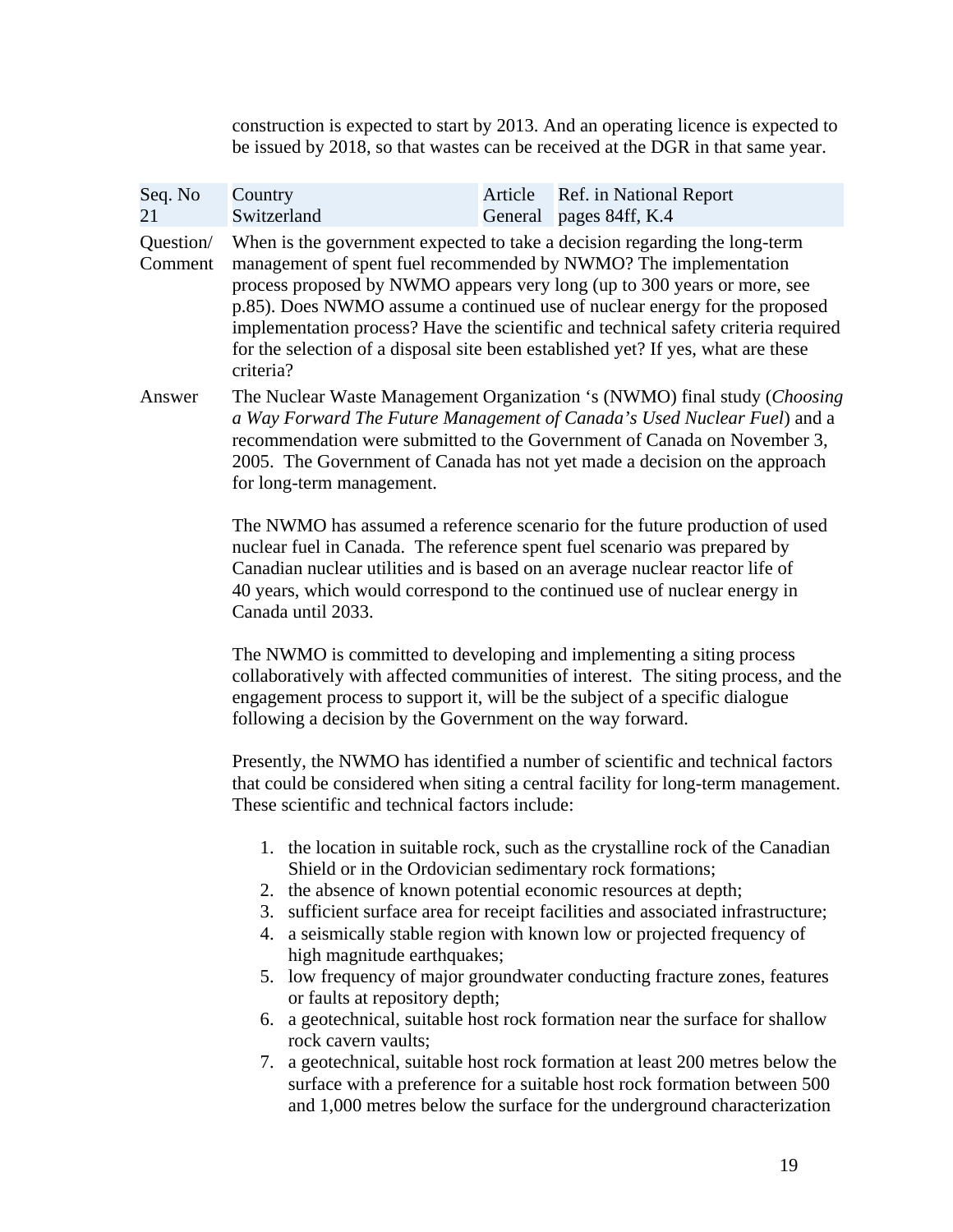facility and the deep geological repository;

- 8. a geochemical, suitable (e.g., reducing) conditions in groundwater at repository depth;
- 9. evidence of rock mass homogeneity and stability at repository depth;
- 10. low hydraulic gradient and low permeability; and
- 11. diffusion controlled transport of dissolved minerals at repository depth.

In order for the site to be acceptable, it would need to address scientific and technical siting factors to ensure that any facility is likely to protect human beings, including future generations, other life-forms and the biosphere as a whole, into the indefinite future. Any facility would be subjected to regulatory oversight to ensure that the site is acceptable from a safety perspective.

Based on these principles, the siting process will seek to:

- be open, inclusive and fair to all parties giving everyone with an interest in the matter an opportunity to have their views heard and taken into account;
- ensure groups most likely to be affected by the facility are given full opportunity to have their views heard and taken into account, and are provided with the forms of assistance they require to present their case effectively(including transportation, if required);
- include special attention to Aboriginal communities that may be affected. In particular, the NWMO will respect Aboriginal rights, treaties and land claims;
- be free from conflict of interest, personal gain or bias among those making the decisions and/or formulating recommendations;
- be informed by a combination of knowledge from natural science, social science, Aboriginal traditional knowledge, and ethics relevant to making the decisions and/or formulating recommendations;
- be in accord with the precautionary approach, which first seeks to avoid harm and risk of harm. If harm or risk of harm is unavoidable, the burden of proving that the harm or risk is ethically justified would rest on those making the decision to impose it;
- ensure, in accordance with the doctrine of informed consent, that those who could be exposed to harm or risk of harm (or other losses or limitations) are fully consulted and are willing to accept what is proposed for them;
- take into consideration, as much as it is possible to do so, the costs, harms, risks, and benefits of the siting decision, including not just financial costs but also physical, biological, social, cultural, and ethical costs (harm to our values); and
- ensure that those who benefit most from nuclear power (past, present and perhaps future) are bearing the potential costs and risks of managing used fuel and other nuclear materials.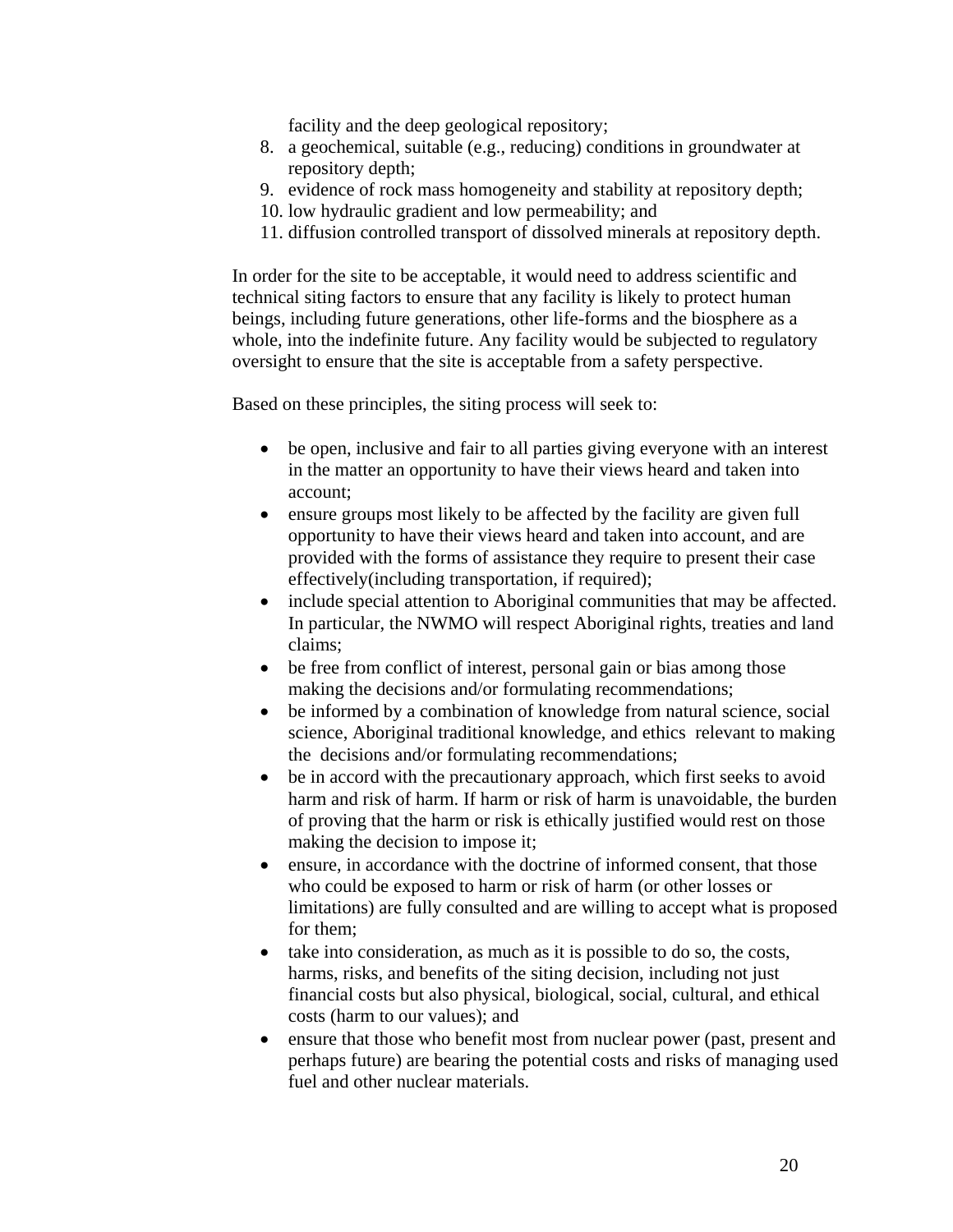| Seq. No<br>22        | Country<br>Switzerland                                                                                                                                                                                                                                                                                                                                                                                                                                                                                                                                                                                                                                                                                                                                                                                                                           | Article | Ref. in National Report<br>General pages 90ff                                                                                                                                                                                                                                                                                                                                                                          |  |
|----------------------|--------------------------------------------------------------------------------------------------------------------------------------------------------------------------------------------------------------------------------------------------------------------------------------------------------------------------------------------------------------------------------------------------------------------------------------------------------------------------------------------------------------------------------------------------------------------------------------------------------------------------------------------------------------------------------------------------------------------------------------------------------------------------------------------------------------------------------------------------|---------|------------------------------------------------------------------------------------------------------------------------------------------------------------------------------------------------------------------------------------------------------------------------------------------------------------------------------------------------------------------------------------------------------------------------|--|
| Question/<br>Comment | has not been involved in the public discussions regarding the proposed<br>expertise from CNCS?                                                                                                                                                                                                                                                                                                                                                                                                                                                                                                                                                                                                                                                                                                                                                   |         | The description in Section K-5-2 suggests that the nuclear regulatory body CNSC<br>repository. Is this correct? Did the municipality express no interest for technical                                                                                                                                                                                                                                                 |  |
| Answer               | Under the Memorandum Of Understanding (MOU), the work plan calls for<br>Kincardine and Ontario Power Generation (OPG) to conduct an independent<br>assessment of the possible long-term management options for low- and<br>intermediate-level waste at the WWMF. A consultant was retained by<br>Kincardine and OPG to conduct the Independent Assessment Study (IAS), which<br>included a review of several technologies for long-term, low- and intermediate-<br>level waste management. Also under the terms of the MOU, some members of<br>the Kincardine Nuclear Waste Steering Committee toured low- and intermediate-<br>level waste management facilities in Europe and the United States and spoke<br>with the host municipalities and the facility management. Negotiations have also<br>taken place between OPG and the Municipality. |         |                                                                                                                                                                                                                                                                                                                                                                                                                        |  |
|                      |                                                                                                                                                                                                                                                                                                                                                                                                                                                                                                                                                                                                                                                                                                                                                                                                                                                  |         | The Canadian Nuclear Safety Commission (CNSC) was not involved at this<br>stage, as it would have been inappropriate for the regulator to be involved in any<br>technical discussions that might pre-judge a future licensing application. The<br>CNSC has now received OPG's official notice of application for a licence for the<br>DGR project, and is proceeding with the environmental assessment of the project. |  |
| Seq. No<br>23        | Country<br>Switzerland                                                                                                                                                                                                                                                                                                                                                                                                                                                                                                                                                                                                                                                                                                                                                                                                                           | Article | Ref. in National Report<br>General pages 91ff                                                                                                                                                                                                                                                                                                                                                                          |  |
| Question/<br>Comment | Will the DGR at Kincardine accept all decommissioning wastes?                                                                                                                                                                                                                                                                                                                                                                                                                                                                                                                                                                                                                                                                                                                                                                                    |         |                                                                                                                                                                                                                                                                                                                                                                                                                        |  |
| Answer               | to be placed in the proposed Deep Geological Repository (DGR).<br>plan for decommissioning at this time, or for the management of<br>decommissioning waste.                                                                                                                                                                                                                                                                                                                                                                                                                                                                                                                                                                                                                                                                                      |         | The host community agreement signed by the Municipality of Kincardine and<br>Ontario Power Generation (OPG) includes provisions for decommissioning waste<br>Decommissioning waste is not included in the scope of the project description<br>submitted for environmental assessment purposes because there is no definitive                                                                                           |  |
| Seq. No<br>24        | Country<br>Belgium                                                                                                                                                                                                                                                                                                                                                                                                                                                                                                                                                                                                                                                                                                                                                                                                                               | Article | Ref. in National Report<br>Article $4 \S$ G.16, page 61                                                                                                                                                                                                                                                                                                                                                                |  |
| Question/<br>Comment | design life limit?                                                                                                                                                                                                                                                                                                                                                                                                                                                                                                                                                                                                                                                                                                                                                                                                                               |         | The storage structure will be engineered to last at least 50 years. What is the                                                                                                                                                                                                                                                                                                                                        |  |
| Answer               | Section G.16 of the Canadian National Report refers to the new dry storage<br>about 100 tile holes that contain research fuels which are vulnerable to<br>degradation. The array has been designed for a 50-year design life. It is<br>time.                                                                                                                                                                                                                                                                                                                                                                                                                                                                                                                                                                                                     |         | option proposed by Atomic Energy of Canada Limited. This option will replace<br>anticipated that a long-term nuclear fuel waste repository will be in place by that                                                                                                                                                                                                                                                    |  |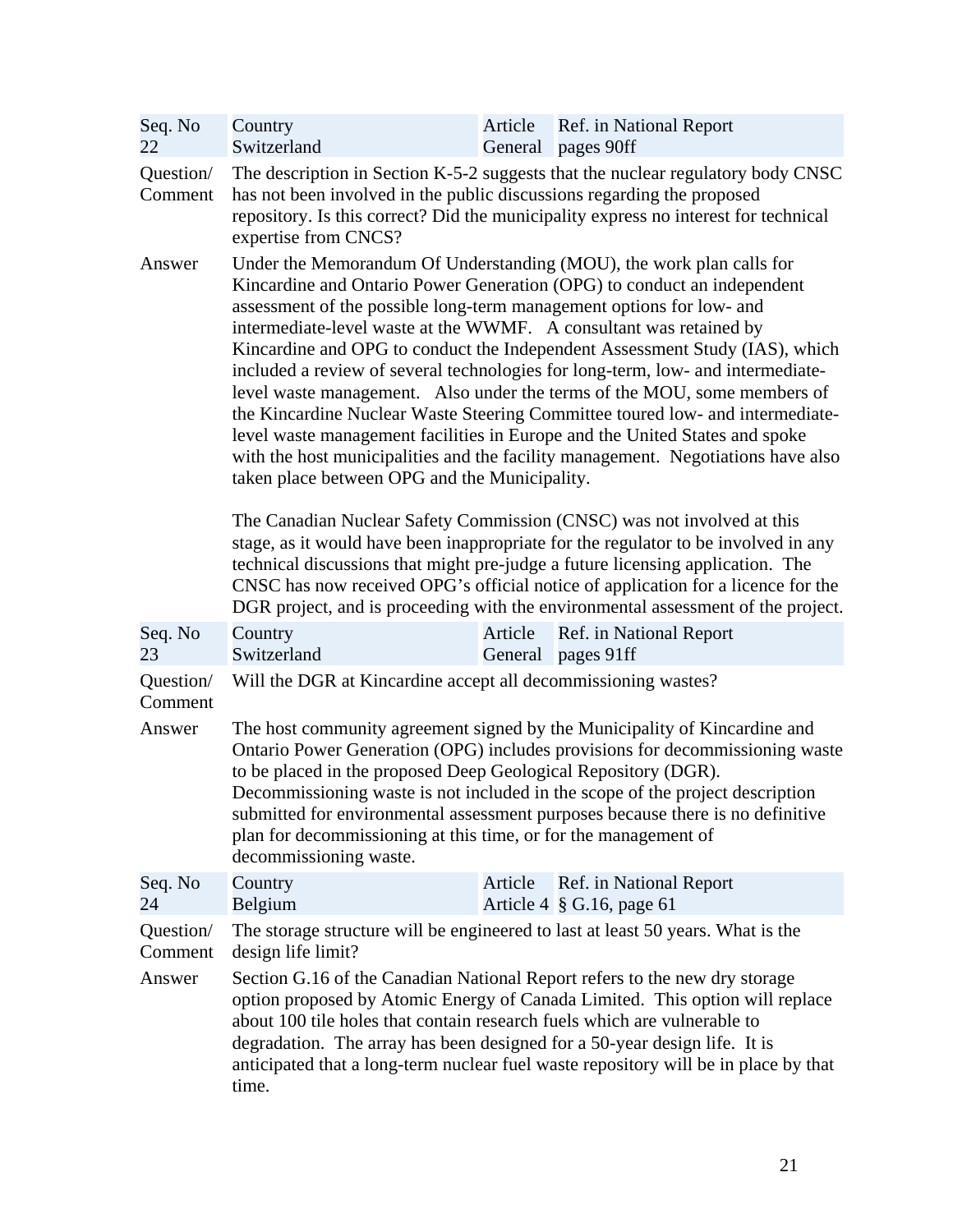|                      | During the operational life of the new array, a monitoring program, approved by<br>the regulatory body, will be conducted to ensure that the structural integrity of<br>the array is not compromised.                                                                                                                                                                                                                                                                                                                                  |                                                                                  |  |  |
|----------------------|----------------------------------------------------------------------------------------------------------------------------------------------------------------------------------------------------------------------------------------------------------------------------------------------------------------------------------------------------------------------------------------------------------------------------------------------------------------------------------------------------------------------------------------|----------------------------------------------------------------------------------|--|--|
| Seq. No<br>25        | Country<br>Belgium                                                                                                                                                                                                                                                                                                                                                                                                                                                                                                                     | Ref. in National Report<br>Article<br>Article 4 Annex 4.3, page 123              |  |  |
| Question/<br>Comment | ground interim storage?                                                                                                                                                                                                                                                                                                                                                                                                                                                                                                                | What was the strategy adopted in regards with intrusion, fall of plane for above |  |  |
| Answer               | An above-ground interim dry storage facility is assessed for normal and abnormal<br>operating conditions, and for credible accident conditions. Conservative<br>estimates of public dose rates due to releases resulting from hypothetical failure<br>of an assumed fraction of fuel elements are considered.                                                                                                                                                                                                                          |                                                                                  |  |  |
|                      | The assessment of the safety of the facility is reviewed to identify abnormal<br>operating conditions and credible accidents, such as an airplane crash, in which<br>fuel sheath failures and subsequent fission product releases could potentially<br>occur as a result of physical damage. Bounding (worst-case) accident scenarios<br>are conservatively identified even if they are unlikely to occur, and the results of<br>off-site dose consequence calculations are then compared against the regulatory<br>annual dose limit. |                                                                                  |  |  |
|                      | For above-ground interim storage in Canada, these bounding accident scenarios<br>have been assessed and submitted to the CNSC. It was demonstrated that above-<br>ground interim storage in Canada met the applicable sections under the NSCA<br>and its associated regulations.                                                                                                                                                                                                                                                       |                                                                                  |  |  |
| Seq. No<br>26        | Country<br>Japan                                                                                                                                                                                                                                                                                                                                                                                                                                                                                                                       | Ref. in National Report<br>Article<br>Article 4 p51,111;Sec.G.6                  |  |  |
| Question/<br>Comment | In the report, it is indicated that all spent fuel is stored at the site where it was<br>produced.<br>How long storage periods are expected at those sites?<br>Please show the design base storage period at those facilities.                                                                                                                                                                                                                                                                                                         |                                                                                  |  |  |
| Answer               | Spent fuel is presently stored in either storage bays or in dry storage facilities at<br>the location where it was produced. The only exception to this is the spent fuel<br>produced at the closed NPD nuclear facility. The spent fuel from this facility was<br>transferred to the Chalk River Laboratories where it was placed in a dry storage<br>facility.                                                                                                                                                                       |                                                                                  |  |  |
|                      | The engineered structures, canisters, MACSTOR and OPG dry storage<br>containers, were originally designed for a design life of 50 years. The actual life<br>of the structures could be much longer. These structures are vigorously<br>monitored, and in the event of a failure of the structure the spent fuel can be<br>removed and transferred to a new structure.                                                                                                                                                                  |                                                                                  |  |  |
|                      | The dry storage facility is licensed for a limited period. Currently, licences<br>issued by the regulatory body in Canada are generally for a five-year period. At                                                                                                                                                                                                                                                                                                                                                                     |                                                                                  |  |  |

the time a licence renewal, the Canadian Nuclear Safety Commission examines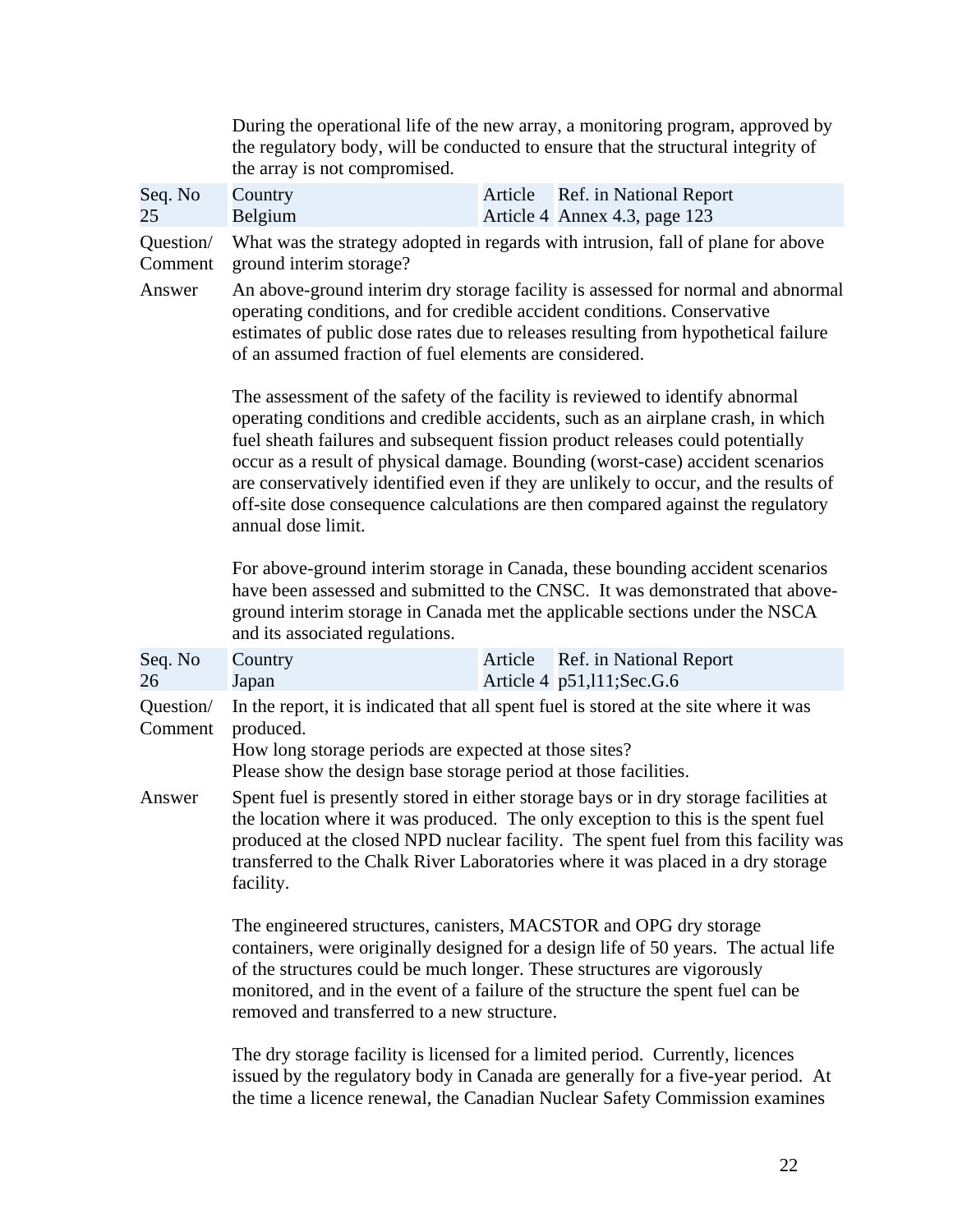|                      | the operational performance of the dry storage facility and whether it can<br>becomes available.                                                                                                                                                                                                                                                                                                                                                                                                                                                                                                                                                                                                                                                                                                                 |         | continue to operate safely for another licensing term - again typically for a five<br>year period. This situation may continue until a long-term management facility |  |
|----------------------|------------------------------------------------------------------------------------------------------------------------------------------------------------------------------------------------------------------------------------------------------------------------------------------------------------------------------------------------------------------------------------------------------------------------------------------------------------------------------------------------------------------------------------------------------------------------------------------------------------------------------------------------------------------------------------------------------------------------------------------------------------------------------------------------------------------|---------|----------------------------------------------------------------------------------------------------------------------------------------------------------------------|--|
| Seq. No<br>27        | Country<br>Ukraine                                                                                                                                                                                                                                                                                                                                                                                                                                                                                                                                                                                                                                                                                                                                                                                               | Article | Ref. in National Report<br>Article 4 G.7.1, page $51$                                                                                                                |  |
| Question/<br>Comment | What is the approach, accepted by the regulatory authority, to ensure the integrity<br>of spent fuel over the required storage period? What is the approach to storage of<br>damaged spent fuel?                                                                                                                                                                                                                                                                                                                                                                                                                                                                                                                                                                                                                 |         |                                                                                                                                                                      |  |
| Answer               | In Canada, damaged spent fuel remains stored in wet storage bays within the<br>nuclear generating stations. No visibly damaged fuel is permitted to be sent to<br>spent fuel dry storage. For the dry storage of spent fuel, the Canadian Nuclear<br>Safety Commission requires the licensee to take a "defence-in-depth" approach<br>for storage, represented by multiple independent barriers between the fuel and the<br>environment. The storage design must be capable of being monitored to verify its<br>containment. The licensee is also required to provide a safety assessment<br>conservatively estimating the doses to workers and the public from postulated<br>failures of fuel elements and storage containers for normal and abnormal<br>operating conditions and credible accident conditions. |         |                                                                                                                                                                      |  |
| Seq. No<br>28        | Country<br>Korea, Republic of                                                                                                                                                                                                                                                                                                                                                                                                                                                                                                                                                                                                                                                                                                                                                                                    | Article | Ref. in National Report<br>Article 6 $G.10(p.55)$                                                                                                                    |  |
| Question/<br>Comment | What are the licensing procedures and expected licensing time frame for an<br>abandonment license for spent fuel management facilities? Please explain the<br>difference of the abandonment license from the decommission license?                                                                                                                                                                                                                                                                                                                                                                                                                                                                                                                                                                               |         |                                                                                                                                                                      |  |
| Answer               | For a nuclear facility, including spent fuel management facilities, the sequence of<br>licensing is as follows:                                                                                                                                                                                                                                                                                                                                                                                                                                                                                                                                                                                                                                                                                                  |         |                                                                                                                                                                      |  |
|                      | licence to prepare site;<br>$\bullet$<br>licence to construct;<br>licence to operate;<br>licence to decommission; and<br>licence to abandon.                                                                                                                                                                                                                                                                                                                                                                                                                                                                                                                                                                                                                                                                     |         |                                                                                                                                                                      |  |

A licence to decommission will authorize the licensee to take actions, in the interest of health, safety, security and protection of the environment, to retire a licensed activity/facility permanently from service and render it to a predetermined end-state condition.

A licence to abandon is an indication that the nuclear substance, the prescribed equipment, or the prescribed information is moving from a licensed to an unlicensed state. Before issuing a licence to abandon, the Canadian Nuclear Safety Commission (CNSC) must be satisfied that no undue risk would result.

Pursuant to Section 8 of the *Class I Nuclear Facilities Regulations*, an application for a licence to abandon a Class I nuclear facility, which includes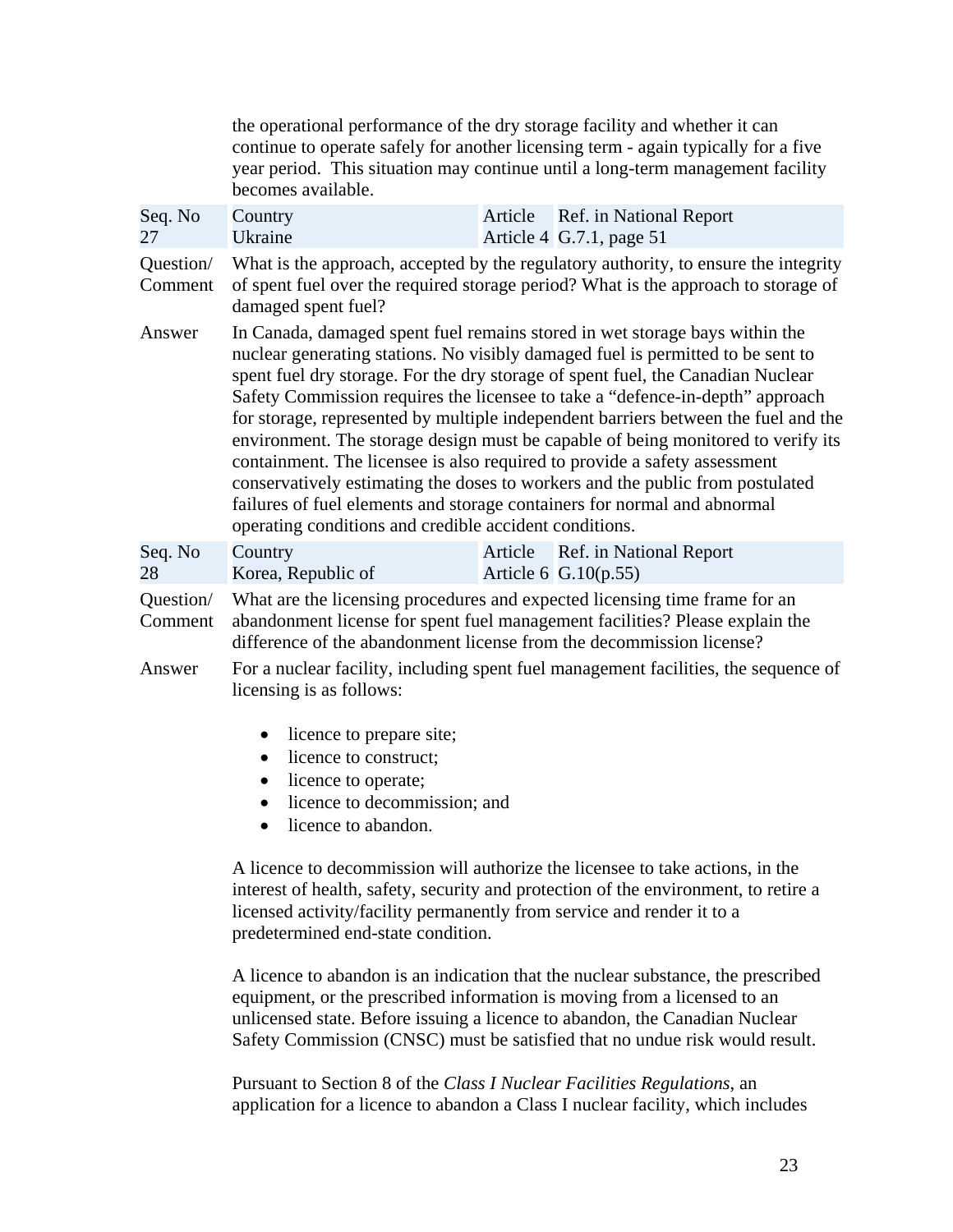spent fuel management facilities, shall contain the following information:

- the name and location of the land, buildings, structures, components and equipment that are to be abandoned;
- the proposed time and location of the abandonment;
- the proposed method of and procedure for abandonment;
- the effects on the environment, and the health and safety of persons that may result from the abandonment, and the measures that will be taken to prevent or mitigate those effects;
- the results of the decommissioning;
- the results of the environmental monitoring;
- any other information required by the regulatory body;

The expected licensing timeframe for the issuance of an abandonment licence for spent fuel management facilities would be dependant upon several factors, including completeness of supporting documentation. The regulatory body must be satisfied that the abandonment of the nuclear substance, the prescribed equipment or the prescribed information does not pose an unreasonable risk to the environment or the health and safety of persons, pose an unreasonable risk to national security or result in a failure to achieve conformity with measures of control and international obligations to which Canada has agreed.

| Seq. No<br>29        | Country<br><b>United States of America</b>                                                                                                                                                                                                                                                                                                                                                                                                                                  | Article<br>Article 6 85 | <b>Ref.</b> in National Report                                                                                                                                                                                                                                                                                                          |  |
|----------------------|-----------------------------------------------------------------------------------------------------------------------------------------------------------------------------------------------------------------------------------------------------------------------------------------------------------------------------------------------------------------------------------------------------------------------------------------------------------------------------|-------------------------|-----------------------------------------------------------------------------------------------------------------------------------------------------------------------------------------------------------------------------------------------------------------------------------------------------------------------------------------|--|
| Question/<br>Comment | The Canadian Program exhibits a high level of awareness in regard to importance<br>of input from interested public citizens for decision-making. During your<br>national presentation, please consider discussing the perceived importance of<br>such input and describing pertinent lessons learned about the most efficient ways<br>of involving citizen stakeholders in the decision-making process as possible<br>guidance for other countries who may face this issue. |                         |                                                                                                                                                                                                                                                                                                                                         |  |
| Answer               | this is demonstrated by incorporating the requirements to carry forth public<br>several requirements for public consultations and the Nuclear Waste<br>Management Organization (NWMO) is required to comply with these<br>requirements.                                                                                                                                                                                                                                     |                         | The Government of Canada gives much importance to public consultations and<br>consultations into legislation. For example, the Nuclear Fuel Waste Act contains                                                                                                                                                                          |  |
|                      | judging benefits or risks, and assessing the social implications of various<br>approaches for long-term management, are critical to the development of a                                                                                                                                                                                                                                                                                                                    |                         | The NWMO began its study with the understanding that, as a public policy issue,<br>all citizens are stakeholders in a decision about how used nuclear fuel will be<br>managed over the long term and have a right to participate in this decision. The<br>NWMO also began with the understanding that the views of Canadian society, in |  |

socially acceptable recommendation. Over the course of our study, we heard that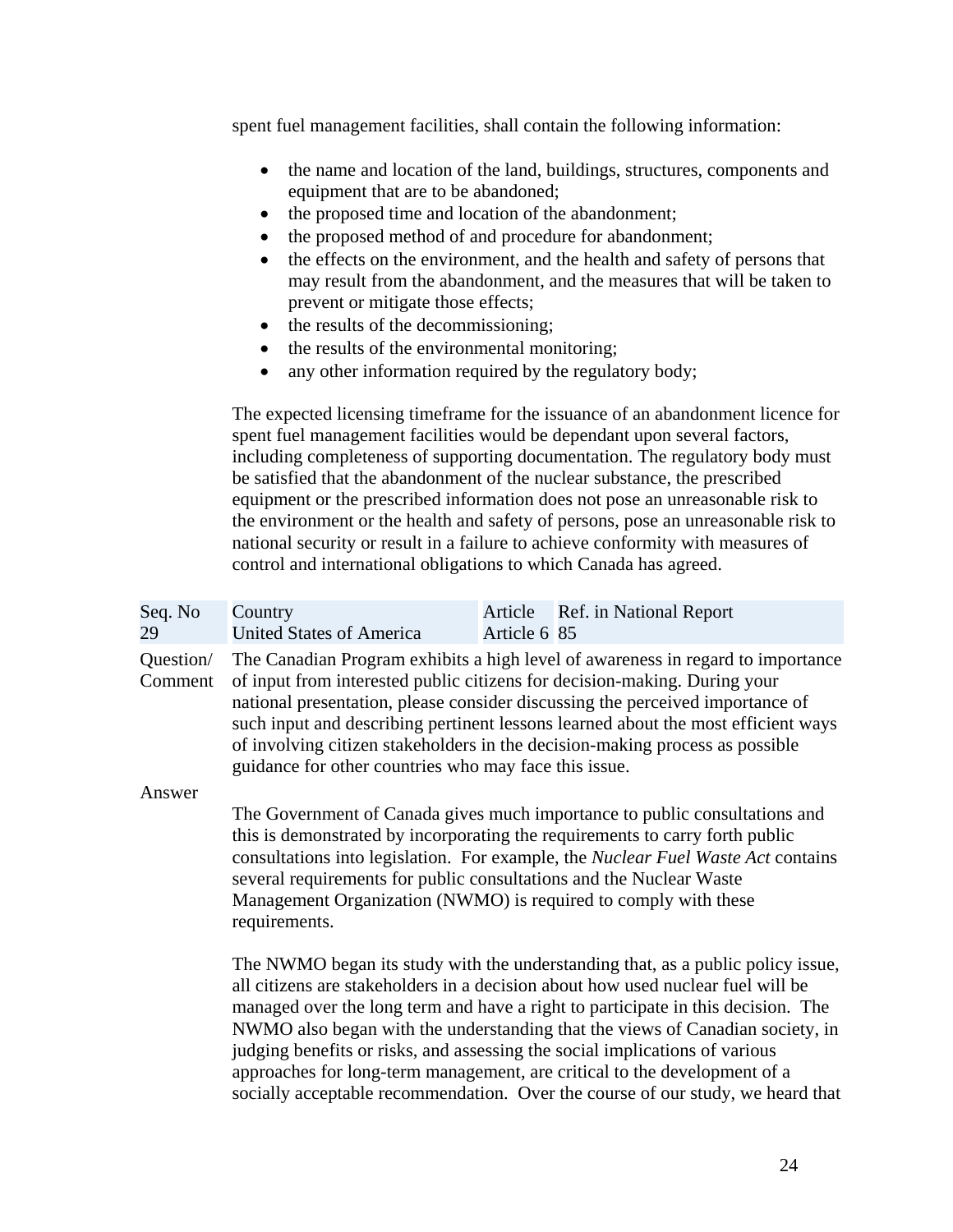Canadians expect that the best scientific and technical knowledge be considered when identifying and understanding the source and nature of risk and the ways in which safety can be assured. However, the decision as to whether safety has been assured to a sufficient degree to warrant implementation is a societal one, affected by social judgments of what constitutes risk and safety and the thresholds to be met.

In seeking to develop a socially acceptable approach, the NWMO designed its study process to ensure that not only the best scientific and technical knowledge was brought to the study, but also that the values and objectives of citizens were identified and understood, and formed the road map for both the study and recommendation.

Over the course of its study the NWMO, in conjunction with a variety of independent contractors, tried a number of innovative approaches of engaging specialists and citizens. We are currently in the process of assessing the effectiveness of the many methodologies and dialogue initiatives which we employed. However, one of the things which are clear to us from the study is that engagement of the public needs to be an important component of the implementation plan for any management approach going forward. This engagement itself needs to be iterative and adaptive both to the evolving circumstances in which important decisions will need to be made, and to new learning which continues to develop around effective collaborative decisionmaking processes. Phasing and adaptation of any management approach going forward will require continued active engagement of both specialists and citizens, and ongoing exploration of how to best engage citizens and incorporate new learning to evolve the process of engagement over time.

| Seq. No<br>30                  | Country<br>Korea, Republic of                                                                                                                                     | Article                                                                                                                                                                                                                                                                                                                                 | Ref. in National Report<br>Article 7 G.8.5(p.53) |  |  |
|--------------------------------|-------------------------------------------------------------------------------------------------------------------------------------------------------------------|-----------------------------------------------------------------------------------------------------------------------------------------------------------------------------------------------------------------------------------------------------------------------------------------------------------------------------------------|--------------------------------------------------|--|--|
| Question/<br>Comment<br>Answer | of spent fuel management facility is the use of administrative controls and<br>How can the administrative controls be achieved? What are the detailed             | The report states that one of the main principles for generic design and operations<br>procedures to augment and monitor the performance of the engineered barriers.<br>procedures to augment and monitor the performance of the engineered barrier?<br>In section G.8.5 of the Canadian National Report, there are two main principles |                                                  |  |  |
|                                | for generic design and operations:<br>the use of multiple, engineered barriers; and<br>the use of administrative controls and procedures.                         |                                                                                                                                                                                                                                                                                                                                         |                                                  |  |  |
|                                | The first principle provides a physical fixed barrier to provide containment and                                                                                  |                                                                                                                                                                                                                                                                                                                                         |                                                  |  |  |
|                                | isolation. The second principle is the use of administrative controls such as the<br>Aging Management Program, monitoring programs for structural integrity, etc. |                                                                                                                                                                                                                                                                                                                                         |                                                  |  |  |
| Seq. No                        | Country                                                                                                                                                           | Article                                                                                                                                                                                                                                                                                                                                 | Ref. in National Report                          |  |  |

| <b>SALE</b> |  |
|-------------|--|
| I<br>٠<br>v |  |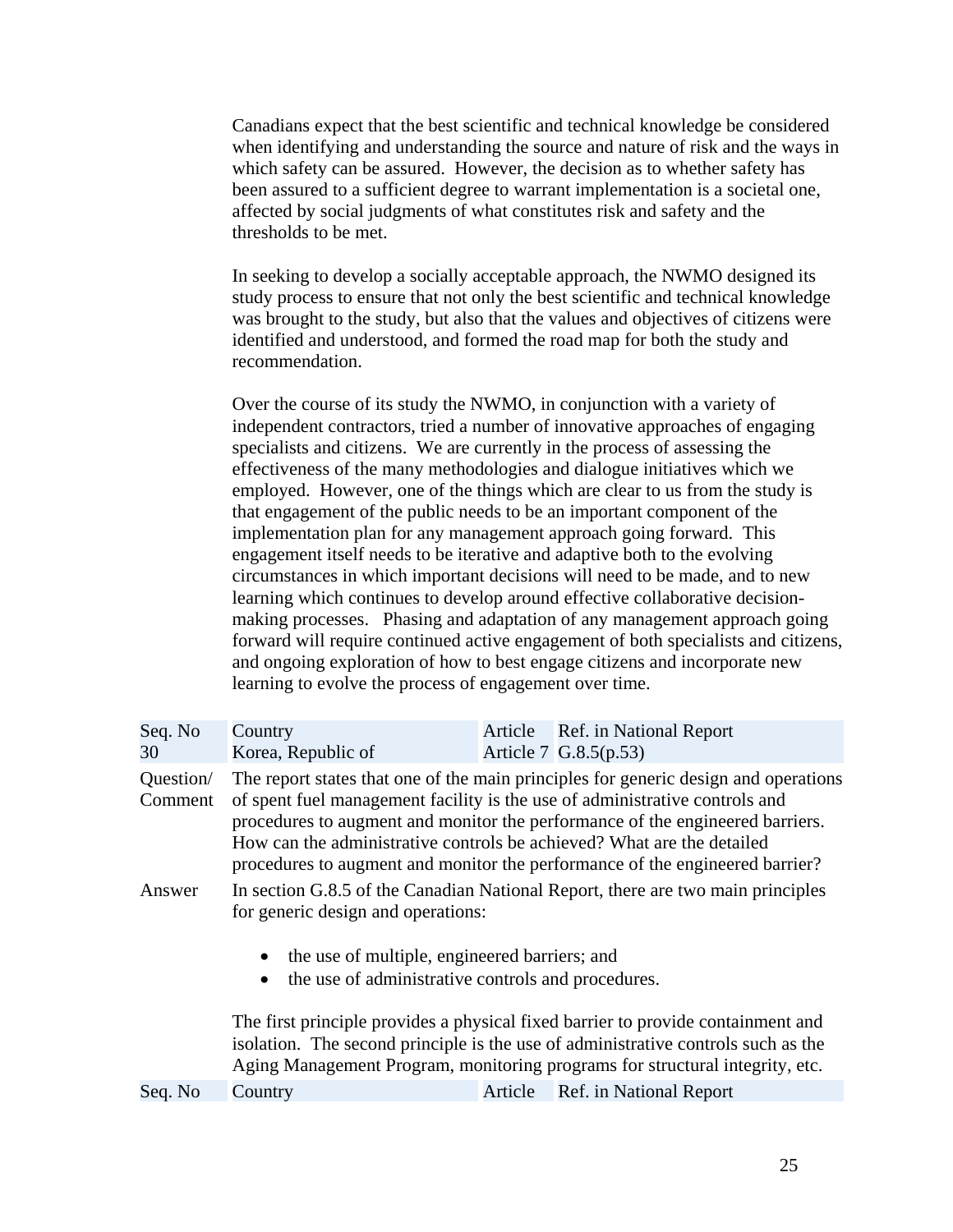| 31                   | Ukraine                                                                                                                                                                                                                                                                                                                                                                                                                                                                                                                                                                                                                                                                                                      | Article 7 G.8.5, page 53,                                                                                                                                                                                                                                                                                                       |  |  |
|----------------------|--------------------------------------------------------------------------------------------------------------------------------------------------------------------------------------------------------------------------------------------------------------------------------------------------------------------------------------------------------------------------------------------------------------------------------------------------------------------------------------------------------------------------------------------------------------------------------------------------------------------------------------------------------------------------------------------------------------|---------------------------------------------------------------------------------------------------------------------------------------------------------------------------------------------------------------------------------------------------------------------------------------------------------------------------------|--|--|
| Question/<br>Comment | Articles 7,8, Ref: G.8.5, page 53,<br>G.13.2, page 58                                                                                                                                                                                                                                                                                                                                                                                                                                                                                                                                                                                                                                                        |                                                                                                                                                                                                                                                                                                                                 |  |  |
|                      | What is the minimal number of barriers permitted in storage of spent fuel, and<br>can claddings of intact fuel be considered a barrier? Is the integrity of barriers<br>obligatory monitored in operation of the storage facility?                                                                                                                                                                                                                                                                                                                                                                                                                                                                           |                                                                                                                                                                                                                                                                                                                                 |  |  |
| Answer               | The dry storage safety philosophy in Canada embodies the "defence-in-depth"<br>approach to keep radionuclide emissions below regulatory limits and As Low As<br>Reasonably Achievable (ALARA). This defence-in-depth approach is<br>represented by multiple barriers between the used fuel, or radioactive waste and<br>the public. Each barrier independently provides a measure of safety toward<br>preventing the release of radioactive materials. In the case of used fuel, the<br>barriers identified are as follows:                                                                                                                                                                                  |                                                                                                                                                                                                                                                                                                                                 |  |  |
|                      | the uranium dioxide matrix which effectively contains the radionuclides<br>٠<br>present in cooled used fuel, except for the free fractional inventory of<br>tritium (in vapour form) and krypton-85 (which is a gas);<br>the fuel cladding additionally contains the free fractional inventory of<br>$\bullet$<br>tritium and krypton-85 that would otherwise be available for release;<br>the seal-welded container provides an additional barrier against the<br>$\bullet$<br>release of tritium and krypton-85 in the event of fuel cladding failure; and<br>the reinforced concrete of the containers (base, lid and concrete walls)<br>provides effective shielding for gamma radiation from used fuel. |                                                                                                                                                                                                                                                                                                                                 |  |  |
|                      | The regulatory body does not prescribe a minimal number of barriers to be used.<br>The proponent must demonstrate, through the use of the multiple-barrier-concept,<br>that the health, safety, security and the environment are adequately protected<br>during both normal and abnormal conditions.                                                                                                                                                                                                                                                                                                                                                                                                         |                                                                                                                                                                                                                                                                                                                                 |  |  |
|                      | radionuclides.                                                                                                                                                                                                                                                                                                                                                                                                                                                                                                                                                                                                                                                                                               | The proponent must also demonstrate that the containers are performing as<br>designed. An inspection and maintenance program of the containers, approved<br>by the regulatory body, must be designed and implemented by the proponent that<br>will demonstrate the continued integrity of the containers and containment of the |  |  |
| Seq. No<br>32        | Country<br>Korea, Republic of                                                                                                                                                                                                                                                                                                                                                                                                                                                                                                                                                                                                                                                                                | Ref. in National Report<br>Article<br>Article 9 G.13(p.57)                                                                                                                                                                                                                                                                      |  |  |
| Question/<br>Comment | monitoring spent fuel dry storage facilities?                                                                                                                                                                                                                                                                                                                                                                                                                                                                                                                                                                                                                                                                | What are the standards particularly for non-human biota with respect to                                                                                                                                                                                                                                                         |  |  |
| Answer               | Radiation dose criteria to non-human biota: total radiation dose must be less than<br>0.2 Gy/yr to fish, 1 Gy/yr to mammals and terrestrial and aquatic plants, and<br>2 Gy/yr to terrestrial and aquatic invertebrates.                                                                                                                                                                                                                                                                                                                                                                                                                                                                                     |                                                                                                                                                                                                                                                                                                                                 |  |  |
|                      |                                                                                                                                                                                                                                                                                                                                                                                                                                                                                                                                                                                                                                                                                                              |                                                                                                                                                                                                                                                                                                                                 |  |  |

It should be recognized that spent fuel dry storage facilities are part of nuclear power plant site operation. The site conducts an environmental monitoring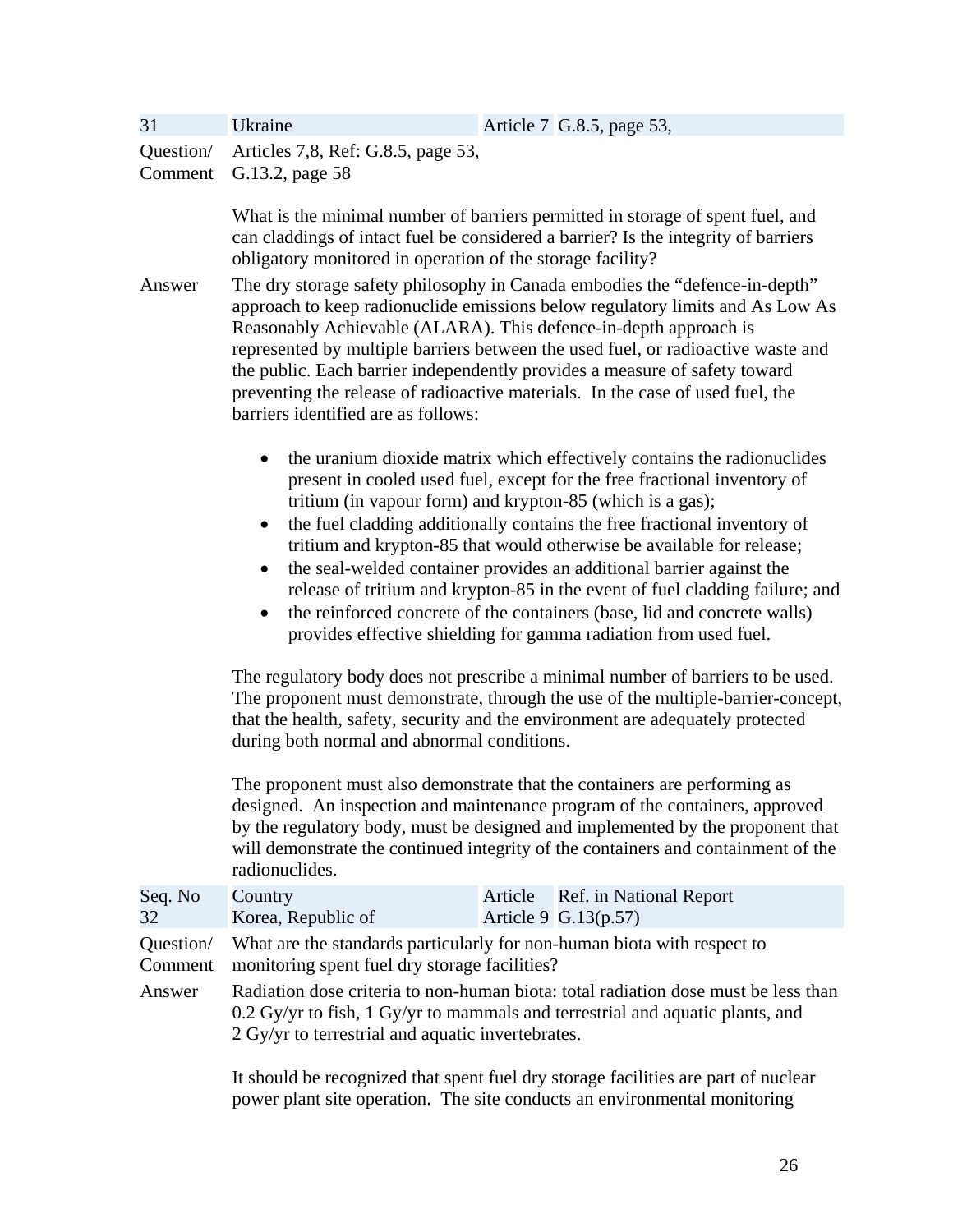|                                                                                                                                                                                                                                                                                                                            |                                                                                                                                                                                                                                                                                                                                                                                                                                                                                                                                                                                                                                                                                                                                                                                                                                                                                                                                                                                                                                                                    | program as a whole. The regulatory requirement is that the effects value for both<br>nuclear and hazardous substances must remain below the threshold of effects.                                                                                                                                                                                                                                                                                                                                                                                                                                                                                                                                                                                                             |  |
|----------------------------------------------------------------------------------------------------------------------------------------------------------------------------------------------------------------------------------------------------------------------------------------------------------------------------|--------------------------------------------------------------------------------------------------------------------------------------------------------------------------------------------------------------------------------------------------------------------------------------------------------------------------------------------------------------------------------------------------------------------------------------------------------------------------------------------------------------------------------------------------------------------------------------------------------------------------------------------------------------------------------------------------------------------------------------------------------------------------------------------------------------------------------------------------------------------------------------------------------------------------------------------------------------------------------------------------------------------------------------------------------------------|-------------------------------------------------------------------------------------------------------------------------------------------------------------------------------------------------------------------------------------------------------------------------------------------------------------------------------------------------------------------------------------------------------------------------------------------------------------------------------------------------------------------------------------------------------------------------------------------------------------------------------------------------------------------------------------------------------------------------------------------------------------------------------|--|
| Seq. No<br>33                                                                                                                                                                                                                                                                                                              | Country<br>Korea, Republic of                                                                                                                                                                                                                                                                                                                                                                                                                                                                                                                                                                                                                                                                                                                                                                                                                                                                                                                                                                                                                                      | Article Ref. in National Report<br>Article 9 G.16(p.60)                                                                                                                                                                                                                                                                                                                                                                                                                                                                                                                                                                                                                                                                                                                       |  |
| Question/<br>Comment                                                                                                                                                                                                                                                                                                       |                                                                                                                                                                                                                                                                                                                                                                                                                                                                                                                                                                                                                                                                                                                                                                                                                                                                                                                                                                                                                                                                    | How seriously the spent fuel and fuel containers stored in the "Tile Hole" have<br>been corroded? What was the main reason for such corrosion occurred?                                                                                                                                                                                                                                                                                                                                                                                                                                                                                                                                                                                                                       |  |
| Answer                                                                                                                                                                                                                                                                                                                     | recovered and stored in a new dry storage system.                                                                                                                                                                                                                                                                                                                                                                                                                                                                                                                                                                                                                                                                                                                                                                                                                                                                                                                                                                                                                  | The fuel that was initially loaded into these storage structures, between the period<br>of 1963 and 1983, was research reactor prototype fuel and included uranium<br>metal fuel that has less corrosion resistance than modern alloy fuels. While these<br>fuels are safety stored, monitoring and inspection of these older fuel types have<br>shown that some of the fuel containers and fuels are corroding. Although the<br>corrosion is not serious, continued corrosion of these fuels, due to condensation<br>in the storage structure, will increase the hazards of storing and handling the fuel,<br>as well as the decommissioning of the storage structures. Therefore, before the<br>corrosion seriously hampers the possible retrieval of the fuels, it will be |  |
| Seq. No<br>34                                                                                                                                                                                                                                                                                                              | Country<br>Korea, Republic of                                                                                                                                                                                                                                                                                                                                                                                                                                                                                                                                                                                                                                                                                                                                                                                                                                                                                                                                                                                                                                      | Article<br>Ref. in National Report<br>Article 9 Annex 4.5.2(P.128)                                                                                                                                                                                                                                                                                                                                                                                                                                                                                                                                                                                                                                                                                                            |  |
| Question/<br>Comment                                                                                                                                                                                                                                                                                                       | The report states that in 2004, radioactivity less than 0.001GBq to air and<br>0.12GBq to water was released from the used fuel dry storage area and re-tube<br>components storage area of the Pickering Waste Management Facility (PWMF).<br>What was the main reason for this release to the environment? And what kinds of<br>measures were taken to curb this unexpected release of radioactive material from<br>the PWMF to the environment?                                                                                                                                                                                                                                                                                                                                                                                                                                                                                                                                                                                                                  |                                                                                                                                                                                                                                                                                                                                                                                                                                                                                                                                                                                                                                                                                                                                                                               |  |
| Answer                                                                                                                                                                                                                                                                                                                     | There is a very small risk of airborne emissions as a result of Dry Storage<br>Container (DSC) processing operations such as welding and vacuum drying.<br>Surface contamination on DSC exterior surfaces is effectively controlled through<br>preventative measures and decontamination at the station's irradiated fuel bays.<br>Nevertheless, small quantities of fixed surface contamination may become<br>airborne during welding operations. In addition there is potential for<br>contamination from the outside of fuel cladding and, hypothetically, from a very<br>small percentage of undetected failed fuel elements to become airborne during<br>vacuum drying of the DSC cavity. The vacuum pump discharge is directed to an<br>active ventilation system, where particulate contamination is removed by HEPA<br>filters. Monitoring of the stack sampler has routinely demonstrated no significant<br>levels of particulates in the active ventilation exhaust.<br>Some liquid effluents originate in the dry fuel storage area from the occasional |                                                                                                                                                                                                                                                                                                                                                                                                                                                                                                                                                                                                                                                                                                                                                                               |  |
| ingress of precipitation. Such liquids are sampled and pumped into the station's<br>radioactive liquid waste management system. Monitoring results show no<br>significant levels of activity in radioactive drainage effluent transferred to the<br>station system Similarly quarterly monitoring of the Retube Components |                                                                                                                                                                                                                                                                                                                                                                                                                                                                                                                                                                                                                                                                                                                                                                                                                                                                                                                                                                                                                                                                    |                                                                                                                                                                                                                                                                                                                                                                                                                                                                                                                                                                                                                                                                                                                                                                               |  |

station system. Similarly, quarterly monitoring of the Retube Components Storage Facility (RCSF) catch basins has demonstrated that there are generally no detectable levels of activity in surface water runoff from the RCSF yard.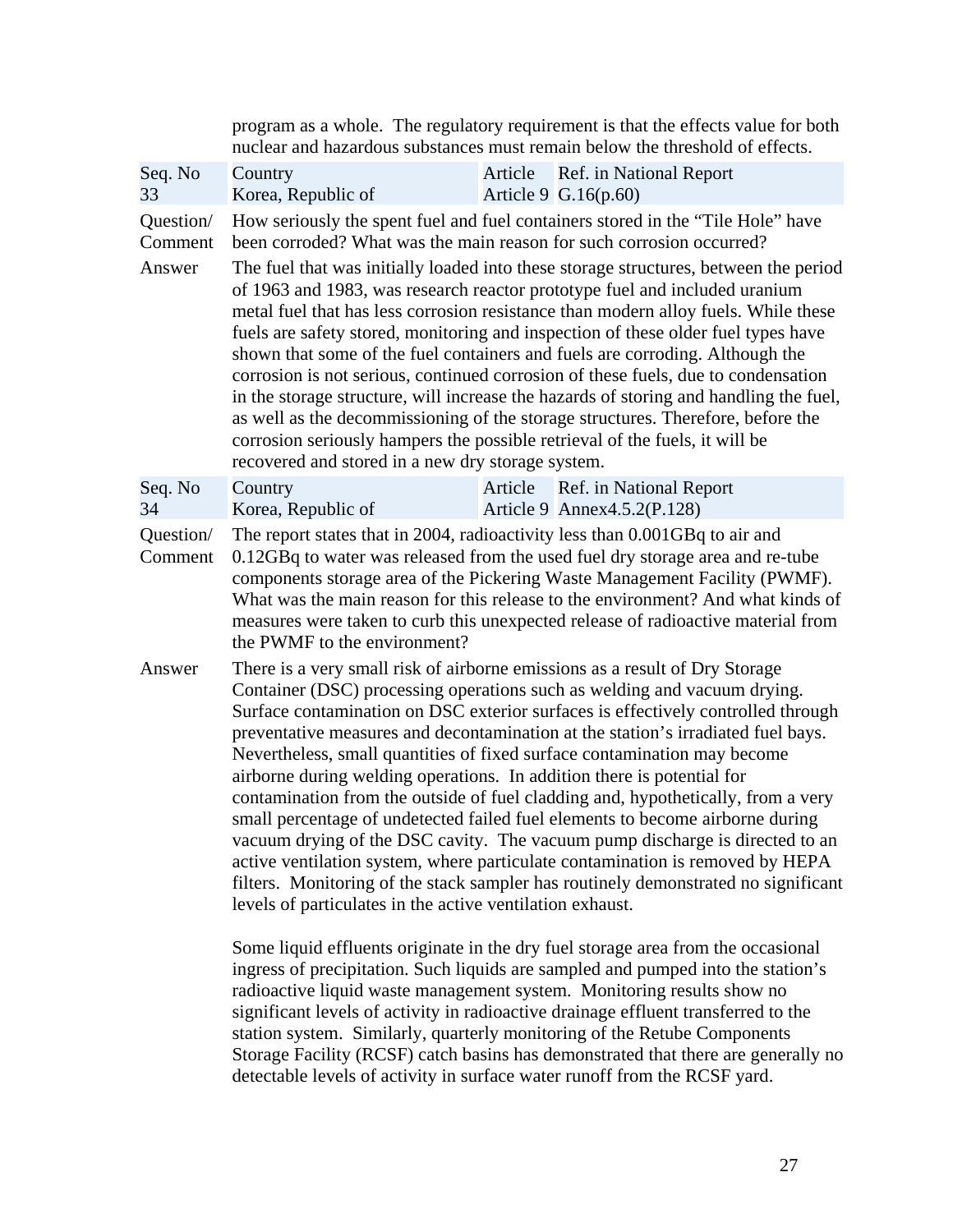The Nuclear Waste Management Division (NWMD) of OPG utilizes the Loss Control Managed System as an effective method of managing risks associated with loss due to:

- personal injury and illness;
- property/equipment damage;
- process loss;
- work environment damage;
- natural environment damage; and
- regulatory non-compliance.

Program activities and performance measures have been developed based upon the requirements of the International Safety Rating System (ISRS) and the International Environment Rating System (IERS) audit protocol. The Nuclear Waste Management Organization's program meets ISO 14001 and IERS level 8.

| Seq. No | Country            | Article Ref. in National Report |
|---------|--------------------|---------------------------------|
| 35      | Korea, Republic of | Article 9 Annex $4.5.4(p.129)$  |

Question/ In 2004, according the report, the Western Waste Management Facility (WWMF) Comment released 32,900.3 GBq to air and 20.5 GBq to water. And the report states that those released activity was less than 2% of the total activity released from the BNPD site. What caused this release of 32,900 GB to air from the WWMF and what was the total activity released from BNDP site in 2004?

Answer Airborne emissions from the Western Waste Management Facility include emissions from the radioactive waste incinerator stack, and from active ventilation systems in the transport package maintenance, waste processing, and dry storage processing building. Airborne emissions consist primarily of tritiated water vapour, and in 2004 were a total of 0.02 per cent of the derived release limit. Similarly, waterborne emissions are primarily tritiated water, and in 2004 were a total of 0.006 per cent of the derived release limit. Waterborne emissions are measured for surface run-off and building drainage systems.

> Total reported airborne emissions from the Bruce Power site in 2004 were 900,000 GBq, plus 100,000 GBq-MeV noble gases. Total waterborne emissions were 584,000 GBq.

For more information visit Bruce Power's Web site at: www.brucepower.com/uc/GetDocument.aspx?docid=996

| Seq. No | Country                                                                                   |         | Article Ref. in National Report |  |
|---------|-------------------------------------------------------------------------------------------|---------|---------------------------------|--|
| 36      | Czech Republic                                                                            | Article |                                 |  |
|         |                                                                                           |         |                                 |  |
|         | Question Can you explain how is controlled (what instruments are used for control of) the |         |                                 |  |
|         | Comment fulfillment of requirements on minimization of radioactive waste?                 |         |                                 |  |

Answer Canadian licensees follow various forms of waste minimization depending upon site and operational specifics. As an example, Ontario Power Generation (OPG) has implemented a number of waste minimization activities. Specific initiatives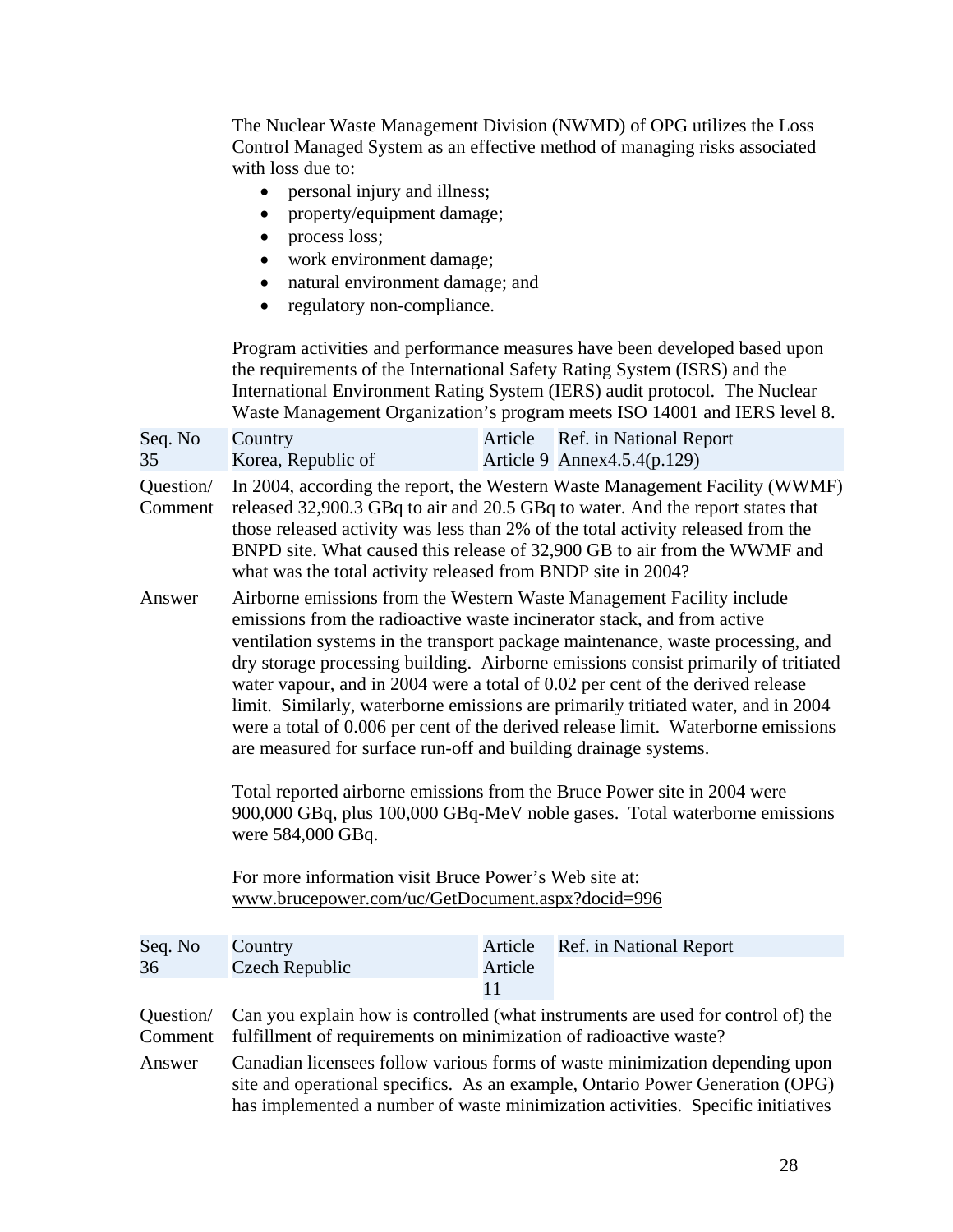include the following:

- establishment of a "waste minimization culture" at OPG;
- work planning  $-$  individual work plans are required to consider the following principles:
- material exclusion: take as little material into zoned areas as possible, particularly packaging;
- use reusable equipment and materials as much as possible;
- segregate waste into waste and recycling at collection points;
- use of washable protective equipment to replace disposable items, including rubber gloves, reusable booties, redesigned washable hoods, reusable bags, plastic wrapping, and washable mops;
- minimizing of material entering zoned areas;
- all unnecessary packaging is removed before entering plant;
- increasing the use of returnable/reusable containers and metal skids;
- warehouse depackaging;
- use of clear plastic waste bags for waste collection;
- segregation of waste into "radioactive" and "likely clean" at many collection points for further monitoring and characterization of "likely clean" waste;
- additional waste characterization;
- use of industry best practices related to free release standards and segregation; and
- • development of suitable metrics to monitor improvements.

Atomic Energy of Canada Limited is also undertaking similar activities, and has a project underway to design, construct, and operate a facility to enhance its capability to effectively utilize free release standards and segregation.

| Seq. No Country<br>37 | <b>Exercise</b> France | Article Ref. in National Report<br>Article Section H.3 P $67&69$ |
|-----------------------|------------------------|------------------------------------------------------------------|
|                       |                        |                                                                  |

- production and use and from research reactors? Question/ How is managed, from a regulatory viewpoint, the discharge into municipal Comment sewer or municipal garbage system of waste resulting from radioisotope
- Answer The Canadian Nuclear Safety Commission (CNSC) assesses licence applications and licensed activities on a case-by-case basis. Accordingly, it considers the appropriateness of the licensed activity within the context of the respective circumstance. The CNSC will ensure compliance with an approved licensed activity by conducting compliance inspections of the facility and operations, and by conducting compliance audits of the programs governing the licensed activity, such as radiation protection quality assurance.

| Seq. No Country |                    | Article Ref. in National Report |
|-----------------|--------------------|---------------------------------|
| 38              | Korea, Republic of | Article $H(p.147-148)$          |
|                 |                    |                                 |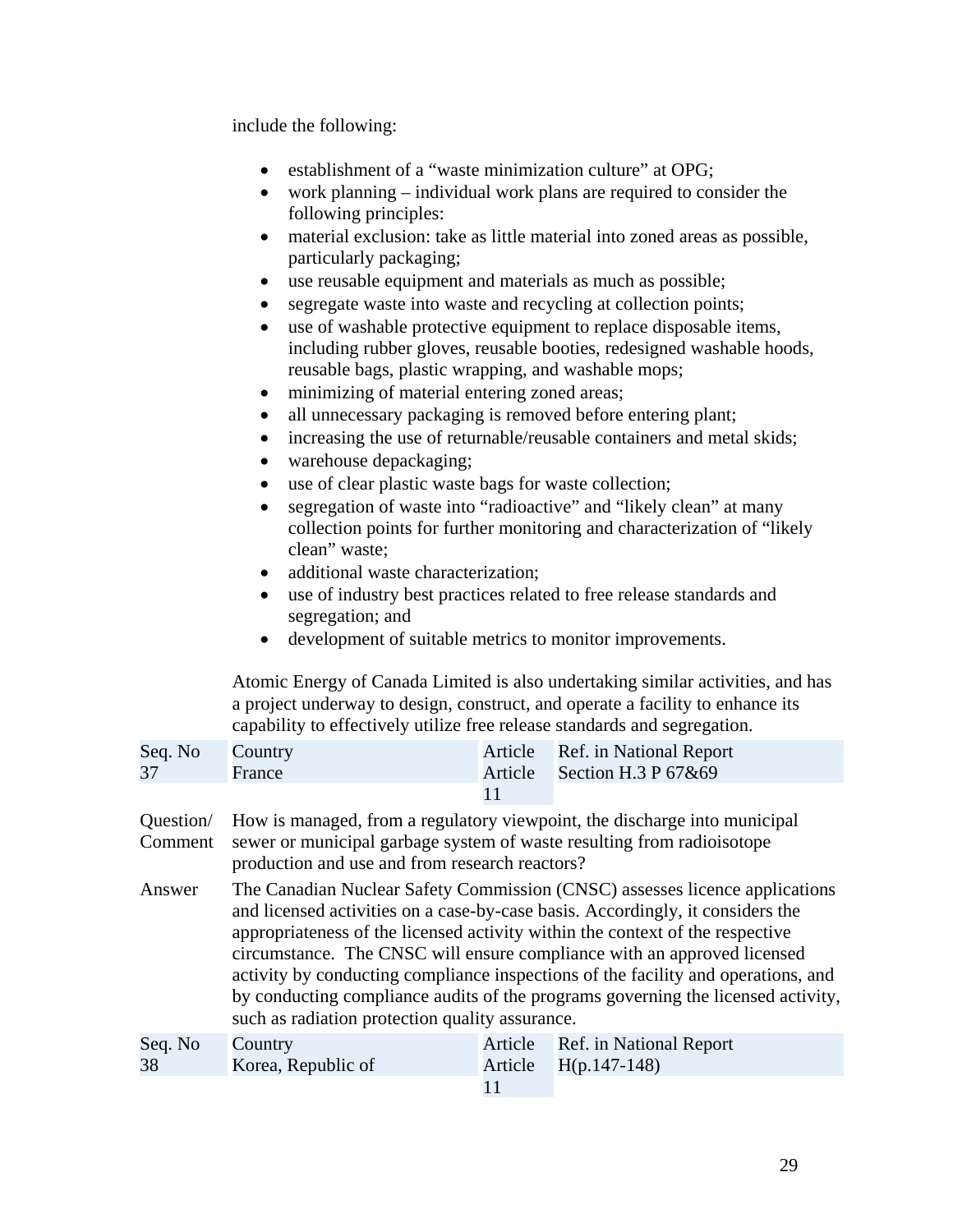Question/ In Appendix 5.1.7.1.2 and 5.1.7.1.3, the report deals with the waste stored at the Comment management area A and B. What kinds of Waste Accentance Criteria are required to receive the waste into the area A and B? Which conditioning methods are being used for the stored waste?

Answer Waste Management Area (WMA)'A' is closed and no new waste is accepted in this area.

> WMA 'B' currently operates two types of storage structures: cylindrical concrete bunkers and tile holes. Waste deposited into concrete bunkers are in accordance with the following seven categories:

- 1. bagged iodine waste
- 2. bagged alpha waste
- 3. bagged tritiated and gamma-emitting waste
- 4. baled waste
- 5. drummed bituminized waste
- 6. beta/gamma waste
- 7. alpha waste

The cylindrical bunker waste must have gamma radiation fields less than 50 mSv/h on contact and less than 1 mSv/h at 1 m, and beta fields of less than 200 mSv/h on contact. The bunker loading must be within approved criticality limits.

There are currently six types of tile holes in use at WMA 'B'.

- 1. Irradiated Fuel Element (IFE) tile holes are used to store irradiated fuel rods. The total loading is constrained by criticality limits and heat load. The total heat load is to be less than 400 W.
- 2. Irradiated Material Disposal (IMD) tile holes are for the storage of irradiated material. The tile hole can accommodate up to seven loop bundle cans or one can containing a Battelle equipment rod.
- 3. Cell Waste (CW) tile holes are used for the storage of solidified waste. Each tile hole can hold six 15-gallon cans. The radiation fields are to be less than 0.25 Sv/h on contact.
- 4. Cell Filters (CF) tile holes were originally intended for the storage of cell filters. They are now also used for the storage of pressure tube endfillings. Each tile hole can hold seven HEPA filters or seven end-fittings standing on end.
- 5. Irradiated Rod Parts (IRP) tile holes are used for the storage of irradiated rod parts and can hold nine, five-gallon cans.
- 6. Reverse Osmosis Disposal (ROD) tile holes are typically used for the storage of bituminized waste contained in 45-gallon drums. Each tile hole can hold four 45-gallon drums of solidified liquid waste.

The maximum waste loading in a tile hole is determined by the radiation field on the outside of the flask, the criticality limit, the IFE tile hole heat load limit, and the volume of the tile hole.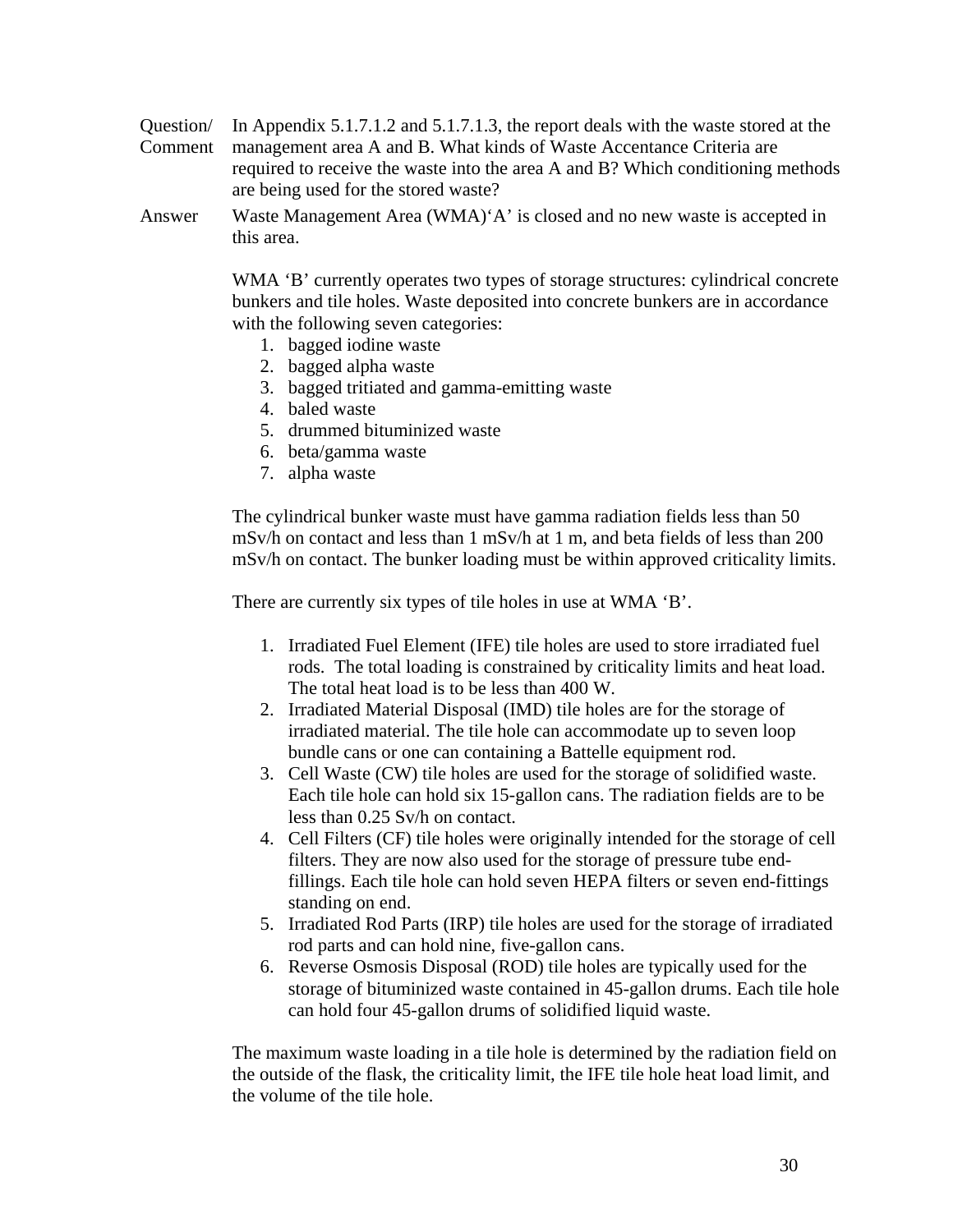| Seq. No<br>39        | Country<br>Korea, Republic of                                                                                                                                                                                                                                                                                                                                                                                                                                                                                                                                                                                                                                                                                                                                                                                                                                                                                                                                                   | Article<br>Article<br>11 | Ref. in National Report<br>G.8.4(p53)                                    |  |  |
|----------------------|---------------------------------------------------------------------------------------------------------------------------------------------------------------------------------------------------------------------------------------------------------------------------------------------------------------------------------------------------------------------------------------------------------------------------------------------------------------------------------------------------------------------------------------------------------------------------------------------------------------------------------------------------------------------------------------------------------------------------------------------------------------------------------------------------------------------------------------------------------------------------------------------------------------------------------------------------------------------------------|--------------------------|--------------------------------------------------------------------------|--|--|
| Question/<br>Comment | The report mentions dose limit and ALARA as one of generic performance<br>requirements for spent nuclear fuel and radioactive waste management facilities.<br>what is the dose/risk constraint(s) for disposal facilities, if any?                                                                                                                                                                                                                                                                                                                                                                                                                                                                                                                                                                                                                                                                                                                                              |                          |                                                                          |  |  |
| Answer               | Doses from existing long-term waste management facilities are typically a<br>fraction of a millisievert and the Canadian Nuclear Safety Commission has found<br>that the dose limits and ALARA (As Low As Reasonably Achievable) have been<br>sufficient to minimize dose.                                                                                                                                                                                                                                                                                                                                                                                                                                                                                                                                                                                                                                                                                                      |                          |                                                                          |  |  |
|                      | With respect to future disposal facilities, draft Regulatory Guide G-320,<br>Assessing the Long-Term Safety of Radioactive Waste Management (see section<br>B.6 of the Report) will assist licensees and applicants in assessing long-term<br>safety of storage and disposal of radioactive waste. The Guide describes typical<br>ways to assess the impacts that radioactive waste storage and disposal methods<br>have on the environment and on the health and safety of people. It addresses<br>topics that include:<br>assessment methodologies;<br>level of detail of assessments;<br>٠<br>confidence to be placed in assessment results;<br>$\bullet$<br>applying radiological and non-radiological criteria;<br>defining critical groups for impact assessments;<br>$\bullet$<br>selecting time frames for impact assessments;<br>٠<br>setting post-decommissioning objectives;<br>long-term care and maintenance considerations; and<br>use of institutional controls. |                          |                                                                          |  |  |
| Seq. No<br>40        | Country<br>Korea, Republic of                                                                                                                                                                                                                                                                                                                                                                                                                                                                                                                                                                                                                                                                                                                                                                                                                                                                                                                                                   | Article<br>Article       | Ref. in National Report<br>H.2(p.66)                                     |  |  |
| Question/<br>Comment | 11<br>The fifth paragraph of section H.2 states that solid waste volume is reduced by<br>incineration and compaction. What is the treatment of the incineration ash? What<br>is the volume reduction factor and operation pressure of the compactor? What is<br>the volume reduction method of ion exchange resin containing C-14 from the<br><b>CANDU</b> reactor?                                                                                                                                                                                                                                                                                                                                                                                                                                                                                                                                                                                                             |                          |                                                                          |  |  |
| Answer               | At Ontario Power Generation (OPG), incinerator ash (bottom ash and fly ash) is<br>collected and placed in metal storage boxes. The ash is not further conditioned<br>prior to storage. Ash boxes are stored on the Low Level Storage Buildings at the<br>Western Waste Management Facility (WWMF). Ash boxes are included among<br>the wastes to be placed in the proposed Deep Geological Repository (DGR) at the<br>WWMF site.                                                                                                                                                                                                                                                                                                                                                                                                                                                                                                                                                |                          |                                                                          |  |  |
|                      |                                                                                                                                                                                                                                                                                                                                                                                                                                                                                                                                                                                                                                                                                                                                                                                                                                                                                                                                                                                 |                          | The volume reduction for compaction at OPG is typically five to one. The |  |  |

compaction force is 200 tons in a standard B-25 waste box.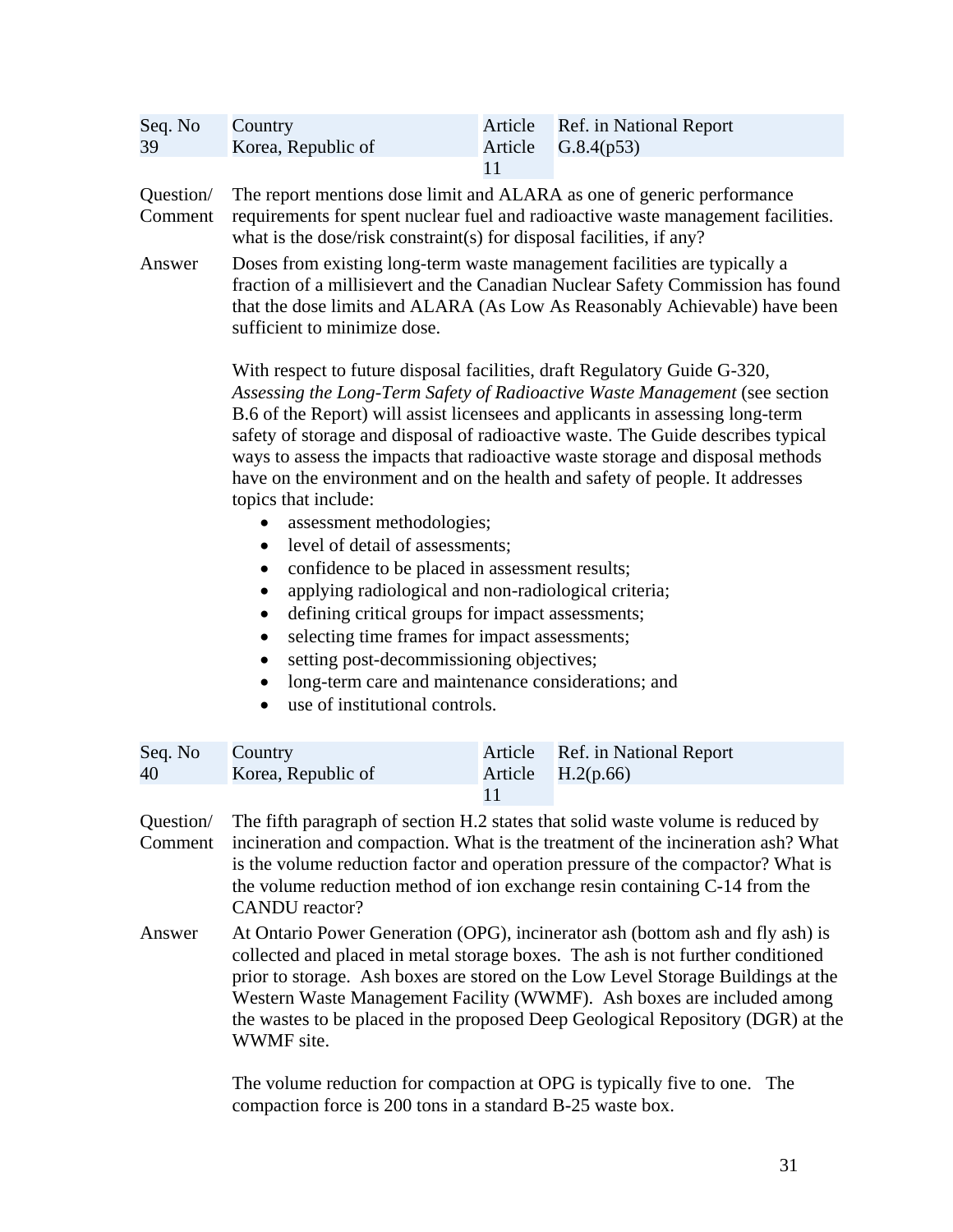At OPG, ion exchange resins classified as low-level waste are planned to be incinerated and the ash stored as described above. The C-14 bearing resins are classified as intermediate-level waste. These are not volume-reduced but are stored dewatered in 3  $\text{m}^3$  steel resin containers in shielded storage structures.

| Seq. No Country |                                                                                     | Article Ref. in National Report |
|-----------------|-------------------------------------------------------------------------------------|---------------------------------|
| 41              | Korea, Republic of                                                                  | Article $H.3.1(p.66)$           |
|                 |                                                                                     |                                 |
|                 | Question The report states that weste volume has been reduced by conversion of west |                                 |

materials into by-products? Question/ The report states that waste volume has been reduced by conversion of waste Comment materials into by-products. What is the method for the conversion of waste

Answer There are several methods used for the conversion of waste materials into byproducts. In the uranium refining and conversion facilities, the following methods are used to convert waste streams into by-products:

- 1. by precipitation of residual uranium from liquid ammonium nitrate produced at the  $UO<sub>2</sub>$  production plan for sale as a liquid fertilizer;
- 2. by drying the raffinate waste slurry produced at the  $UO<sub>3</sub>$  production refinery into solids for shipping. This by-product is shipped to uranium mills for recovering uranium;
- 3. by drying the calcium fluoride slurry produced at the  $UF_6$  production plant into solids for shipping this by-product to uranium mills for recovering uranium;
- 4. by incinerating uranium contaminated combustible wastes and shipping the bottom ash to uranium mills for recovering uranium; and
- 5. by high pressure washing, chemical treatment or sand-blasting of uranium contaminated metals for shipping the decontaminated metals to metal recyclers.

| Seq. No Country |                    | Article Ref. in National Report |
|-----------------|--------------------|---------------------------------|
| 42              | Korea, Republic of | Article $H.3.1(p.66)$           |
|                 |                    |                                 |

process? Question/ What quantity of wastes, for each type, is generated from the fuel manufacturing Comment process? Answer The following is an example of the **approximate** amount of by-product/waste

generated from fuel manufacturing during the fourth quarter of 2005 at Cameco's Port Hope Uranium Processing Facility.

| <b>Type of By-product/Waste</b> | Volume per     | <b>Notes</b>                      |
|---------------------------------|----------------|-----------------------------------|
|                                 | <b>Quarter</b> |                                   |
| Fluoride By-Product from        | 120 tons       | An outlet has been developed for  |
| UF6 plant                       |                | the recovery of uranium from this |
|                                 |                | material at a uranium mill in the |
|                                 |                | United States. The amount of      |
|                                 |                | material shipped this quarter was |
|                                 |                | 616 x 205 L                       |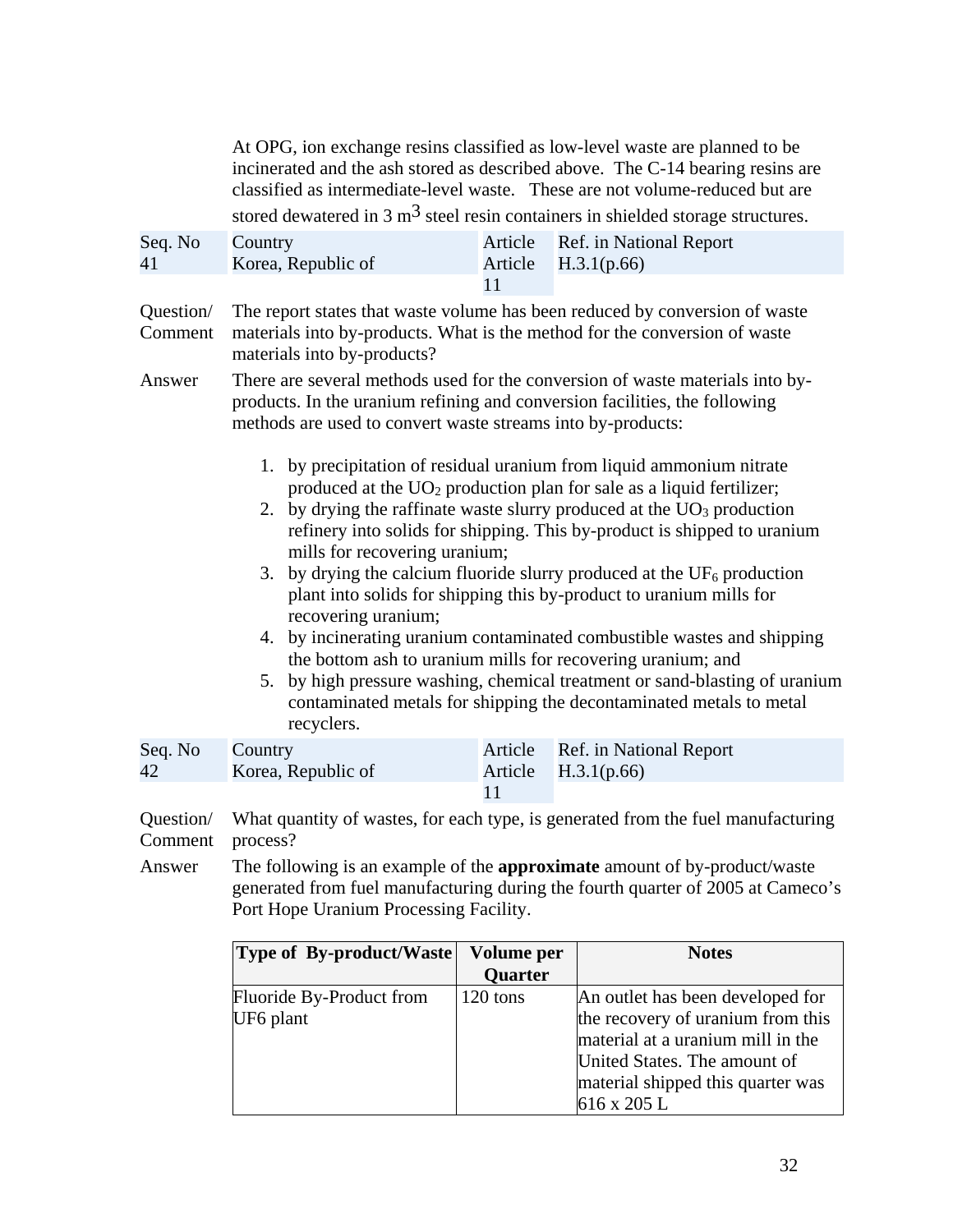|         | Ammonium Nitrate solution 436 tons                      |                                 | Sold to an agricultural supply                                    |
|---------|---------------------------------------------------------|---------------------------------|-------------------------------------------------------------------|
|         | from UO <sub>2</sub> plant                              |                                 | company during the quarter                                        |
|         | Scrap lumber                                            | 15 tons                         | Released to companies for material<br>recovery and/or utilization |
|         | Scrap Metals (carbon steel,<br>copper and other metals) | 138 tons                        | Forwarded to local scrap dealer                                   |
|         | Contaminated non-<br>combustible                        | 519 x 205 L                     | Sent to Cameco's Blind River<br>Refinery for processing wastes    |
|         | Incinerator ash                                         | 28 x 205 L                      |                                                                   |
|         | Aluminum and copper pieces $48 \times 205$ L            |                                 |                                                                   |
|         | Fiberglass insulation                                   | 21 x 205 L                      |                                                                   |
|         | Grit blast dust                                         | 28 x 205 L                      |                                                                   |
|         | Built-up roofing material                               | $44 \times 1 \text{ m}^3$ totes |                                                                   |
|         | Drums of oil                                            | 25 x 205 L                      |                                                                   |
|         | Solvent                                                 | 15 x 205 L                      |                                                                   |
|         | Oil filters (used)                                      | 100L                            | Released to companies for material                                |
|         | <b>Tires</b>                                            | 890 kg                          | recovery and/or utilization                                       |
|         | Lubricating oil                                         | 8160L                           |                                                                   |
|         | Concrete pieces                                         | $15 \text{ m}^3$                |                                                                   |
|         | Asphalt pieces                                          | $105 \text{ m}^3$               |                                                                   |
|         | Paint cans                                              | $3 \text{ m}^3$                 |                                                                   |
|         | Lead-acid batteries                                     | 1750 kg                         |                                                                   |
|         | Carbon anode off-cuts                                   | 1400 kg                         |                                                                   |
|         | Wooden wire spools                                      | 30                              |                                                                   |
|         | Waste liquid chemicals                                  | 3200 L                          | Sent to a waste management                                        |
|         | Solid waste chemicals                                   | 600 kg                          | company for treatment and                                         |
|         |                                                         |                                 | disposal.                                                         |
| Seq. No | Country                                                 | Article                         | Ref. in National Report                                           |
| 43      | Switzerland                                             | Article                         | pages 65ff                                                        |
|         |                                                         | 11                              |                                                                   |

the Convention, Article 11, Clause v? Question/ Is it a correct understanding that Articles 5-7 of the Class-I Nuclear Facility Comment Regulation, when addressing the effects of the facility on the environment and the health and safety of persons, include the consideration of biological, chemical and other hazards associated with radioactive waste management as required in

Answer Section 3(j) of the *General Nuclear Safety & Control Regulations* stipulates that an applicant shall provide information on the name, quantity, form, origin and volume of any radioactive waste or hazardous waste that may result from the activity to be licensed. Hazardous substance or hazardous waste in the regulations means a substance or waste, other than a nuclear substance, that is used or produced in the course of carrying on a licensed activity, and that poses a risk to the environment or the health and safety of persons.

The *Class I Nuclear Facilities Regulations*, under article 5 "Licence to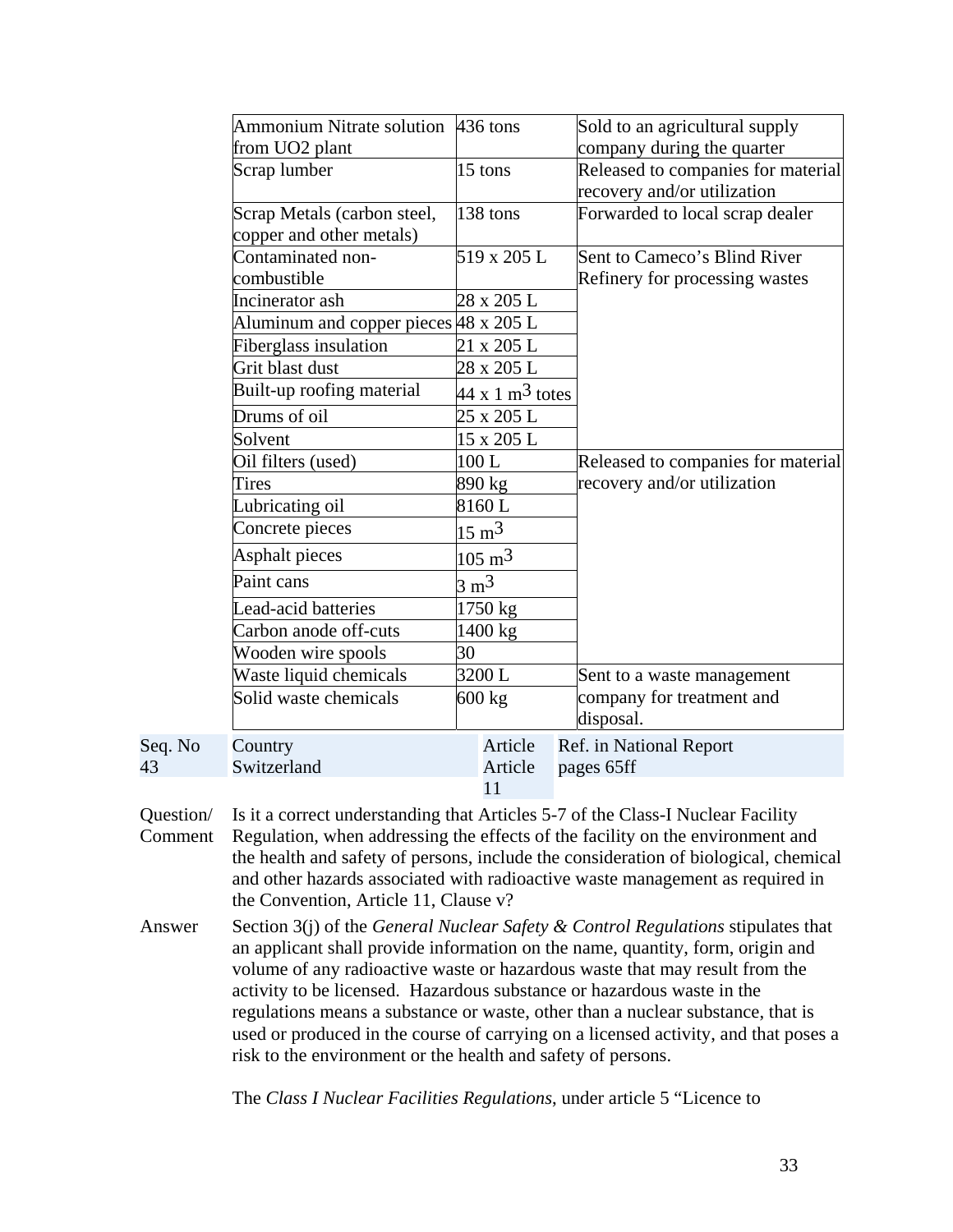Construct"; article 6 "Licence to Operate"; and article 7 "Licence to Decommission", requires that the applicant demonstrate how it will protect the environment and the health and safety of persons from nuclear substances and hazardous substances.

Furthermore, according to Regulatory Policy P-290, *Managing Radioactive Waste*, when making a regulatory decision concerning the management of radioactive waste, it is the policy of the Canadian Nuclear Safety Commission (CNSC) to consider the extent to which the owners of the waste have addressed several principles. One of the principles is that, "…b) the management of radioactive waste is commensurate with its radiological, chemical and biological hazard to the health safety of persons and the environment and to national security;.."

 of the Joint Convention. Therefore, Canada is of the opinion that the current provisions provided by CNSC regulations take into account the biological, chemical and other hazards associated with radioactive waste management as required by Article 11, clause v

| Seq. No Country |                          |            | Article Ref. in National Report |
|-----------------|--------------------------|------------|---------------------------------|
| 44              | United States of America | Article 70 |                                 |
|                 |                          |            |                                 |

- wastes relocated from the degraded tile holes and bunkers? Question/ Comment Answer On page 65 of Section K of the 1st Canadian National Report, it is stated that all Canadian low-level radioactive waste is currently in storage, there are no lowlevel radioactive waste disposal facilities under construction or operation in Canada, and there has been no pressing need in Canada for early disposal since the radioactive waste is "being safely stored on an interim basis." However, in response to a question on the 1st National Report regarding the performance of concrete bunkers and tile holes at the facility operated by AECL at CRL, it was stated that some bunkers and tile holes are "not meeting their intended purposes" regarding the exclusion of water, and that as a consequence "there has been a degradation of some packaging, corrosion of fuel and surficial contamination." It was further indicated that initiatives were underway to relocate wastes from the problematic structures and to clean up the affected areas. In the discussion of "past practices" on page 70 of the 2nd National Report, it is indicated that past practices such as in-ground burial are continuously under review by the CNSC and that it was concluded in a 2005 mid-term staff report that an Environmental Effects Review had demonstrated that risk to the environment at CRL is "predominately low." Please provide further details regarding the nature of the cleanup at CRL. Is the CNSC staff's conclusion regarding the predominately low environmental risk at CRL based upon the cleanup efforts to date or on an expectation of future results? What type of extended storage is being used for the In order to place everything into context, it should be noted that Waste
	- Management Area (WMA) "C" was used for in-ground burial of extremely lowlevel radioactive solid waste. This practice terminated in 2005. Atomic Energy of Canada Limited (AECL) is currently developing a safety case for in-situ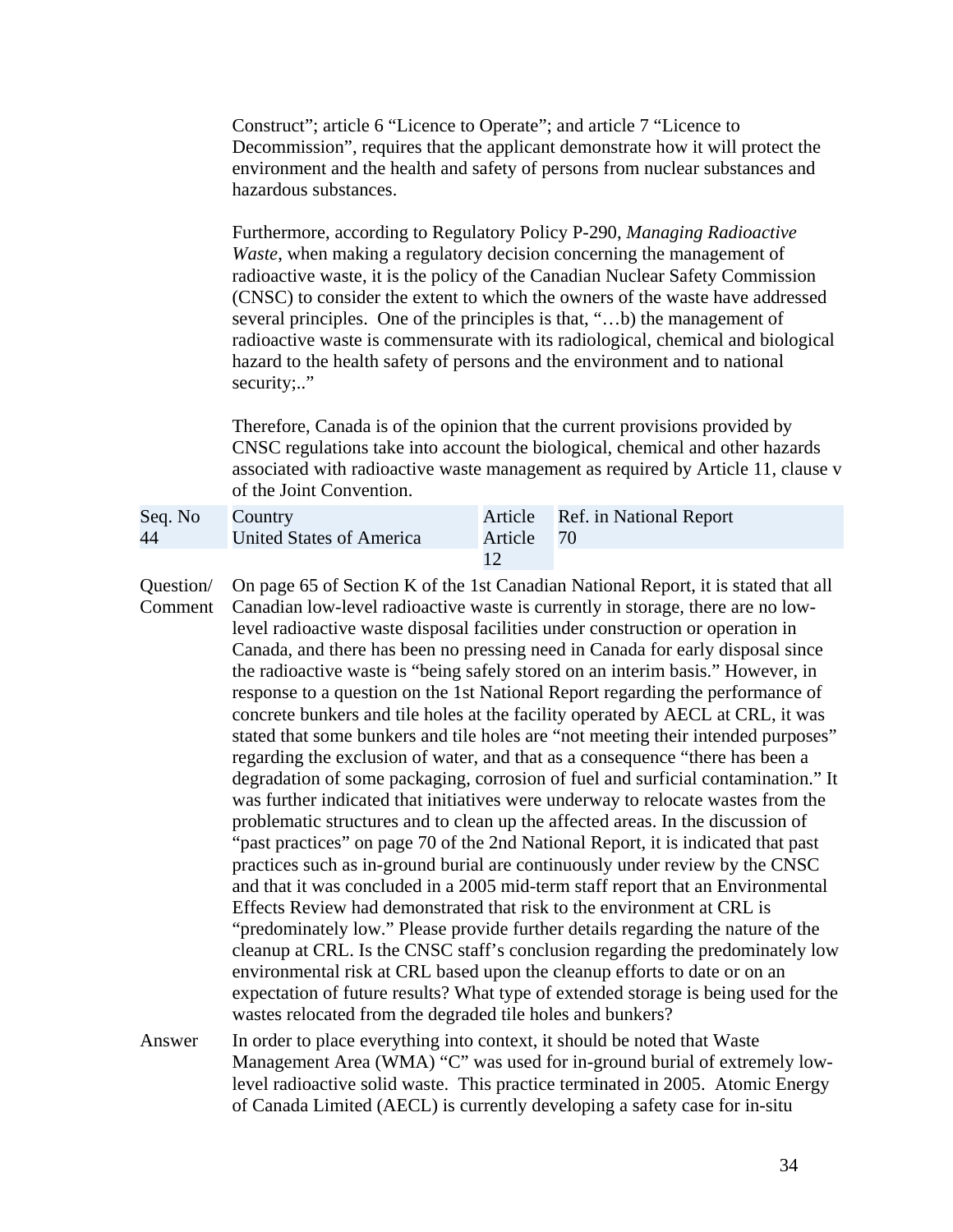disposal at this site. All solid waste that was placed into WMA "C" is now stored in metal storage boxes and the storage boxes are placed in a modular Above-Ground Storage Building (MAGS).

WMA "B" is currently used for the storage of a variety of solid wastes in engineered facilities. The site was put into service in 1953, with the burial of "sand trenched" radioactive solid waste into unlined sand trenches. The use of sand trenches terminated in WMA "B" in 1963. Storage of waste in engineered facilities began in 1955 and development has continued since that time to the cylindrical concrete bunkers and tile holes currently in use today. With respect to waste relocated from the tile holes, there is currently a program underway to recover some metallic fuels currently stored in 100 tiles. The proposal is to construct and operate a new dry storage system for these problematic fuels. The proposal will stabilize the fuel by removing waste and storing the fuel in a controlled atmosphere. The new storage system will also incorporate features that provide enhanced barriers to environmental releases from the packaged fuels. In addition there are"special burials" (i.e. bottled cribs), which are being recovered.

A decommissioning plan has been prepared by AECL, which outlines an extensive series of activities that will be directed at decommissioning the various waste management areas on the CRL site. Some of the major activities involve covering all or parts of waste management areas with barriers to reduce advection, extensive recoveries of special burials and waste in trenches, the longterm treatment of contaminated groundwater, an extensive groundwater monitoring program, and on-going field inspections of storage facilities.

An ecological effects review of the AECL's CRL site was conducted in 2003. It was determined that there were no observable impacts on non-human biota. The impacts were determined to be predominately low, based on current practices. It was also concluded that future impacts may be observed if no remediation of the site is to be undertaken.

| Seq. No Country |                          |            | Article Ref. in National Report |
|-----------------|--------------------------|------------|---------------------------------|
| 45              | United States of America | Article 70 |                                 |
|                 |                          |            |                                 |

Question/ Comment The first Canadian National Report indicated that radioactive waste from past practices, such as direct in-ground burial, are safely stored. Given that all the low-level radioactive waste in Canada is going to be stored for the foreseeable future, how are the waste forms, waste packaging, and waste storage facilities designed to prevent their long-term degradation and concomitant potential release of radioactive material into the environment? What specific features do the waste forms and packaging possess to accommodate the future need to transfer the waste to a permanent disposal site?

Answer The practice of direct in-ground burial at the Atomic Energy of Canada Limited's (AECL) CRL site has, in fact, led to regions of contaminated groundwater that are now being treated. These plumes are in part due to the fact that no special waste forms, waste packaging or waste storage facilities designed to prevent their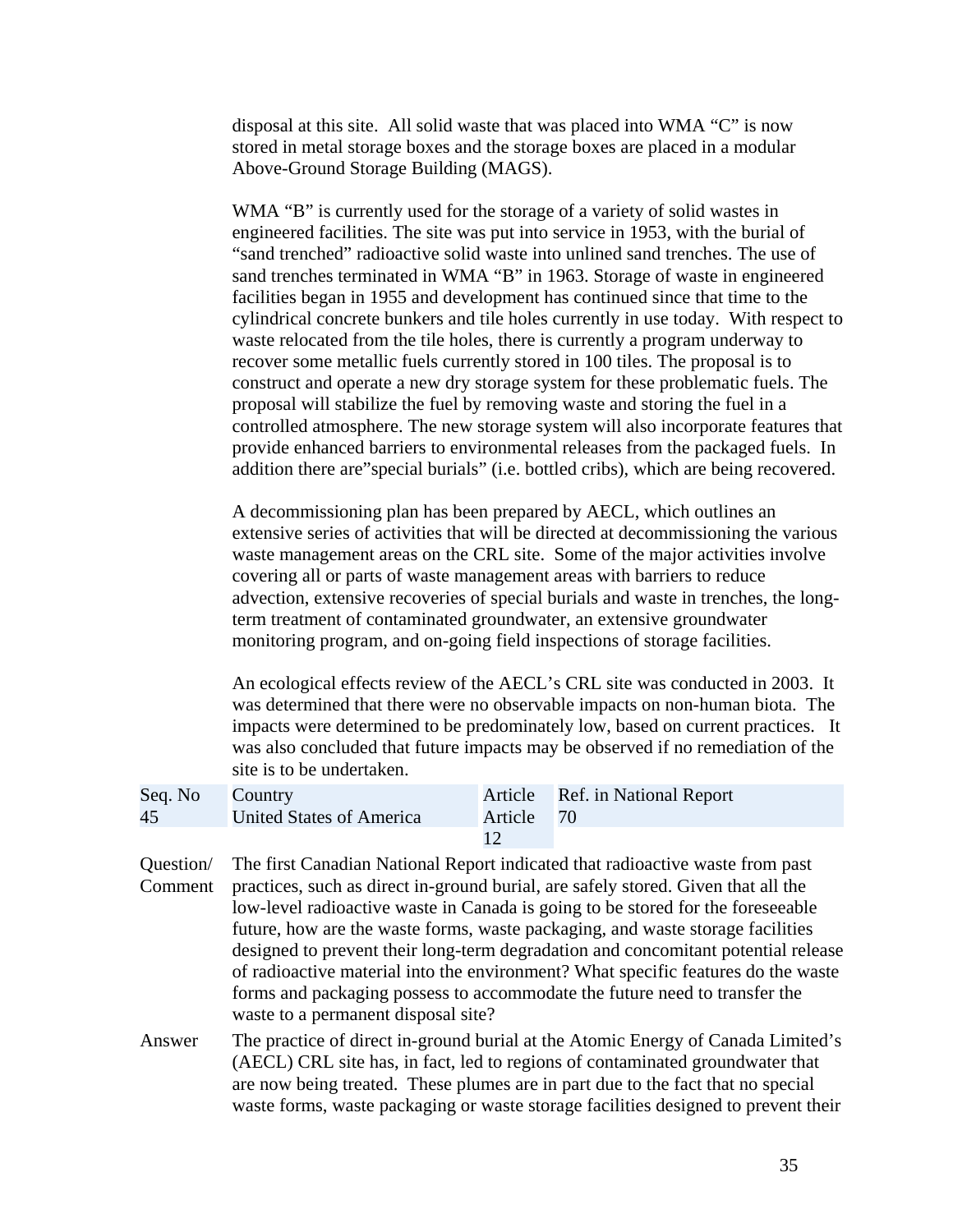long-term degradation and potential release of radioactive material into the environment were employed. These practices are now being discontinued, and are being replaced by (i) modular above-ground storage, and (ii) new dry storage systems for used fuels and other high-level wastes.

AECL's current strategy for managing wastes involves seven components, whereby each component must be addressed and managed to meet the corporate and waste management program objectives. The seven components are:

- 1. Waste Generation initiatives focused on waste generation must address two objectives: (i) minimization of waste volumes, and (ii) minimization of radioactive and hazardous waste content.
- 2. Waste Characterization this includes all the actions required to characterize, qualify, and record waste volumes and properties.
- 3. Waste Processing (including stabilization and packaging) includes processing, stabilization and packaging as well as all those actions taken to pace waste into an optimal form/state for (i) storage or disposal, and/or (ii) handling and transfer.
- 4. Waste Storage (including transportation and retrieval) storage includes all those actions taken to isolate and contain wastes until they can be released from regulatory control or be transferred to disposal facilities.
- 5. Monitoring and Inspection these activities are extremely important in determining the requirement for, and nature, of remediation.
- 6. Remediation this includes actions that are required or taken to specifically address situations where there are undesirable or uncontrolled releases of contamination to the environment, or where there are health or safety concerns.
- 7. Disposal it includes all those actions taken to place wastes into a state such that future retrieval and/or treatment/handling of the wastes should not be required.

| Seq. No Country |                    | Article Ref. in National Report |
|-----------------|--------------------|---------------------------------|
| 46              | Korea, Republic of | Article $K.5.2(p.91)$           |
|                 |                    |                                 |

- involved in the siting process? Question/ Comment in any form or been officially informed of the project from the Ontario Power Has the CNSC involved in the project of the Deep Geological Repository (DGR) Generation (OPG)? When does the Canadian regulatory authority officially get
- Answer Yes, the Canadian Nuclear Safety Commission (CNSC) has received Ontario Power Generation's official notice of application for a licence for the Deep Geological Repository (DGR) project, and is proceeding with the environmental assessment of the project.

The CNSC can become involved once a notice of an application for a licence is received. Under the *Class I Nuclear Facilities Regulations*, which apply to the DGR, licences from the CNSC are required for site preparation, construction, operation, decommissioning and abandonment. The CNSC has no official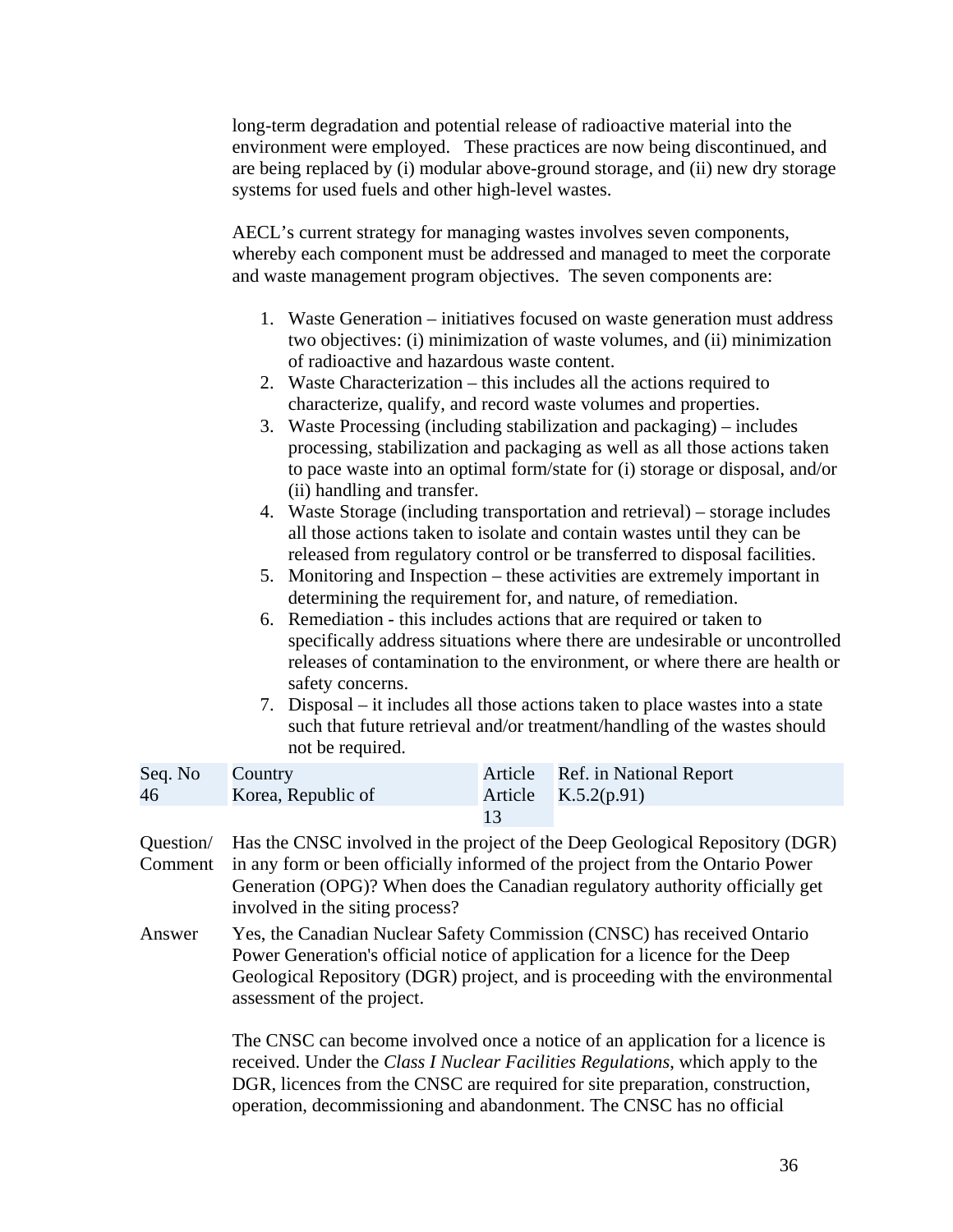|                                | involvement in the siting process, beyond providing guidance on the licensing<br>process that will follow. The performance and safety standards of the facility<br>must be meet licensing criteria.                                              |                                                                                                                                                                                                                                                                                                                                                                                                                                                                                                                                                                                                                                                                                                                                                                                                                                                                                                                                                  |                                                                                                                                                                 |  |  |
|--------------------------------|--------------------------------------------------------------------------------------------------------------------------------------------------------------------------------------------------------------------------------------------------|--------------------------------------------------------------------------------------------------------------------------------------------------------------------------------------------------------------------------------------------------------------------------------------------------------------------------------------------------------------------------------------------------------------------------------------------------------------------------------------------------------------------------------------------------------------------------------------------------------------------------------------------------------------------------------------------------------------------------------------------------------------------------------------------------------------------------------------------------------------------------------------------------------------------------------------------------|-----------------------------------------------------------------------------------------------------------------------------------------------------------------|--|--|
| Seq. No<br>47                  | Country<br>Slovakia                                                                                                                                                                                                                              | Article<br>Article<br>15                                                                                                                                                                                                                                                                                                                                                                                                                                                                                                                                                                                                                                                                                                                                                                                                                                                                                                                         | Ref. in National Report                                                                                                                                         |  |  |
| Question/<br>Comment           | approach used for evaluation of intrusion scenarios at least?                                                                                                                                                                                    |                                                                                                                                                                                                                                                                                                                                                                                                                                                                                                                                                                                                                                                                                                                                                                                                                                                                                                                                                  | What is the role as well as utilization of probabilistic methods in the frame of<br>long-term performance assessment for near surface disposal facility?Is such |  |  |
| Answer                         | that magnitude of the consequence occurring.                                                                                                                                                                                                     | In draft Regulatory Guide G-320, Assessing the Long Term Safety of Radioactive<br>Waste Management, it is indicated that probabilistic models can account for<br>uncertainty arising from the data used in the assessment model predictions. The<br>aggregated risk calculated by a probabilistic model cannot be compared directly<br>to a safety indicator target, unless that target is expressed as a risk. On its own,<br>the aggregated risk calculated by probabilistic models is not likely adequate for<br>regulatory purposes. The results of probabilistic assessments should also be<br>presented and discussed as the magnitude of a consequence and the likelihood of                                                                                                                                                                                                                                                              |                                                                                                                                                                 |  |  |
| Seq. No<br>48                  | Country<br>Japan                                                                                                                                                                                                                                 | Article<br>Article                                                                                                                                                                                                                                                                                                                                                                                                                                                                                                                                                                                                                                                                                                                                                                                                                                                                                                                               | Ref. in National Report<br>p73, H11                                                                                                                             |  |  |
| Question/<br>Comment<br>Answer | management facility are shown.<br>facilities? If so,<br>2.<br>institutional controls, if required.<br>the facility.                                                                                                                              | 16<br>On page 73, the elements of typical monitoring program for a radioactive<br>Are these elements of typical monitoring program applied to the disposal<br>how is the duration of the monitoring program for disposal facilities?<br>Under the Canadian regulatory regime, a safety case for a disposal facility could<br>be based on several assumptions. During the operational life of a disposal<br>facility, it is anticipated that monitoring will be conducted in order to confirm<br>any assumptions proposed in the safety case. The operator of the disposal facility<br>must submit, for regulatory approval, a monitoring program that will:<br>1. protect health, safety, security and the environment;<br>demonstrate that the disposal will function as predicted; and<br>3. provide useful information that will aid in the development of<br>The approved monitoring program will be implemented for the operational life of |                                                                                                                                                                 |  |  |
| Seq. No<br>49                  | Country<br>Korea, Republic of                                                                                                                                                                                                                    | Article<br>Article                                                                                                                                                                                                                                                                                                                                                                                                                                                                                                                                                                                                                                                                                                                                                                                                                                                                                                                               | Ref. in National Report<br>Appendix 5.1.2(p.139)                                                                                                                |  |  |
| Question/<br>Comment           | 16<br>The report shows the discharged radioactivity, in terms of % Derived Release<br>Limits (DRLs), from some radioactive waste management facilities such as the<br>Western Waste Storage Facility (WWMF). a) How often is radioactive release |                                                                                                                                                                                                                                                                                                                                                                                                                                                                                                                                                                                                                                                                                                                                                                                                                                                                                                                                                  |                                                                                                                                                                 |  |  |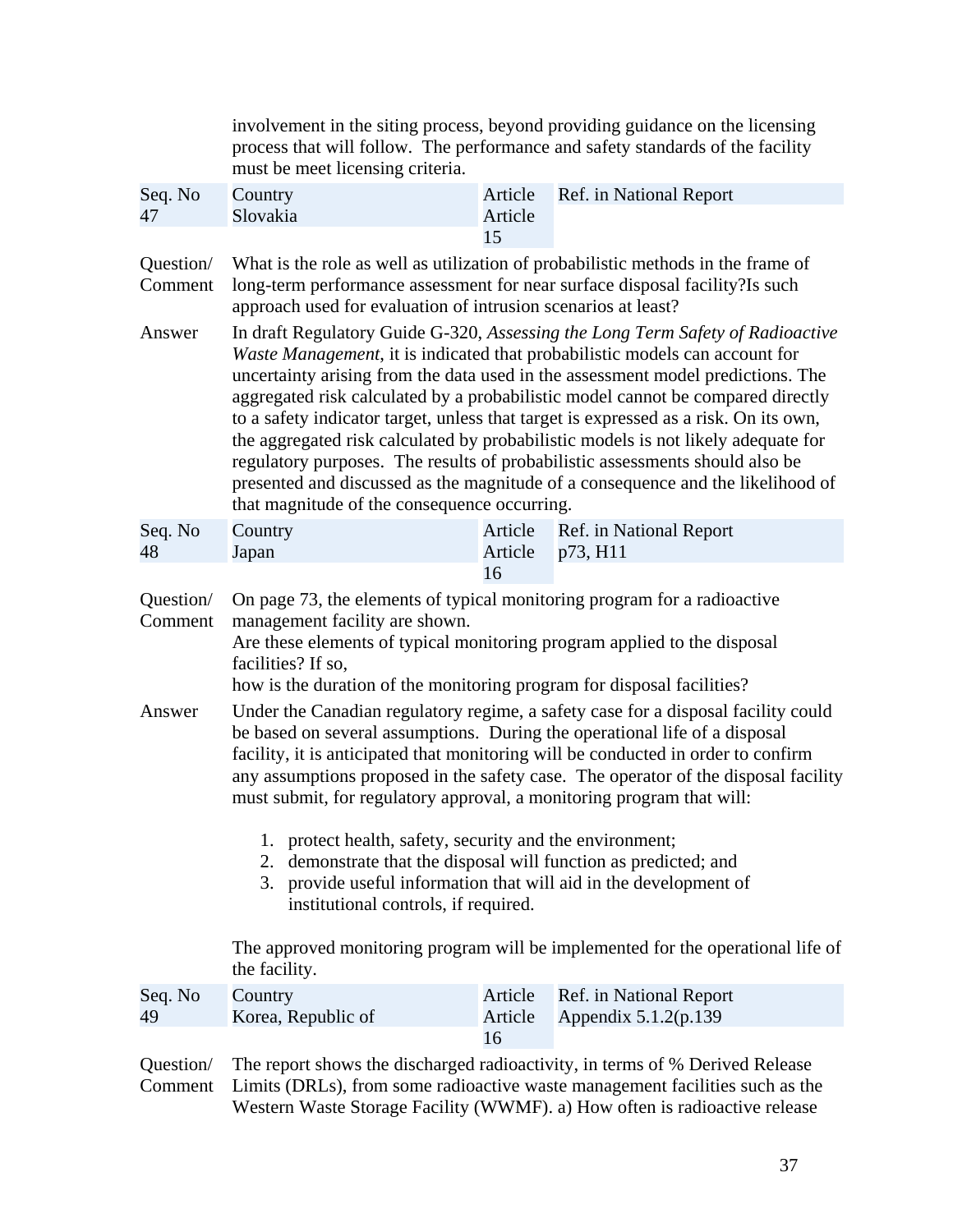critical group(s)? based upon the DRL evaluated for each facility? b) Do the licensees or regulators periodically assess more realistic dose impact of the radioactive effluent on the

Answer a) The frequency for assessing radioactive release against the DRL depends on the waste activities engaged in at a waste facility. Where waste processing occurs, such as incineration at the WWMF, the licensee typically examines continuous stack monitoring results against the DRL on a weekly basis, and releases are reported to the regulator in accordance with conditions in the licence, and usually on a quarterly basis. For example, Ontario Power Generation's (OPG) radioactive emissions are reported as a percentage of the DRL on a weekly basis for airborne emissions and on a monthly basis for emissions to water. Where a waste facility is for storage only, licensee monitoring would typically be less frequent and may be reported to the regulatory body on a semi-annual or annual basis, in accordance with conditions in the licence.

> b) Waste facilities are typically associated with large nuclear facilities, such as nuclear generating stations or research facilities such as Chalk River, or at uranium mines and processing facilities. These locations have environmental monitoring programs associated with the facility that provides for the assessment of dose to the critical group based on local and regional environmental sampling. These annual assessments would include the releases from the site as a whole, including releases that might be associated with waste management. The regulator may also require additional sampling adjacent to the waste management facility for an ecological effects review. Such assessments have been conducted at such places as, mine processing and tailings management areas, WWMF, and Chalk River.

> In the case of OPG, more realistic dose impacts due to emissions are assessed and reported on an annual basis. The annual assessment uses environmental measurements in addition to emissions data. However, the results reflect emissions, and any contribution from direct radiation, from all facilities on the sites. OPG's waste management facilities are all located on nuclear generating sites and doses due to waste management cannot be separated out for a more realistic assessment.

| Seq. No          | Country                                                                                                                                                                       |         | Article Ref. in National Report |  |  |
|------------------|-------------------------------------------------------------------------------------------------------------------------------------------------------------------------------|---------|---------------------------------|--|--|
| 50               | Switzerland                                                                                                                                                                   | Article | pages 71 and 72                 |  |  |
|                  |                                                                                                                                                                               | 16      |                                 |  |  |
|                  | Question/ Are there programmes in place to collect and analyse relevant operating<br>Comment experience, and is it ensured that the results are acted upon where appropriate? |         |                                 |  |  |
| $\Lambda$ now on | Within Optomo Dowar Congration (ODC) the Nuclear Waste Managament                                                                                                             |         |                                 |  |  |

Answer Within Ontario Power Generation (OPG), the Nuclear Waste Management Division (NWMD) is committed to an industry Operating Experience (OPEX) Program that effectively and efficiently uses lessons learned from both industrywide and an NWMD operating experience to improve plant safety and reliability. The OPEX Program includes provisions for collecting, evaluating, and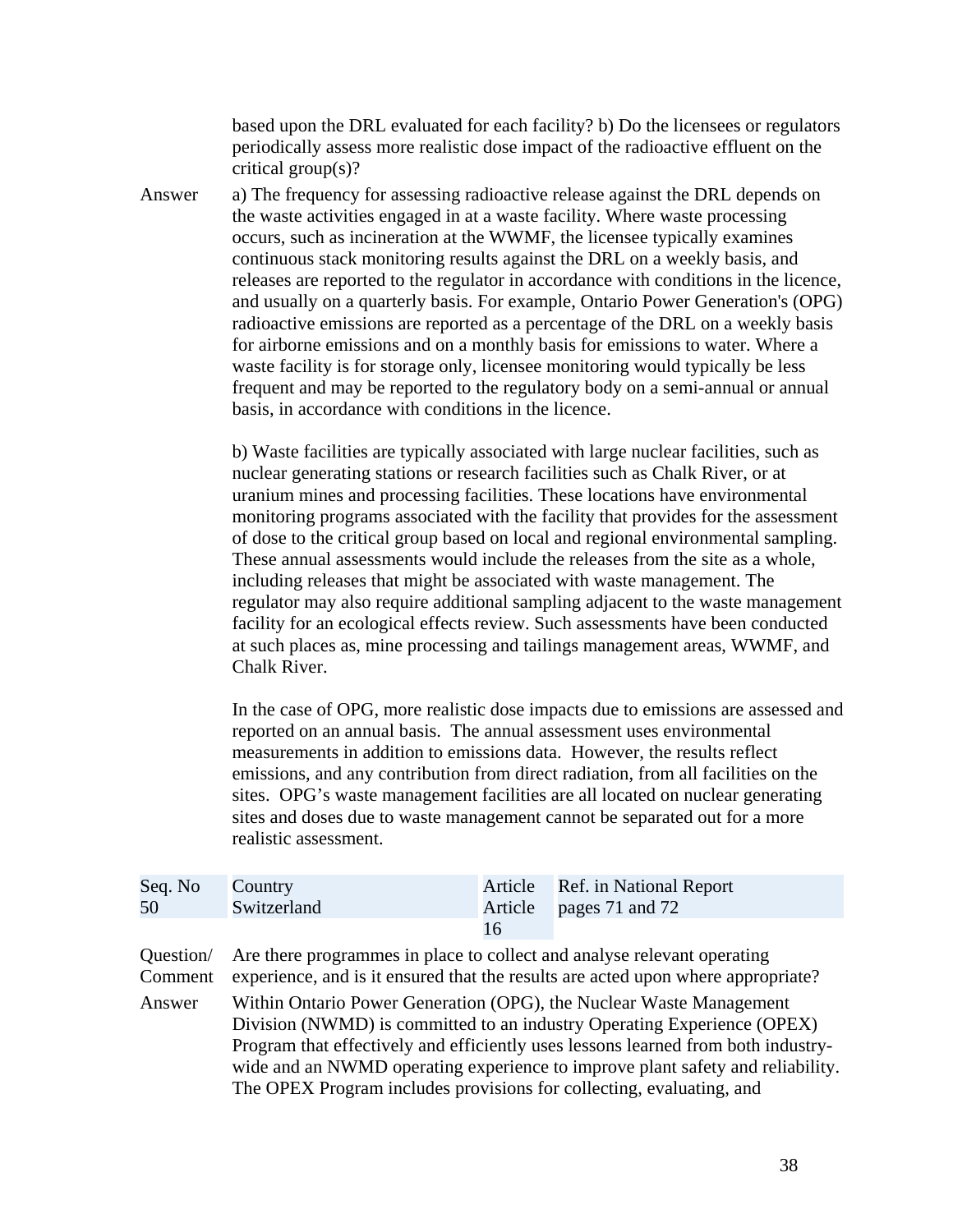exchanging the results of relevant internal NWMD and industry experience, together with action tracking and closeout, for the purpose of effecting continuous improvement to NWMD business.

NWMD processes, such as weekly management review meetings to review station condition records (internal event reports, i.e. written reports documenting the circumstances related to an event or condition, and initial actions taken or planned), weekly leadership meetings, monthly facility project meetings, and the NWMD Station Condition Record and Corrective Action Program ensure that OPEX results are acted upon where appropriate.

| Seq. No Country |         |               | Article Ref. in National Report |
|-----------------|---------|---------------|---------------------------------|
| 51              | Finland | Article H. 10 |                                 |
|                 |         |               |                                 |

- out? Question/ With reference to this Section: who is responsible for the long-term management Comment program for closed tailings facilities and for how long that program will be carried
- Answer Responsibility for the long-term management of tailings facilities is the responsibility of the uranium producers or property owners. In cases where producers and owners no longer exist, the responsibility falls jointly on the federal and provincial governments.

Once decommissioned tailings facilities demonstrate through monitoring that they are stable and performing as designed, long-term management responsibilities will likely be transferred to the provincial government. The province of Saskatchewan has developed an institutional control framework, under which such properties could be transferred to provincial control. The province of Ontario is in the process of developing such a policy.

Management responsibilities for closed mines in the Northwest Territories, where uranium producers or property owners no longer exist, are the responsibility of the federal government.

The background paper on Saskatchewan Institutional Control framework (ICMF) can be viewed at www.se.gov.sk.ca/environment/protection/land/ICMF%20 %20Backgound\_paper.pdf

| Seq. No Country |              | Article Ref. in National Report |
|-----------------|--------------|---------------------------------|
| 52              | <b>Japan</b> | Article $p.72, H.10$            |
|                 |              |                                 |

Question/ Concerning Paragraphs H.10,

Comment "Canada does not currently have a disposal facility in operation. Any proposal for the operation of a disposal facility must satisfy the requirement of the NSCA and associated regulations."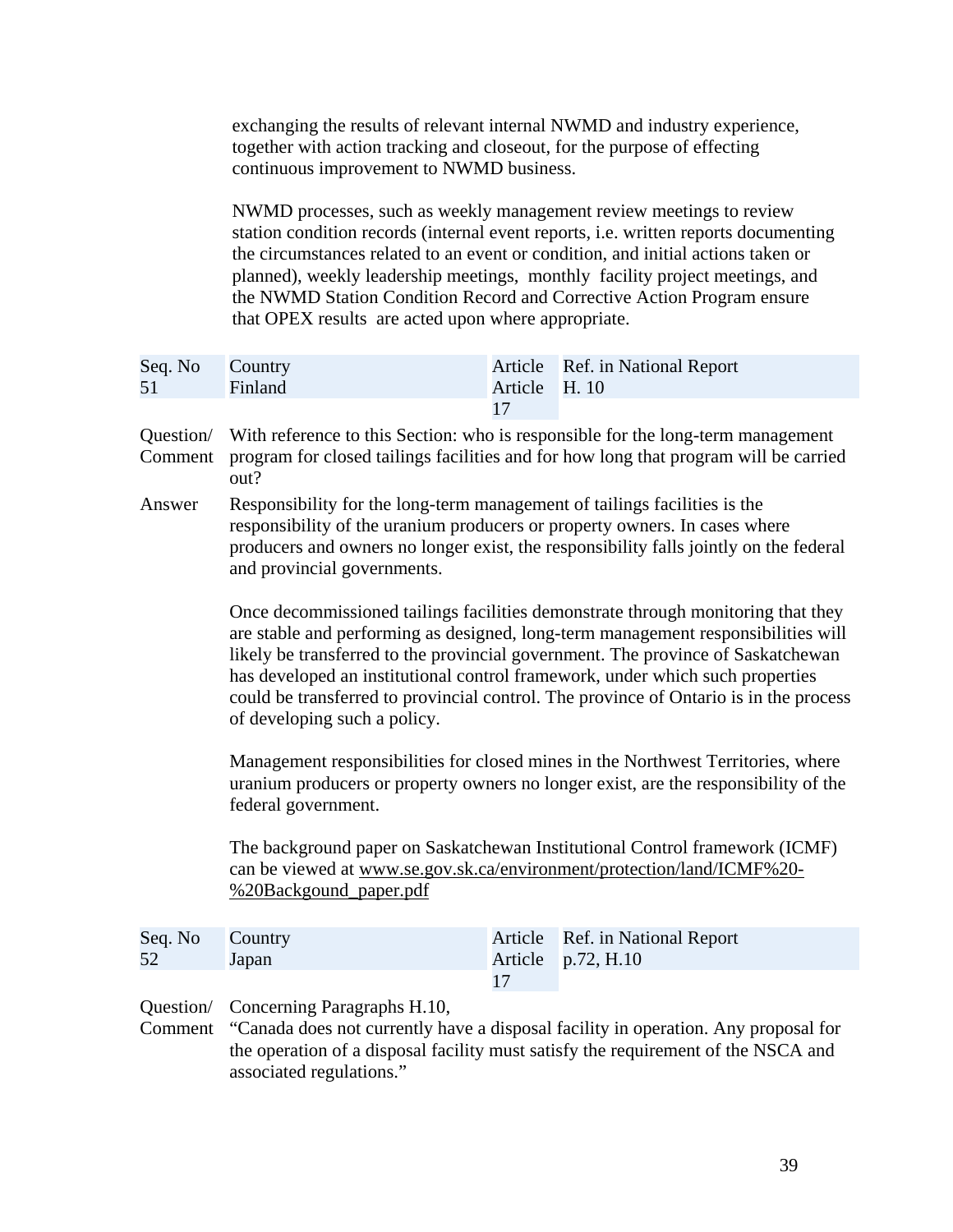Environmental protection or others? 1. What kinds of legislation or nuclear safety regulation are envisaged to ensure sustaining sound institutional measures in the longer term? Nuclear regulation,

2. What sorts of institutional measures are taken into consideration as regulatory effective credits for safety? Before and after withdrawal of institutional measures, respectively.

An example we have in our mind is that by setting protective area to exclude from human activities such as excavation.

Answer 1) Current nuclear regulations in Canada, namely the *Nuclear Safety and Control Act*, require Canadian Nuclear Safety Commission (CNSC) oversight for nuclear inventory at disposal facilities. This implies perpetual licensing from the CNSC, unless the risks are very minimal and oversight by another regulatory/governmental body allows the Commission to exempt the site indefinitely from pursuing a CNSC licence (to be determined on a case-by-case basis).

Several requirements are imposed by the Act and its regulations, including;

- 1. a licence from the CNSC must be held in order to possess and use nuclear substances;
- 2. persons and the environment must be protected from unreasonable risk arising from the production, possession and use of nuclear substances, and the development, production and use of nuclear energy; and
- 3. conformity with international obligations to which Canada has agreed (such as the commitments in the Joint Convention Report).

Draft Regulatory Guide-320, *Assessing the Long Term Safety of Radioactive Waste Management*, will assist licensees and applicants in assessing long-term safety of storage and disposal of radioactive waste. The Guide describes typical ways to assess the impacts that radioactive waste storage and disposal methods have on the environment and on the health and safety of people. It addresses topics that include:

- assessment methodologies;
- level of detail of assessments:
- confidence to be placed in assessment results;
- applying radiological and non-radiological criteria;
- defining critical groups for impact assessments;
- selecting time frames for impact assessments;
- setting post-decommissioning objectives;
- long-term care and maintenance considerations; and
- use of institutional controls.

The CNSC is a federal authority under the *Canadian Environmental Assessment Act* (CEAA). The CNSC may insist that an environmental assessment be performed to assess the potential for significant environmental impacts before it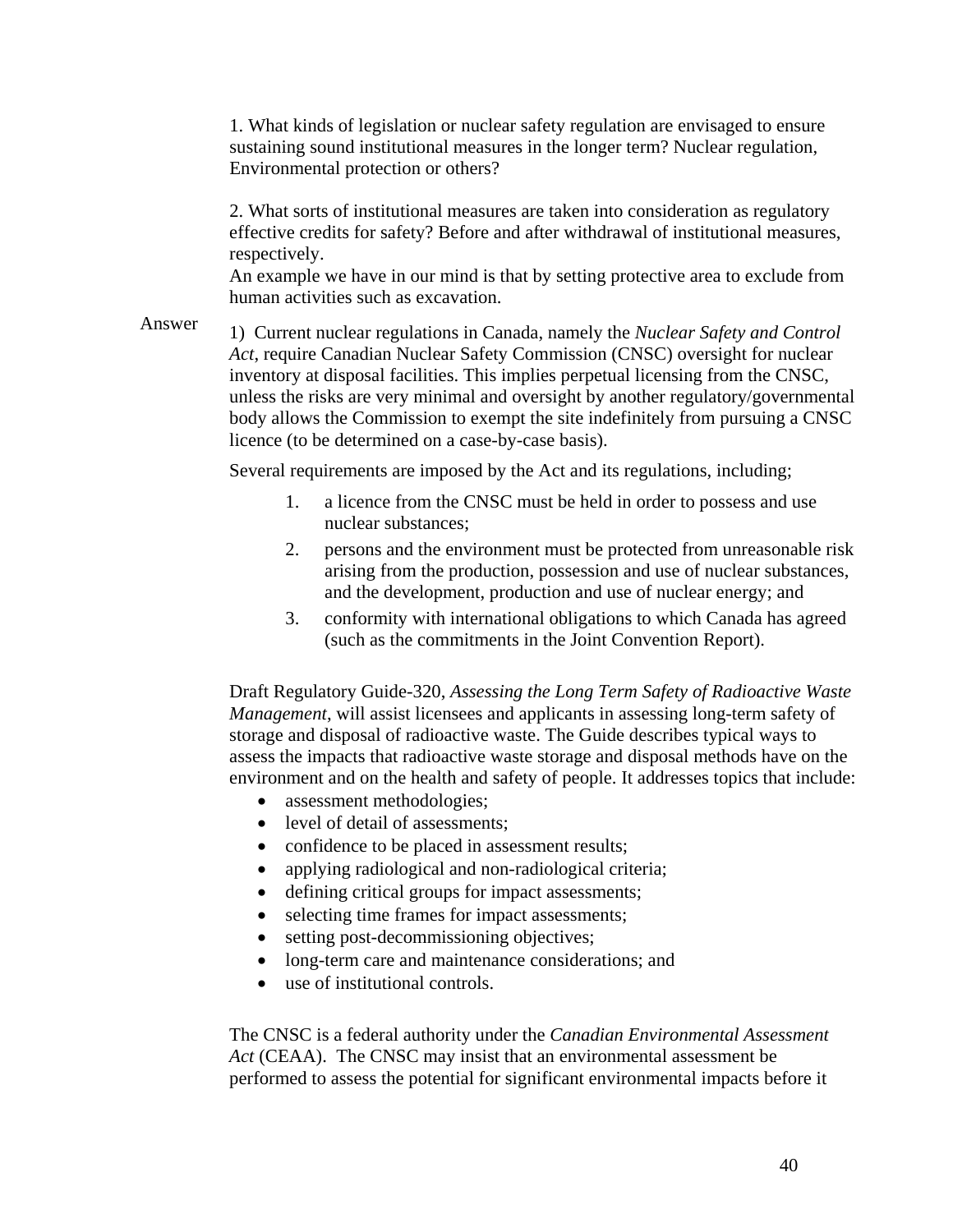exercises its regulatory authority.

|                      | 2) There are three levels of institutional controls envisaged: nuclear regulation;<br>government ownership; and finally, government controls. The Canadian regulatory<br>body, the CNSC, would not relinquish oversight unless it is convinced of the long-<br>term safety of the facility by either technical means or institutional controls.<br>Relinquishing oversight would also be dependant upon the hazard of the waste and<br>the protection measures needed. For facilities and disposal sites on Crown land, the<br>Government would be responsible (i.e. uranium mine sites with tailings disposal<br>facilities) While privately owned land contaminated with nuclear substances could<br>employ passive government controls such as land use restrictions, notes on land<br>titles, periodic inspections or site verification, depending on the risk.                                                                                                                                                                                                                                                                                                                              |                          |                                                                                                                                                                                                                                                                    |  |  |
|----------------------|--------------------------------------------------------------------------------------------------------------------------------------------------------------------------------------------------------------------------------------------------------------------------------------------------------------------------------------------------------------------------------------------------------------------------------------------------------------------------------------------------------------------------------------------------------------------------------------------------------------------------------------------------------------------------------------------------------------------------------------------------------------------------------------------------------------------------------------------------------------------------------------------------------------------------------------------------------------------------------------------------------------------------------------------------------------------------------------------------------------------------------------------------------------------------------------------------|--------------------------|--------------------------------------------------------------------------------------------------------------------------------------------------------------------------------------------------------------------------------------------------------------------|--|--|
| Seq. No<br>53        | Country<br>Japan                                                                                                                                                                                                                                                                                                                                                                                                                                                                                                                                                                                                                                                                                                                                                                                                                                                                                                                                                                                                                                                                                                                                                                                 | Article<br>Article<br>17 | Ref. in National Report<br>p72, Sec.H-10                                                                                                                                                                                                                           |  |  |
| Question/<br>Comment |                                                                                                                                                                                                                                                                                                                                                                                                                                                                                                                                                                                                                                                                                                                                                                                                                                                                                                                                                                                                                                                                                                                                                                                                  |                          | Please explain the vision concretely about institutional measures after closure of<br>low-level waste storage or disposal facilities in terms of long-term safety ensuring.<br>It is stated about long-term management for low-level radioactive waste in the Sec. |  |  |
| Answer               | K-5, but it is recognized as management activities before closure.<br>Current Canadian regulations do not allow the removal from licence control<br>(abandonment) without the explicit exemption by the regulatory body – the<br>Canadian Nuclear Safety Commission (CNSC). A safety case demonstrating the<br>long-term safety employing engineering design and barriers and/or other forms of<br>institutional controls, including periodic site verification, would be required. The<br>CNSC would examine the proposed institutional controls for assurance of adequate<br>long-term safety, for cost (for financial guarantee), for consequences of failure of<br>the institutional controls, and for reliability of the institutional controls, on a case-<br>by-case basis. The CNSC must be satisfied that the abandonment of the nuclear<br>substance and the prescribed equipment or information does not pose an<br>unreasonable risk to the environment or the health and safety of persons, or pose an<br>unreasonable risk to national security or result in a failure to achieve conformity<br>with measures of control and international obligations to which Canada has agreed. |                          |                                                                                                                                                                                                                                                                    |  |  |
|                      | Draft Regulatory Guide-320, Assessing the Long Term Safety of Radioactive Waste<br>Management, will assist licensees and applicants in assessing long-term safety of<br>storage and disposal of radioactive waste. The Guide describes typical ways to<br>assess the impacts that radioactive waste storage and disposal methods have on the<br>environment, and on the health and safety of people. It addresses topics that<br>include:<br>assessment methodologies;<br>level of detail of assessments;<br>$\bullet$<br>confidence to be placed in assessment results;<br>applying radiological and non-radiological criteria;                                                                                                                                                                                                                                                                                                                                                                                                                                                                                                                                                                 |                          |                                                                                                                                                                                                                                                                    |  |  |

- defining critical groups for impact assessments;
- selecting time frames for impact assessments;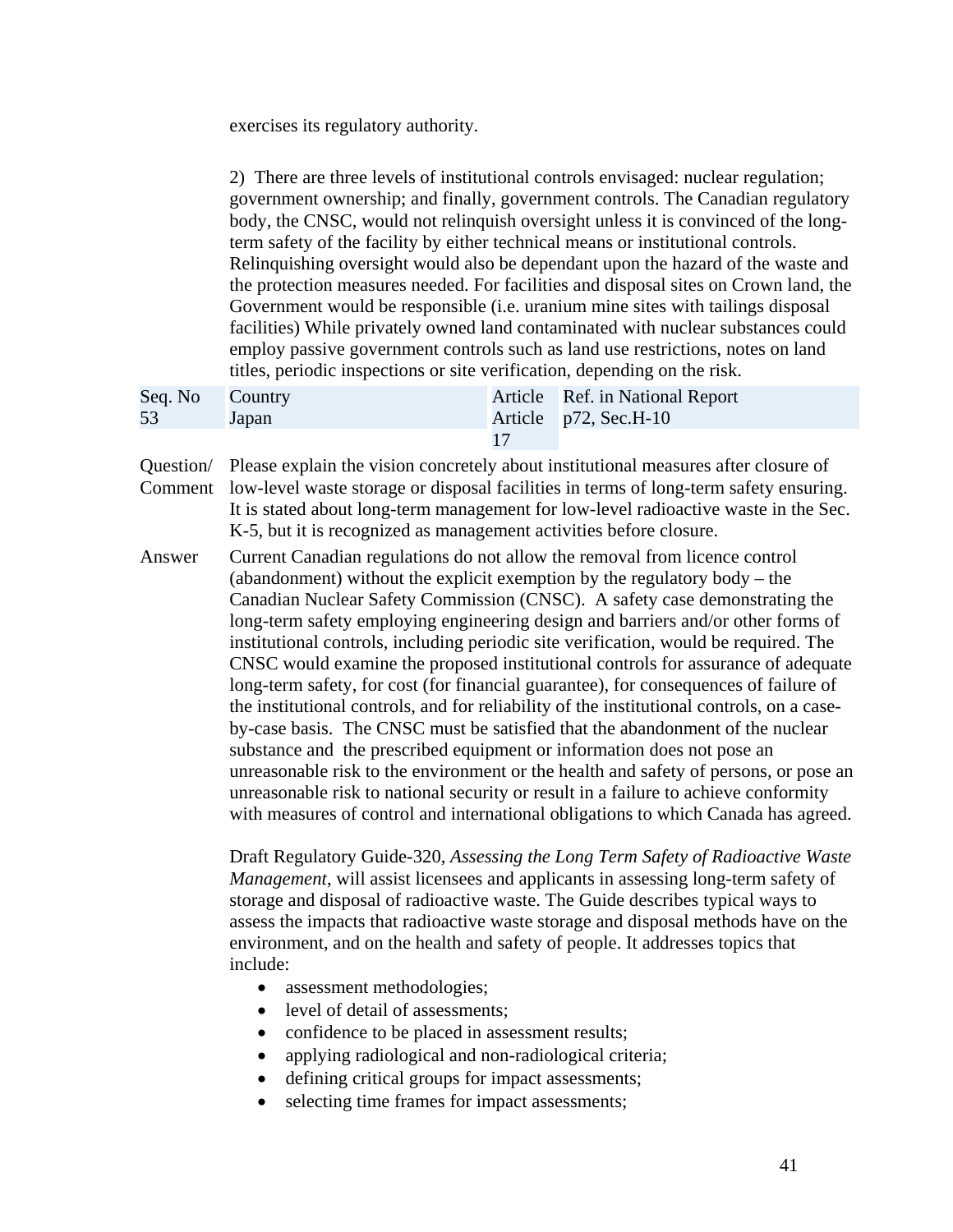- setting post-decommissioning objectives;
- long-term care and maintenance considerations; and
- use of institutional controls.

| Seq. No Country<br>54 | Switzerland | Article Ref. in National Report<br>Article page 72 |
|-----------------------|-------------|----------------------------------------------------|
|                       |             |                                                    |

Comment of a closed disposal facility, as required in Article 17, Clause i, of the Convention?<br>Answer Pursuant to Section 8 of the CNSC *Class I Nuclear Facilities Regulations*, an Question/ Have there steps been taken to ensure the preservation of records of the properties

application for a licence to abandon a Class I nuclear facility, which includes spent fuel management facilities, shall contain the following information:

- the name and location of the land, buildings, structures, components and equipment that are to be abandoned;
- the proposed time and location of the abandonment;
- the proposed method of, and procedure for abandonment;
- the effects on the environment and the health and safety of persons that may result from the abandonment, and the measures that will be taken to prevent or mitigate those effects;
- the results of the decommissioning; and
- the results of the environmental monitoring.

According to the *General Nuclear Safety and Control Regulations*, every person is required to keep a record by the *Nuclear Safety and Control Act* (NSCA), shall retain the record for the period specified in the applicable regulations and no person shall dispose of a record referred to in the NSCA unless the person is no longer required to keep the record by the NSCA or has notified the regulatory body of the date of disposal and of the nature of the record at least 90 days before the date of disposal.

In terms of an abandonment license or an exemption from licensing, the records may also be required to be archived or stored under the oversight of another government or regulatory body, indefinitely.

| Seq. No | Country                                                                                           |         | Article Ref. in National Report                                                         |  |
|---------|---------------------------------------------------------------------------------------------------|---------|-----------------------------------------------------------------------------------------|--|
| 55      | <b>United States of America</b>                                                                   | Article | <sup>72</sup>                                                                           |  |
|         |                                                                                                   |         |                                                                                         |  |
|         |                                                                                                   |         | Question/ How long will HLW and LLW repositories be considered to be "waste management" |  |
|         | Comment facilities" after they are filled, thus requiring monitoring, before it is deemed to be a |         |                                                                                         |  |
|         | "disposal facility" for which human intervention, surveillance, or monitoring is not              |         |                                                                                         |  |
|         | required?                                                                                         |         |                                                                                         |  |
| Answer  |                                                                                                   |         | High- and low-level waste repositories are considered to be waste management            |  |

facilities until the Canadian Nuclear Safety Commission is convinced it is safe to remove the waste management facility from licensing oversight. This judgment is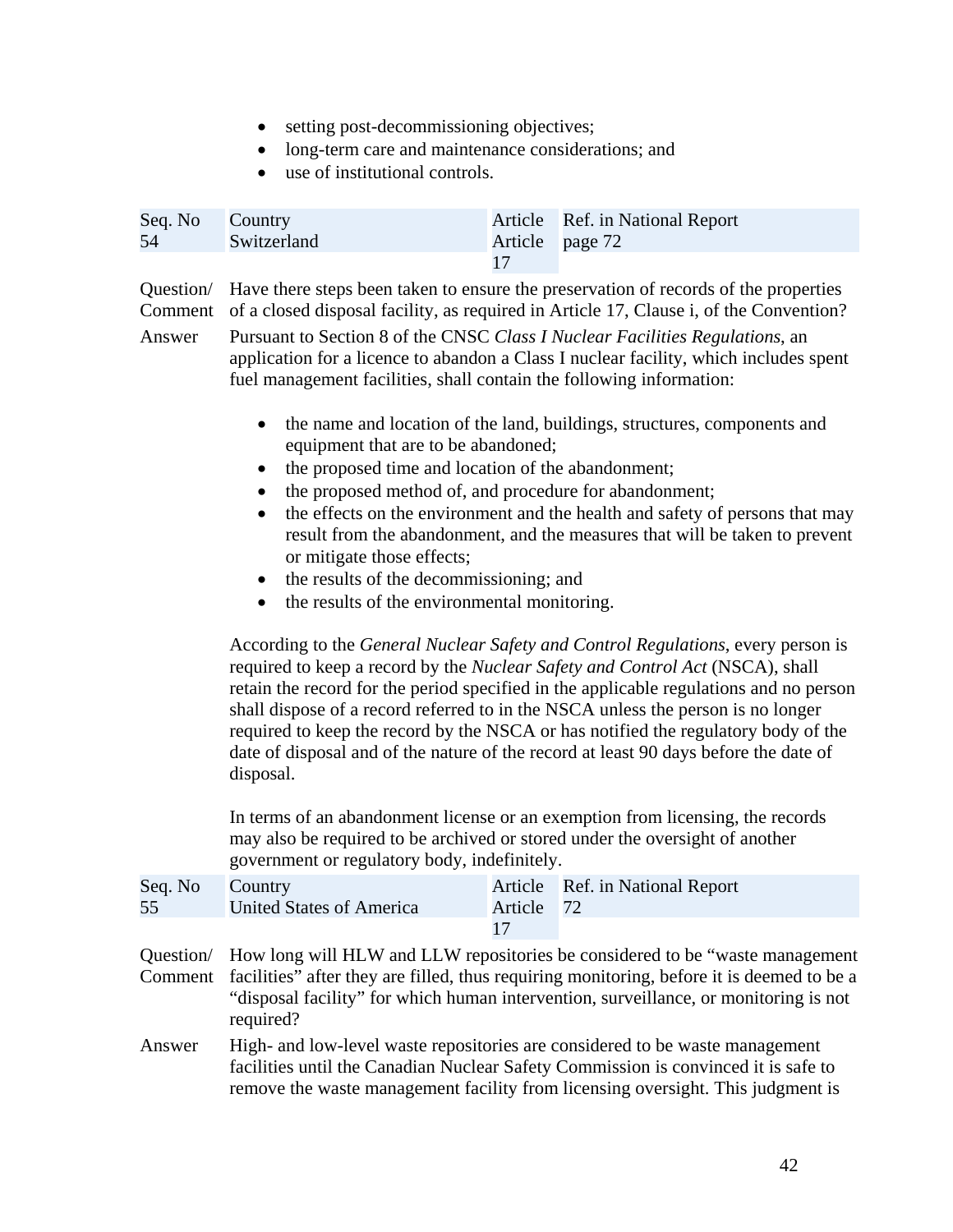based on the performance of the facility as proven by monitoring results, as well as long-term predictions of performance and safety, cost/benefits of continuing monitoring, public acceptance of abandonment, and the need for any other institutional control measures that may be necessary based on the overall risks.

| Seq. No Country |                          |            | Article Ref. in National Report |
|-----------------|--------------------------|------------|---------------------------------|
| 56              | United States of America | Article 95 |                                 |
|                 |                          |            |                                 |

 Comment controls indefinitely, or has a time duration for the controls been established? Answer There is no time limit established for institutional controls of consolidated historic Question/ Will sites where historic wastes have been consolidated remain under institutional

waste sites in Canada. The Government of Canada has accepted responsibility for the management of Canada's historic waste, in the absence of another responsible owner. The reliance on institutional controls in the management of this historic waste over time is determined on a case-by-case basis, depending on the circumstances of the site. For some historic waste sites, institutional controls are expected to remain in place over the long term. For other sites, however, they are considered to be temporary measures pending the implementation of appropriate long-term waste management solutions.

> The regulatory body has not specified a time limit on the application of institutional controls. It has taken the position that site safety should not rely solely on institutional controls beyond the engineered design life of surface and near surface facilities unless long-term care and maintenance, and periodic site verification activities are costed out and planned for.

In February 2006, the Canadian Nuclear Safety Commission (CNSC) granted an exemption under the *Nuclear Safety and Control Act* (NSCA) to four government controlled, mildly contaminated, consolidation cells across Canada. They were exempted from the requirement to hold a licence for the possession, management, and storage of nuclear substances until December 31, 2009. This exemption was granted while the federal government considers its long-term options for the disposition of these sites. The sites are being managed under the exemption until a decision is made on whether to licence these sites based on site specific safety assessments and the implications of potentially changing regulations.

An additional privately owned consolidated near-surface cell has been granted the same exemption.

One property is currently undergoing an environmental assessment. The Commission granted the property an exemption from licensing until December 31, 2007. It is expected that a licence will be issued to the Ontario Government before the exemption date.

The final consolidation site, controlled by a local government, was granted a licence, by the CNSC on January 1, 2006, to possess, manage and store nuclear substances This licence may be revoked in the future if a decision is made based on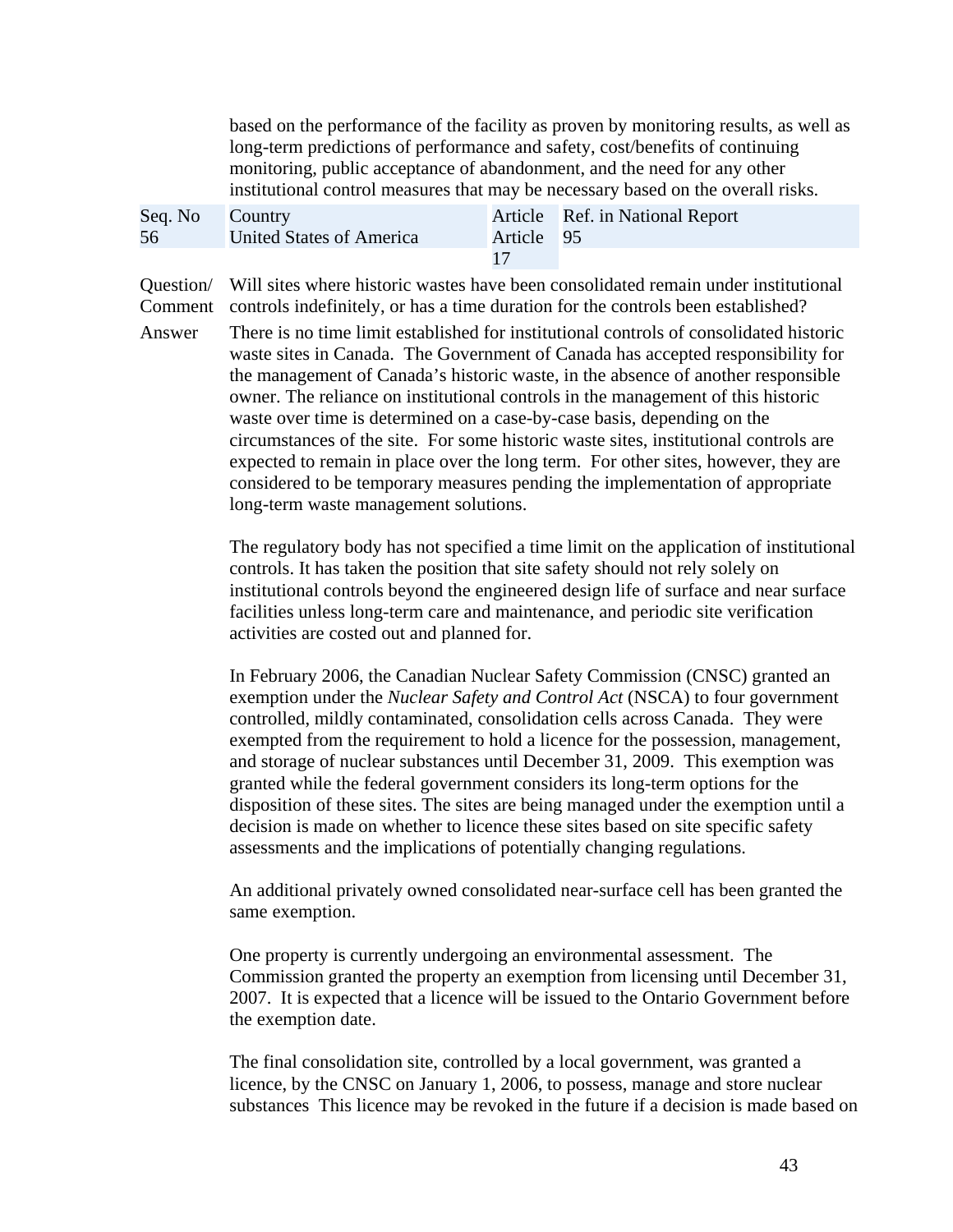site specific safety assessments and regulatory requirements not to licence these small sites.

It is expected that these sites will continue to be managed under institutional controls, including land use restrictions, until a permanent solution is designed based on national priorities.

| Seq. No Country |                                     | Article | Ref. in National Report |
|-----------------|-------------------------------------|---------|-------------------------|
| 57              | United States of America Article 17 |         |                         |

Question/ What measures will be taken to assure that records of location, design, and inventory Comment are preserved?

Answer The following are examples from Canadian initiatives:

*i) NWMO's proposed repository for the long-term management of used nuclear fuel* 

The NWMO's recommendation of Adaptive Phased Management for the long-term management of used nuclear fuel is presently with the Government of Canada for review and consideration. Following a government decision on a management approach, the NWMO proposes to commence a process through which the many implementation issues may be addressed.

The management and preservation of records and documentation relating to the longterm waste management of used nuclear fuel is one of many issues in which we anticipate significant societal interest and in which citizens must have confidence in order for implementation to proceed. Under Adaptive Phased Management, the pace and manner of implementation would be influenced by the extent to which society has confidence in the resolution of such key matters.

In its Final Study, the NWMO has proposed an open and collaborative process for addressing implementation issues. It will be important to ensure that the decisionmaking that unfolds over many years to come is supported by continued citizen engagement in a way that allows issues to be addressed and worked out iteratively and collaboratively. It is NWMO's intent to ensure that issues such as the preservation of records, an issue of broad societal interest, are fully examined as part of the preparatory work for implementation and are addressed in full compliance with all regulatory requirements.

## *ii) OPG's Deep Geological Repository (DGR) for low and intermediate radioactive waste*

Regarding OPG's proposed DGR: all documents will be properly archived. At the current stage of the proposed DGR program, specific details of these and any additional activities have yet to be defined.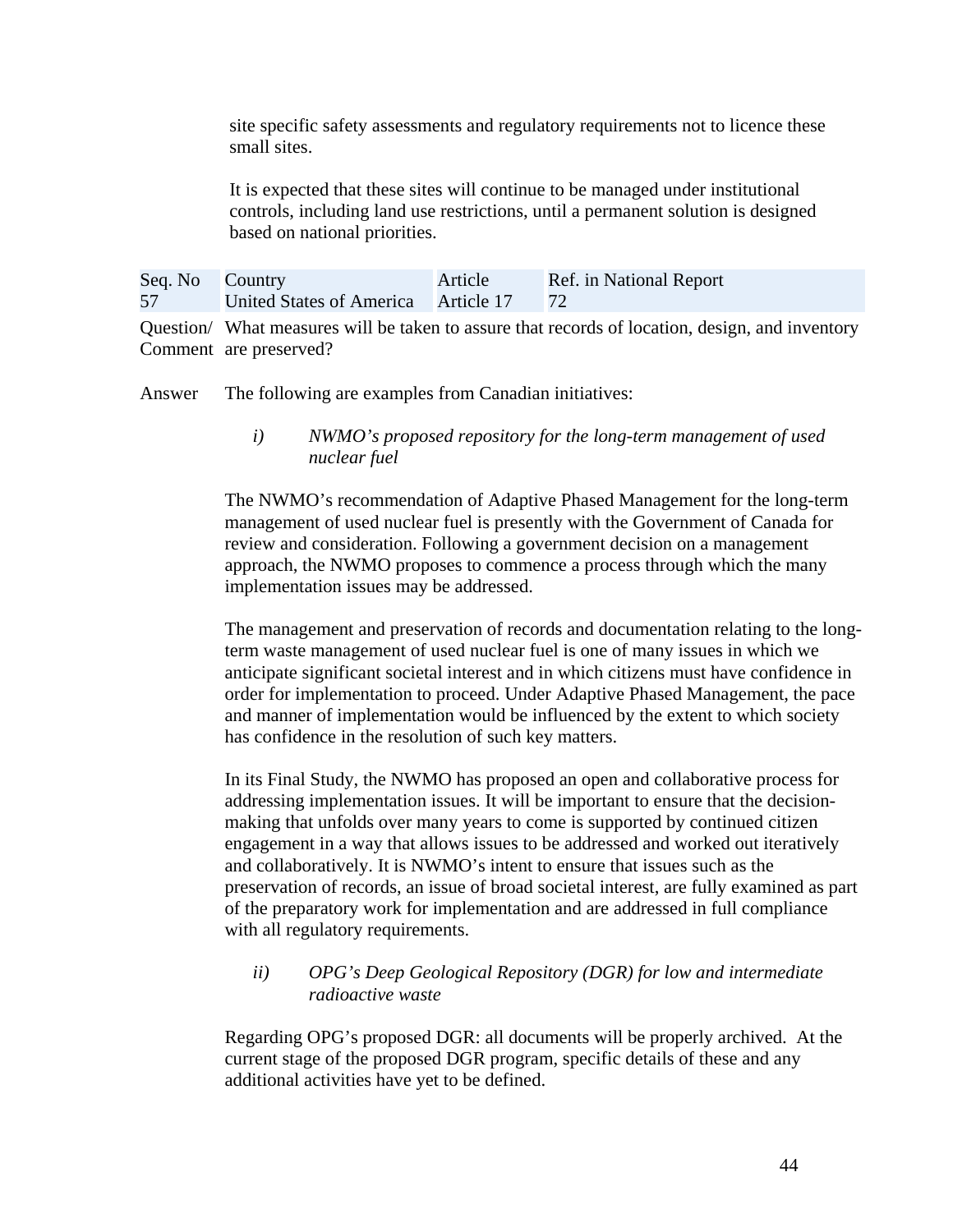The following are examples of regulatory requirements:

## Regulatory Requirements

According to the *General Nuclear Safety and Control Regulations*, every person is required to keep a record by the *Nuclear Safety and Control Act* (NSCA) shall retain the record for the period specified in the applicable regulations and no person shall dispose of a record referred to in the NSCA unless the person is no longer required to keep the record by the NSCA or has notified the regulatory body of the date of disposal and of the nature of the record at least 90 days before the date of disposal. In terms of an abandonment license or an exemption from licensing, the records may also be required to be archived or stored under the oversight of another government or regulatory body indefinitely.

| Seq. No Country |                                        | Article | Ref. in National Report |
|-----------------|----------------------------------------|---------|-------------------------|
| 58              | United States of America Article 17 72 |         |                         |

Question/ a) Will access restrictions continue after closure of a disposal facility? b) If so, how Comment will they be enforced?

Answer a) The following are examples from Canadian initiatives:

i) The Nuclear Waste Management Organization's (NWMO) Proposed Repository for the Long-Term Management of Used Nuclear Fuel

The NWMO final study (*Choosing a Way Forward The Future Management of Canada's Used Nuclear Fuel*) and a recommendation was submitted to the Government of Canada on November 3, 2005. The recommended approach, adaptive phased management, includes centralized containment and isolation of spent fuel in a deep geological repository in a suitable rock formation.

After a decision is made to close the deep repository, there is a provision for postclosure monitoring of the facility. Public access may be restricted to secure postclosure monitoring activities. The precise nature and duration of post-closure monitoring and any requirements to restrict access to the area would be developed collaboratively during the implementation process, taking advantage of technological developments. This is a decision to be made by a future society.

*ii) Ontario Power Generation's (OPG)Deep Geological Repository (DGR) for Low and Intermediate Radioactive Waste* 

Regulatory approval processes following closure of a disposal facility and dismantling of the surface facilities may require implementation of institutional controls to prevent the public from accessing the site for some period of time. For OPG's proposed DGR, it is expected that unrestricted access could be allowed eventually, with all activities permitted except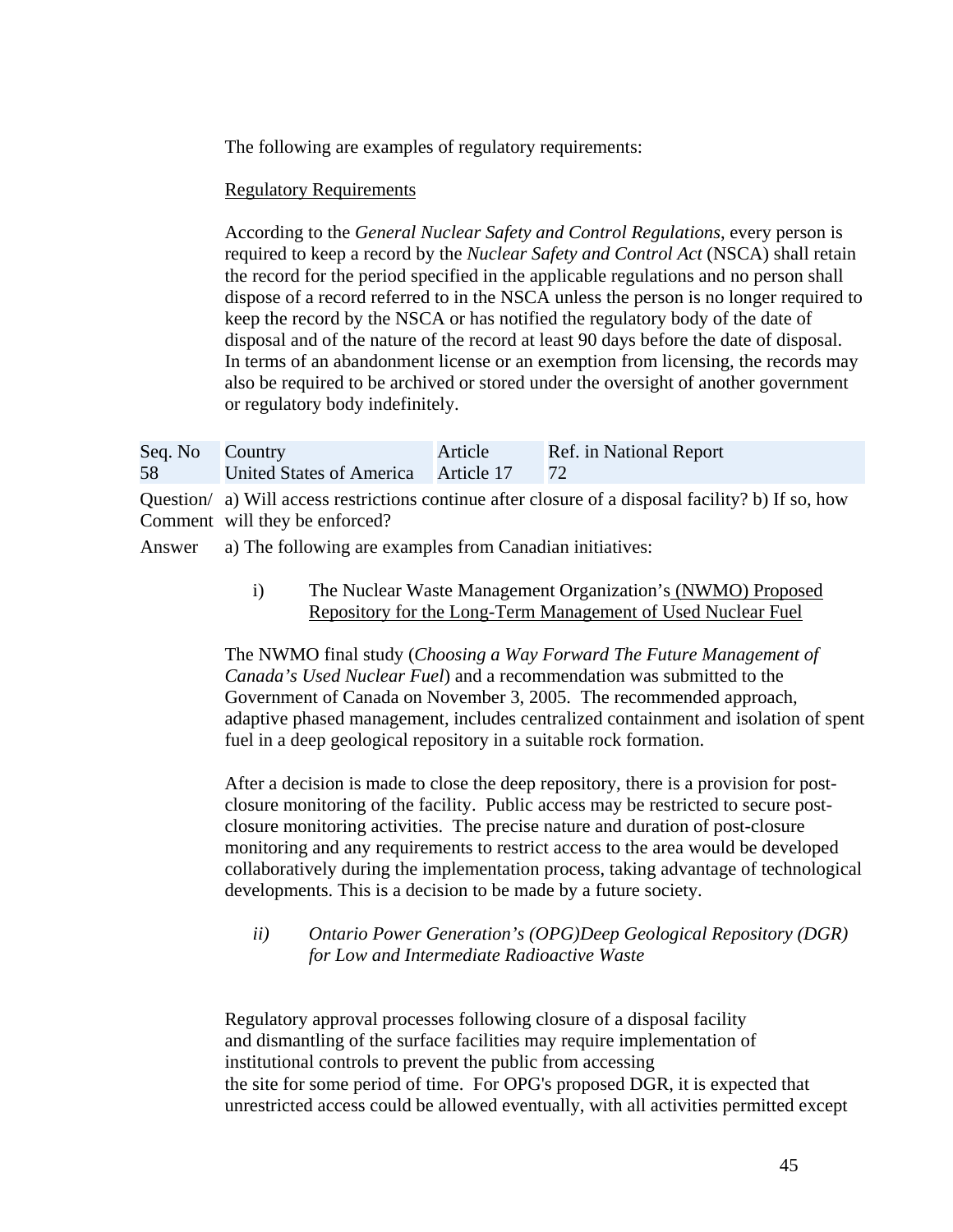deep drilling (subject to any ongoing use of the site for nuclear activities). Restrictions could be put on zoning and land use. At the current stage of the DGR program, specific details of these and any additional activities have yet to be defined.

b) Under the current legislation provided by the *Nuclear Safety and Control Act,* the removal from licence control (abandonment) without the explicit exemption by the Canadian Nuclear Safety Commission is not allowed. A safety case demonstrating the long-term safety employing engineering design and barriers and/or other forms of institutional controls, including periodic site verification, would be required. The CNSC would examine the proposed institutional controls for assurance of adequate long-term safety, for cost (for financial guarantee), for consequences of failure of the institutional controls, and for reliability of the institutional controls on a case-by-case basis. The CNSC must be satisfied that the abandonment of the nuclear substance, and the prescribed equipment or information does not pose an unreasonable risk to the environment or the health and safety of persons, or pose an unreasonable risk to national security or result in a failure to achieve conformity with measures of control and international obligations to which Canada has agreed.

| Seq. No Country |         | Article    | Ref. in National Report |
|-----------------|---------|------------|-------------------------|
| 59              | Belgium | Article 18 | $\S$ E.5.1, page 32     |

 Question/ It should be interesting to get an idea of the distribution of the merited ratings? Comment

Answer The table below provides an example of the assessment ratings for nine safety areas.

| <b>Program Area</b>                   | Program | Implementation              | <b>Trend</b>            |
|---------------------------------------|---------|-----------------------------|-------------------------|
| Operations                            | B       | B                           | →                       |
| <b>Quality Assurance</b>              | B       | $\mathcal{C}_{\mathcal{C}}$ | $\overline{\mathbf{z}}$ |
| <b>Radiation Protection</b>           | B       | B                           | →                       |
| <b>Environmental Protection</b>       | B       | B                           | →                       |
| Non-radiological Health<br>and Safety | B       | B                           |                         |
| <b>Emergency Preparedness</b>         | B       | B                           | →                       |
| <b>Nuclear Security</b>               | B       | B                           | $\rightarrow$           |
| Safeguards                            | B       | B                           | →                       |
| Public Information                    | B       | B                           |                         |

Definition of Ratings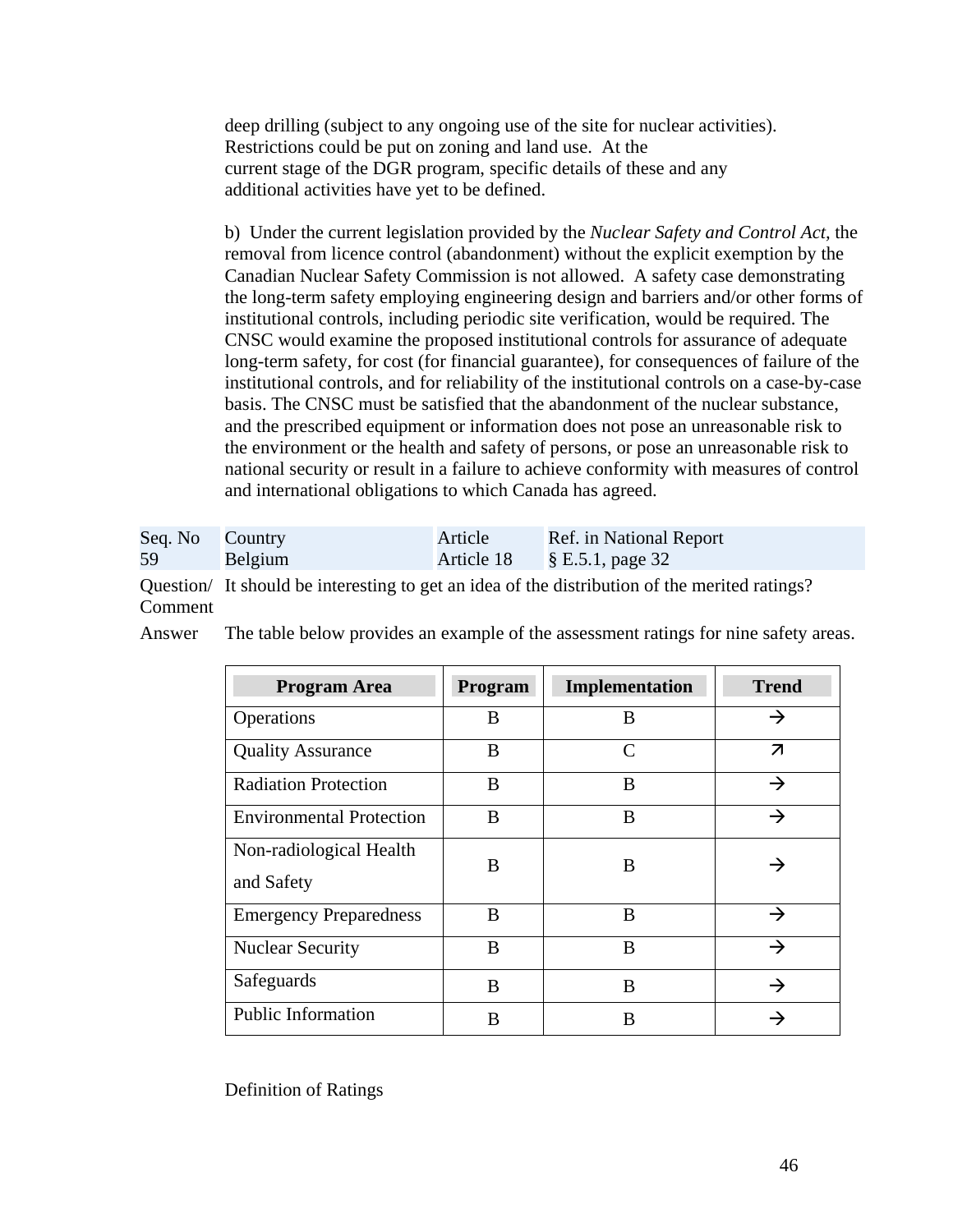## 1. A – Exceeds requirements

A rating of 'A' is merited when assessment topics or programs meet and consistently exceed applicable Canadian Nuclear Safety Commission (CNSC) requirements and performance expectations. Any problems or issues that arise are promptly addressed such that they do not pose an unreasonable risk to the maintenance of health, safety, security, environmental protection, or conformance with international obligations to which Canada has agreed.

## 2. B – Meets requirements

A rating of 'B' is merited when assessment topics or programs meet the intent or objectives of CNSC requirements and performance expectations. There is only minor deviation from requirements or the expectations for the design and/or execution of the programs, but these deviations do not represent an unreasonable risk to the maintenance of health, safety, security, environmental protection, or conformance with international obligations to which Canada has agreed. That is, there is some slippage with respect to the requirements and expectations for program design and execution. However, those issues are considered to pose a low-risk to the achievement of regulatory performance requirements.

## 3. C – Below requirements

A rating of 'C' is merited when either performance deteriorates and falls below expectations, or assessment topics or programs deviate from the intent or objectives of CNSC requirements, to the extent that there is a moderate risk that the programs will ultimately fail to achieve expectations for the maintenance of health, safety, security, environmental protection, or conformance with international obligations to which Canada has agreed. Although the risk of failing to meet regulatory requirements in the short term remains low, improvements in performance or programs are required to address identified weaknesses. The licensee or applicant has taken, or is taking appropriate steps.

## 4. D – Significantly below requirements

A rating of 'D' is merited when assessment topics or programs are significantly below requirements, or there is evidence of continued poor performance, to the extent that whole programs are undermined. Without corrective action, there is a high probability that the deficiencies will lead to an unreasonable risk to the maintenance of health, safety, security, environmental protection, or conformance with international obligations to which Canada has agreed. Issues are not being addressed effectively by the licensee or applicant. The licensee or applicant has neither taken appropriate compensating measures nor provided an alternative plan of action.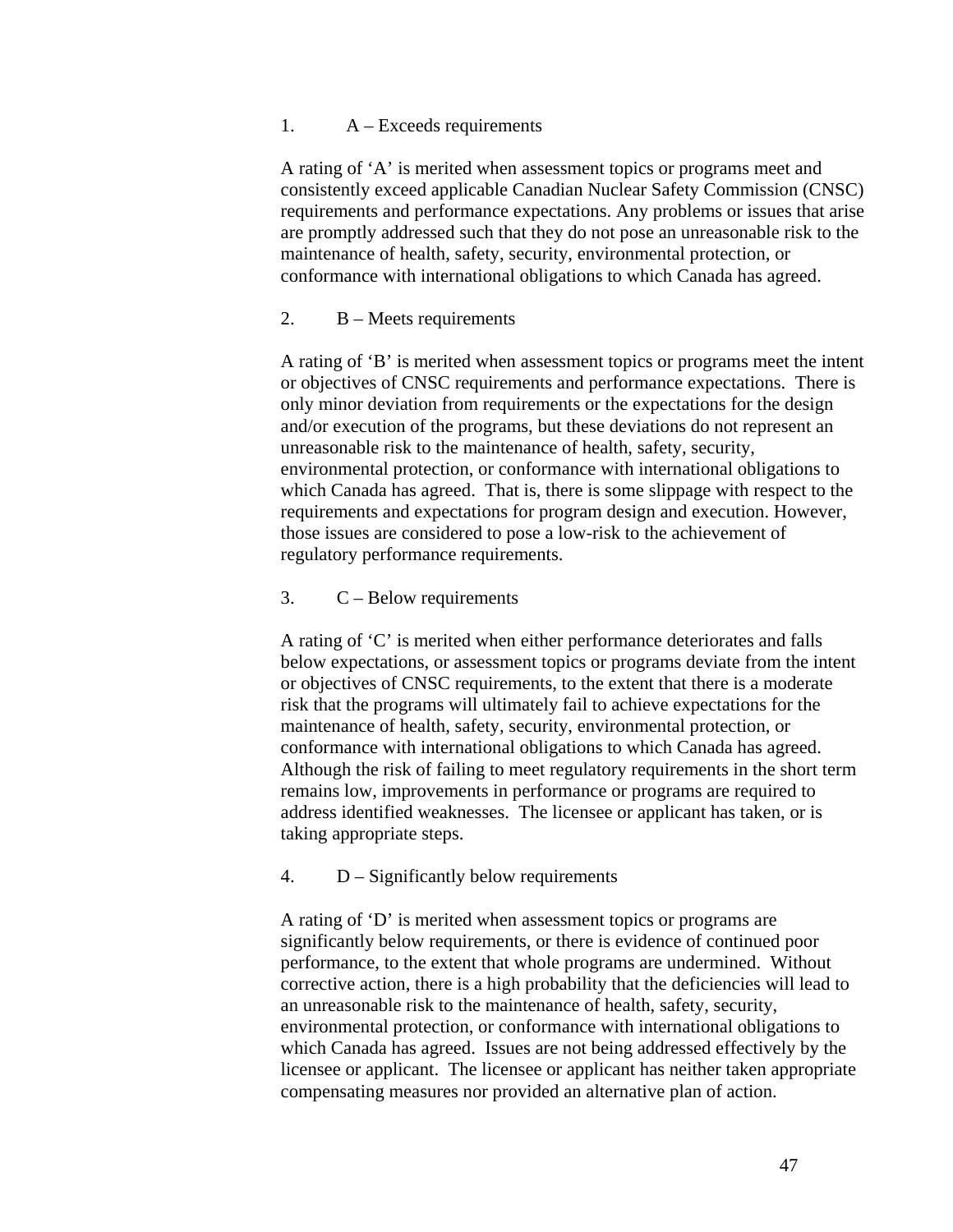# 5.  $E - Unacceptable$

A rating of 'E' is merited when there is evidence of an absence, total inadequacy, breakdown, or loss of control of an assessment topic or a program. There is a very high probability of an unreasonable risk to the maintenance of health, safety, security, environmental protection, or conformance with international obligations to which Canada has agreed. An appropriate regulatory response, such as an order or restrictive licensing action has been or is being implemented to rectify the situation.

| Seq. No<br>60 | Country<br>Australia                                                                                                                                                                                                                                                                                                                                                                                                                                                                                                                                                                                                                                                | Article<br>Article 19                                                                                                                                                                                                                                                                                                                                                                                                                                                                                                                                                                                                                                                                                                                                                                                     | Ref. in National Report<br>E.7                                                                                                                                                                                                                                            |  |
|---------------|---------------------------------------------------------------------------------------------------------------------------------------------------------------------------------------------------------------------------------------------------------------------------------------------------------------------------------------------------------------------------------------------------------------------------------------------------------------------------------------------------------------------------------------------------------------------------------------------------------------------------------------------------------------------|-----------------------------------------------------------------------------------------------------------------------------------------------------------------------------------------------------------------------------------------------------------------------------------------------------------------------------------------------------------------------------------------------------------------------------------------------------------------------------------------------------------------------------------------------------------------------------------------------------------------------------------------------------------------------------------------------------------------------------------------------------------------------------------------------------------|---------------------------------------------------------------------------------------------------------------------------------------------------------------------------------------------------------------------------------------------------------------------------|--|
|               | of 'radioactive waste'?                                                                                                                                                                                                                                                                                                                                                                                                                                                                                                                                                                                                                                             |                                                                                                                                                                                                                                                                                                                                                                                                                                                                                                                                                                                                                                                                                                                                                                                                           | Question/ How does the CNSC policy on managing radioactive waste define the term<br>Comment 'radioactive waste' to ensure that the policy does not otherwise apply to radioactive<br>material for which a continued use is foreseen? If so, what is the CNSC's definition |  |
| Answer        | regulated accordingly.                                                                                                                                                                                                                                                                                                                                                                                                                                                                                                                                                                                                                                              | Regulatory Policy P-290, Managing Radioactive Waste, relies upon the owner of the<br>material containing nuclear substances, to have it declared as waste. If there is a<br>continued use foreseen, it is expected that the material would not be declared a waste<br>(which, of course, does not remove the material from regulatory control under the<br><i>Nuclear Safety and Control Act</i> (NSCA), it just means it is not treated as a waste). In<br>the case of waste material which is disposed of and then recovered for some purpose,<br>the material would then be considered a resource, not a waste. For example, if<br>technological advances make it economic to reprocess uranium tailings, the tailings<br>would be considered similar to a uranium ore deposit instead of a waste, and |                                                                                                                                                                                                                                                                           |  |
| Seq. No<br>61 | Country<br>Bulgaria                                                                                                                                                                                                                                                                                                                                                                                                                                                                                                                                                                                                                                                 | Article<br>Article 19                                                                                                                                                                                                                                                                                                                                                                                                                                                                                                                                                                                                                                                                                                                                                                                     | Ref. in National Report                                                                                                                                                                                                                                                   |  |
|               | remaining on-site?                                                                                                                                                                                                                                                                                                                                                                                                                                                                                                                                                                                                                                                  | Question/ Would you provide more details on the requirements for "abandonment" of nuclear<br>Comment facility? What are the main documents required by CNSC for issuing abandonment<br>license? What criteria are applied to the final state of the site and the buildings                                                                                                                                                                                                                                                                                                                                                                                                                                                                                                                                |                                                                                                                                                                                                                                                                           |  |
| Answer        | In accordance with the <i>Nuclear Safety and Control Act</i> and its associated regulations,<br>an application for a licence to abandon must include:<br>the name and location of the land, buildings, structures, components and<br>$\bullet$<br>equipment that are to be abandoned;<br>the proposed time and location of the abandonment;<br>$\bullet$<br>the proposed method of, and procedure for abandonment;<br>the effects on the environment and the health and safety of persons that may<br>$\bullet$<br>result from the abandonment, and the measures that will be taken to prevent<br>or mitigate those effects;<br>the results of the decommissioning; |                                                                                                                                                                                                                                                                                                                                                                                                                                                                                                                                                                                                                                                                                                                                                                                                           |                                                                                                                                                                                                                                                                           |  |
|               |                                                                                                                                                                                                                                                                                                                                                                                                                                                                                                                                                                                                                                                                     |                                                                                                                                                                                                                                                                                                                                                                                                                                                                                                                                                                                                                                                                                                                                                                                                           |                                                                                                                                                                                                                                                                           |  |
|               | $\bullet$<br>the results of the environmental monitoring program; and<br>$\bullet$                                                                                                                                                                                                                                                                                                                                                                                                                                                                                                                                                                                  |                                                                                                                                                                                                                                                                                                                                                                                                                                                                                                                                                                                                                                                                                                                                                                                                           |                                                                                                                                                                                                                                                                           |  |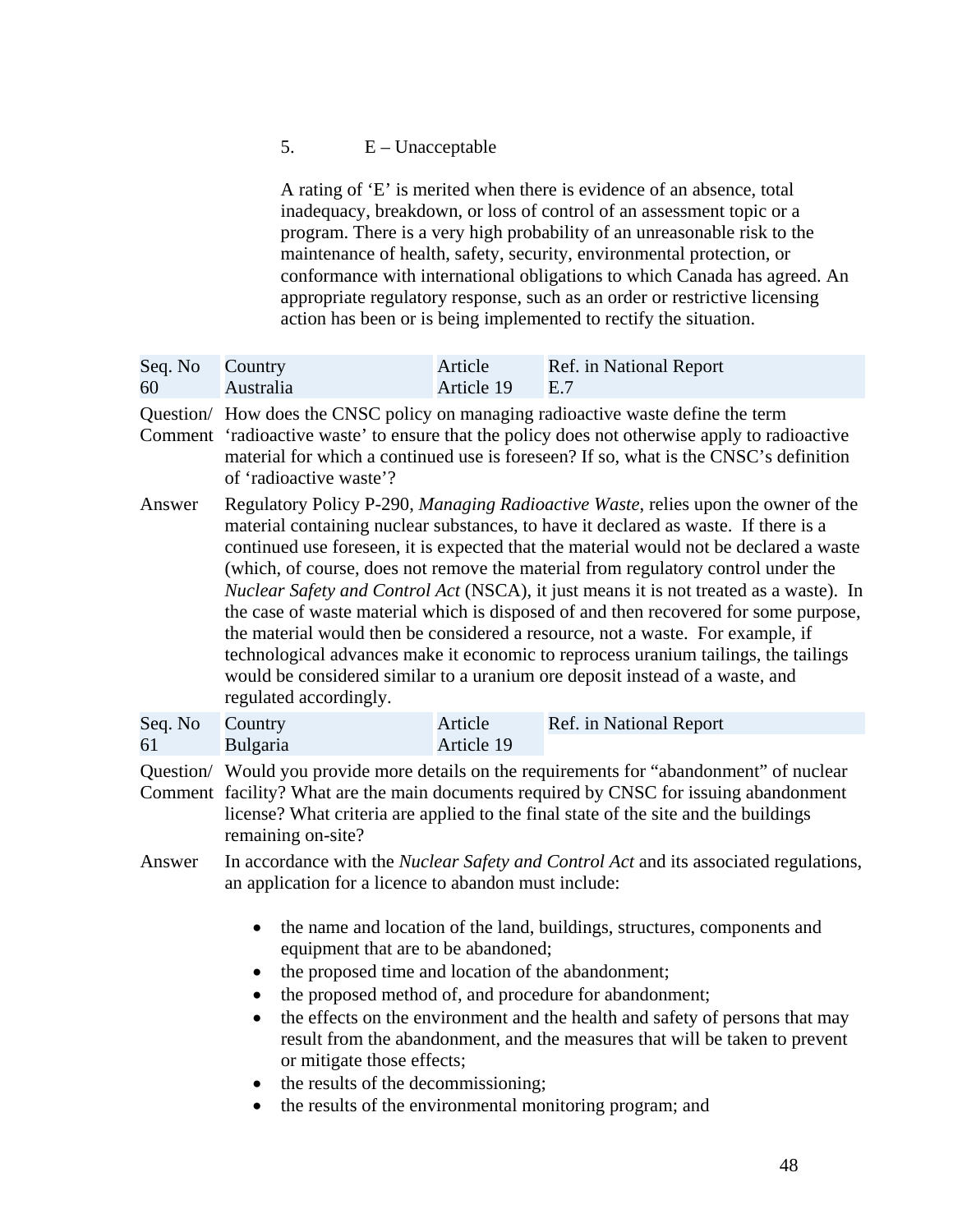• any other information required by the regulatory body.

The regulations also define abandonment as moving a nuclear substance, prescribed equipment or information, from a licensed to an unlicensed state. Before issuing a licence to abandon, the Canadian Nuclear Safety Commission must be satisfied that the abandonment of the nuclear substance and the prescribed equipment or information, does not pose an unreasonable risk to the environment or the health and safety of persons, or pose an unreasonable risk to national security or result in a failure to achieve conformity with measures of control and international obligations to which Canada has agreed.

| Seq. No<br>62 | Country<br>Finland                                                                                                                                                                                                                                                                                                                                                                                                                                                                                                                                                                                                                                                                                                                                                                                                                                                  | Article<br>Article 19 | Ref. in National Report<br>E.4.1 and H.5                                             |  |
|---------------|---------------------------------------------------------------------------------------------------------------------------------------------------------------------------------------------------------------------------------------------------------------------------------------------------------------------------------------------------------------------------------------------------------------------------------------------------------------------------------------------------------------------------------------------------------------------------------------------------------------------------------------------------------------------------------------------------------------------------------------------------------------------------------------------------------------------------------------------------------------------|-----------------------|--------------------------------------------------------------------------------------|--|
|               | Question/ With reference to Sections E.4.1 and H.5: are there any constrained doses defined in<br>Comment the regulations for the design of radioactive waste management and disposal<br>facilities?                                                                                                                                                                                                                                                                                                                                                                                                                                                                                                                                                                                                                                                                |                       |                                                                                      |  |
| Answer        | (As Low As Reasonably Achievable) requirement in the regulations.                                                                                                                                                                                                                                                                                                                                                                                                                                                                                                                                                                                                                                                                                                                                                                                                   |                       | There are no constraints other than the public dose limit (1 mSv) and the ALARA      |  |
| Seq. No<br>63 | Country<br>France                                                                                                                                                                                                                                                                                                                                                                                                                                                                                                                                                                                                                                                                                                                                                                                                                                                   | Article<br>Article 19 | Ref. in National Report<br>Section E.5 Page 31                                       |  |
|               | Comment periodical basis?                                                                                                                                                                                                                                                                                                                                                                                                                                                                                                                                                                                                                                                                                                                                                                                                                                           |                       | Question/ Are the discharge authorizations re-evaluated when renewing a license on a |  |
| Answer        | requirements that evolve from new regulations and technologies.                                                                                                                                                                                                                                                                                                                                                                                                                                                                                                                                                                                                                                                                                                                                                                                                     |                       | Yes, they are re-evaluated during the re-licensing period, incorporating new         |  |
| Seq. No<br>64 | Country<br>Germany                                                                                                                                                                                                                                                                                                                                                                                                                                                                                                                                                                                                                                                                                                                                                                                                                                                  | Article<br>Article 19 | Ref. in National Report<br>p. 30                                                     |  |
|               | Question/ The Canadian licensing system appears very well structured and the limitation of<br>Comment license validity to a fixed period of time provides the possibility of regular safety<br>upgrades of facilities. Could you give some examples of safety re-assessments<br>performed during the license renewal of a spent fuel or radioactive waste storage<br>facility which ensure, in combination with the monitoring measures in these facilities<br>described in chapters G.13 and H.11, the long-term safety of spent fuel and                                                                                                                                                                                                                                                                                                                          |                       |                                                                                      |  |
| Answer        | radioactive waste interim storage?<br>For licence renewals, the licensee is required to address the requirements for a<br>renewal application as identified in Section 5 of the General Nuclear Safety<br>Regulations. The Regulations requires the licensee to address the information<br>required for the Class I Nuclear Facility Regulations and identify changes to the<br>information from previous submissions. This ensures that renewals are based on up-<br>to-date and revised information which would include information related to<br>modifications or amendments made during the licensing period in response to<br>requests from the licensee, and such safety programs as revised ALARA (As Low As<br>Reasonably Achievable) programs based on the results of radiation monitoring and<br>revised DRL's, in response to updated pathways analysis. |                       |                                                                                      |  |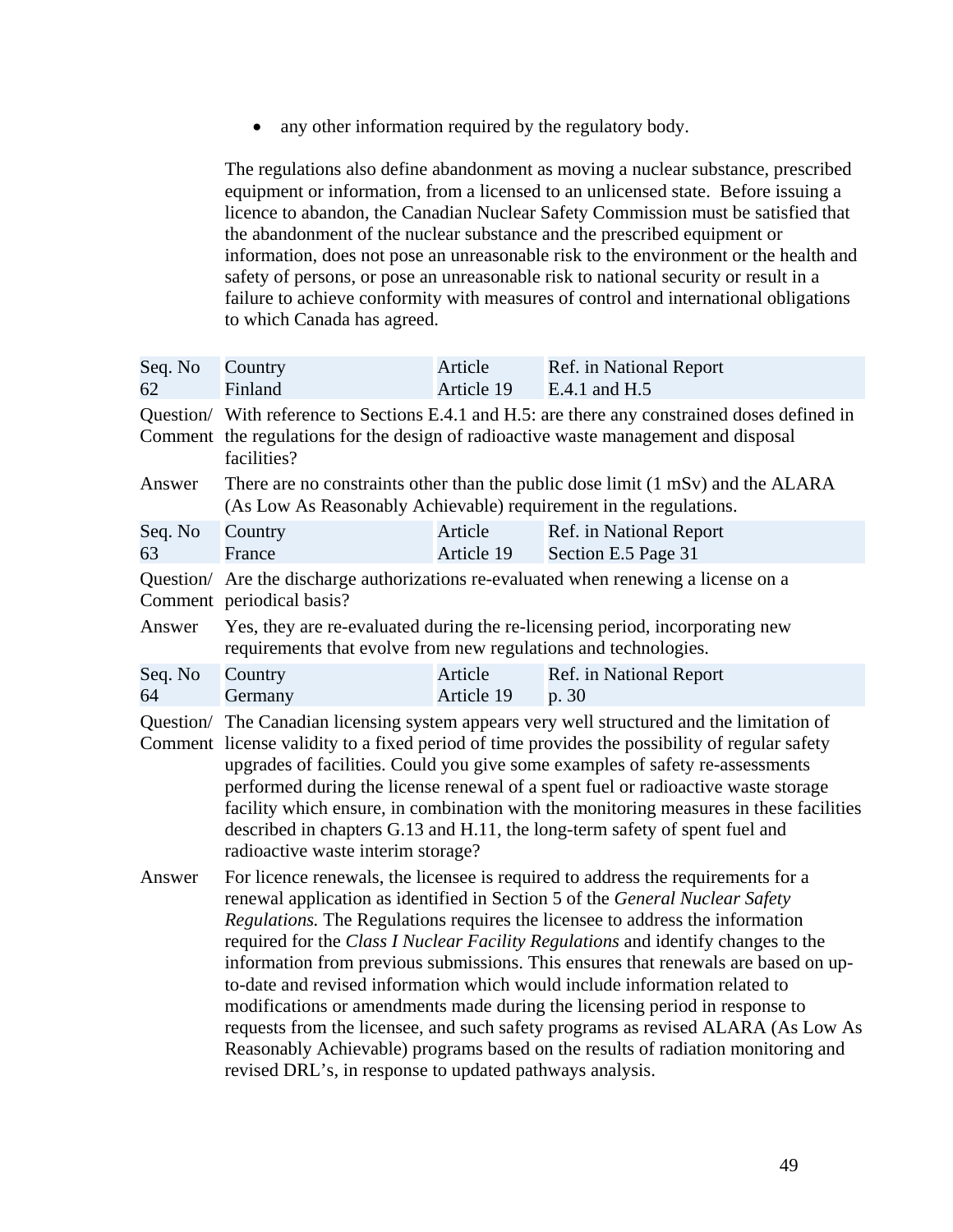It should be noted that the Canadian Nuclear Safety Commission can, under the *General Nuclear Safety and Control Regulations,* request that the licensee conduct tests, analysis, reviews, or inspections of licensed activities. Therefore, reassessments of safety cases need not only be related to licence renewals or amendment requests.

| Seq. No Country |        | Article    | Ref. in National Report |
|-----------------|--------|------------|-------------------------|
| 65              | France | Article 20 | Section F.2.4 Page 3    |

 Comment performing safety assessment of licensing documentation? Question/ Does CNSC rely on an independent technical support organization (TSO) for

Answer No, the Canadian Nuclear Safety Commission (CNSC) does not rely on independent technical support organizations to perform safety assessments of licensing documentation. In October 2001, the CNSC dissolved its Advisory Committee on Nuclear Safety and its Advisory Committee on Radiological Protection. The CNSC concluded that a more effective and efficient means of obtaining independent scientific and technical advice was needed and would be sought.

> Currently, the CNSC Research and Support Program provides access to independent advice, expertise, experience, information and other resources via contracts placed in the private sector and with other agencies and organizations in Canada, as well as in other countries. Its mission is to generate knowledge and information to support CNSC staff in its regulatory mission. The CNSC Research and Support Program is mainly used for obtaining specific expertise and independent advice. The CNSC does not conduct or commission significant research and development in the sense of experimental or developmental work. In addition, external consultants are directly contracted to provide specific expertise or to provide independent advice.

The CNSC participates actively in many international groups. High-level groups include the Committee on Nuclear Regulatory Activities and the International Nuclear Regulators Association. The CNSC also has bilateral links with many countries and is an active participant within the International Atomic Energy Agency.

| Seq. No<br>66 | Country<br>France                                                                                                                                                                                                               | Article<br>Article 20 | Ref. in National Report<br>Section F Page 43                                                                                                                                                                                                                       |  |  |
|---------------|---------------------------------------------------------------------------------------------------------------------------------------------------------------------------------------------------------------------------------|-----------------------|--------------------------------------------------------------------------------------------------------------------------------------------------------------------------------------------------------------------------------------------------------------------|--|--|
|               | Question/ Is the precaution of transport prohibition during rain or snow events connected to<br>Comment potential contamination dispersion? Could Canada provide typical and maximum<br>figures of external cask contamination? |                       |                                                                                                                                                                                                                                                                    |  |  |
| Answer        | Spent fuel is not transferred during periods of rain or snow in order to reduce<br>probability of a traffic accident during on-site transfer.                                                                                   |                       |                                                                                                                                                                                                                                                                    |  |  |
|               |                                                                                                                                                                                                                                 |                       | There is a requirement for <i>zero</i> loose contamination for on-site transfers, so the<br>spread of contamination is not a factor. The external surfaces of DSCs in storage are<br>routinely checked, and have demonstrated to be free from loose contamination. |  |  |
| Seq. No<br>67 | Country<br><b>United States of America</b>                                                                                                                                                                                      | Article<br>Article 20 | Ref. in National Report<br>111                                                                                                                                                                                                                                     |  |  |

Question/ There is a significant amount of discussion regarding the role and responsibilities of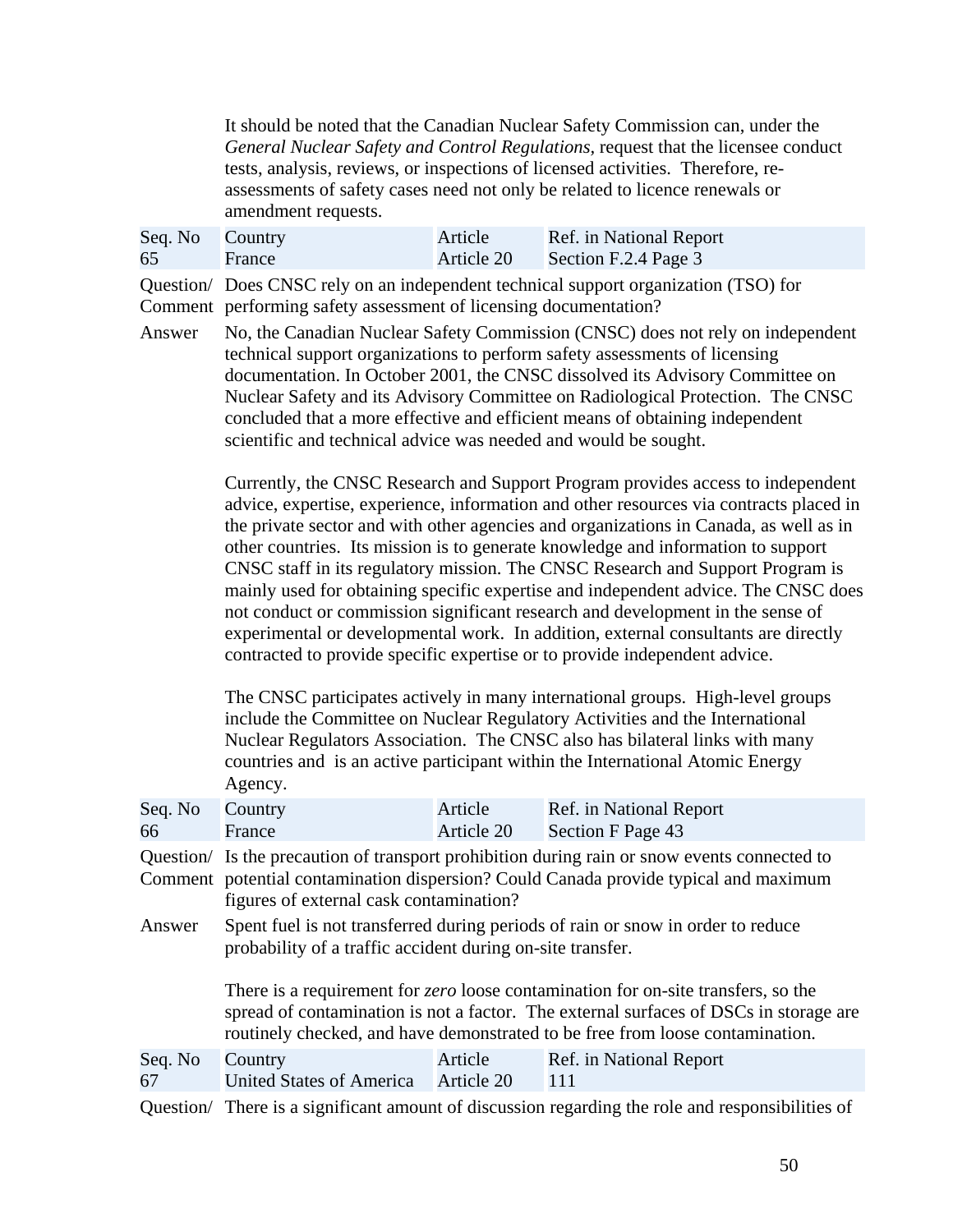| Comment the government and CNSC's function. Please elaborate on the personnel |
|-------------------------------------------------------------------------------|
| competencies and training.                                                    |

Answer Within the Canadian Nuclear Safety Commission (CNSC), there is a Learning Management System (LMS) which profiles knowledge and skills required. The LMS was established for all divisions in 2004 and individual profiles were set up with accompanying learning plans. Profiles include technical, administrative and soft skill requirements. Learning plans can also contain developmental targets. Some position-specific profiles have been set up. For example, for management, administrative and inspector positions. Each employee's learning plan is reviewed by the manager as staff complete training or developmental activities. Plans are reviewed annually for staff during the performance review process.

> Government departments take a similar approach through the use of learning plans for all employees that are reviewed annually.

| Seq. No Country |         | Article    | Ref. in National Report      |
|-----------------|---------|------------|------------------------------|
| 68              | Belgium | Article 21 | $\frac{1}{2}$ S F.3, page 39 |

 Comment than Ontario? Why just Ontario with no abandoned mine sites at this time? Answer An agreement with the province of Saskatchewan, similar to the existing Canada - Question/ Does the government of Canada intend to sign an agreement with other provinces

Ontario agreement on abandoned uranium mines, is currently under development. Management responsibilities for closed mines in the Northwest Territories, where uranium producers or property owners no longer exist, are the responsibility of the federal government. These are the only jurisdictions in Canada with uranium mine tailings.

| Seq. No Country |         | Article | Ref. in National Report      |
|-----------------|---------|---------|------------------------------|
| 69              | Belgium |         | Article 21 $\S$ F.6, page 45 |
|                 |         |         |                              |

Question/ Does Canada have any territorial surveillance to detect external (other countries) Comment nuclear events and to be able to react on time?

#### Answer **1) The Comprehensive Nuclear-Test-Ban Treaty Monitoring Network**

Since 1998, Health Canada has been contributing to the International Monitoring System (IMS), an element of the verification regime overseen by the Comprehensive Nuclear-Test-Ban Treaty Organization (CTBTO).

Canada is responsible for the installation and operation of fifteen monitoring stations across the country and a radionuclide laboratory. Health Canada's Radiation Protection Bureau is responsible for the radionuclide laboratory and four radionuclide monitoring stations. These are located in Resolute (N.U.), Yellowknife (N.W.T), Vancouver (B.C.), St. John's (Nfld.). These installations, along with 11 other stations, using seismic, hydro acoustic and infrasound technology, collect and transmit monitoring data to the CTBTO to monitor for evidence of any nuclear explosion.

Further information can be found on the Health Canada Web site at: http://www.hcsc.gc.ca/ewh-semt/contaminants/radiation/nuclea/index\_e.html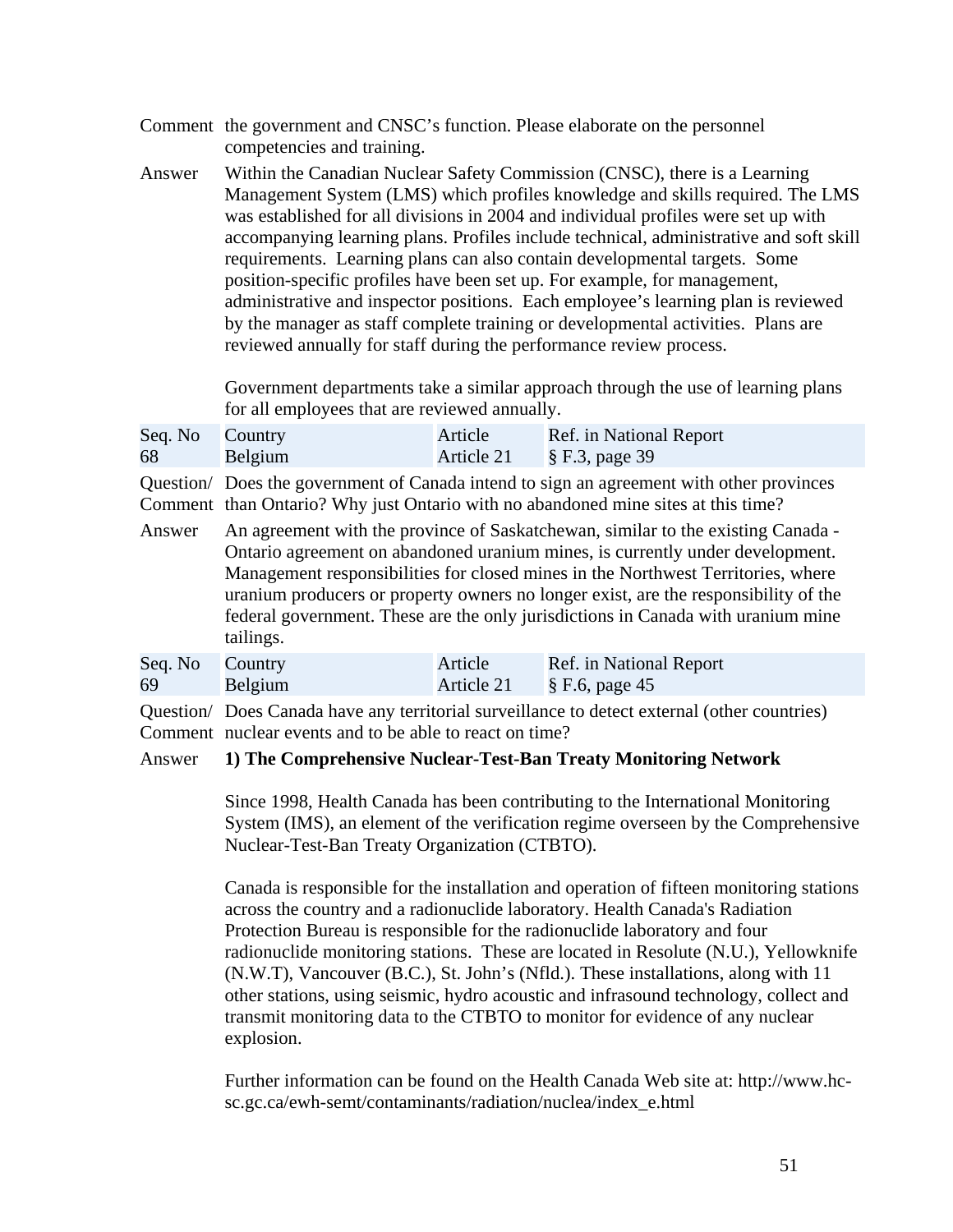## **2) Canadian Radiological Monitoring Network**

The **Canadian Radiological Monitoring Network** (CRMN) is a national network of monitoring stations that routinely collect air, precipitation, external gamma dose, drinking water, atmospheric water vapour, and milk, for radioactivity analysis. The CRMN was initiated in 1959 to monitor environmental releases of radioactivity from atmospheric nuclear weapons testing and accidental releases from nuclear facilities. Currently, the network provides information on natural background radiation levels, and provides a mechanism for measuring routine or accidental releases of radioactivity in the environment. There are 26 environmental monitoring stations, plus additional sites in the vicinity of nuclear reactor locations.

The CRMN established additional sites for monitoring in the vicinity of Canadian nuclear power plants and regional population centres. Monitoring consists of sampling equipment to measure tritium in atmospheric water vapour, and thermoluminescent dosimeters (TLDs) to measure external gamma dose rate. The monitoring consists of real-time measurements of doses to the public from atmospheric gamma radiation. There are 12 of these stations.

The current reactor monitoring network consists of sites in the vicinity of Gentilly (five sites) and Point Lepreau (six sites), and a new site in the Greater Toronto Area (GTA). This site was added in June 1996, to maintain a sampling site location in the GTA. The Ottawa site, located on the roof of the Radiation Protection Bureau building, was added in 1991 to act as a test-bed site, and to monitor background tritium levels.

Further information can be found at the Health Canada Web site at: http://www.hcsc.gc.ca/ewh-semt/contaminants/radiation/crmn-rcsr/index\_e.html.

| Seq. No | Country                        | Article    | Ref. in National Report                                                                                                                                                                                                                                                                                                                                                                                                               |
|---------|--------------------------------|------------|---------------------------------------------------------------------------------------------------------------------------------------------------------------------------------------------------------------------------------------------------------------------------------------------------------------------------------------------------------------------------------------------------------------------------------------|
| 70      | Japan                          | Article 22 | p39, F3;p48,F7                                                                                                                                                                                                                                                                                                                                                                                                                        |
|         |                                |            | Question/ The financial resources should based on the "producer liability". However, is the<br>Comment finance covered by the government budget for the disposal of radioactive waste or<br>decommissioning of the facilities those are owned or operated by governmental<br>organization? Is there any system or plan to assure the finance in the government?                                                                       |
| Answer  | when they occur in the future. |            | Different approaches are taken by different jurisdictions, whether they are a<br>provincial government or the federal government. In some cases, funds are set aside<br>today to cover the costs of future decommissioning and waste management activities.<br>In other cases, the future costs are recognized as a liability on government accounts<br>to establish provisions to pay the decommissioning and waste management costs |

The *Nuclear Safety and Control Act* and its associated regulations require that applicants and licensees make adequate provisions for the safe operation and decommissioning of existing or proposed operations. Safe operation and decommissioning include the development of acceptable decommissioning plans, the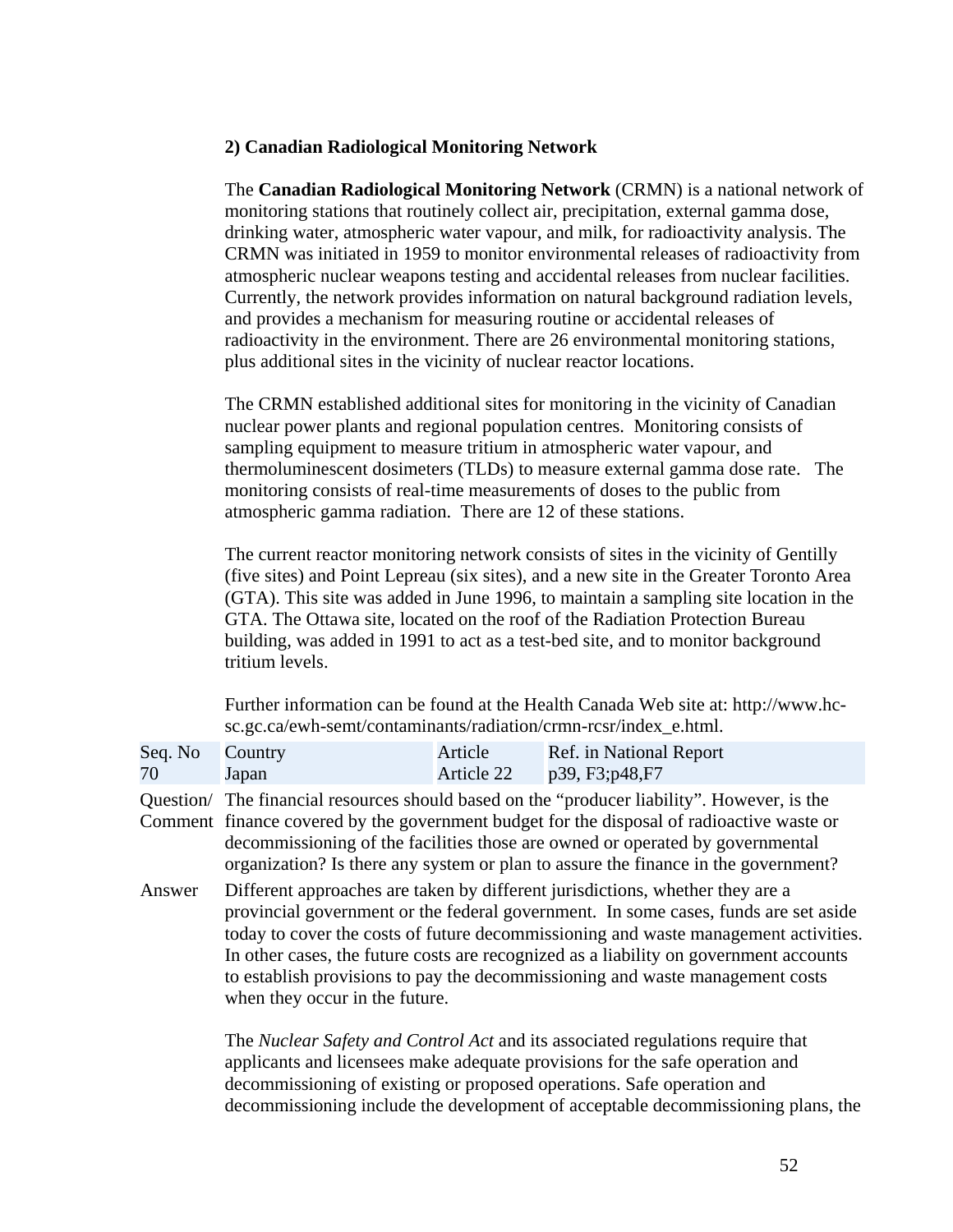provision of credible estimates of the costs of implementing such decommissioning plans, the provision of corresponding measures to ensure that the costs of decommissioning will be met, and ultimately, the implementation and completion of accepted decommissioning plans. Financial guarantees must be sufficient to cover the cost of decommissioning work resulting from licensed activities that have taken place prior to the licence period, or will take place under the current licence.

To be acceptable to the Canadian Nuclear Safety Commission (CNSC), a funding measure must provide assurance that adequate resources will be available to fund decommissioning activities based on information provided to the CNSC. The financial guarantee must be at arm's length from the licensee, and the CNSC must be assured that it or its agent can, upon demand, access or direct adequate funds if a licensee is not available to fulfill its obligations for decommissioning. Examples of acceptable financial guarantees are cash, irrevocable letters of credit, surety bonds, insurance and expressed commitments from a government (either federal or provincial).

For facilities not owned by private industry, there are three levels of government in Canada that could apply - federal, provincial, and municipal. Expressed commitments from a government, federal or provincial, are considered to be an adequate form of financial guarantee by the CNSC. For municipal governments, financial guarantees would take the form of other accepted forms of financial guarantees that apply to private industry.

The CNSC reviews the systems put in place by all licensees to cover future decommissioning and waste management costs, including government organizations, and determines their acceptability based on published regulatory requirements and guidance.

With respect to nuclear fuel waste (spent fuel), the *Nuclear Fuel Waste Act* requires that all owners (public and private) establish trust funds and make regular deposits in order to cover the costs for the long-term management of nuclear fuel waste.

| Seq. No Country |                | Article           | Ref. in National Report |
|-----------------|----------------|-------------------|-------------------------|
| 71              | <b>Germany</b> | Article 24 $p.41$ |                         |

 Comment the release of very low level radioactive waste from nuclear supervision? Answer Exemption from licensing requirements is currently addressed in the *Nuclear*  Question/ Can you give some more details concerning the application of clearance levels and

*Substances and Radiation Devices Regulations*, but there is currently no explicit provision for clearance levels in the regulations. A project to amend these regulations is currently underway, which will include a provision for clearance levels. These proposed amendments will better align Canada's approach to exemption and clearance levels with current international recommendations. The amendments consider the International Atomic Energy Agency's (IAEA) Basic Safety Standards, as well as the most recent guidance from the IAEA on the concepts of exemption, exclusion and clearance (IAEA-RS-G-1.7). The proposed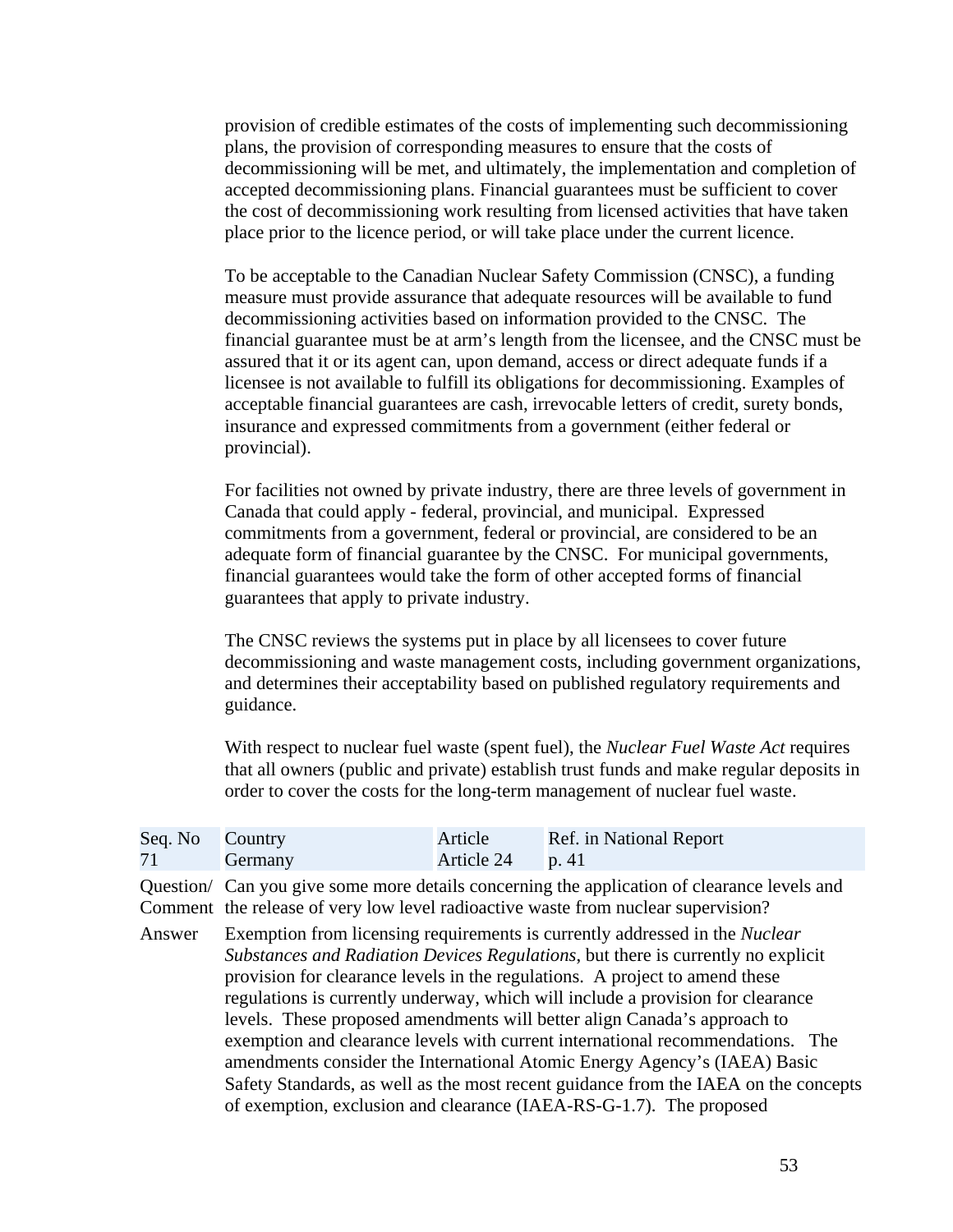amendments have undergone public consultation in the fall of 2005.

The current *Nuclear Substance and Radiation Devices Regulations* do not incorporate the concepts of conditional and unconditional clearance. Also, municipal landfill sites have received an exemption from licensing from the Canadian Nuclear Safety Commission (CNSC). Under the current regulatory framework, contaminated material may be removed from further regulatory control if:

- it is disposed of in a municipal landfill, provided the licensee complies with landfill disposal criteria;
- *Nuclear Substance and Radiation Devices Regulations*; or • the amount of material does not exceed exemption quantities specified in the
- the amount of material exceeds exemption quantities specified in the *Nuclear Substance and Radiation Devices Regulations* and the organization receiving the material has been exempt from licensing from the CNSC on the basis that its possession of the material does not pose an unreasonable risk to the environment or the health and safety of persons, pose an unreasonable risk to national security or result in a failure to achieve conformity with measures of control and international obligations to which Canada has agreed.

Although there is no specific provision for clearance levels in the current regulations, there is a mechanism for obtaining regulatory approval of clearance activities where the risks are negligible, for example, case-specific approval by the CNSC. This process can be unduly onerous on licensees and as a result, in some cases, licensees choose not to remove slightly contaminated material from regulatory control.

The amendments to the *Nuclear Substances and Radiation Devices Regulations*, which will better align Canada's approach to exemption and clearance with current international approaches, are expected to be finalized in early 2007, The current version of the proposed regulations contain provisions for conditional release. The amended regulations will consider the International Atomic Energy Agency's (IAEA) Basic Safety Standards, as well as the most recent guidance from the IAEA on the concepts of exemption, exclusion and clearance. A multi-disciplinary team of CNSC staff are developing a regulatory guide on demonstrating compliance within these new requirements. The guide is also expected to be published in 2007.

| Seq. No<br>72 | Country<br>Switzerland                                                        | Article<br>Article 24 | Ref. in National Report<br>page 42, F.5.2                                                                                                                                                                                                                                                                                                                                                                                    |
|---------------|-------------------------------------------------------------------------------|-----------------------|------------------------------------------------------------------------------------------------------------------------------------------------------------------------------------------------------------------------------------------------------------------------------------------------------------------------------------------------------------------------------------------------------------------------------|
|               | Comment ensure that the annual dose limit for the population is not exceeded? |                       | Question/ Which assumptions or models have been used to derive the discharge limits which                                                                                                                                                                                                                                                                                                                                    |
| Answer        |                                                                               |                       | Derived Release Limits (DRL) have been traditionally calculated using Canadian<br>Standards Association's (CAN/CSA-N288.1-M87) Guidelines for Calculating<br>Derived Release Limits for Radioactive Material in Airborne and Liquid Effluents for<br>Normal and Operation of Nuclear Facilities (1987 - under revision). Different<br>licensees use either site-specific, or the conservative default parameters included in |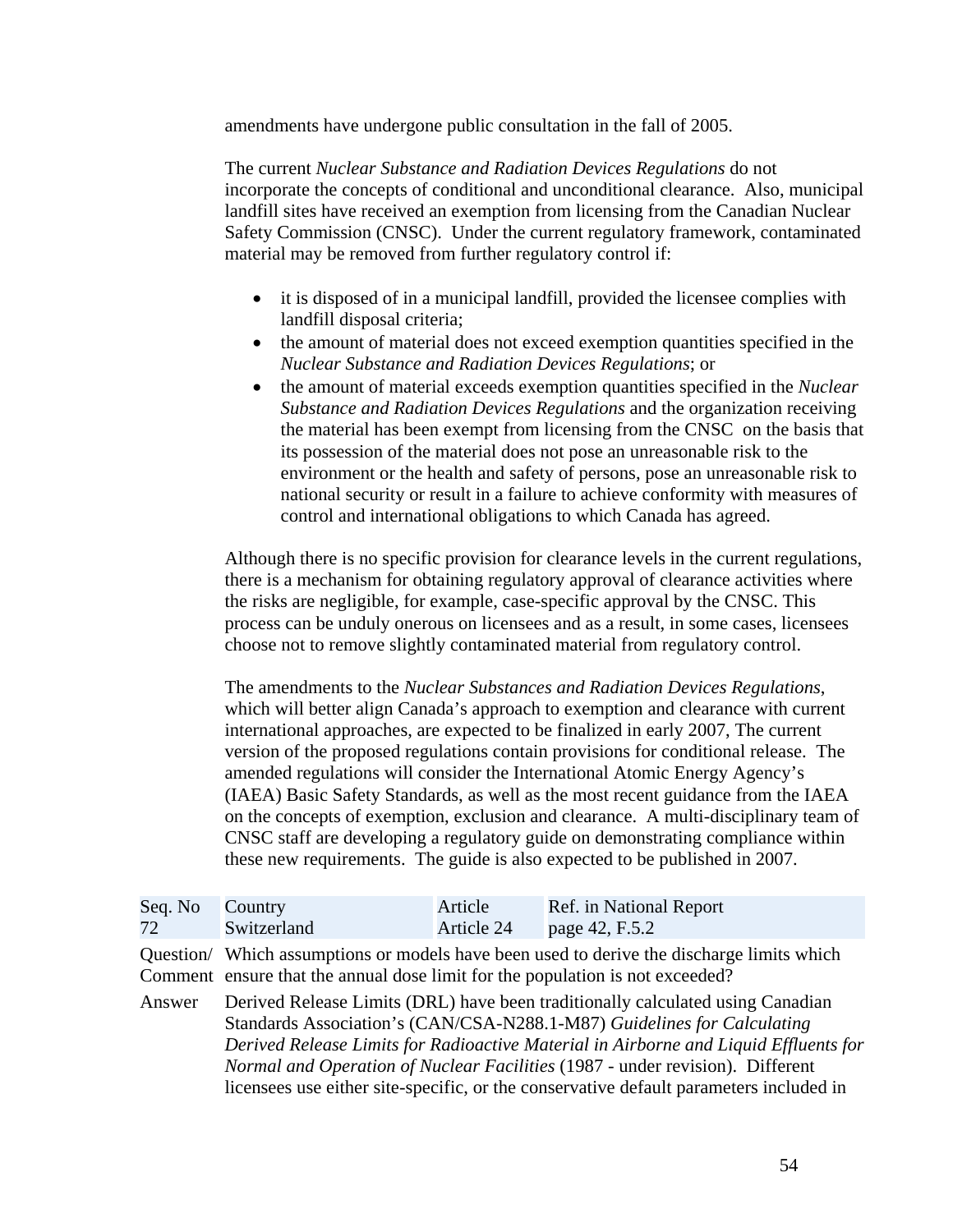|                 | the standard for the DRL calculations. |            |                         |  |
|-----------------|----------------------------------------|------------|-------------------------|--|
| Seq. No Country | Korea, Republic of                     | Article    | Ref. in National Report |  |
| 73              |                                        | Article 25 | F.6(p.44)               |  |

Question/ In Canada, according to the report, individual provinces have their own nuclear Comment emergency responsibility. Please describe the mechanism, if any, of informing and co-operating among the provinces in the case of accidents.

Answer In Canada, nuclear emergency preparedness and response is a multi-jurisdictional responsibility shared by all levels of government, and licensees of the Canadian Nuclear Safety Commission. This collective responsibility encompasses a wide range of contingency and response measures to prevent, respond to, and mitigate nuclear or radiological accidents, abnormal situations, and emergencies.

## **How the system works**

If the individual/licensee cannot cope with the emergency, municipal services respond. Mayors and other elected heads of local governments are responsible for ensuring that emergency plans exist within their municipalities, and that such plans are exercised regularly. Most emergencies occur in, and are dealt with effectively by, a municipality.

If a municipality cannot manage to respond effectively, the province or territory is expected to come to the municipality's aid. Provincial and territorial governments are responsible for coordinating with municipalities.

If a province or territory needs help, they must formally request federal government aid, usually but not necessarily through the national coordinator known as Public Safety and Emergency Preparedness Canada (PSEPC). The federal government intervenes only at the request of a province of territory, in a national emergency, or when the emergency clearly impacts on areas of federal jurisdiction.

The federal government will coordinate efforts with respective organizations in the United States and through various Conventions which Canada has signed with the International Atomic Energy Agency.

| Seq. No Country |                    | Article    | Ref. in National Report |
|-----------------|--------------------|------------|-------------------------|
| 74              | Korea, Republic of | Article 25 | F.6(p.45)               |

Comment taken by licensees, provinces and the government? Question/ To prepare to deal with emergency situations, what kinds of emergency exercises are

Answer In preparation for their annual emergency exercise, licensees will conduct a series of drills and exercises regularly to test the response capabilities of their staff at the site and at other locations. These consist mostly of medical, fire, chemical and radiation drills and exercises.

Licensees usually hold a full-scale exercise every year. This may involve all, or in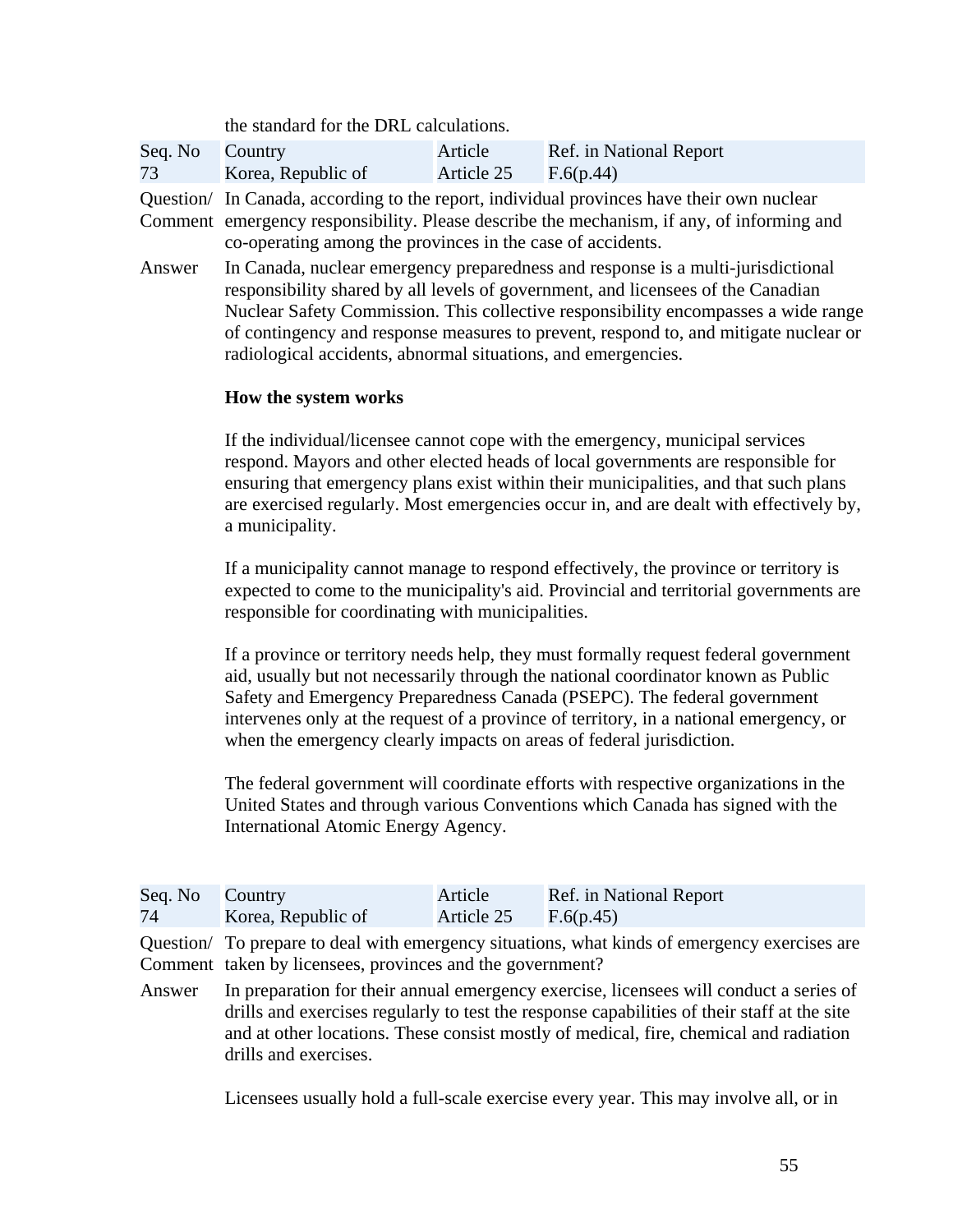some cases, some of the federal, provincial or municipal authorities who have a role to play during a nuclear emergency.

Canada conducts national-level, no-fault exercises every three or four years to test and evaluate national contingency plans designed to deal with the effects of possible emergencies. These tests are part of the family of exercises termed as Canadian National Exercises (CANATEX).

Canada also participates in international nuclear drills and exercises known as INEX and CONVEX. These are organized and coordinated by the Nuclear Energy Agency of the Organization for Economic Cooperation and Development (OECD) and the International Atomic Energy Agency (IAEA).

Uranium Mining and Milling sites are unique because of the remote locations. Consequently all sites have emergency response teams, drawn from site staff. They also have dedicated equipment, including both personnel protective equipment (PPE) and major equipment such as fire trucks, ambulances and spill recovery trucks (vacuum trucks). Extensive training, including exercises to simulate emergency situations, is carried out for the full spectrum of potential emergencies, including mine rescue, fire fighting, first aid and environmental spill containment and clean up. The Provincial Mining Association in Saskatchewan also organizes an annual competition at a central location, where mine rescue teams from all mines in the province compete in demonstrating proficiency in responding to a series of simulated accident scenarios. Emergency response programs at uranium mining/milling sites are regularly assessed by the Canadian Nuclear Safety Commission and provincial regulators. The emphasis is on operational response, however emergency response plans also include plans for both internal and external communications, including to regulatory agencies and provincial authorities. These aspects are also tested through exercises and, on occasion, through performance in response to actual events.

At Ontario Power Generation's waste management sites, emergency procedures and emergency response services have been established to ensure that there will be an appropriate response to unexpected, or accidental events, including radiation, medical, fire incidents, and spills. These procedures include initial and refresher training, and periodic drills with follow-up evaluation. Periodic drills are carried out for employee assembly procedures for a radiation incident and for medical and fire emergencies.

| Seq. No<br>75 | Country<br>Slovenia                                                                                                                                      | Article<br>Article 25 | Ref. in National Report<br>Page 45                                                                                                                                                                                                                                                                                                 |  |  |
|---------------|----------------------------------------------------------------------------------------------------------------------------------------------------------|-----------------------|------------------------------------------------------------------------------------------------------------------------------------------------------------------------------------------------------------------------------------------------------------------------------------------------------------------------------------|--|--|
|               | Question/ Who supports the Commissioner of Emergency Management of Ontario with<br>Comment information for decision making in case of nuclear emergency? |                       |                                                                                                                                                                                                                                                                                                                                    |  |  |
| Answer        |                                                                                                                                                          |                       | The Ministry of Community Safety and Correctional Services maintains the physical<br>and economic security of Ontario, through the Commissioner of Emergency<br>Management. They do this by coordinating public safety initiatives among municipal<br>and fire and emergency services organizations within and outside of Ontario. |  |  |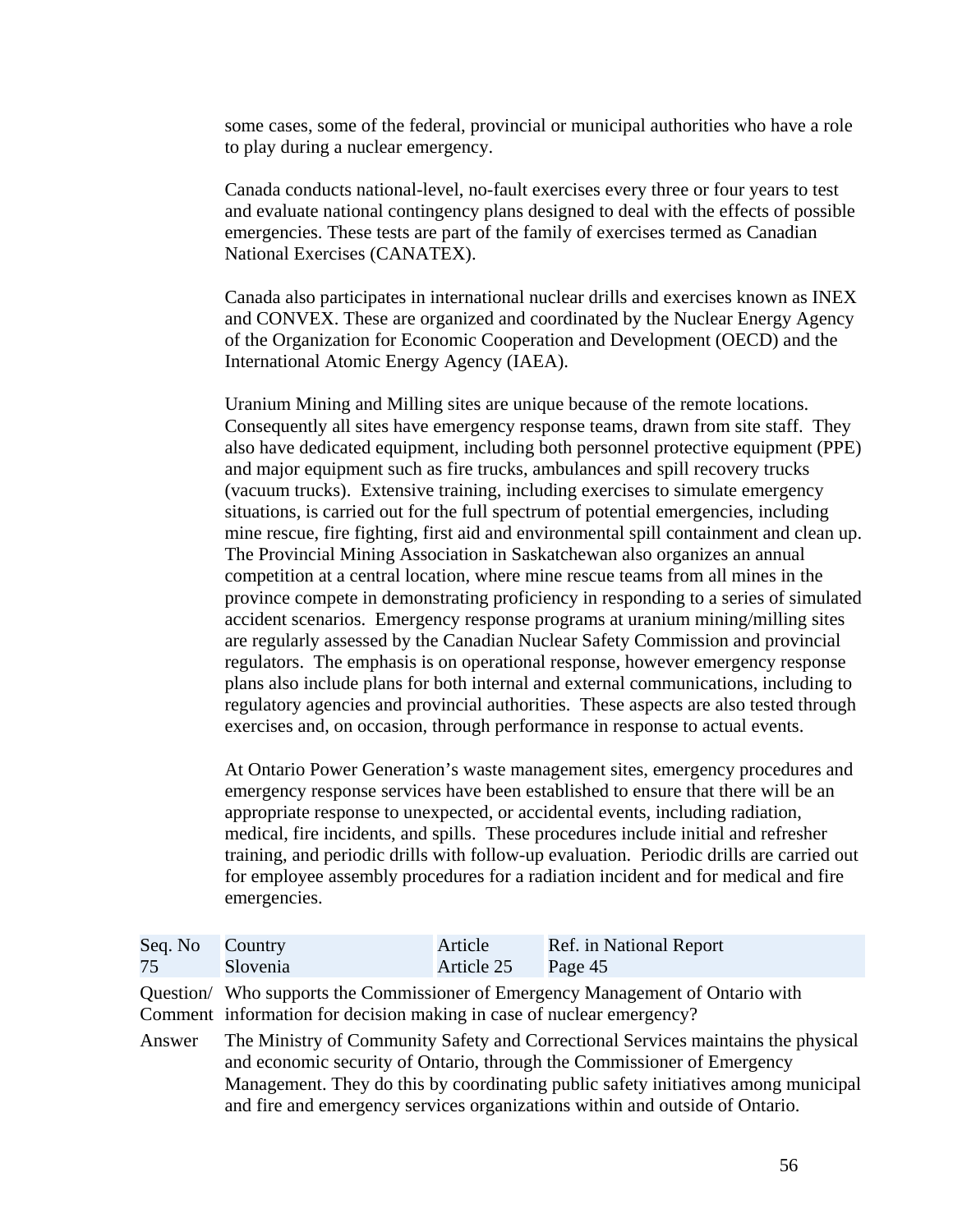|               | this centre to assess the safety significance of the event and provide                                                                                                                                                                                                                                                                                                   |                       | During a nuclear or radiological emergency, the Provincial Emergency Operations<br>Centre in Toronto would be activated. Operational and technical staff from various<br>organizations, including the Canadian Nuclear Safety Commission, would gather at<br>recommendations to the Chief of Emergency Management Ontario (EMO). The<br>Chief of EMO reports to the Commissioner of Emergency Management of Ontario. |  |
|---------------|--------------------------------------------------------------------------------------------------------------------------------------------------------------------------------------------------------------------------------------------------------------------------------------------------------------------------------------------------------------------------|-----------------------|----------------------------------------------------------------------------------------------------------------------------------------------------------------------------------------------------------------------------------------------------------------------------------------------------------------------------------------------------------------------------------------------------------------------|--|
| Seq. No<br>76 | Country<br>Switzerland                                                                                                                                                                                                                                                                                                                                                   | Article<br>Article 25 | Ref. in National Report<br>page 45                                                                                                                                                                                                                                                                                                                                                                                   |  |
| Comment       | Question/ "Due to the variance in risk associated with radioactive waste facilities in Canada,<br>some facilities require detailed emergency preparedness and response plans while<br>others require internal emergency procedures only." What are the criteria requiring<br>detailed emergency preparedness?                                                            |                       |                                                                                                                                                                                                                                                                                                                                                                                                                      |  |
| Answer        | If a facility falls under the Canadian Nuclear Safety Commission's Class I Nuclear<br><i>Facilities Regulations</i> , detailed emergency plans and procedures are required. In<br>Canada this would include nuclear power plants, waste management facilities that<br>have a quantity greater than $10^{15}$ Bq per calendar year, and nuclear research<br>laboratories. |                       |                                                                                                                                                                                                                                                                                                                                                                                                                      |  |
| Seq. No<br>77 | Country<br>United States of America                                                                                                                                                                                                                                                                                                                                      | Article<br>Article 25 | Ref. in National Report<br>48                                                                                                                                                                                                                                                                                                                                                                                        |  |
| Question/     | This Section describes emergency response plans and conventions that Canada                                                                                                                                                                                                                                                                                              |                       |                                                                                                                                                                                                                                                                                                                                                                                                                      |  |

relative to the U.S. National Response Plan? Comment signed and ratified. To what extent have international arrangements been modified in response to actions taken by the government of the United States of America (U.S.) for incident response and emergency preparedness? What actions have been taken

Answer Under the Conventions on Early Notification of a Nuclear Accident and on Assistance in the case of a nuclear accident or radiological emergency, there is an ongoing initiative to strengthen international preparedness and response systems for nuclear and radiological emergencies. To manage issues, concerns and points of interest, six regional groups were formed representing authorities worldwide. One of them is the North America Group and it consists of representatives from Canada, USA and Mexico. Recommendations are discussed at this level. If they are deemed to improve systems of cooperation between States, representatives will discuss these recommendations at a national level to ensure they reflect in their National Response Plan.

> The Canada-United States Joint Radiological Emergency Response Plan (JRERP) establishes the basis for cooperative measures to deal effectively with a potential or actual peacetime radiological event involving the United States, Canada or both countries. The last meeting took place in May 2005, in Ottawa, to review the Plan, to identify any gaps, and to make changes where necessary. Individuals from the Department of Homeland Security (DHS), Department of Energy (DOE), Environmental Protection Agency (EPA), Nuclear Regulatory Commission (NRC), HHS, and the Department of State were in attendance to discuss with Canadian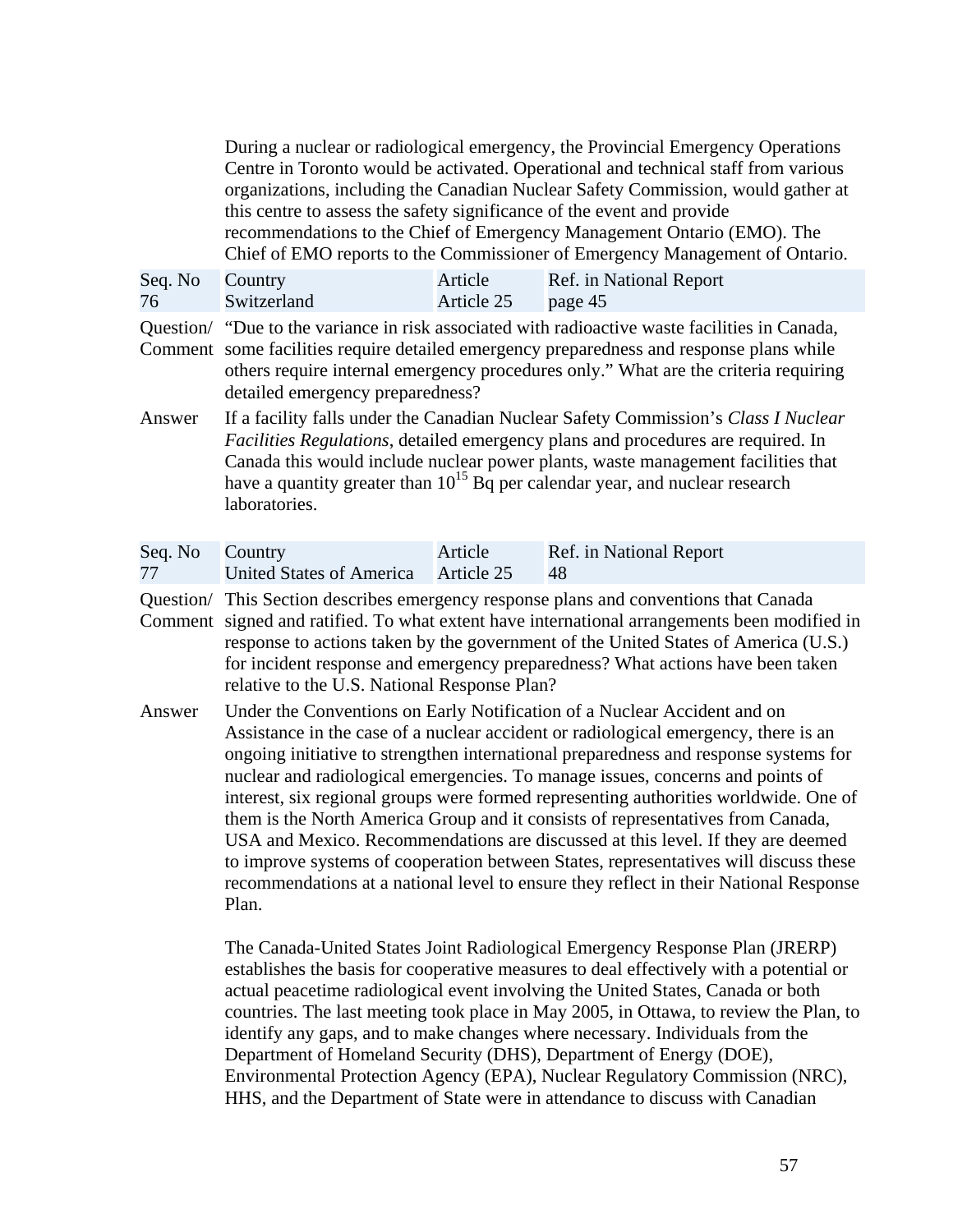counterparts, the JRERP, the radiological/nuclear annex of the U.S. National Response Plan, and Canada's National Emergency Response System.

| Seq. No<br>78 | Country<br>Germany                                                                                                                                                                                                                                                                                                                                                                                                                                                                                                                                                                                                                 | Article<br>Article 26 | Ref. in National Report<br>p. 48                                                                                                                                                                                                                                                                                                                                                                                                                                                              |  |
|---------------|------------------------------------------------------------------------------------------------------------------------------------------------------------------------------------------------------------------------------------------------------------------------------------------------------------------------------------------------------------------------------------------------------------------------------------------------------------------------------------------------------------------------------------------------------------------------------------------------------------------------------------|-----------------------|-----------------------------------------------------------------------------------------------------------------------------------------------------------------------------------------------------------------------------------------------------------------------------------------------------------------------------------------------------------------------------------------------------------------------------------------------------------------------------------------------|--|
|               | Question/ Does the Canadian strategy and legal framework towards decommissioning prefer<br>Comment safe enclosure or immediate dismantling? If there is a preference, what are the<br>reasons?                                                                                                                                                                                                                                                                                                                                                                                                                                     |                       |                                                                                                                                                                                                                                                                                                                                                                                                                                                                                               |  |
| Answer        | 219.                                                                                                                                                                                                                                                                                                                                                                                                                                                                                                                                                                                                                               |                       | Canada does not have a stated national policy on the timing of decommissioning. It<br>is recognized that internationally, there is a growing trend toward selecting an<br>immediate dismantling approach. As such, the Canadian Nuclear Safety<br>Commission (CNSC) expects licensees, when proposing a decommissioning<br>approach for a facility, to give due consideration to the immediate dismantling<br>approach. General guidelines on the decommissioning process are described in G- |  |
|               | Ontario Power Generation (OPG) plans to decommission all of its 20 CANDU<br>reactors and three radioactive waste management facilities located at the Pickering,<br>Darlington and Bruce sites after they have been permanently shut down. Various<br>options were considered for decommissioning during the initial stages of planning.<br>The current reference plan for these nuclear generating stations is to decommission<br>them using deferred dismantling after a 30-year safe storage period, and dispose of<br>the radioactive waste at an off-site disposal facility. Reasons for preferring this<br>strategy include: |                       |                                                                                                                                                                                                                                                                                                                                                                                                                                                                                               |  |

- radiation hazards from activated structures will decrease during storage period;
- buildings can be made to remain intact with moderate maintenance for an 80year life cycle;
- radioactive waste disposal facilities will be available; and
- technology will be more developed.

Since there are no activated structures in radioactive waste storage facilities, OPG's current reference plan for these facilities is to dismantle them immediately after all the radioactive waste from dismantling at an off-site disposal facility has been removed and disposed of.

For uranium mining and milling sites, both the strategy and the legal framework favour decommissioning upon completion of operations. There are several reasons for this, including:

- there are no intense radiation sources, and given the long half-lives of natural uranium series radionuclides, no benefit would be realized from a waiting period for radioactive decay of residual contamination;
- availability of qualified staff with knowledge of the operation;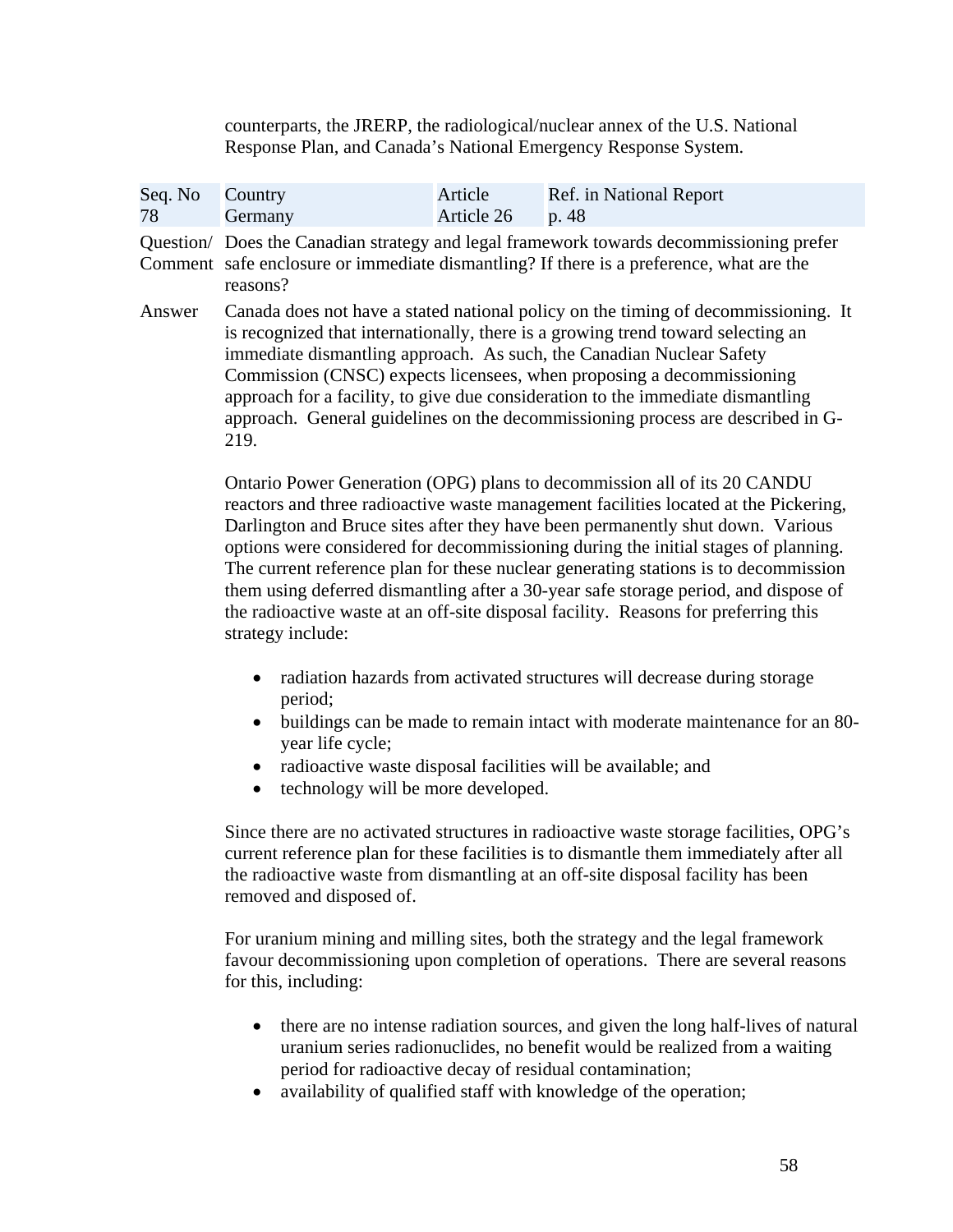- activities such as water collection and treatment need to be continued while the major physical decommissioning activities are completed; and
- the key long-term consideration is the performance of tailings and waste rock disposal facilities. So a substantial period of monitoring is required after closure and reclamation activities have been completed. There is no technical, social, or economic reason for delaying these activities, and obvious benefits to having them carried out by the licensee, to the satisfaction of regulatory agencies, on the earliest practical schedule.

Current practice is to incorporate "design for decommissioning" into the initial design and assessment of the facilities, and to progressively carry out reclamation activities as operations conclude at portions of the facilities.

| Seq. No Country |                | Article            | Ref. in National Report |
|-----------------|----------------|--------------------|-------------------------|
| 79              | <b>Germany</b> | Article $26$ p. 48 |                         |

 Comment decommissioning which are not owned by private industry? Question/ Could you please specify how financing is secured for those installations under

 today to cover the costs of future decommissioning and waste management activities. In other cases, the future costs are recognized as a liability on government accounts Answer Different approaches are taken by different jurisdictions, whether they are a provincial government or the federal government. In some cases, funds are set aside and they must establish provisions to pay the decommissioning and waste management costs when they occur in the future.

> The *Nuclear Safety and Control Act* and its associated regulations require that applicants and licensees make adequate provisions for the safe operation and decommissioning of existing or proposed operations. Safe operation and decommissioning includes the development of acceptable decommissioning plans, the provision of credible estimates of the costs of implementing such decommissioning plans, the provision of corresponding measures to ensure that the costs of decommissioning will be met, and ultimately, the implementation and completion of accepted decommissioning plans. Financial guarantees must be sufficient to cover the cost of decommissioning work resulting from licensed activities that have taken place prior to the licence period, or will take place under the current licence.

To be acceptable to the Canadian Nuclear Safety Commission (CNSC), a funding measure must provide assurance that adequate resources will be available to fund decommissioning activities based on information provided to the CNSC. The financial guarantee must be at arm's length from the licensee and the CNSC must be assured that it or its agent can, upon demand, access or direct adequate funds if a licensee is not available to fulfill its obligations for decommissioning. Examples of acceptable financial guarantees are cash, irrevocable letters of credit, surety bonds, insurance and expressed commitments from a government (either federal or provincial).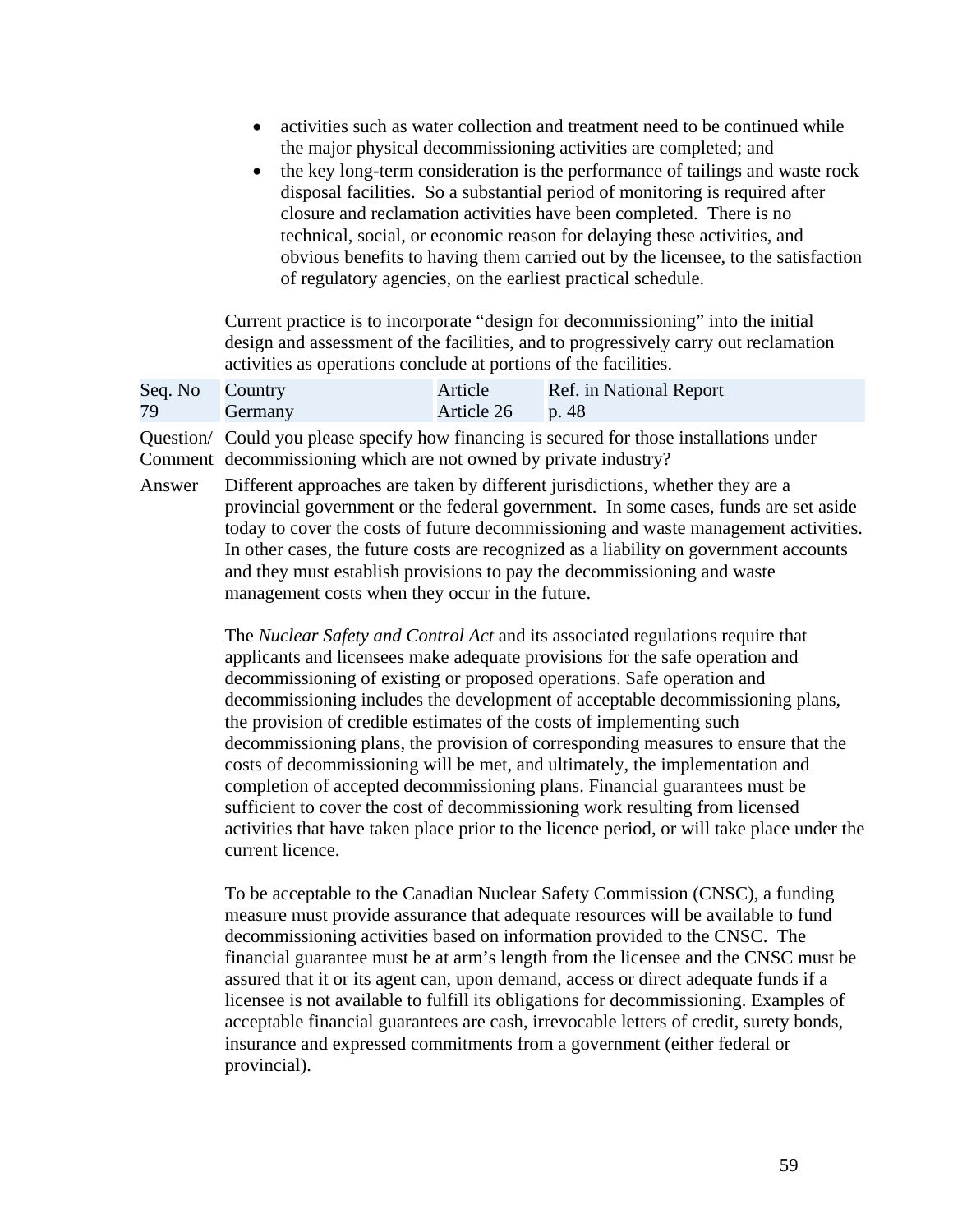For facilities not owned by private industry, there are three levels of government in Canada that could apply - federal, provincial and municipal. Expressed commitments from a government, federal or provincial, are considered to be an adequate form of financial guarantee by the CNSC. For municipal governments, financial guarantees would take the form of other accepted forms of financial guarantees that apply to private industry.

The CNSC reviews the systems put in place by all licensees to cover future decommissioning and waste management costs, including government organizations, and determines their acceptability based on published regulatory requirements and guidance.

| Seq. No Country |       |            | Ref. in National Report |
|-----------------|-------|------------|-------------------------|
| 80              | Japan | rticle     | P48. F7                 |
|                 |       | Article 26 |                         |

Question/ 1. Are "Operational radiation protection" and "Emergency preparedness" for the Comment decommissioning based on F.5 or F.6?

> in comparison to those for the operational stage? 2. As to the regulatory activities/requirements (inspections, recordkeeping etc.) for decommissioning stage, are there any special treatment or reduced countermeasures

Answer 1) Yes. During decommissioning, the licensee is required to maintain a radiation protection program that factors in the ALARA (As Low As Reasonably Achievable) principle, derived release limits, dose limits and actions levels, measures to prevent or mitigate the effects of unplanned releases, and the protection of the environment. With respect to nuclear emergency management, a plan is required during decommissioning. The plan is based on the risk associated with the facility at the time of decommissioning.

> 2) No. Compliance inspections/audits conducted by the Canadian Nuclear Safety Commission will continue to be conducted.

| Seq. No Country |       | Article            | Ref. in National Report |
|-----------------|-------|--------------------|-------------------------|
| 81              | Japan | Article 26 P48, F7 |                         |

Comment decommissioning? Question/ What is the steps for the keeping the records of information important to

- Answer The *Class 1 Nuclear Facility Regulations* require that every licensee who operates a nuclear facility shall kept a record of the following:
	- 1. operating and maintenance procedures;
	- 2. the results of the commissioning program;
	- 3. the results of the inspection and maintenance programs;
	- 4. the nature and amount of radiation, nuclear substances and hazardous substances within the nuclear facility; and
	- 5. the status of each worker's qualifications, re-qualification and training.

Also every licensee who decommissions a Class 1 nuclear facility shall keep a record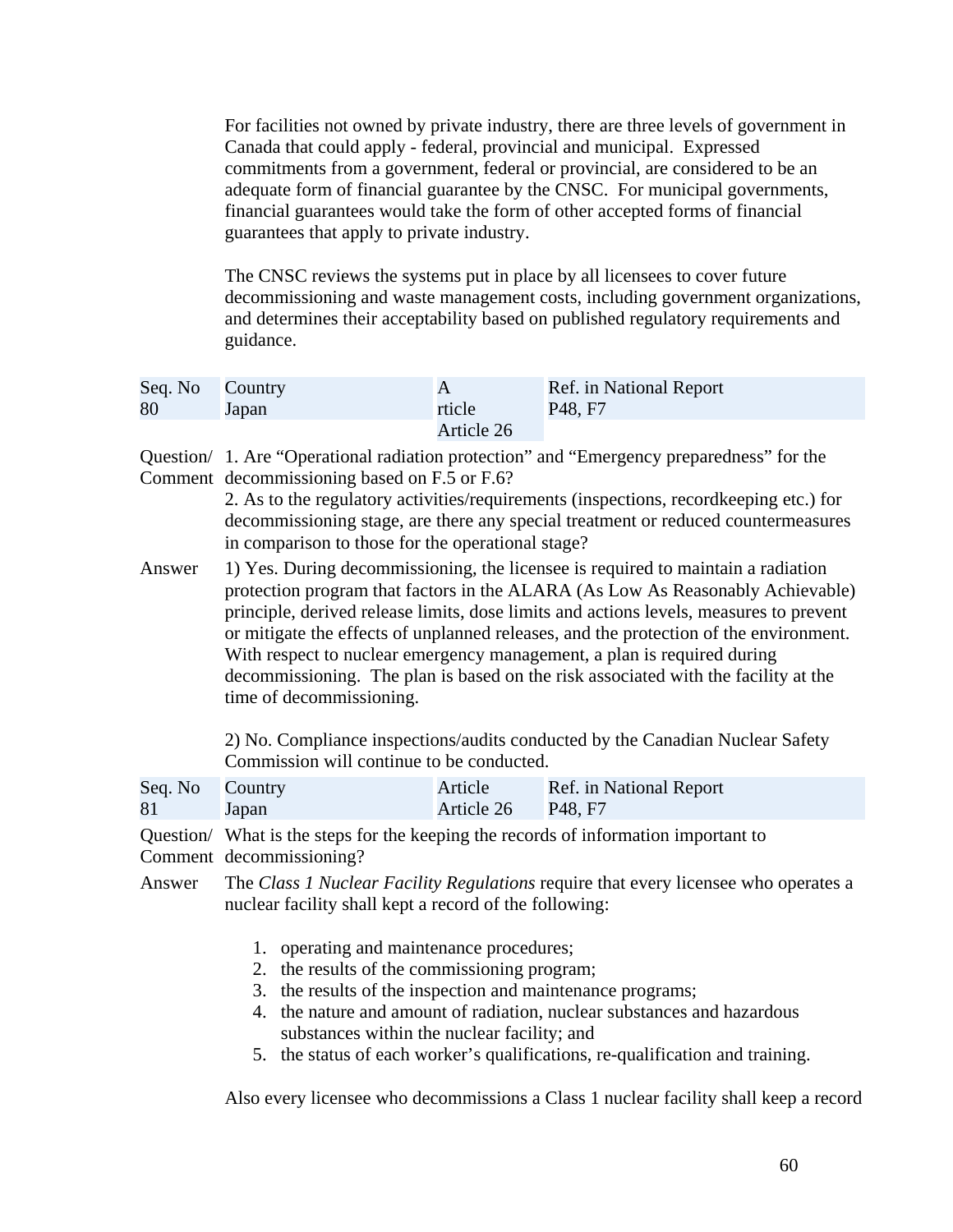of the following:

- 1. the progress achieved in meeting the schedule;
- 2. the implementation and results of the decommissioning;
- 3. the manner in which, and the location at which any nuclear or hazardous waste is managed, stored, disposed of or transferred;
- 4. the name and quantity of any radioactive nuclear substances, hazardous substances and radiation that remain at the nuclear facility after completion of the decommissioning; and
- 5. the status of each worker's qualifications, re-qualifications and training.

These regulations can be viewed at the Canadian Nuclear Safety Commission's (CNSC) Web site at: www.nuclearsafety.gc.ca.

The following are examples;

Documentation and records related to Ontario Power Generation's (OPG) nuclear facilities and their decommissioning will be maintained in accordance with OPG's record management requirements. These records include:

- design of facilities and buildings included in the decommissioning plan;
- details of the initial design, configuration of the facility, and the modifications made to the facility over its operating lifetime;
- descriptions of the nature and location of hazardous materials in the facility and the disposition of hazardous materials that have been removed;
- records of the workers' health and safety, including information required by applicable regulations and doses of ionizing radiation received by workers from the decommissioning work;
- details of spills, releases of radioactive materials or environmentally hazardous substances that may have occurred during the facility's operational lifetime;
- records will be kept in storage for use at the time of the decommissioning;
- duplicate copies will be maintained; and
- records will be assembled and maintained in secure storage.

For uranium mining and milling, records of various types (for example, operational performance and environmental monitoring) are maintained by the licensee during operation, and reports as required by licences and/or regulations are routinely submitted to regulatory agencies.

As part of the decommissioning planning process, this information is reviewed and relevant aspects incorporated into the documentation required for formal approval of both preliminary and final decommissioning plans. A preliminary plan, which serves as the basis for the decommissioning financial assurance provided by the licensee, is required by regulatory agencies prior to the start of construction and operations. A detailed decommissioning plan is developed as operations approach completion, and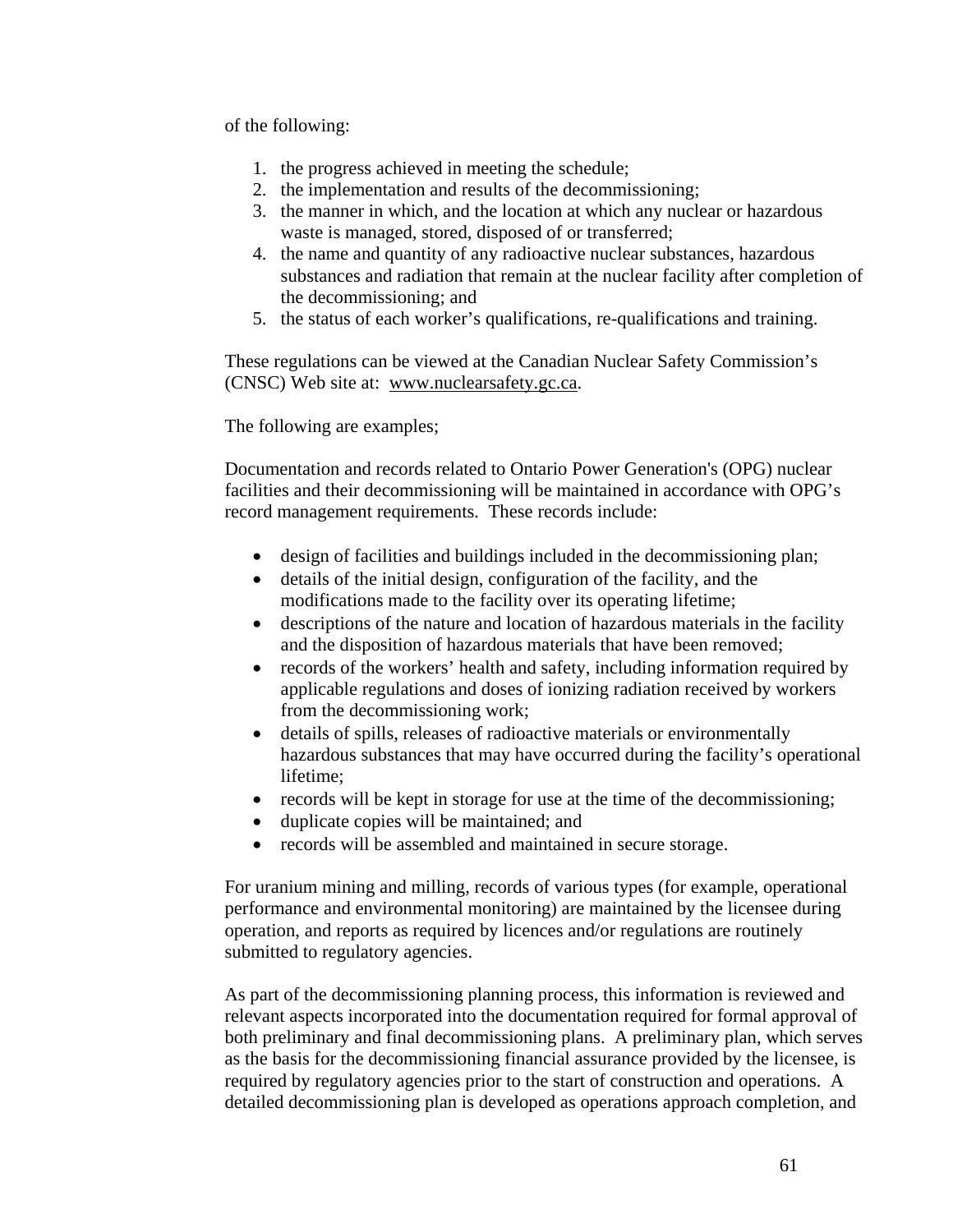this serves as the basis for environmental assessments, and subsequently licensing, of the decommissioning activities. The detailed plan includes a description of the records and information which are to be permanently retained, and of the reports which are to be submitted to regulatory agencies.

Responsibility for retention of specified records and information remains with the licensee, typically through the corporate office as the need for on-site staff diminishes. Reports submitted to regulatory agencies will be retained in accordance with the agencies procedures.

It is noted that licensing by the CNSC continues for inactive or closed uranium mining/milling sites, unless the risks are very minimal and oversight by another regulatory/government body allows the CNSC to exempt the site indefinitely from a licence (still to be determined on a case-by-case basis).

An alternative mechanism is being developed in Saskatchewan, where an Institutional Control Management Framework (ICMF) is being developed by the Province for decommissioned mines on Crown (owned by government) land. The proposed ICMF will provide a mechanism whereby the licensee may transfer the site to a provincial registry, upon satisfactory completion of decommissioning, and by providing the funds for perpetual ongoing care of the site. The Province will operate the registry, including retention of records and implementation of any applicable land use controls and performance of monitoring and maintenance activities, to the extent required.

The background paper on Saskatchewan's ICMF can be viewed at: www.se.gov.sk.ca/environment/protection/land/ICMF%20 %20Backgound\_paper.pdf

| Seq. No | Country                                                                                        | Article    | Ref. in National Report |  |
|---------|------------------------------------------------------------------------------------------------|------------|-------------------------|--|
| 82      | Korea, Republic of                                                                             | Article 26 | F.7(p.48)               |  |
| Comment | Question/ What are the criteria for decommissioning in the design stage of nuclear facilities? |            |                         |  |
| Answer  | In accordance with Regulatory Guide G-219, <i>Decommissioning Planning for</i>                 |            |                         |  |

*Licensed Activities*, the Canadian Nuclear Safety Commission (CNSC), Canada's regulatory body, requires that planning for decommissioning takes place throughout a licensed activity's life-cycle, and that both a preliminary decommissioning plan and a detailed decommissioning plan be prepared for approval by the regulatory body.

The preliminary decommissioning plan is filed with the regulatory body as early as possible in the life-cycle of the activity or facility. In the case of nuclear facilities, specific requirements for decommissioning planning are set out in the CNSC regulations for uranium mines and mills, and Class I and II nuclear facilities.

The preliminary plan documents the preferred decommissioning strategy and endstate objectives. The preliminary plan should be sufficiently detailed to assure that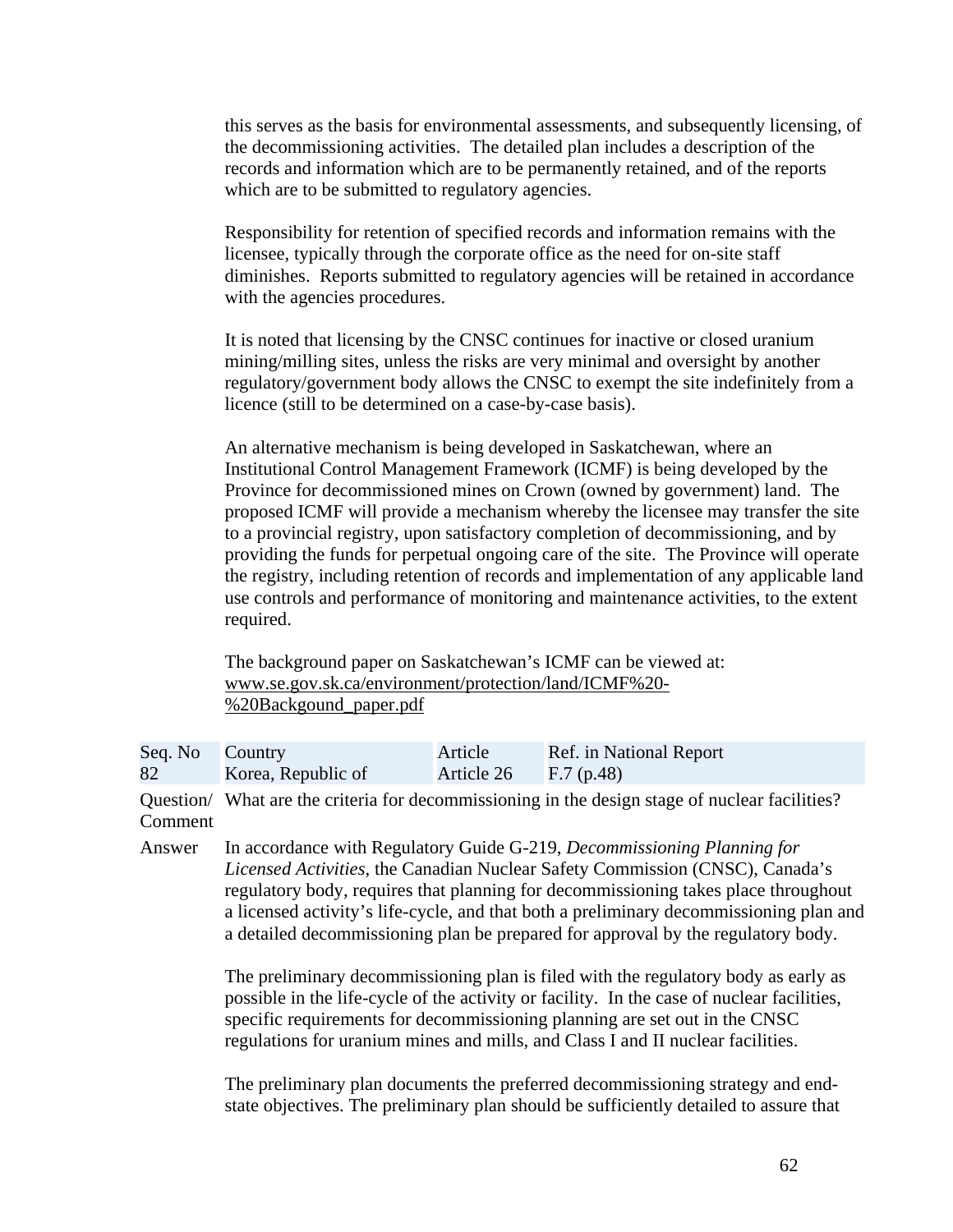the proposed approach is, in the light of existing knowledge, technically and financially feasible and appropriate in the interests of health, safety, security and protection of the environment. The plan defines areas to be decommissioned and the general structure and sequence of the principle decommissioning work packages envisioned.

The regulations and regulatory guide can be viewed on the Canadian Nuclear Safety Commission's (CNSC) Web site at: www.nuclearsafety.gc.ca.

| Seq. No Country |                    | Article    | Ref. in National Report |
|-----------------|--------------------|------------|-------------------------|
| 83              | Korea, Republic of | Article 26 | F.7(p.48)               |

Comment decommissioning? Question/ Are there any regulation rules or standards specific to the management of waste from

environment and to national security.<br>Seq. No Country Article Ref. in National Report Answer There are no regulations or regulatory standards specific to the management of waste from decommissioning. Wastes resulting from decommissioning are managed in the same manner as radioactive waste resulting from operations. The waste from decommissioning is managed and will be commensurate with its radiological, chemical and biological hazards to the health and safety of persons and the

| Seq. No Country |                    | Article                | Ref. in National Report |
|-----------------|--------------------|------------------------|-------------------------|
| 84              | Korea, Republic of | Article $26$ F.7(p.48) |                         |

Comment operation important to decommissioning? Question/ Is there any regulation of keeping records on the facility design, construction and

- Answer The *Class 1 Nuclear Facility Regulations* requires that every licensee who operates a nuclear facility shall kept a record of the following:
	- 1. operating and maintenance procedures;
	- 2. the results of the commissioning program;
	- 3. the results of the inspection and maintenance programs;
	- 4. the nature and amount of radiation, nuclear substances and hazardous substances within the nuclear facility; and
	- 5. the status of each worker's qualifications, re-qualifications and training.

Also every licensee who decommissions a Class 1 nuclear facility shall keep a record of the following:

- the progress achieved in meeting the schedule;
- the implementation and results of the decommissioning;
- the manner in which, and the location at which any nuclear or hazardous waste is managed, stored, disposed of or transferred;
- the name and quantity of any radioactive nuclear substances, hazardous substances and radiation that remains at the nuclear facility after completion of the decommissioning; and
- the status of each worker's qualifications, re-qualifications and training.

According to the *General Nuclear Safety and Control Regulations*, every person is required to keep a record by the *Nuclear Safety and Control Act* (NSCA) shall retain the record for the period specified in the applicable regulations and no person shall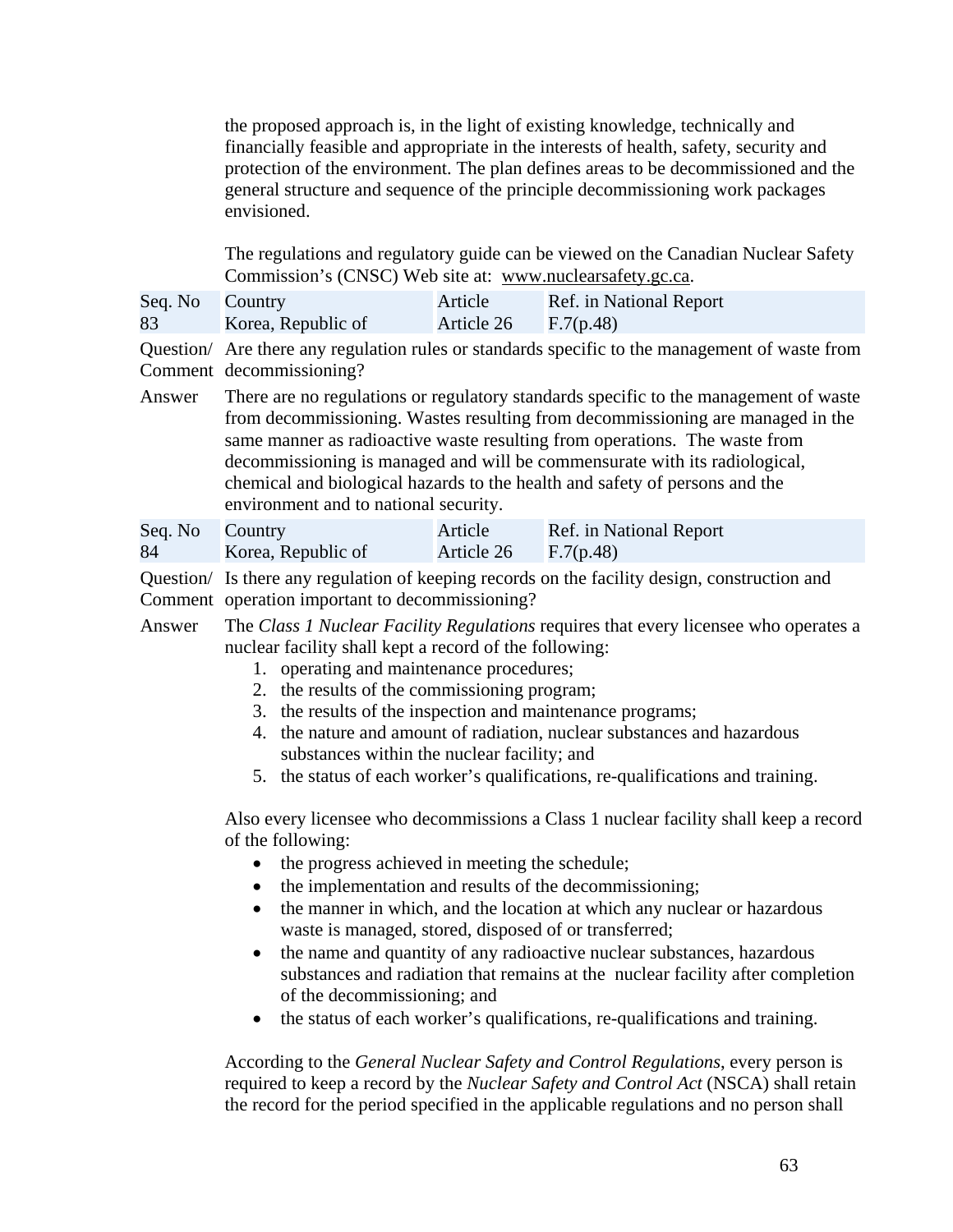dispose of a record referred to in the NSCA unless the person is no longer required to keep the record by the NSCA or has notified the regulatory body of the date of disposal and of the nature of the record at least 90 days before the date of disposal.

These regulations can be viewed on the Canadian Nuclear Safety Commission's (CNSC) Web site at: www.nuclearsafety.gc.ca.

| Seq. No Country |         | Article    | Ref. in National Report |
|-----------------|---------|------------|-------------------------|
| 85              | Romania | Article 26 | Section F page 39-40    |

Question/ It is mentioned that" financial guarantees must be sufficient to fund all approved Comment decommissioning activities. These activities include not only dismantling, decontamination and closure, but also any post-decommissioning monitoring or institutional control measures that may be required as well as subsequent long-term management or disposal of all wastes including spent fuel". Could you enter in details in order to explain "sufficient"? Would you be kind to give details regarding the structure and actual values regard the fund for some NPP's, for example Gentilly/Hydro Quebec and Point Lepreau/New Brunswick Power Nuclear Corporation

Answer The *Nuclear Safety and Control Act* and its associated regulations require that applicants and licensees make adequate provisions for the safe operation and decommissioning of existing or proposed operations. Safe operation and decommission includes the development of acceptable decommissioning plans, the provision of credible estimates of the costs of implementing such decommissioning plans, the provision of corresponding measures to ensure that the costs of decommissioning will be met, and ultimately, the implementation and completion of accepted decommissioning plans. Financial guarantees must be sufficient to cover the cost of decommissioning work resulting from licensed activities that have taken place prior to the licence period, or will take place under the current licence.

> To be acceptable to the Canadian Nuclear Safety Commission (CNSC), a funding measure must provide assurance that adequate resources will be available to fund decommissioning activities based on information provided to the CNSC. The financial guarantee must be at arm's length from the licensee and the CNSC must be assured that it or its agent can, upon demand, access or direct adequate funds if a licensee is not available to fulfill its obligations for decommissioning. Examples of acceptable financial guarantees are cash, irrevocable letters of credit, surety bonds, insurance and expressed commitments from a government (either federal or provincial).

In the case of the Point Lepreau Generating Station and the associated waste management facility, the cost of decommissioning have been estimated at approximately \$454 million (CAD-2001), not including disposal of spent fuel. The current estimate of the additional cost of disposal of the spent fuel that will have been generated by December 31, 2005 is \$367 million (CAD-2001). The licensee has established segregated funds to cover the cost of decommissioning. Under the terms of the financial agreement, the licensee will be obligated to make additional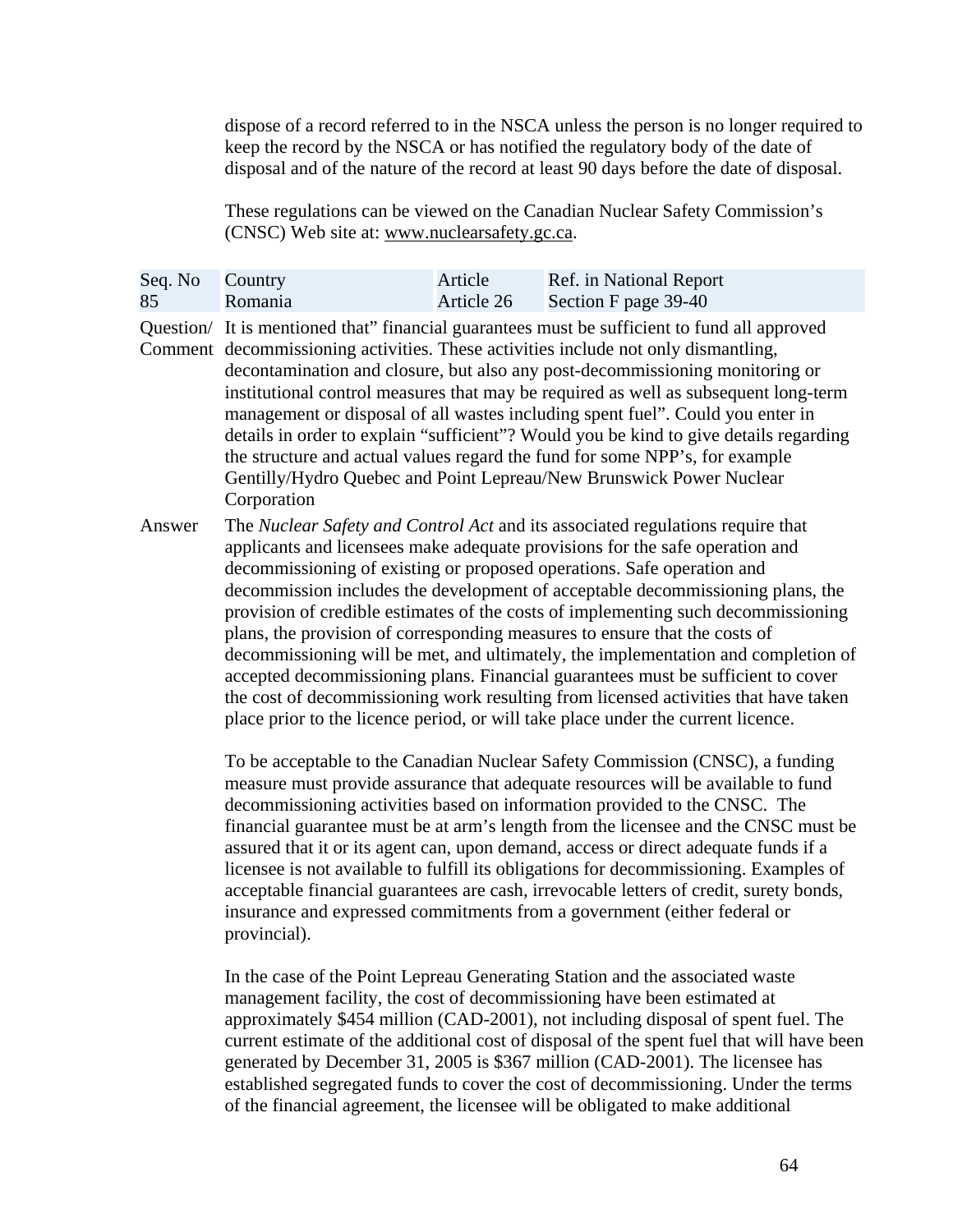contributions to the funds if the plans, schedules, or estimated costs of decommissioning change in a way that result in an increase in the estimated present value of the costs for decommissioning.

| Seq. No Country |         | Article                 | Ref. in National Report |
|-----------------|---------|-------------------------|-------------------------|
| 86              | Ukraine | Article 26 F.7, page 48 |                         |

 Question/ What documents establish requirements for keeping records on decommissioning? Comment

Answer The *Class 1 Nuclear Facility Regulations* requires that every licensee who operates a nuclear facility shall kept a record of the following:

- 1. operating and maintenance procedures;
- 2. the results of the commissioning program;
- 3. the results of the inspection and maintenance programs;
- 4. the nature and amount of radiation, nuclear substances and hazardous substances within the nuclear facility; and
- 5. the status of each worker's qualifications, re-qualifications and training.

Also, every licensee who decommissions a Class 1 nuclear facility shall keep a record of the following:

- the progress achieved in meeting the schedule;
- the implementation and results of the decommissioning;
- the manner in which, and the location at which any nuclear or hazardous waste is managed, stored, disposed of or transferred;
- the name and quantity of any radioactive nuclear substances, hazardous substances and radiation that remain at the nuclear facility after completion of the decommissioning; and
- the status of each worker's qualifications, re-qualifications and training.

According to the *General Nuclear Safety and Control Regulations*, every person is required to keep a record by the *Nuclear Safety and Control Act* (NSCA) shall retain the record for the period specified in the applicable regulations and no person shall dispose of a record referred to in the NSCA unless the person is no longer required to keep the record by the NSCA or has notified the regulatory body of the date of disposal and of the nature of the record at least 90 days before the date of disposal.

These regulations can be viewed on the Canadian Nuclear Safety Commission's (CNSC) Web site at: www.nuclearsafety.gc.ca.

| Seq. No | Country                                                                                                                                                                                                                                                                                                    | Article    | Ref. in National Report |  |
|---------|------------------------------------------------------------------------------------------------------------------------------------------------------------------------------------------------------------------------------------------------------------------------------------------------------------|------------|-------------------------|--|
| 87      | United States of America                                                                                                                                                                                                                                                                                   | Article 26 | 48                      |  |
|         | Question/ The report is very explicit in the requirement that documentation and recordkeeping<br>Comment associated with sealed sources is logged and maintained. It is not clear from the<br>report that records of information important to decommissioning are kept or<br>maintained. Please elaborate. |            |                         |  |
| Answer  | The Class 1 Nuclear Facility Regulations requires that every licensee who operates a<br>nuclear facility shall kept a record of the following:                                                                                                                                                             |            |                         |  |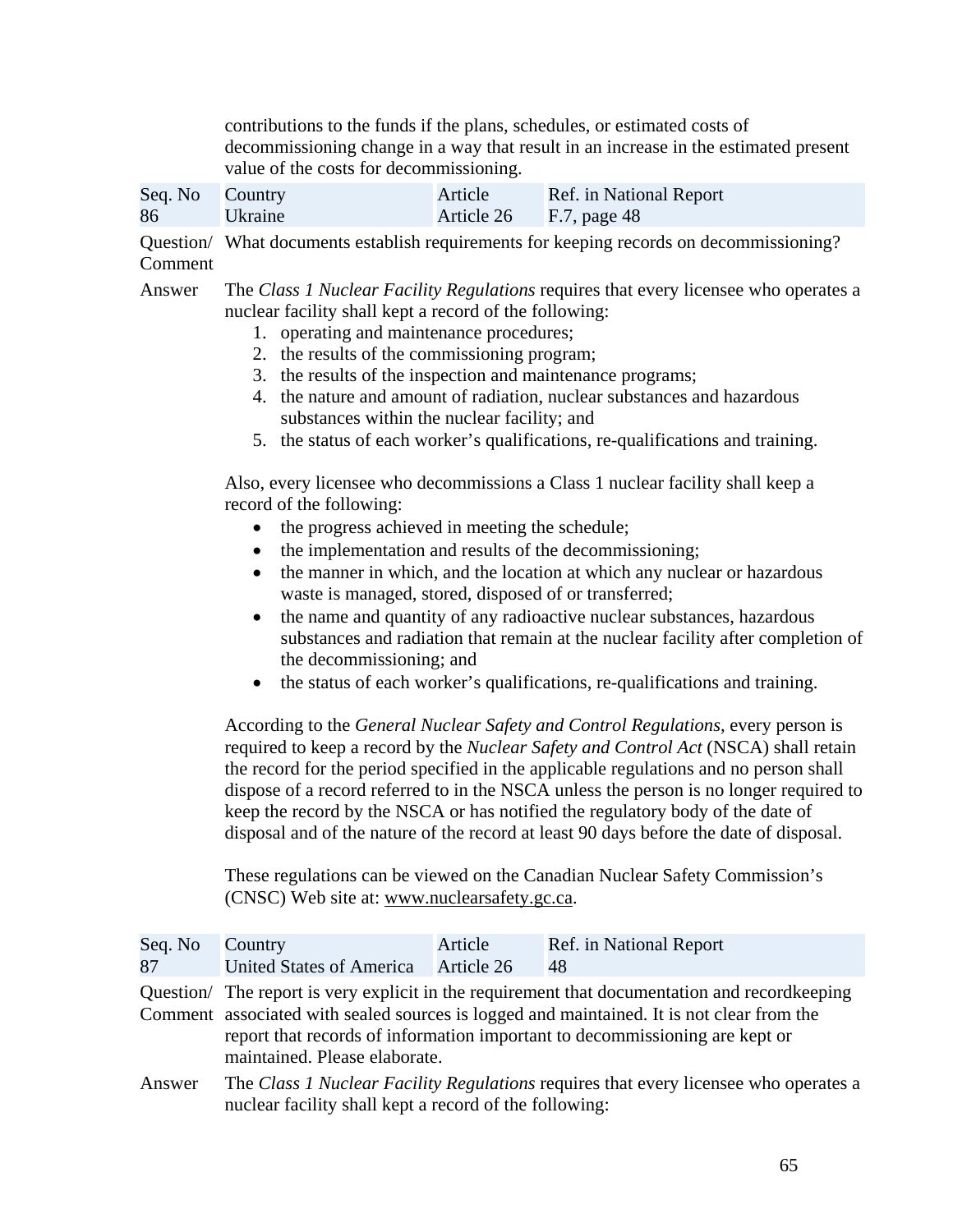- 1. operating and maintenance procedures;
- 2. the results of the commissioning program;
- 3. the results of the inspection and maintenance programs;
- 4. the nature and amount of radiation, nuclear substances and hazardous substances within the nuclear facility; and
- 5. the status of each worker's qualifications, re-qualifications and training.

The numbering system seems to be off. This is the third time I've seen this???

Also, every licensee who decommissions a Class 1 nuclear facility shall keep a record of the following:

- the progress achieved in meeting the schedule;
- the implementation and results of the decommissioning;
- the manner in which and the location at which any nuclear or hazardous waste is managed, stored, disposed of or transferred;
- the name and quantity of any radioactive nuclear substances, hazardous substances and radiation that remain at the nuclear facility after completion of the decommissioning; and
- the status of each worker's qualifications, re-qualification and training.

Furthermore, according to the *General Nuclear Safety and Control Regulations*, every person is required to keep a record by the *Nuclear Safety and Control Act*  (NSCA) shall retain the record for the period specified in the applicable regulations and no person shall dispose of a record referred to in the NSCA unless the person is no longer required to keep the record by the NSCA or has notified the regulatory body of the date of disposal and of the nature of the record at least 90 days before the date of disposal.

These regulations can be viewed on the Canadian Nuclear Safety Commission's (CNSC) Web site at: www.nuclearsafety.gc.ca

| Seq. No       | Country                                                                                                                                                                                                                                                    | Article               | Ref. in National Report                         |
|---------------|------------------------------------------------------------------------------------------------------------------------------------------------------------------------------------------------------------------------------------------------------------|-----------------------|-------------------------------------------------|
| 88            | Australia                                                                                                                                                                                                                                                  | Article 27            |                                                 |
|               | Question/ What laws and administrative arrangements has your country put in place to address<br>Comment the authorised transboundary movement of spent fuel and radioactive waste under<br>Article $27.1.(1)H$ of the Convention.                          |                       |                                                 |
| Answer        | The legislative basis as described in Canada's 2005 Report remains valid for the<br>authorized transboundary movement of spent fuel and radioactive waste.                                                                                                 |                       |                                                 |
| Seq. No<br>89 | Country<br>France                                                                                                                                                                                                                                          | Article<br>Article 28 | Ref. in National Report<br>Section J.4.1 Page 8 |
|               | Question/ How are controlled the brokerage firms collecting sealed sources, in order to make<br>Comment sure that safety is met at each stage of the process and that all the sealed sources<br>reach their assigned destination? Are such firms licensed? |                       |                                                 |
| Answer        | Brokerage firms which collect sealed and unsealed sources are licensed by the<br>Canadian Nuclear Safety Commission (CNSC). Each licensee is required to obtain                                                                                            |                       |                                                 |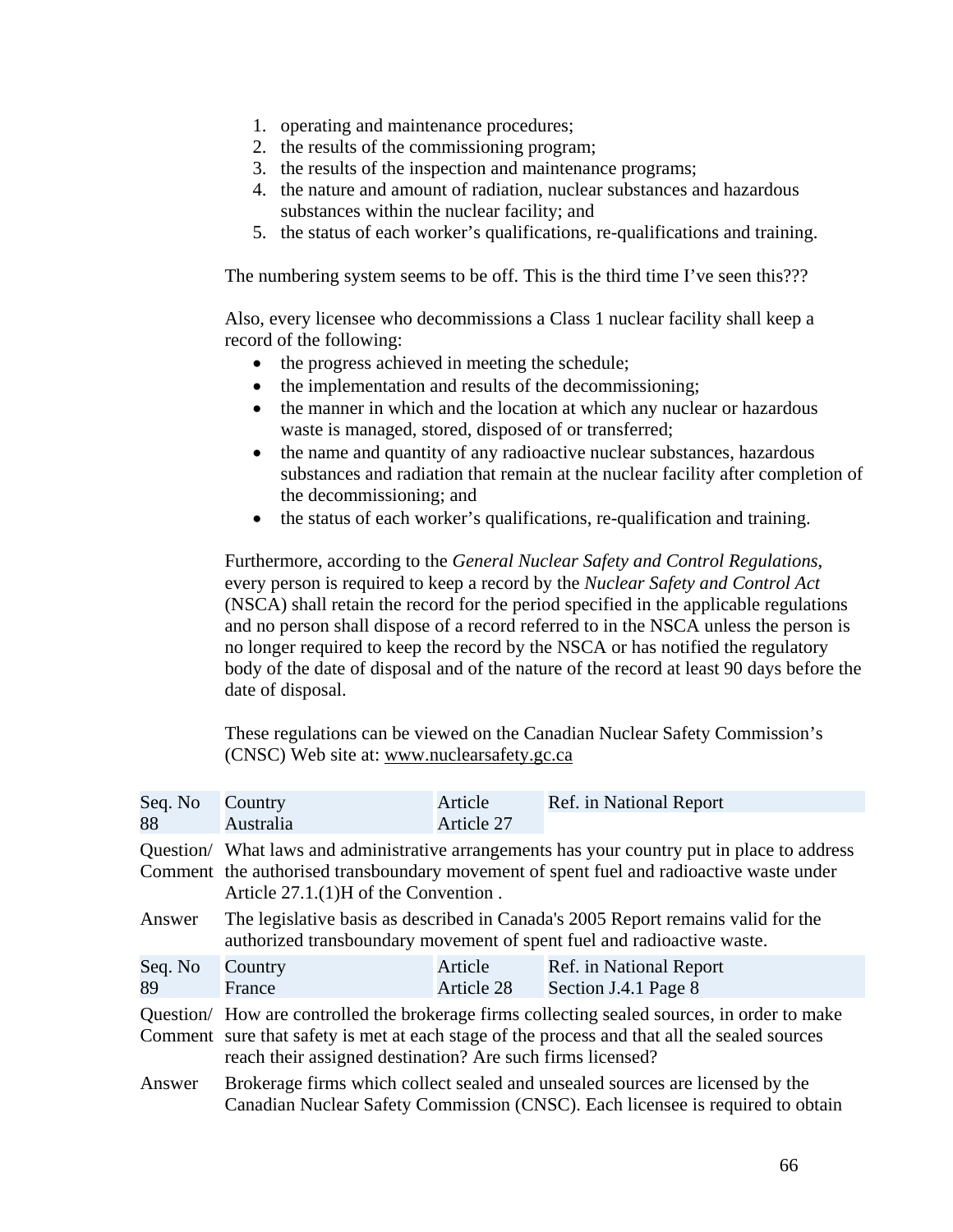regulatory approval for any program incorporated into the operation of a facility. The licensee must provide the regulatory body with the details of the proposed program. The details may include such information as the types of radionuclides, the characteristics of the waste, the methods of processing, and the method of disposal. Additionally, the licensee is required to provide a quality assurance program that will ensure the inadvertent release of radioactive waste.

During the course of the licensing period, the CNSC conducts compliance inspections of the facility and compliance audits of its programs. Changes to the delay and decay program may be required as a result of the findings of the compliance inspection/audit.

| Seq. No Country |                    | Article    | Ref. in National Report |
|-----------------|--------------------|------------|-------------------------|
| 90              | Korea, Republic of | Article 28 | J.4(p. 80)              |

else, aside from CNSC, could use the SSTS? Question/ According to the report, the Sealed Source Tracking System (SSTS) is a system that Comment will enable the CNSC to maintain an accurate national inventory of radioactive sealed sources as well as facilitate the tracking of all high risk (Category 1 or 2) sealed sources that are transferred. What is the composition of the SSTS? And who

Answer There are two basic components of the Sealed Source Tracking System (SSTS) - the National Sealed Source Registry (NSSR) and the NSSR interface, which enables the recording of the movements of high-risk sealed sources. The Canadian Nuclear Safety Commission (CNSC) has been developing significant software enhancements (database and Web applications) of its licensing database to enable the tracking of high-risk sealed sources. The database application enables the CNSC to record the transactions reported by licensees who use fax and e-mail. Licensees will be able to use a web-based application, when it becomes available in June 2006, to record the movements of high-risk sealed sources. This will streamline and greatly facilitate the process of reporting. Constant monitoring and built-in safeguards will ensure high fidelity and security of SSTS information.

At present, only the CNSC has full access to the SSTS.

| Seq. No | Country                                                                                                                                                                                                                                                                                                                                                                                                                                                                                                                                                                                                         | Article    | Ref. in National Report |  |
|---------|-----------------------------------------------------------------------------------------------------------------------------------------------------------------------------------------------------------------------------------------------------------------------------------------------------------------------------------------------------------------------------------------------------------------------------------------------------------------------------------------------------------------------------------------------------------------------------------------------------------------|------------|-------------------------|--|
| 91      | Australia                                                                                                                                                                                                                                                                                                                                                                                                                                                                                                                                                                                                       | Article 32 | B.4                     |  |
|         | Question/ As part of its broader regulatory framework, does Canada have a national strategy for<br>Comment gaining or regaining control over orphan sources?                                                                                                                                                                                                                                                                                                                                                                                                                                                    |            |                         |  |
| Answer  | The Sealed Source Tracking System (SSTS) will enable better monitoring of the<br>possession of high-risk sources. Within the framework of the SSTS, the Canadian<br>Nuclear Safety Commission (CNSC) included an elaborate system of automatic<br>alerting and reporting to CNSC staff, which is designed to prevent loss of regulatory<br>control over possession of high-risk sources. Another system is set up to record any<br>loss or theft of sources. Regular reports on loss or stolen sources are intended to alert<br>CNSC staff, who must take regulatory action and then follow up with a licensee. |            |                         |  |
| Seq. No | Country                                                                                                                                                                                                                                                                                                                                                                                                                                                                                                                                                                                                         | Article    | Ref. in National Report |  |
| 92      | Belgium                                                                                                                                                                                                                                                                                                                                                                                                                                                                                                                                                                                                         | Article 32 | $\S$ 3.0, page iv       |  |

Question/ - Is NWMO to be seen as a private organisation fully financed by the nuclear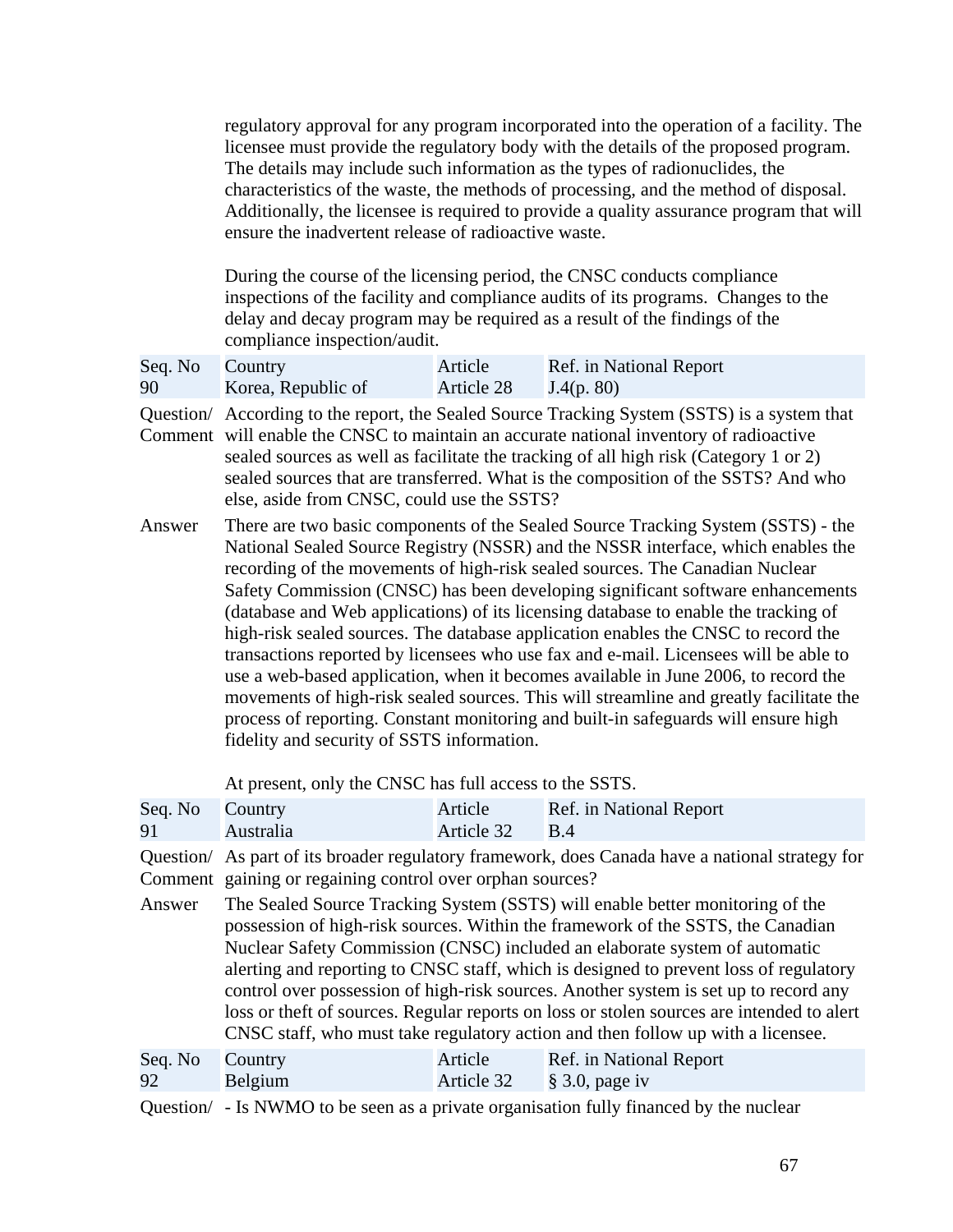## Comment industry?

- What is the independence degree of this organisation?
- What is the nuclear industry weight on the proposals made by NWMO?

- Is NWMO only competent for spent fuel long term management views or also for radioactive waste management views?

Answer The *Nuclear Fuel Waste Act* requires that the nuclear energy corporations establish the Nuclear Waste Management Organization (NWMO). Accordingly, the three nuclear energy corporations set up the NWMO in 2002. The NWMO was established under the *Canada Corporations Act*, without share capital, to operate on a non-profit basis in fulfilling its mandate set out in the *Nuclear Fuel Waste Act*.

> The founding members (shareholders) of the NWMO are: Ontario Power Generation Inc., Hydro-Québec and NB Power. These are the Canadian companies that currently produce used nuclear fuel as a by-product of electricity generation. These three corporations are currently represented on the NWMO Board of Directors. The Board of Directors is responsible for the overall governance of the NWMO and annual budgetary provisions.

Presently, the NWMO's annual operations are fully financed by the nuclear energy corporations. Consistent with the *Nuclear Fuel Waste Act,* the major waste owners (nuclear energy corporations and Atomic Energy of Canada Limited) have established, and make, regular deposits to trust funds that will finance the long-term management approach that is selected by government.

The *Nuclear Fuel Waste Act* (NFWA) mandated the creation of an Advisory Council to the NWMO. This Council provides independent comment on the NWMO's studies and reports. The Council's comments are submitted to the Minister of Natural Resources Canada and made available to the public.

The federal government has continuing oversight of the NWMO through NWMO's ongoing reporting requirements to the Minister of Natural Resources Canada. The NWMO must submit to the Minister and make public its annual reports and triennial reports.

#### Independence

In leading the study, the NWMO sought to direct the comparative assessment of management options in an objective, fair and balanced manner. The NWMO retained its neutrality in undertaking the study of management approaches. It was not the NWMO's role to act as advocate for the nuclear industry or future energy policy directions.

The NWMO study process was driven by societal direction. Through a collaborative process, the NWMO's acted as a facilitator of dialogue in an open forum in which multiple perspectives were welcomed and Canadians had access to information and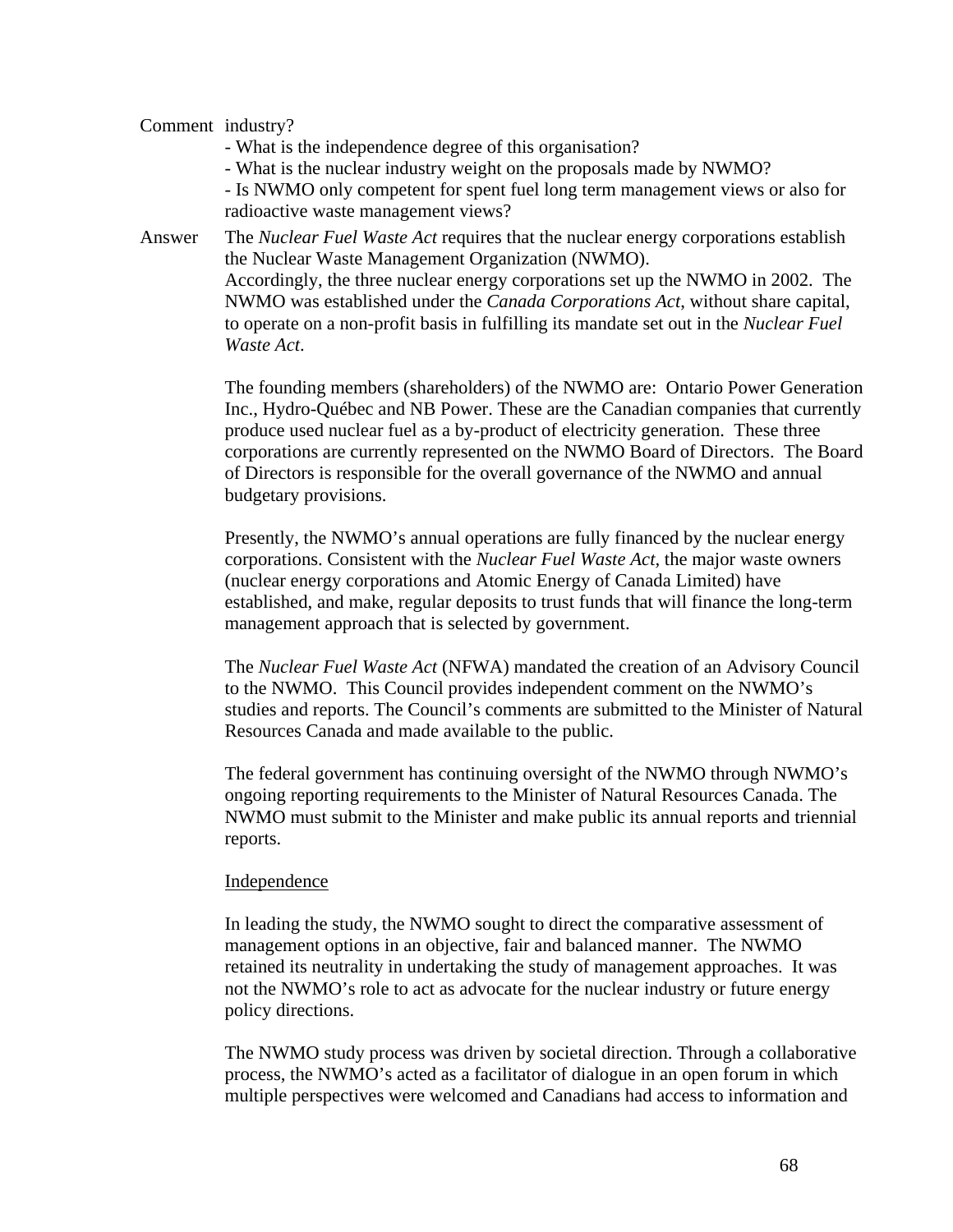research findings. NWMO's dialogues were designed, conducted and reported on by third parties to ensure accuracy and transparency.

Throughout the NWMO's three-year study process, the nuclear industry was among the many communities of interest who participated in the NWMO's broad public engagement program and stakeholder dialogues, convened to invite comments on the management options and the proposed recommendation.

The nuclear industry was also represented on the NWMO Board of Directors, as described above.

The Board remained neutral on the assessment of approaches, providing the necessary financial resources to the NWMO to undertake objective and comprehensive assessment of the range of options required by study in legislation (deep geological disposal in the Canadian Shield, storage at nuclear reactor sites, centralized storage above or below ground) and any other options that the NWMO identified for study. The Board sought to ensure that its priorities of safety, environmental protection, social responsibility and financial viability were carefully considered in the study of management approaches. As owners of used fuel, the Board sought to ensure that the best approach was recommended, irrespective of future policy decisions on nuclear power.

The Board undertook to ensure the integrity of the process, and NWMO's compliance with its study requirements specified in the NFWA, which include full reporting on comments from the general public, Aboriginal peoples and the NWMO's Advisory Council.

The Board endorsed the NWMO's recommendation and approved the final study that the NWMO submitted to the Government of Canada in November, 2005.

#### NWMO's Mandate

The NWMO's responsibility is restricted to the long-term management of used nuclear fuel, defined by legislation to include "irradiated fuel bundles removed from a commercial or research nuclear fission reactor".

| Seq. No Country |         | Article | Ref. in National Report              |
|-----------------|---------|---------|--------------------------------------|
| 93              | Belgium |         | Article $32 \qquad \S 3.0$ , page iv |

Question/ a) What was the site selection procedure for the deep geological repository for which Comment an agreement has been signed with OPG?

- b) What was the decision and licensing process?
- c) What is the content of the agreement?
- d) Does each operator decide for its own waste long-term management program?
- e) What is the national view on the waste long-term management?

Answer

a) The Municipality of Kincardine approached Ontario Power Generation (OPG) in 2002, seeking to study the feasibility of locating a long-term low- and intermediatelevel waste management facility in Kincardine, at OPG's Western Waste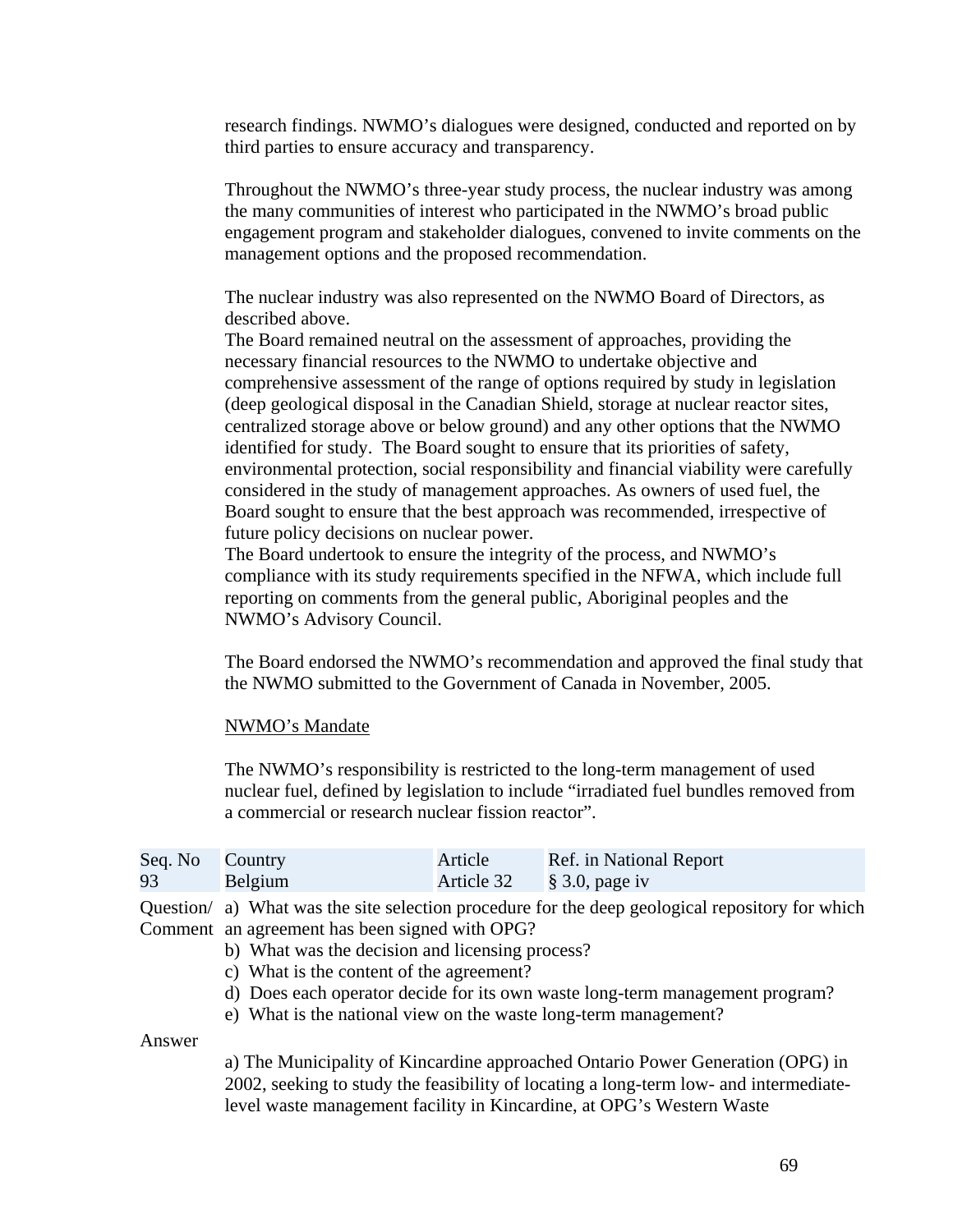Management Facility (WWMF) at the Bruce nuclear site. Currently, low- and intermediate-level waste from the Bruce, Pickering and Darlington nuclear generating stations in Ontario, is processed and stored at the WWMF. A Memorandum of Understanding between OPG and the Municipality outlined an approach to the study via the Independent Assessment Study (IAS). The IAS studied three long-term management technologies, and included a geotechnical feasibility assessment, a preliminary safety assessment, an assessment of technical and construction feasibility, and studies of cost, public attitude, social and economic effects, and environmental protection. The IAS concluded that it would be feasible to implement any of the three technologies at the Bruce site. Based on existing information, summarized in the geotechnical feasibility assessment, favourable geological and hydrogeological conditions for a DGR, conducive to the development of a robust safety case, exist at the Bruce site.

Following completion of these studies, the DGR was identified by the municipality as the preferred long-term management approach for low- and intermediate-level waste at the site. A telephone poll of Kincardine residents, conducted by an independent company on behalf of Kincardine, confirmed that a majority of residents supported the Council's decision. After the community demonstrated support for the DGR in the poll, OPG and Kincardine negotiated a hosting agreement.

The exact location of the DGR within the Bruce site will be determined after consideration of a number of factors, including geotechnical and hydrogeological conditions, construction impacts, traffic, material flows, interaction with current operations, and potential environmental impacts.

b) The Canadian Nuclear Safety Commission (CNSC) has now received OPG's official notice of application for a licence for the DGR project, and is proceeding with the environmental assessment of the project. If the CNSC concludes that the project is not likely to cause significant adverse environmental effects, taking into account the appropriate mitigation measures, licensing can proceed. Therefore, no regulatory decision has been taken on the DGR at this point. Based on the information provided by the proponent for the proposed DGR, the repository will require licensing by the CNSC under the *Class I Nuclear Facilities Regulations* that require site preparation, construction, operation, decommissioning, and abandonment licences addressing the life-cycle of the proposed repository.

c) The Host Community Agreement is available on the OPG Web site at: www.opg.com/ops/N\_waste\_man.asp It sets out the terms and conditions under which the Municipality of Kincardine would continue to support the DGR.

The agreement includes the following items:

- community support for the DGR and for OPG's low- and intermediate-level waste through the regulatory approvals process;
- payments to the Municipality of Kincardine and adjacent communities totaling CAN\$35M (US\$30M) (2004) over 30 years. The amount increases if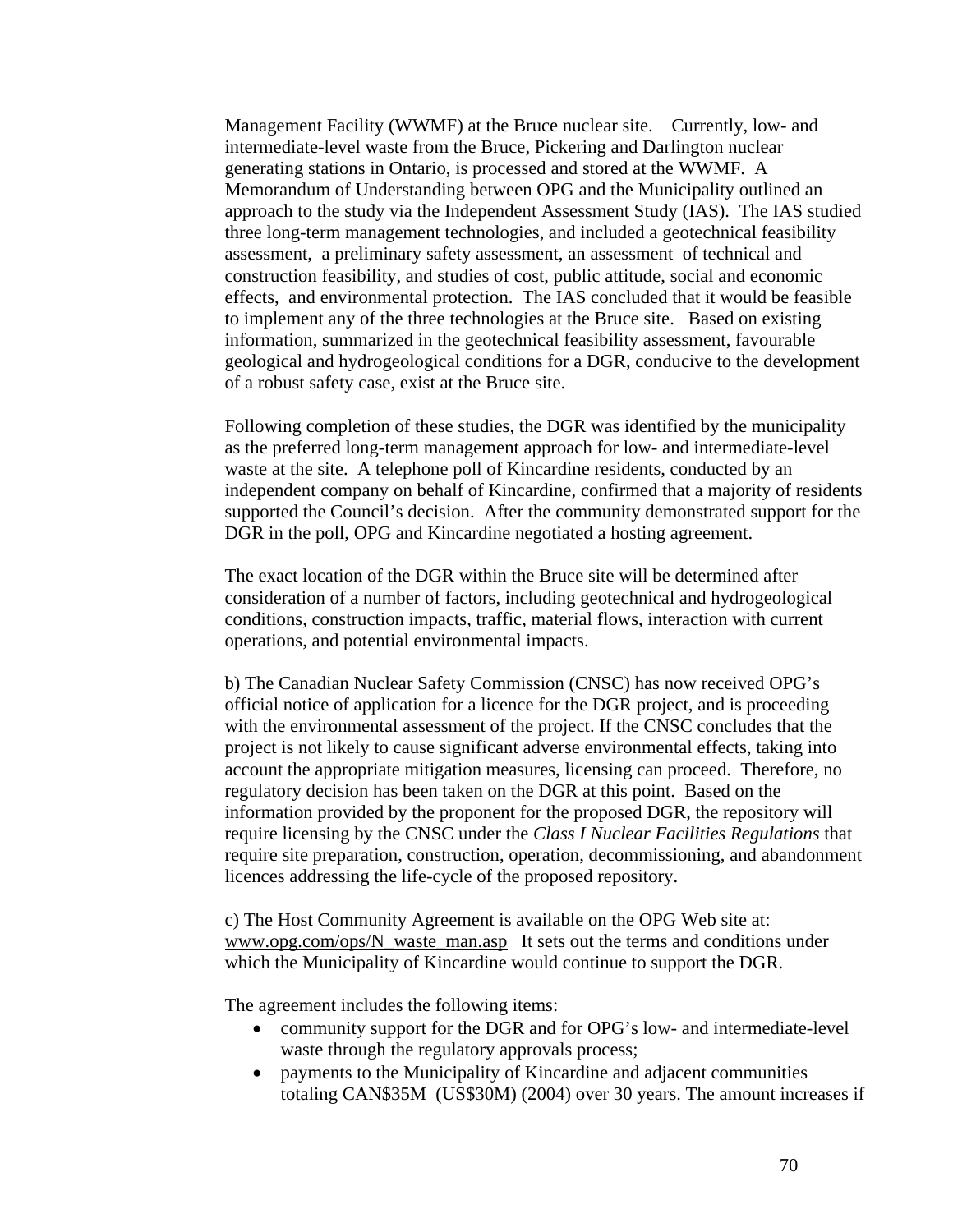new reactors are built; and

• DGR is for low- and intermediate-level waste and will not accept spent fuel.

The Agreement was subject to endorsement by residents. Polling took place in early 2005 with a positive result.

d) Under the *Nuclear Waste Management Act*, the Nuclear Waste Management Organization (NWMO) is responsible for recommending, to the federal government, a proposed method for the long-term management of spent fuel in Canada for government. The NWMO is funded by the producers of spent fuel waste in Canada. The approach of producer responsibility follows the NSCA. Licensees holding licences issued under the *Uranium Mines and Mills Regulations* and the *Class I Nuclear Facilities Regulations* are ultimately responsible, through a life-cycle approach to licensing, for ensuring the safe, long-term management of their wastes.

e) Canada's radioactive waste policy framework requires individual waste owners and producers to fund, organize, manage and operate the disposal facilities and other facilities required to manage their wastes. The Government of Canada did, however, recognize that a national solution was required for Canada's nuclear fuel waste, and put in place the *Nuclear Fuel Waste Act* to ensure waste owners worked together to develop and implement an appropriate long-term management plan. With regard to low-level radioactive waste, two government entities: Ontario Power Generation (OPG) and Atomic Energy of Canada Limited (AECL), own approximately 98 per cent of the low-level radioactive waste in Canada. Both organizations are developing disposal programs for their low-level radioactive wastes, and other waste owners may approach either OPG or AECL regarding the feasibility of them accepting other low-level radioactive waste on a fee-for-service basis. OPG's agreement with the Municipality of Kincardine is specific to low- and intermediate-level waste generated by OPG at their nuclear generating stations in Ontario and requires the parties to agree to an amendment for any acceptance of low- and intermediate-level waste other than that.

| Seq. No | Country                                                                                                                                                                                                                                                                                                                                                                                                                                                                                                                                                                                                                                                                                                                                                     | Article    | Ref. in National Report |
|---------|-------------------------------------------------------------------------------------------------------------------------------------------------------------------------------------------------------------------------------------------------------------------------------------------------------------------------------------------------------------------------------------------------------------------------------------------------------------------------------------------------------------------------------------------------------------------------------------------------------------------------------------------------------------------------------------------------------------------------------------------------------------|------------|-------------------------|
| 94      | Belgium                                                                                                                                                                                                                                                                                                                                                                                                                                                                                                                                                                                                                                                                                                                                                     | Article 32 | $\S$ B.5, page 7        |
|         | Question/ What were the reasons to involve the public in a consultation for the policy P-290?<br>Comment How was the consultation organized and what was the impact?                                                                                                                                                                                                                                                                                                                                                                                                                                                                                                                                                                                        |            |                         |
| Answer  | The Regulatory Documents Program was established by the Canadian Nuclear Safety<br>Commission (CNSC) to help meet the objectives of the Commission to regulate<br>nuclear energy, nuclear substances, prescribed equipment and prescribed<br>information, and to disseminate objective scientific, technical, and regulatory<br>information to the public. This program also ensures consistency and reliability in the<br>regulatory documents produced by the CNSC, and is a key element of the CNSC's<br>regulatory framework and part of the CNSC logic model. Through regulatory<br>documents, the CNSC establishes its philosophies, expectations, and guidance<br>information on the requirements set out through the Nuclear Safety and Control Act |            |                         |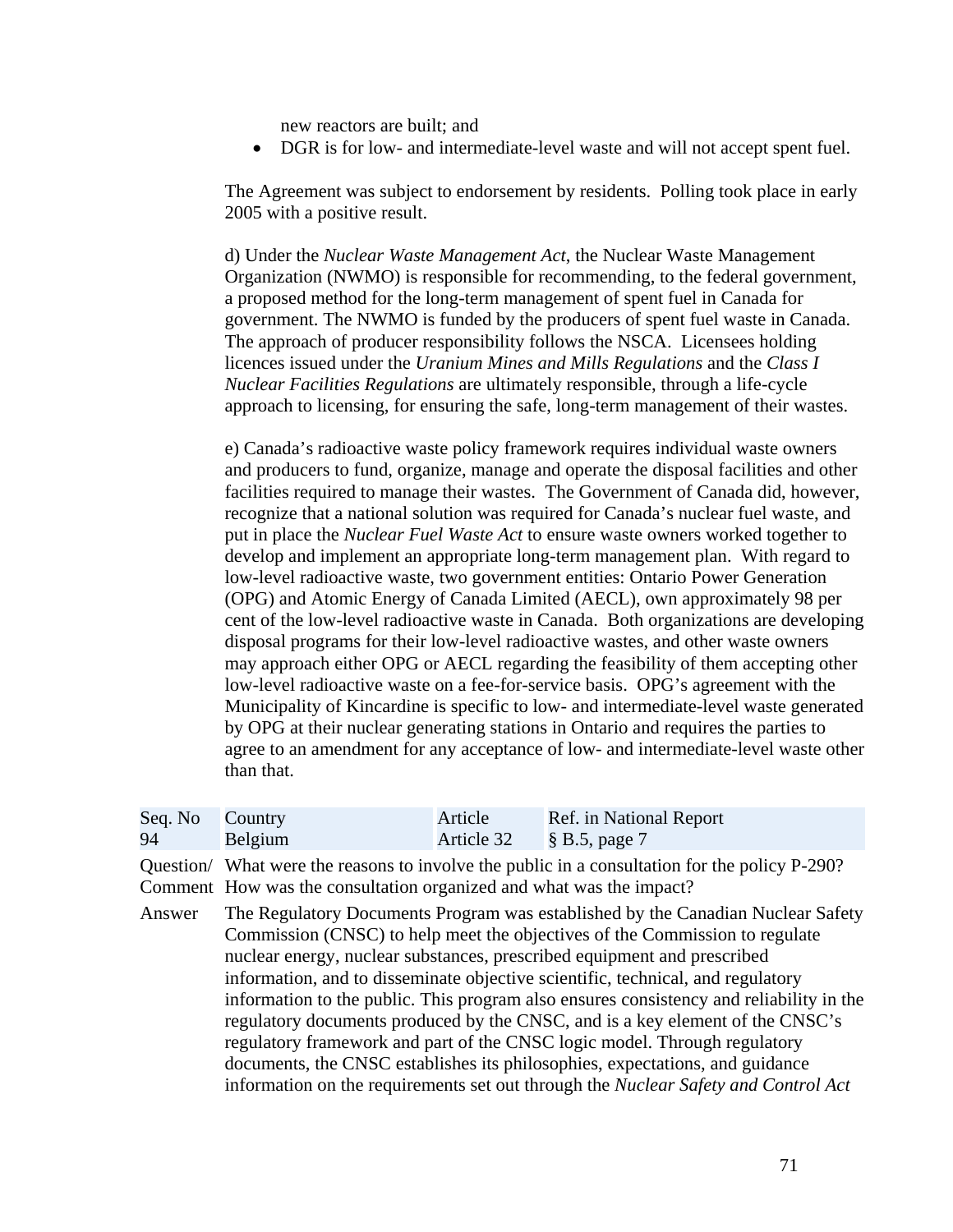(NSCA) and its associated regulations.

The Regulatory Standards and Research Division (RSRD) staff are responsible for the ongoing success of the Canadian Nuclear Safety Commission's (CNSC) Regulatory Documents Program. RSRD staff work in collaboration with other CNSC divisions to ensure coordinated document prioritization, planning, development, and publication. Comprehensive internal and external consultation processes have been established within the program to ensure the technical, legal, and editorial soundness of all regulatory documents published by the CNSC. RSRD staff has expertise in coordinating and managing regulatory document projects, defining work processes and standards, and developing various tools to continuously enhance the quality and effectiveness of the program.

The draft regulatory document is published on the CNSC Web site and/or mailed to interested stakeholders. The comments received are assessed and could result in a modification the regulatory document.

Public consultation is an important element of the Government of Canada's Federal Regulatory Policy and is one of the guiding principles of the CNSC's Regulatory Documents Program. Consultation is built into the regulatory document development process.

Regulatory Policy P-290, *Managing Radioactive Waste*, was widely distributed to licensees, other interested stakeholders and was made publicly available for comment on the CNSC's Web site. In total, approximately 2,800 information bulletins inviting comments were distributed and 18 responses were received, containing a total of 98 comments. No significant changes were made to the document as a result of the comments.

| Seq. No Country |         | Article                            | Ref. in National Report |
|-----------------|---------|------------------------------------|-------------------------|
| 95              | Belgium | Article $32 \qquad \S$ B.6, page 9 |                         |

Comment G-320? Question/ What were the reasons to involve the public in a consultation for the regulatory guide

How was the consultation organized and what is the impact?

Answer The Regulatory Documents Program was established by the Canadian Nuclear Safety Commission (CNSC) to help meet the objectives of the Commission to regulate nuclear energy, nuclear substances, prescribed equipment and prescribed information, and to disseminate objective scientific, technical, and regulatory information to the public. This program also ensures consistency and reliability in the regulatory documents produced by the CNSC, and is a key element of the CNSC's regulatory framework and part of the CNSC logic model. Through regulatory documents, the CNSC establishes its philosophies, expectations, and guidance information on the requirements set out through the *Nuclear Safety and Control Act*  (NSCA) and its associated regulations.

> The Regulatory Standards and Research Division (RSRD) staff is responsible for the ongoing success of the Canadian Nuclear Safety Commission's (CNSC) Regulatory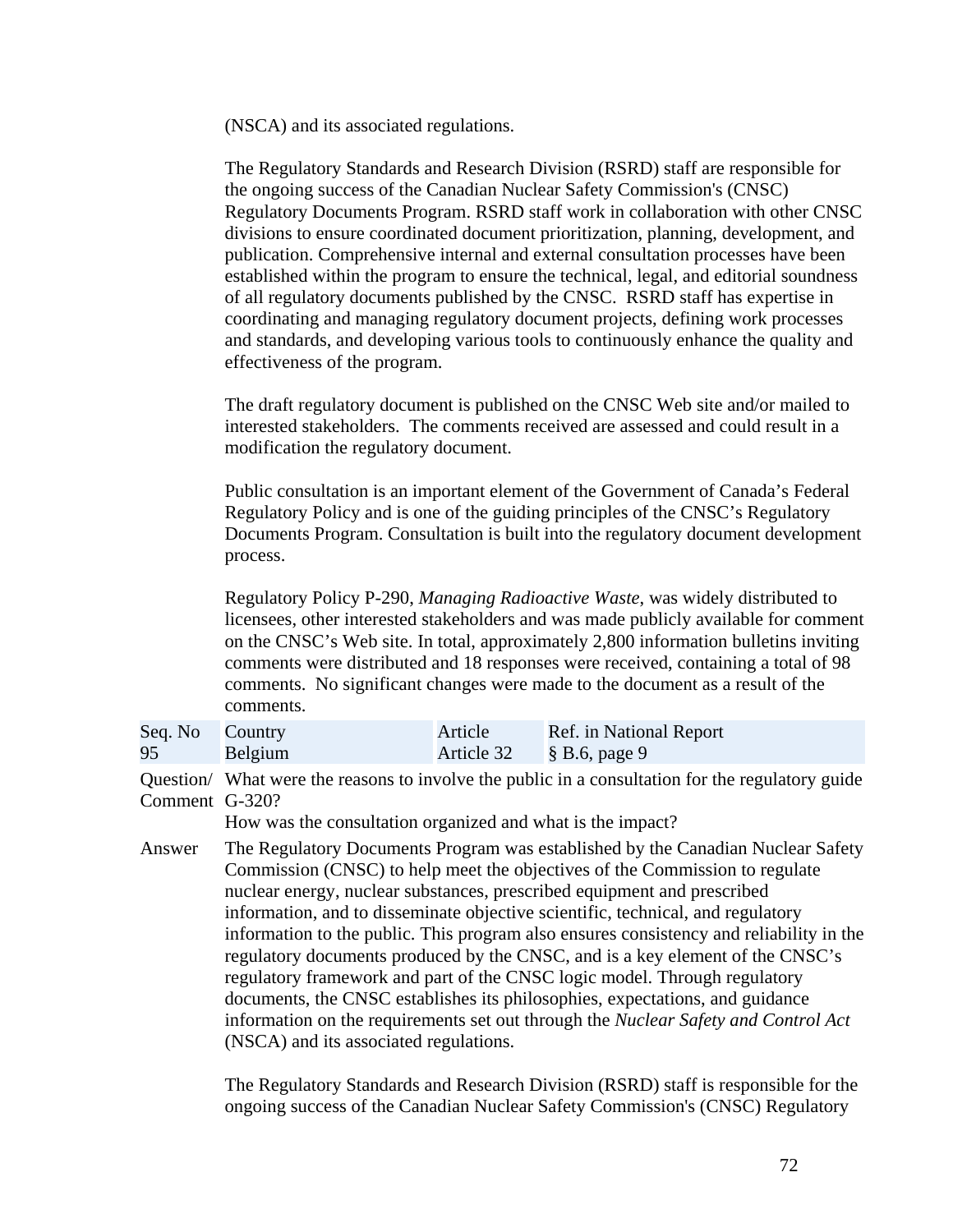Documents Program. RSRD staff work in collaboration with other CNSC divisions to ensure coordinated document prioritization, planning, development, and publication. Comprehensive internal and external consultation processes have been established within the program to ensure the technical, legal, and editorial soundness of all regulatory documents published by the CNSC. RSRD staff has expertise in coordinating and managing regulatory document projects, defining work processes and standards, and developing various tools to continuously enhance the quality and effectiveness of the program.

The draft regulatory document is published on the CNSC Web site and/or mailed to interested stakeholders. The comments received are assessed and could result in a modification the regulatory document.

Public consultation is an important element of the Government of Canada's Federal Regulatory Policy and is one of the guiding principles of the CNSC's Regulatory Documents Program. Consultation is built into the regulatory document development process.

Regulatory Guide G-320, *Assessing the Long Term Safety of Radioactive Waste Management*, was widely distributed to licensees, other interested stakeholders and was made publicly available for comment on the CNSC's Web site. In total, approximately 2,800 information bulletins inviting comments were distributed and 15 responses, containing 341 comments were received. The document was significantly revised to reflect the majority of the comments, which were related to the basic fundamental approach to assumptions governing the determination of longterm waste aspects.

| Seq. No Country |         | Article                     | Ref. in National Report |
|-----------------|---------|-----------------------------|-------------------------|
| 96              | Belgium | Article 32 $\S$ B.7, page 9 |                         |

Question/ This classification is informal: does it mean that it is not validated by the authorities? Comment Who have set up the classification?

> What were the reasons to remove the intermediate and high level wastes from the classification?

Some clarifications seem useful as different mentions are made to projects related to intermediate level waste and that that level seems to have been removed ?(Examples are WLILWSF and LIRW also mentioned many times?)

What is then the range of low level and intermediate level?

Answer Canada's classification system for radioactive waste was confirmed by the Government of Canada in its 1996 Radioactive Waste Policy framework. As reported in Section B.7 of Canada's National Report, radioactive wastes are classified into one of three categories based on origin and radiological hazard: nuclear fuel waste, low-level radioactive waste, and uranium mine and mill tailings. Individual licensees are free to utilize more detailed classification systems for their own waste management programs. As such, some licensee programs and initiatives refer to an intermediate-level waste category, with the category definition being set by the individual licensee, based on their specific classification needs.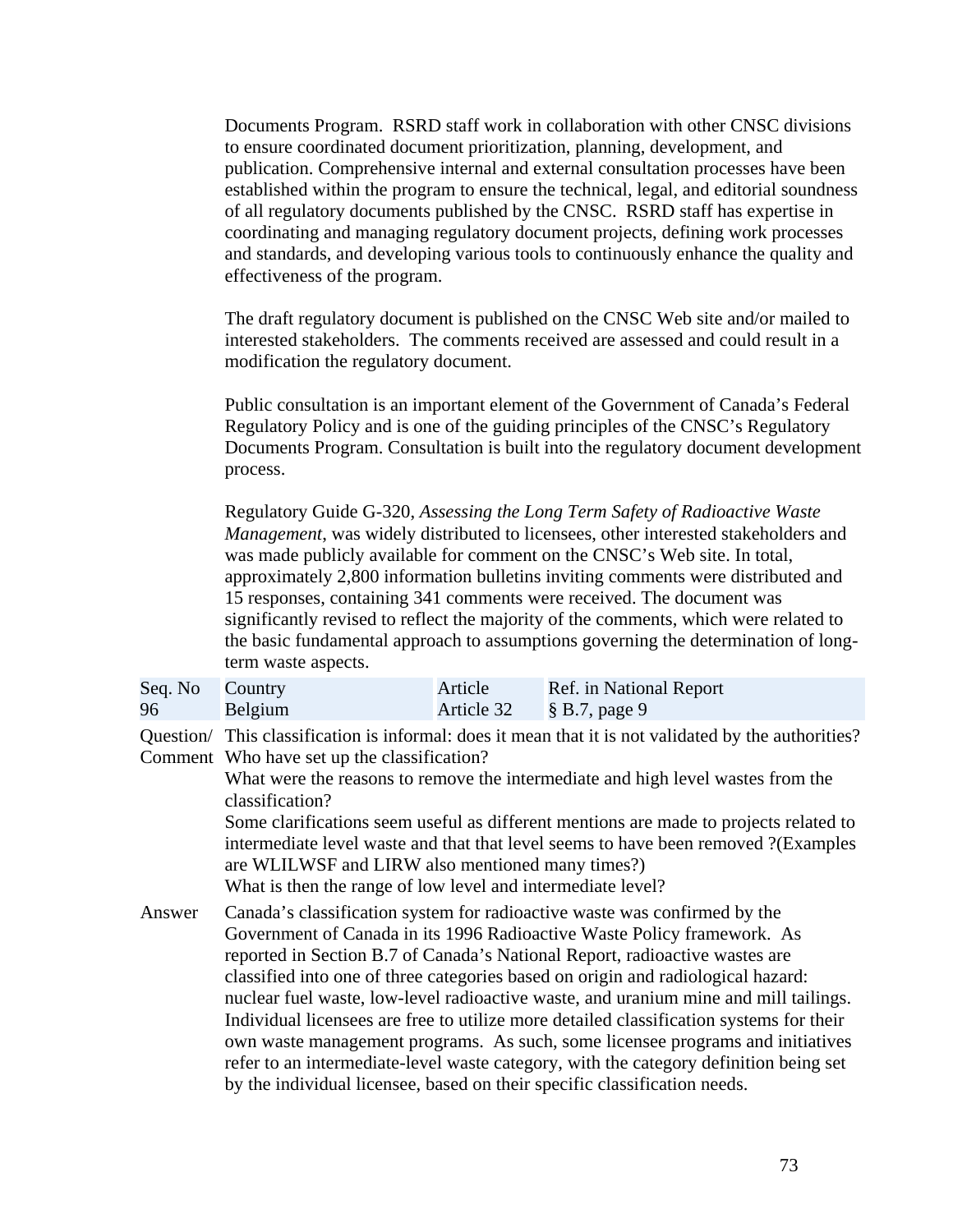Individual licensees are free to utilize more detailed classification systems for their own waste management programs. An example of such a classification is the one used by Ontario Power Generation (OPG) for the Western Waste Management Facility. OPG's non-fuel radioactive waste falls within the low-level radioactive waste class described in the Canadian National Report (Section B.7). Similar to other waste facility operators, OPG has found it useful to create sub-categories of these definitions for operational management purposes. The OPG sub-categories are described as follows: (Note that these may be different from the definitions used by other operators in Canada.)

**Low-Level Waste (LLW)** - Radioactive waste in which the concentration or quantity of radionuclides is above the clearance levels established by the regulatory body - the Canadian Nuclear Safety Commission (CNSC). This waste does not necessarily require disposal in a deep geologic repository. It contains primarily short-lived radionuclides (half-lives shorter than or equal to the 30-year half-life of Cs-137). For interim storage purposes, low-level waste does not require substantial shielding.

**Intermediate-Level Waste (ILW)** - Radioactive non-fuel waste, containing sufficient quantities of long-lived radionuclides (generally refers to half-lives greater than the 30 year half-life of Cs-137). Deep geological disposal is a suitable alternative for providing isolation from the environment in the long-term. For interim storage purposes, intermediate-level waste requires substantial shielding. Intermediate-level waste includes most ion exchange resins, moderator and primary system water filters, and irradiated reactor core components.

| Seq. No Country |         | Article    | Ref. in National Report |
|-----------------|---------|------------|-------------------------|
| 97              | Belgium | Article 32 | Annex 3 3.9, page 116   |

controls? Question/ Work the CNSC staff alone for all the assessment, inspection and control activities? Comment What is, if it exists, the relation with external and independent organizations for

Answer The Canadian Nuclear Safety Commission (CNSC) includes external and independent organizations in its various regulatory processes as advisors, responsible authorities and stakeholders. This includes formal agreements (Memorandums of Understanding) with some government agencies at the federal and provincial levels. Some of this consultation is mandated as part of Canada's environmental assessment legislation. For each of its waste management licences, the CNSC leads a Joint Review Group (JRG) which is a team of contacts from various government agencies with requirements at the licensed site. In some instances, the JRG also includes local government representatives and non-government organizations. The CNSC coordinates the reviews and inspections and provides a single response to the licensee.

> On occasion, if no expertise exists within the JRG, the CNSC may seek expert input from others, including nationally or internationally recognized experts.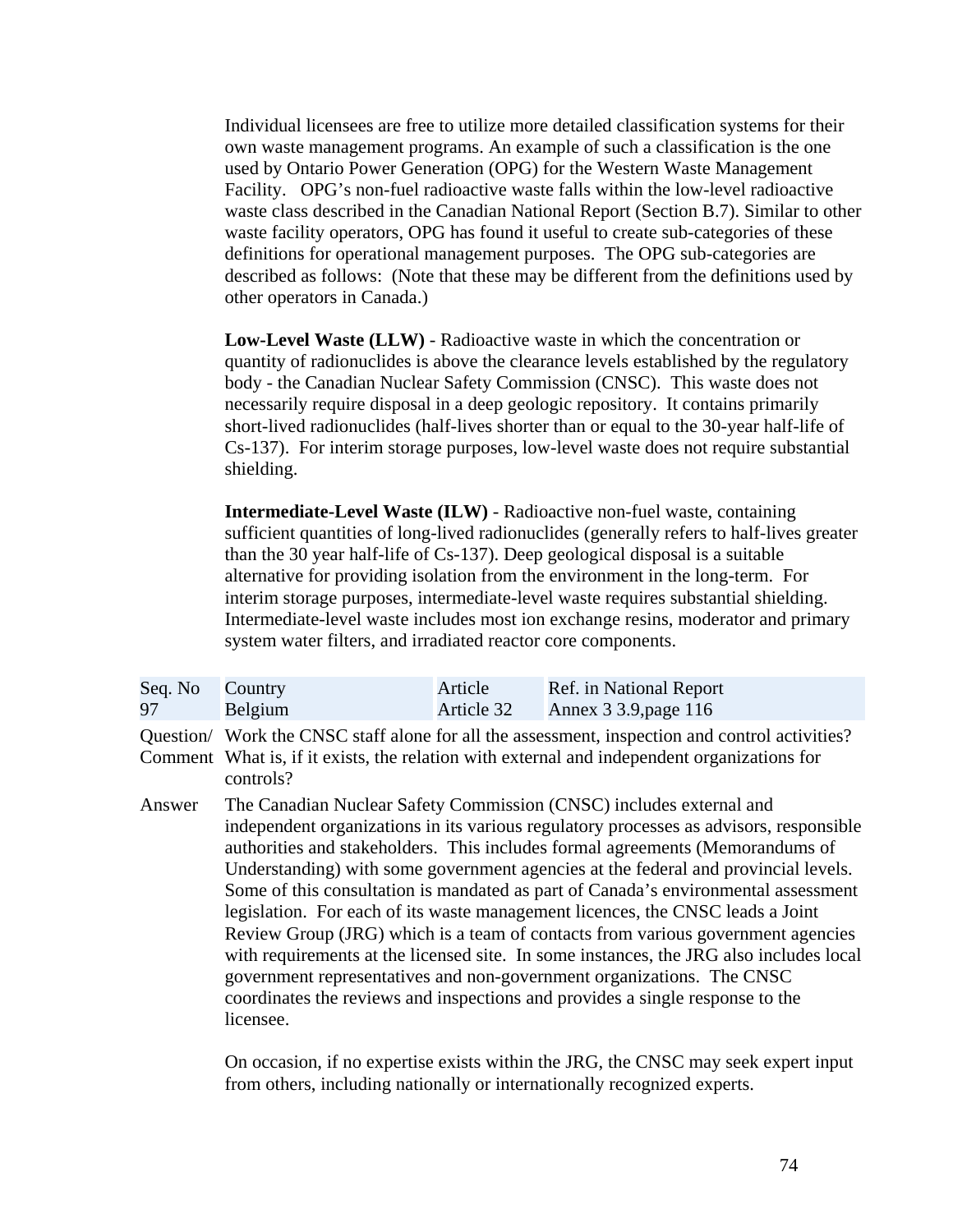| Seq. No Country |         | Article        | Ref. in National Report |
|-----------------|---------|----------------|-------------------------|
| 98              | Finland | Article 32 B.7 |                         |

lived and long-lived waste? b) Further, are clearance levels defined? Question/ In this Section, a classification system distinguishing three main categories of Comment radioactive waste is given. a) Is there any further categorization of low-level waste by waste producers for disposal purposes, for making distinction e.g. between short-

- Answer As reported in Section B.7 of Canada's National Report, radioactive wastes are classified into one of three categories based on origin and radiological hazard:
	- 1. nuclear fuel waste;
	- 2. low-level radioactive waste; and
	- 3. uranium mine and mill tailings.

Several licensees have chosen to further subdivide the categories to meet their specific waste management and classification needs.

Individual licensees are free to utilize more detailed classification systems for their own waste management programs. An example of such a classification is the one used by Ontario Power Generation (OPG) for the Western Waste Management Facility. OPG's non-fuel radioactive waste falls within the low-level radioactive waste class described in the Canadian National Report (Section B.7). Similar to other waste facility operators, OPG has found it useful to create sub-categories of these definitions for operational management purposes. The OPG sub-categories are described as follows: (Note that these may be different from the definitions used by other operators in Canada.)

**Low-Level Waste (LLW)** - Radioactive waste in which the concentration or quantity of radionuclides is above the clearance levels established by the regulatory body - the Canadian Nuclear Safety Commission (CNSC). This waste does not necessarily require disposal in a deep geologic repository. It contains primarily short-lived radionuclides (half-lives shorter than or equal to the 30-year half-life of Cs-137). For interim storage purposes, low-level waste does not require substantial shielding.

**Intermediate-Level Waste (ILW)** - Radioactive non-fuel waste, containing sufficient quantities of long-lived radionuclides (generally refers to half-lives greater than the 30 year half-life of Cs-137) . Deep geological disposal is a suitable alternative for providing isolation from the environment in the long-term. For interim storage purposes, intermediate-level waste is that requiring substantial shielding. Intermediate-level waste includes most ion exchange resins, moderator and primary system water filters, and irradiated reactor core components.

There is currently an initiative by the Canadian nuclear industry to examine and possibly incorporate a classification system into standards produced and coordinated by the Canadian Standards Association (CSA). The introduction of a classification system into a CSA standard will be reviewed in conjunction with other standards such as the International Atomic Energy Agency (IAEA) classification system. The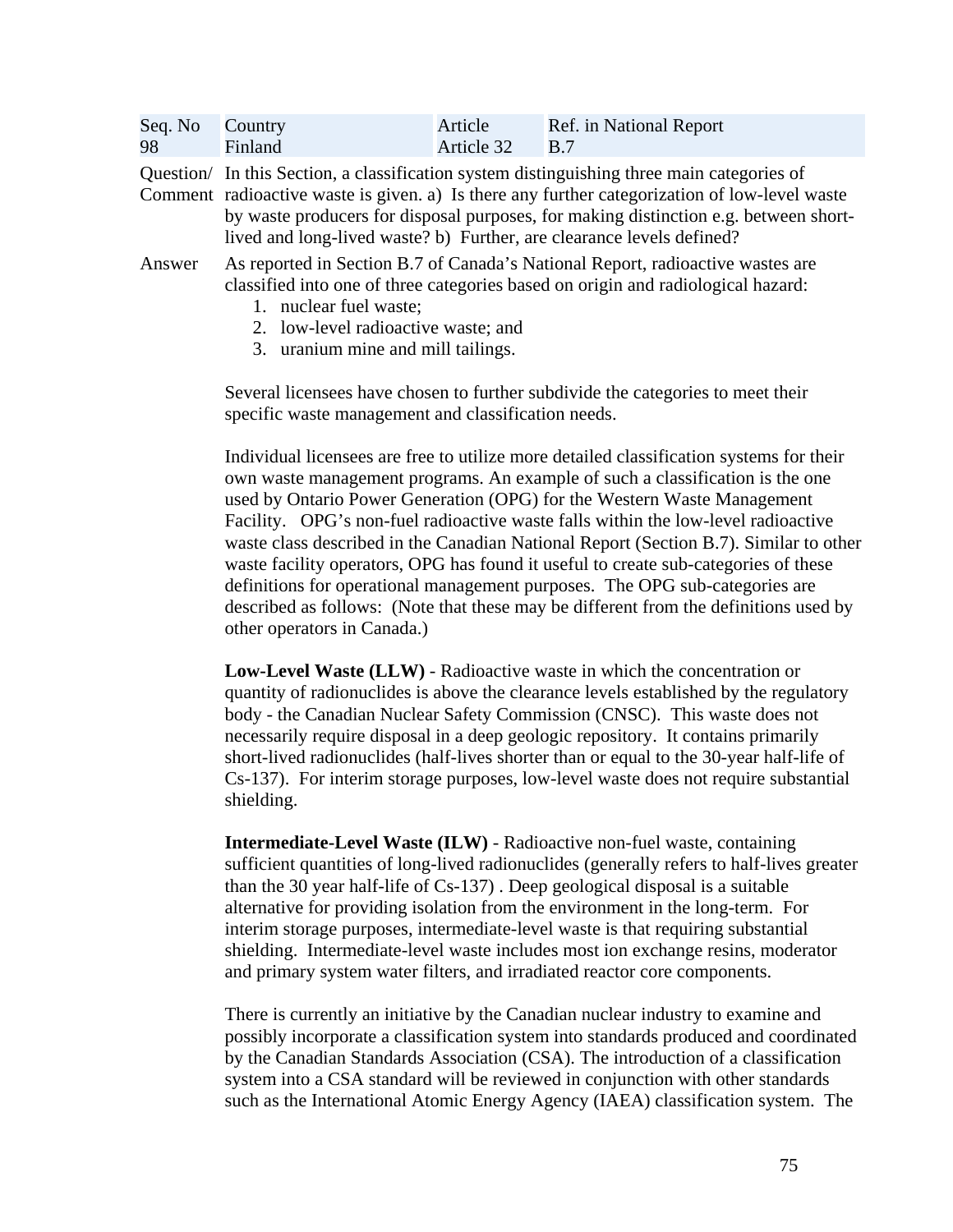CSA standard is anticipated to be finalized and published in 2007.

b) Exemption from licensing requirements is currently addressed in the *Nuclear Substances and Radiation Devices Regulations*. A project to amend these Regulations is currently underway. These proposed amendments will better align Canada's approach to exemption and clearance with current international recommendations. The amendments consider the IAEA's Basic Safety Standards as well as the most recent guidance from the IAEA on the concepts of exemption, exclusion and clearance (IAEA-RS-G-1.7). The proposed amendments underwent a public consultation in the fall of 2005.

The draft definitions being currently considered for inclusion in the amended regulations are:

**Unconditional clearance** - Means the removal of radioactive nuclear substances that are associated with a licensed activity from any further regulatory control by the CNSC, taking into account all reasonably possible exposure routes and types of materials irrespective of how the material is used and to where it may be directed.

**Conditional clearance** - Means the removal of radioactive nuclear substances that are associated with a licensed activity from any further regulatory control by the CNSC, taking into account only reasonably possible exposure routes applicable to the fate and type of the material being considered.

The amendments to the *Nuclear Substances and Radiation Devices Regulations*, which will better align Canada's approach to exemption and clearance with current international approaches, are expected to be finalized in early 2007. The amended regulations will consider the IAEA's Basic Safety Standards as well as the most recent guidance from the IAEA on the concepts of exemption, exclusion and clearance. A multi-disciplinary team of CNSC staff are developing a regulatory guide on demonstrating compliance with these new requirements. The guide is also expected to be published in 2007.

| Seq. No Country |        | Article    | Ref. in National Report |
|-----------------|--------|------------|-------------------------|
| 99              | France | Article 32 | Section B.7 Page 9      |

Question/ How is managed the release of the mentioned by-products (e.g. rocks) on nuclear Comment centers, including mines an milling facilities?

Answer There are several methods used for the conversion of waste materials into byproducts in addition to extracting uranium from high-, low- or waste-grade feed at uranium mills.

> A mill receives ore and waste rock from a uranium mine and processes and treats the ore to extract and package for shipment off-site a uranium concentrate. Mill facilities usually contain process-related equipment such as grinding mills, chemical extraction processes, drying and packaging units, as well as water treatment facilities. Mills may or may not be near a mine facility. After the uranium is chemically removed,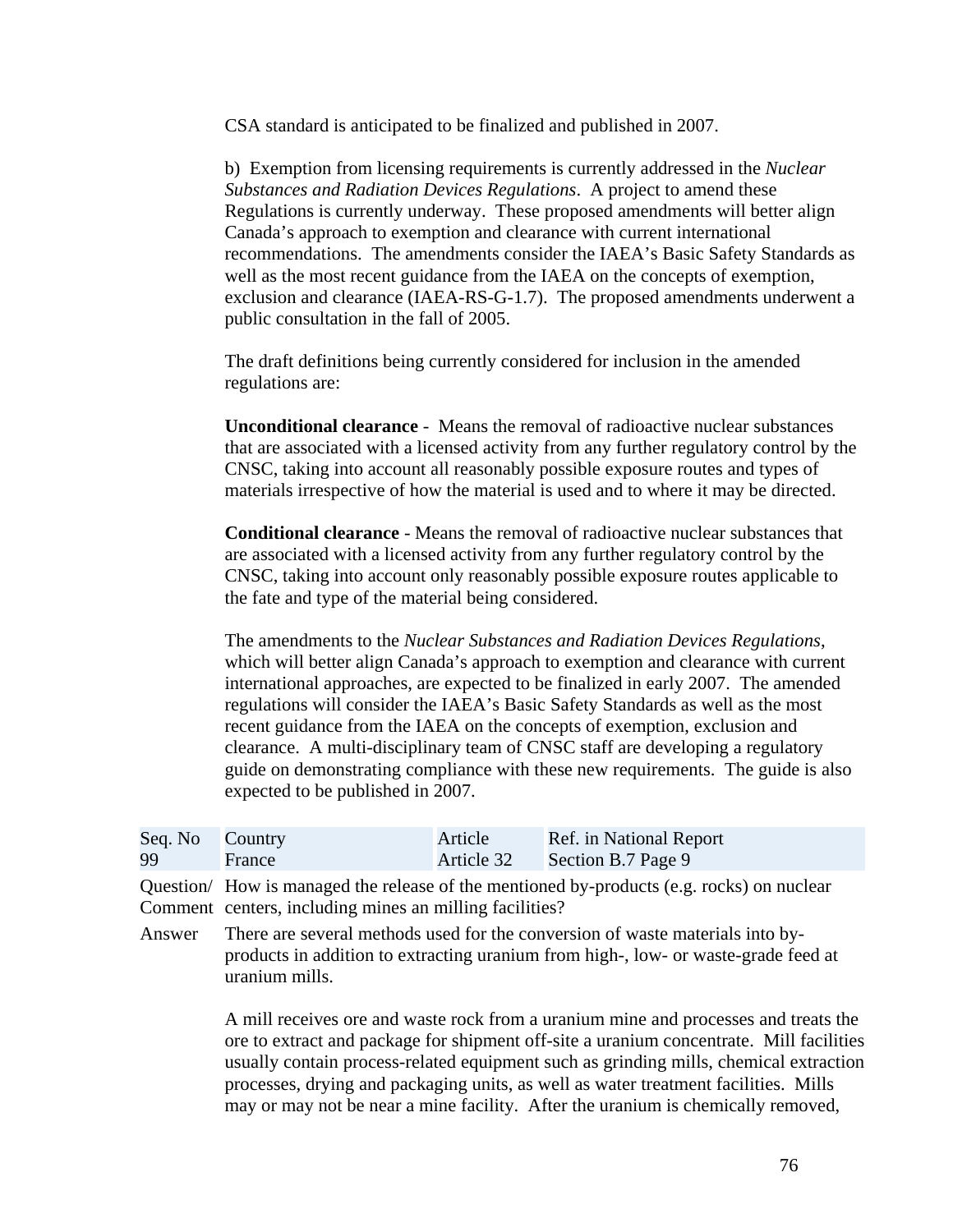the remaining material, the uranium tailings, is disposed of and stored in engineered tailings management facilities (above or below ground) for long-term storage.

In uranium refining and conversion facilities, the following methods are used to convert waste streams into by-products:

- precipitation of residual uranium from liquid ammonium nitrate produced at the  $UO<sub>2</sub>$  production plan for sale as a liquid fertilizer;
- drying the raffinate waste slurry produced at the  $UO_3$  production refinery into solids and shipping this by-product to uranium mills for recovering uranium;
- uranium. • drying the calcium fluoride slurry, produced at the  $UF_6$  production plant, into solids and shipping this by-product to uranium mills for recovering
- incinerating uranium contaminated combustible wastes, and shipping the bottom ash to uranium mills for recovering uranium.
- high pressure washing, chemical treatment or sand-blasting of uranium contaminated metals and shipping the decontaminated metals to metal recyclers.

| Seq. No Country |         | Article                     | Ref. in National Report |
|-----------------|---------|-----------------------------|-------------------------|
| 100             | Germany | Article $32$ p. 20 and $21$ |                         |

Question/ The second report demonstrates Canada's intention to develop a long-term approach

Comment for its low- and intermediate-level radioactive waste. Do you have an idea about the time-frame of long-term storage?

> In the report several storage facilities are described. Do you have the intention to use all storage facilities for long-term storage? Do you plan to harmonise or standardise waste acceptance requirements with regard to a future deep geological repository?

Answer First, with respect to the development of a long-term approach for its low- and intermediate-level radioactive waste, it should be noted that each producer of waste, in accordance with the 1996 Policy framework, is responsible for the management of the waste they produce. At present the only producer which has initiated the development of a long-term approach for its low- and intermediate-level radioactive waste is Ontario Power Generation (OPG). This initiative is intended to address only LILRW produced by OPG. Currently, the projected completion of the environmental assessment process for the DGR is expected in 2009; the issuance of a Canadian Nuclear Safety Commission licence permitting construction is expected to start by 2013; and the issuance of an operating licence is expected by 2018, so that wastes can be received at the DGR in that same year.

> measure until disposal was available. With respect to the use of current storage facilities for long-term storage, no plans have been submitted to the regulatory body to date. The original safety cases presented to the regulatory body were to use these storage facilities as an interim measure until disposal was available.<br>
> 77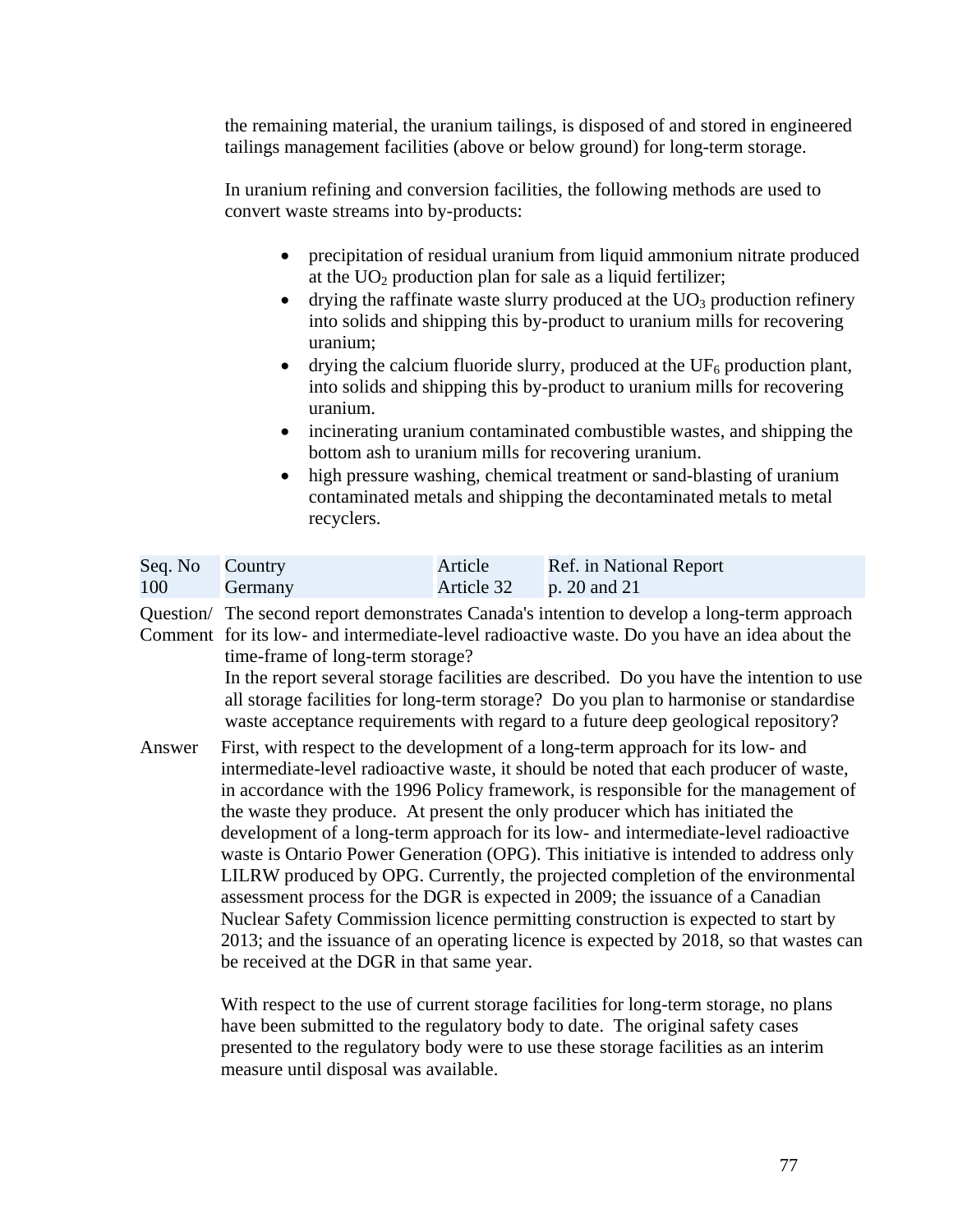|     | Seq. No Country Article | Ref. in National Report |
|-----|-------------------------|-------------------------|
| 101 | Germany Article 32      | p. 19                   |

Question/ The report provides detailed information on installations undergoing

provide a summary of installations under decommissioning? Comment decommissioning in Annex 7. However, in the main part an overview of such installations in accordance with Article 32.2.v would be helpful. Could you please

Answer The nuclear facilities listed in Annex 7 are currently undergoing some phase of decommissioning, but currently retain an operating licence. It is the intent of the Canadian Nuclear Safety Commission (CNSC) to revoke the operating licences and issue a decommissioning licence. However, before this can occur, the licensee is required to request that their operating licence be revoked and subsequently submit an application (a detailed decommissioning plan) for a decommissioning licence. Therefore, these nuclear facilities were included in Table D.3 along with other operational facilities. It is anticipated that in the Third Annual Report, a separate table dealing with decommissioning waste will be included.

|     | Seq. No Country Article | Ref. in National Report |
|-----|-------------------------|-------------------------|
| 102 | Germany Article 32      | p. 126                  |

Question/ According to the Canadian report, research programmes on the behaviour of spent

- Comment fuel during long-term storage have shown that CANDU fuel bundles can be safely stored in dry storage conditions for up to 100 years or more. In Section E.5 (p. 30) it is mentioned that typical licence periods for nuclear facilities are from two to five years. Does this also apply to dry storage facilities?
- Answer Yes, this also applies to dry storage facilities. Short licensing periods allow the regulatory body the opportunity to review all licensing information in order to assure the continued safe operations of the nuclear facility. The applicant must demonstrate that the continued operation of the facility will protect health, safety, security and the environment.

| Seq. No Country |       | Article    | Ref. in National Report |
|-----------------|-------|------------|-------------------------|
| 103             | Japan | Article 32 | $p137$ , Annex 5.1      |

Question/ Page 137. Annex 5.1, it says "All RW produced in Canada are placed into Storage

- regulatory base for these requirement? Comment with Surveillance ----", would you explain about the Surveillance? For example, how often is the surveillance and what methods are used in surveillance? And what is the
- Answer a) All radioactive waste currently produced in Canada, except for short-lived waste from institutions, such as nuclear medicine departments in hospitals and universities, is placed into an interim storage facility or in storage with surveillance, awaiting eventual disposal.

b) & c) The interim storage is required, pursuant to the Canadian Nuclear Safety Commission's *General Nuclear Safety and Control Regulations*, to have various monitoring programs in place that will protect the health and safety of persons and the protection of the environment. The level and frequency of monitoring will be dependant upon the level of risk of the storage facility. Some elements of a safety and environmental monitoring program could consist of: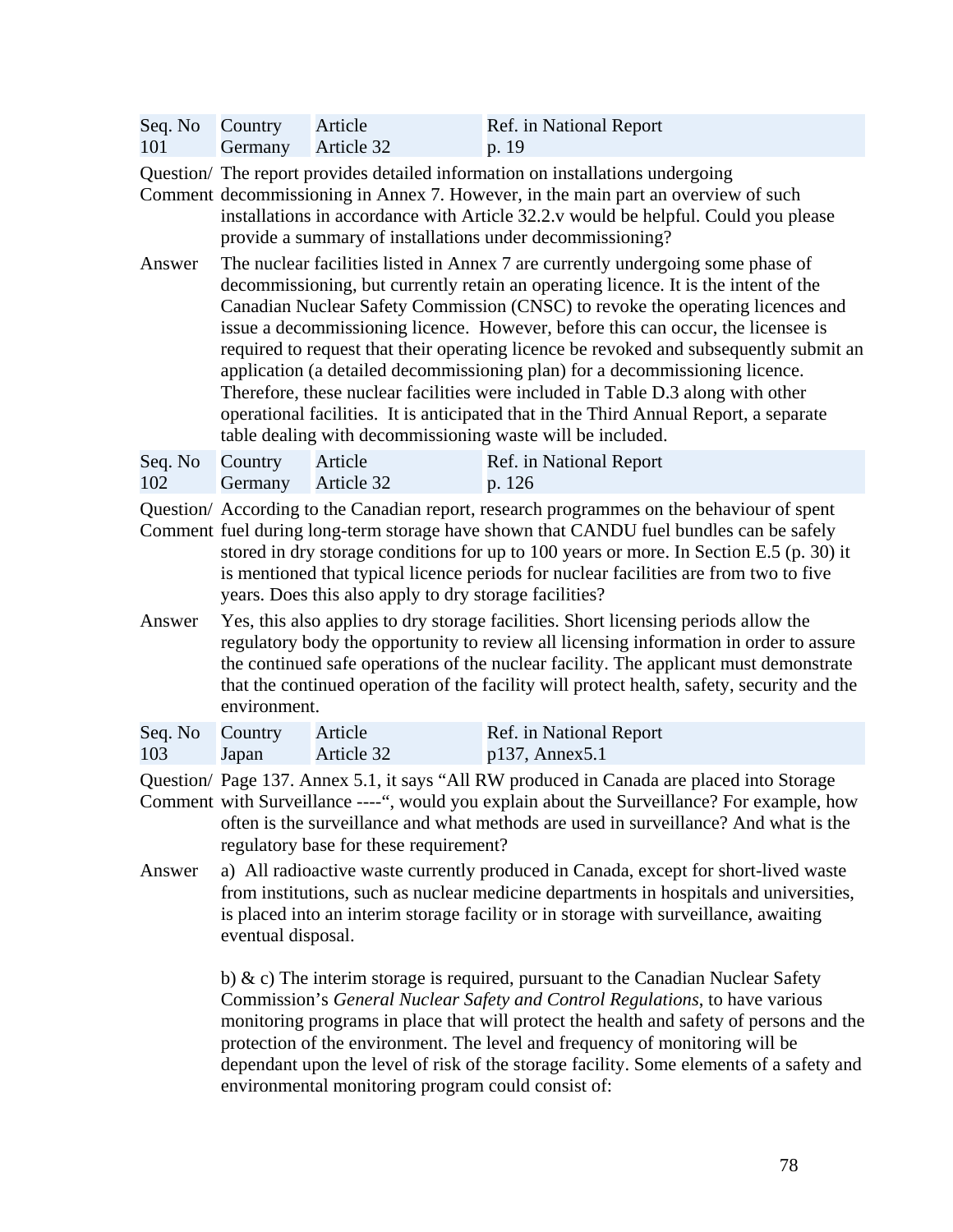- occupational radiological safety management;
- effluent monitoring;
- ALARA (As Low As Reasonably Achievable), and occupational radiological risks and safety management; and
- occupational non-radiological environment, and safety and health management

In addition to the monitoring performed by the licensee, the regulatory body conducts compliance inspections of the facility and compliance audits of the various programs in place.

| Seq. No Country |       | Article    | Ref. in National Report |
|-----------------|-------|------------|-------------------------|
| 104             | Japan | Article 32 | P7, B5                  |

Question/ NWMO's Draft Recommendation "Adaptive Phased Management Approach" for the Comment long-term care of Canada's used nuclear fuel is very much interesting. In the Phase II after Phase I, the form of shallow underground storage of used nuclear fuel at the

repository? central site is proposed as an ieterim step. What is the reason, thinking or base for this option? And, is there any concept or idea of collecting data continuously in Phase III upto the time of closure for the help of decision making of the closure of the

Answer The Nuclear Waste Management Organization's (NWMO) final study (*Choosing a Way Forward The Future Management of Canada's Used Nuclear Fuel*) and a recommendation was submitted to the Government of Canada on November 3, 2005. The recommended approach, adaptive phased management, includes the provision for an optional step in the implementation process in the form of shallow, underground storage of spent fuel at the central site prior to final placement in a deep repository. This provision was developed for several reasons:

- First, it provides contingency in the event of unplanned circumstances. For example, there may be a need to move the spent fuel from one or several of the current interim storage facilities before the safety of the deep repository has been sufficiently demonstrated. The shallow facility, located at the central site to minimize additional transportation of the spent fuel, might then be used to safely and securely store this fuel in the interim period.
- Second, it provides flexibility in the timing of movement of the spent fuel from the reactor sites, accommodating regional differences in priorities and the status of particular operations. For example, the owners of spent fuel may have different business planning assumptions about when the spent fuel is moving away from their reactor sites.

Furthermore, these are just options. During the first phase of implementation, a decision will be required as to whether or not to exercise the option. That decision will occur at a time when there will be greater certainty about Canada's nuclear program, and the NWMO will also likely have the knowledge of further progress in the repository programs in other countries.

During the final phase of adaptive phased management, spent fuel would be packaged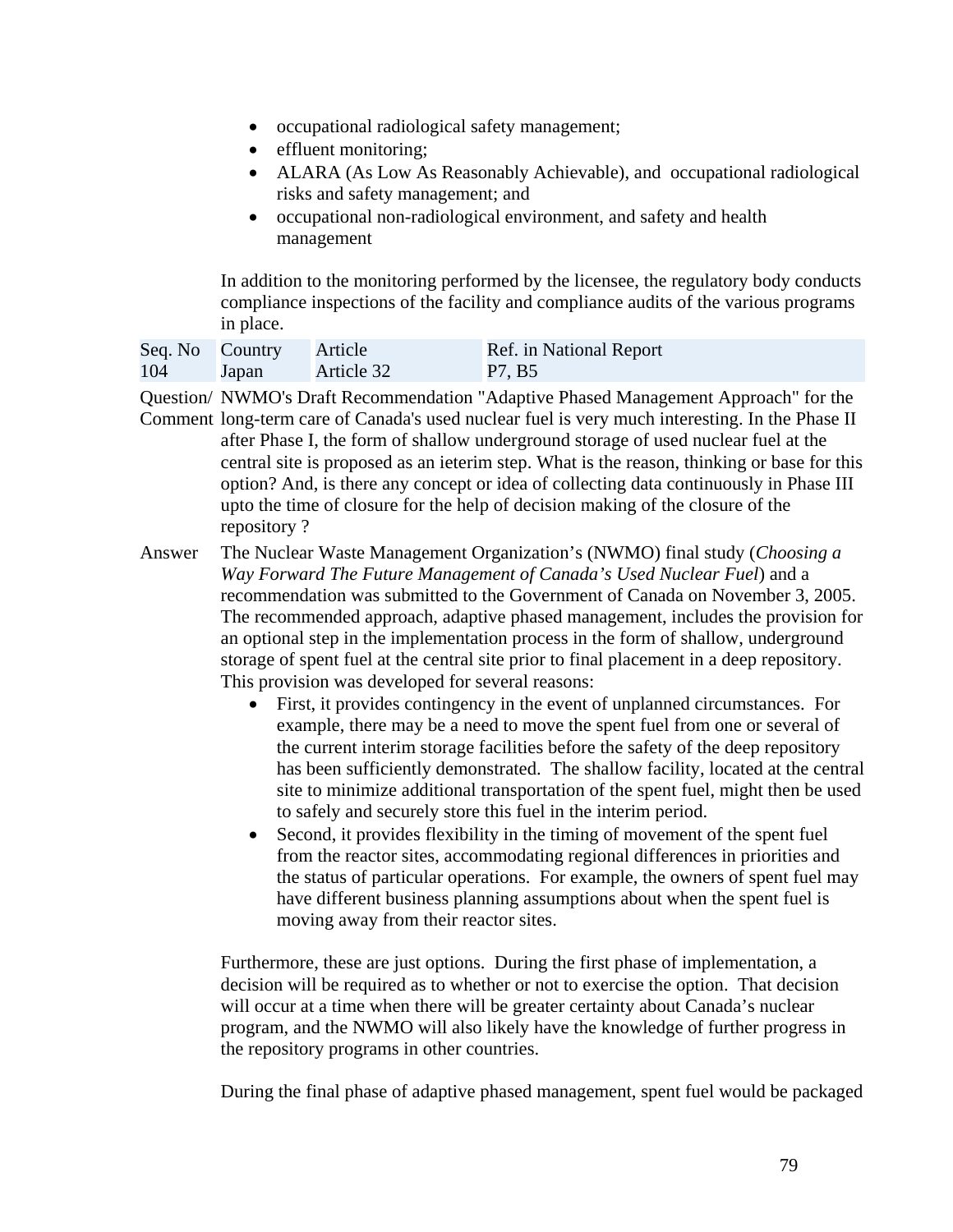in long-lived containers and placed in a deep geological repository for final containment and isolation. Monitoring to, and access of the deep repository would continue for an extended period of time in order to collect data and to assess the safety and performance of the repository system. The engineered and natural barriers are provided by the geosphere.

The extended monitoring activities in this final phase would include environmental monitoring, monitoring of spent fuel container performance, and monitoring rock mass behaviour. The monitoring data would be used to confirm the long-term safety of the repository and provide the basis for decommissioning and closure of the facility.

After closure of the repository, post-closure monitoring of the facility would likely take place from the surface, if necessary.

|     | Seq. No Country Article |            | Ref. in National Report |
|-----|-------------------------|------------|-------------------------|
| 105 | Japan                   | Article 32 | P7, B5                  |

recognizes, considering the opinions of general public and experts in Canada? Question/ NWMO's Draft Recommendation "Adaptive Phased Management Approach" for the Comment long-term care of Canada's used nuclear fuel is reported. Canadian government will review this Recommendation. Concerning to the implementation of the policy and regulation for long-term safety of radioactive waste management, (shown in page 7-8 as policy P-290), what are the important things that the Canadian government

Answer The Government of Canada is presently reviewing the recommendations submitted by the Nuclear Waste Management Organization (NWMO). The Government will consider the opinions of the general public and experts in Canada in its review.

| Seq. No Country |       | Article    | <b>Ref.</b> in National Report |
|-----------------|-------|------------|--------------------------------|
| 106             | Japan | Article 32 | p9,B.7.2; p12,B.10             |

any intermediate level radioactive waste? Question/ In page 9. B.7 2. LLRW, it says "Canada does not have an intermediate level Comment radioactive waste category." and in page 12. B.10 Management Practice for LLRW, it refers of "Western Low- and Intermediate-Level Waste Management Facility" and in section H.3.2 and K.5.2 intermediate level radioactive waste are referred also. a) Would you explain about the intermediate level radioactive waste? b) Does the referred facility accept intermediate level radioactive waste and whether there exist

## Answer As reported in Section B.7 of Canada's National Report, radioactive wastes are classified into one of three categories based on origin and radiological hazard:

- 1. nuclear fuel waste;
- 2. low-level radioactive waste; and
- 3. uranium mine and mill tailings.

Individual licensees are free to utilize a more detailed classification system for their own waste management programs. As such, some licensee programs and initiatives refer to an intermediate-level waste category, with the category definition being set by the individual licensee, based on their specific classification needs.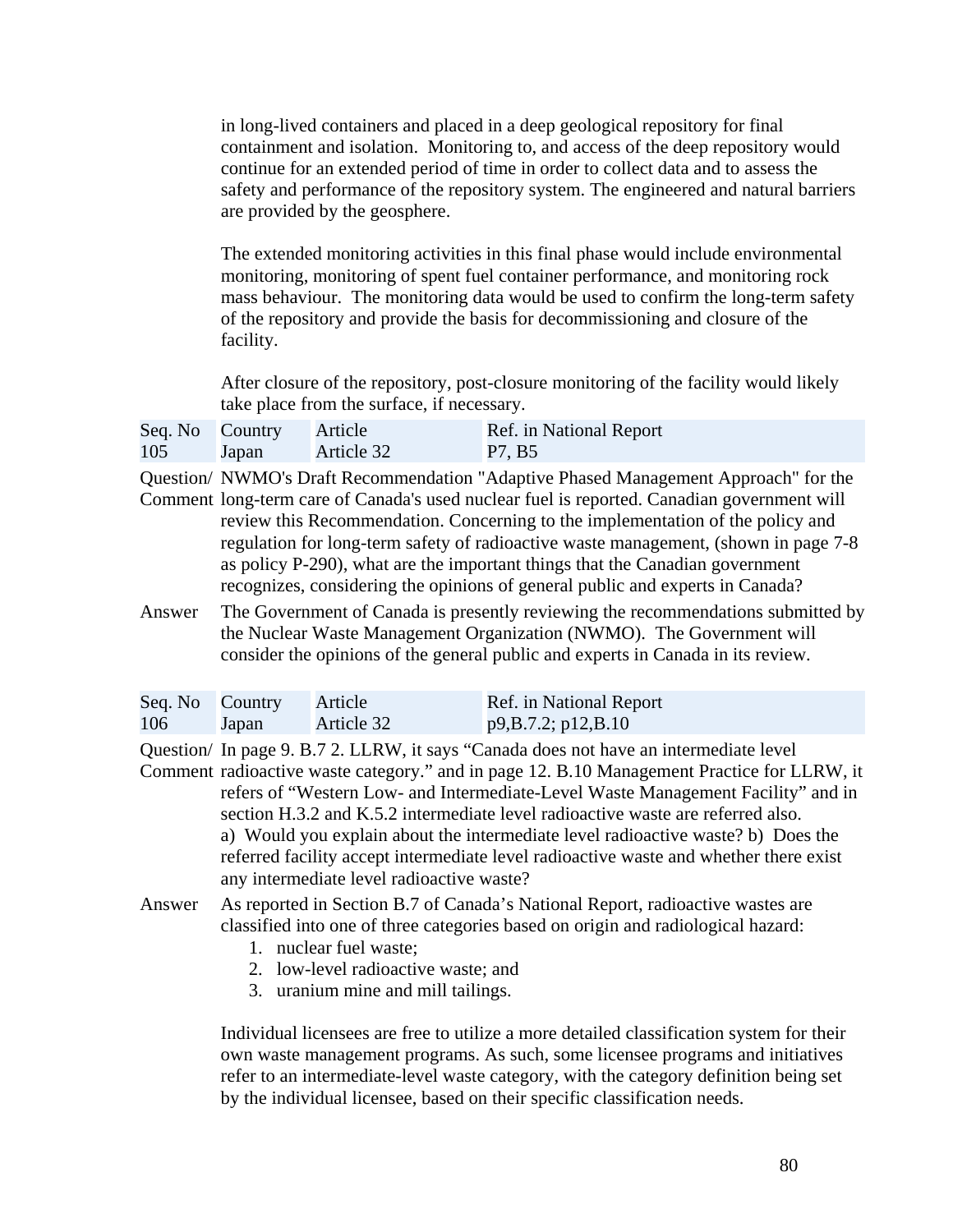An example of such a classification is the one used by Ontario Power Generation (OPG) for the Western Waste Management Facility. OPG's non-fuel radioactive waste falls within the low-level radioactive waste class described in the Canadian National Report (Section B.7). Similar to other waste facility operators, OPG has found it useful to create sub-categories of these definitions for operational management purposes. The OPG sub-categories are described as follows: (Note that these may be different from the definitions used by other operators in Canada.)

**Low-Level Waste (LLW)** - Radioactive waste in which the concentration or quantity of radionuclides is above the clearance levels established by the regulatory body – the Canadian Nuclear Safety Commission (CNSC). This waste does not necessarily require disposal in a deep geologic repository. It contains primarily short-lived radionuclides (half-lives shorter than or equal to the 30-year half-life of Cs-137). For interim storage purposes, low-level waste does not require substantial shielding.

**Intermediate-Level Waste (ILW)** - Radioactive non-fuel waste, containing sufficient quantities of long-lived radionuclides (generally refers to half-lives greater than the 30 year half-life of Cs-137). Deep geological disposal is a suitable alternative for providing isolation from the environment in the long-term. For interim storage purposes, intermediate-level waste is that requiring substantial shielding. Intermediate-level waste includes most ion exchange resins, moderator and primary system water filters, and irradiated reactor core components.

The proposed DGR will be designed to receive both low- and intermediate-level waste, as defined above, from OPG's reactors. A waste acceptance criteria document will be developed to control what waste can be placed into the repository. The criteria will be consistent with the safety assessment supporting the operating licence for the repository.

There is currently an initiative by the Canadian nuclear industry to examine and possibly incorporate a classification system into a standard produced and coordinated by the Canadian Standards Association (CSA). The introduction of a classification system into a CSA standard will be reviewed in conjunction with other standards such as the International Atomic Energy Agency classification system. The CSA standard is anticipated to be finalized and published in 2007.

| Seq. No Country |                   | Article | Ref. in National Report |
|-----------------|-------------------|---------|-------------------------|
| 107             | Korea, Article 32 |         | P. 9 (B.7.1)            |
|                 | Republic of       |         |                         |

What is the plan for final disposal of this high-level radioactive waste? Question/ The report states that Canada has small quantities of high-level radioactive waste Comment stored at the Chalk River Laboratories, including 280 m3 of liquid high-level waste.

Answer At the Chalk River Laboratories, Atomic Energy of Canada Limited (AECL) possesses site radioactive liquid wastes that have accumulated over a period of 50 years. These wastes include approximately  $280 \text{ m}^3$  of intermediate- and high-level radioactive liquid. In order to address this waste, AECL has initiated the Liquid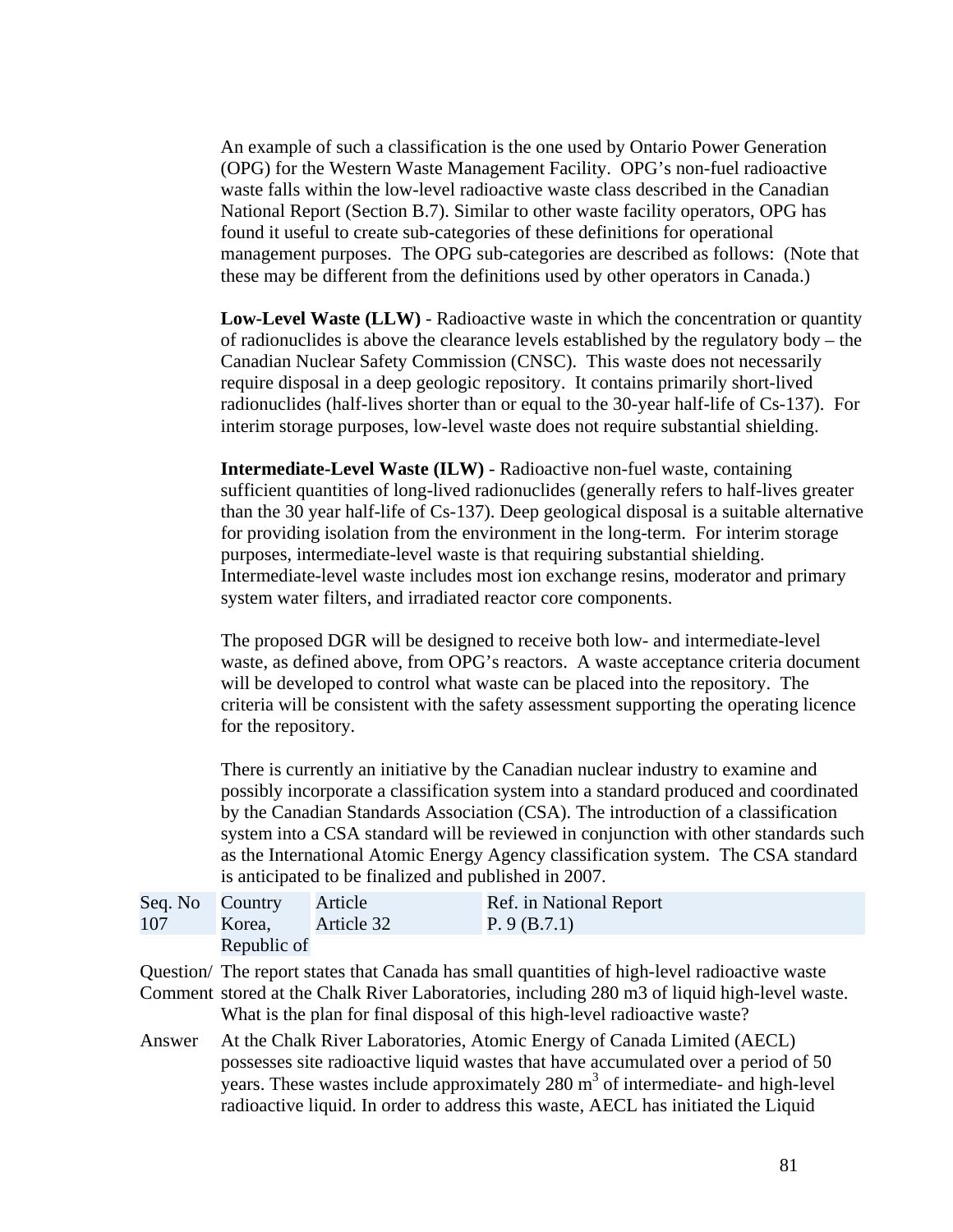Waste Transfer and Storage Project. The purpose of this project is to consolidate the liquid waste, currently in tanks constructed before 1980, into a storage system that meets current standards for design and construction, and that has improved systems for waste sampling and retrieval. As well, to condition the high-level liquid medical isotope production wastes to reduce critical safety constraints and monitor requirements during storage. The Liquid Waste Transfer and Storage Project initiative will enable substantial progress to be made toward the ultimate solidification of the waste.

| Seq. No Country |             | Article    | Ref. in National Report |
|-----------------|-------------|------------|-------------------------|
| 108             | Korea,      | Article 32 | P. 13 $(B.10)$          |
|                 | Republic of |            |                         |

Question/ The report states that after holding low-level radioactive waste, such as that from

Comment hospital nuclear medicine departments, until the radioactivity has decayed, it can be treated through conventional means. Please describe the regulatory process of such low-level radioactive waste from its custody to its disposal.

Answer Each licensee is required to obtain regulatory approval for any program incorporated into the operation of a facility. The licensee must provide the Canadian Nuclear Safety Commission (CNSC) with the details of the proposed delay and decay program. The details may include such information as the types of radionuclides, the characteristics of the waste, the decay period, and the method of disposal. Additionally, the licensee is required to provide a quality assurance program that will ensure the inadvertent release of radioactive waste.

> During the course of the licensing period, the CNSC conducts compliance inspections of the facility and compliance audits of the programs. Changes to the delay and decay program may be required as a result of the findings of the compliance inspection/audit.

| Seq. No Country |                   | Article | <b>Ref.</b> in National Report |
|-----------------|-------------------|---------|--------------------------------|
| 109             | Korea, Article 32 |         | P. $21$ (Table D.3)            |
|                 | Republic of       |         |                                |

Question/ What is the difference between concrete bunkers and concrete trenches in the "storage Comment structures" column?

Answer These storage structures, although different in size and shape, serve essentially the same purpose. The rectangular concrete bunker has dimensions of 60 m long, 1.8 m wide, and 1.8 m deep, divided into 12-m long bays by cross-walls. The cylindrical bunkers replaced rectangular bunkers as an engineered facility for radioactive solid waste because it was more economical to build, and provided better resistance against outside soil pressure. The cylindrical bunkers are formed with 25-cm-thick corrugated reinforced concrete walls on a 15-cm-thick concrete pad by using removable metal forms. The bunkers have a 6.1 m inside diameter and are 3.8 m deep.

| Seq. No Country |             | Article    | Ref. in National Report |
|-----------------|-------------|------------|-------------------------|
| 110             | Korea,      | Article 32 | P. $21$ (Table D.3)     |
|                 | Republic of |            |                         |

Question/ What are the methods for storing and treating the liquid waste generated in the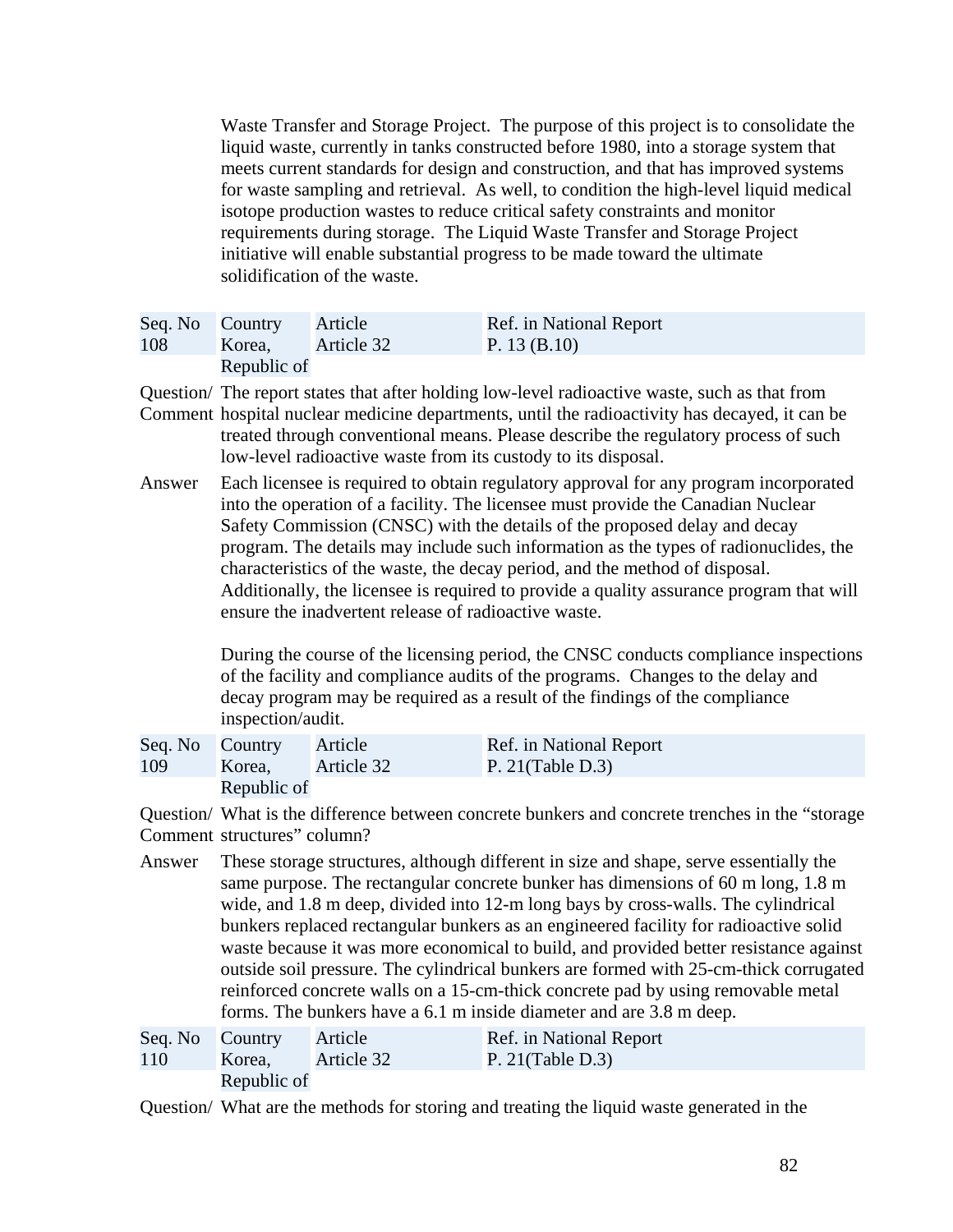## Comment Whiteshell Laboratories?

Answer Low-Level, Liquid Radioactive Waste (LLLW), generated at Whiteshell Laboratories, is collected at the source and sent to the Active Liquid Waste Treatment Centre (ALWTC), also at Whiteshell Laboratories, under the terms and conditions of the Canadian Nuclear Safety Commission site license. The waste is analysed to ensure that it meets radiological and chemical release criteria, treated if required (for example, pH-adjusted), and released to the nearby Winnipeg River.

> Medium-Level Liquid Waste (MLLW) is similarly collected at the source and sent to the ALWTC. This waste is concentrated by evaporation, and solidified by encapsulation in a water-extendable polyester resin. This waste is solidified in metal drums and then transferred to the Whiteshell Laboratories waste management area for storage. Any liquid waste that may not be releasable as LLLW is transferred to the MLLW system and processed accordingly.

Three types of higher-activity radioactive liquid waste (less than a total of approximately 1000 L) are being solidified in a cementitious material, following which, the solid waste will be transferred to the waste management area for storage. They include an Amine solution resulting from a CANDU fuel processing experiment, a solution resulting from a thorium fuel reprocessing experiment (TFRE), and a uranium/thorium solution (UTS).

| Seq. No Country |                               | Article | Ref. in National Report |
|-----------------|-------------------------------|---------|-------------------------|
| 111             | <b>Switzerland Article 32</b> |         | pages 9 and 10          |

thought of as "low-level waste"? Question/ Are all wastes from decommissioning classified as low-level waste? Is the alpha-Comment toxicity considered in the categorization? In various parts of the text, there is still reference to low- and intermediate-level radioactive waste. Should these always be

- Answer Canada's classification system for radioactive waste was confirmed by the Government of Canada in its 1996 Radioactive Waste Policy Framework. As reported in Section B.7 of Canada's National Report, radioactive wastes are classified into one of three categories based on origin and radiological hazard:
	- 1. nuclear fuel waste;
	- 2. low-level radioactive waste; and
	- 3. and uranium mine and mill tailings.

Individual licensees are free to utilize a more detailed classification system for their own waste management programs. As such, some licensee programs and initiatives refer to an intermediate-level waste category, with the category definition being set by the individual licensee based on their specific classification needs.

a) In the context of Canada's classification system for radioactive waste, any decommissioning wastes that is not nuclear fuel or uranium mine and mill tailings would be classified as low-level radioactive waste.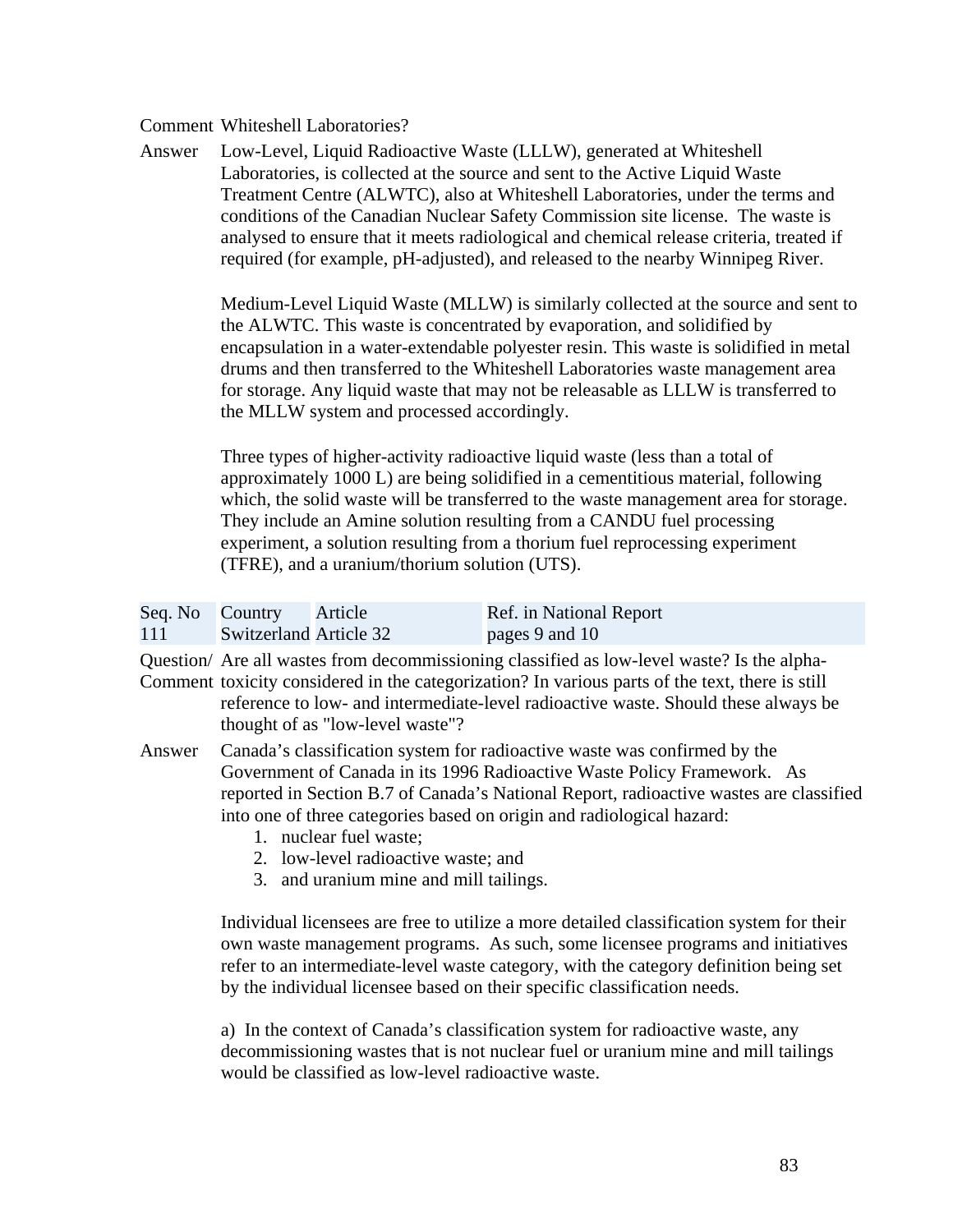b) CNSC regulates radioactive waste based on its radioactive, chemical, biological characteristics, including alpha-toxicity.

c) In the context of Canada's classification system for radioactive waste low and intermediate waste should be thought of as low-level waste.

There is currently an initiative by the Canadian nuclear industry to examine and possibly incorporate a classification system into standards produced and coordinated by the Canadian Standards Association (CSA). The introduction of a classification system into a CSA standard will be reviewed in conjunction with other standards such as the International Atomic Energy Agency classification system. The CSA standard is anticipated to be finalized and published in 2007.

|     | Seq. No Country               | Article | Ref. in National Report |
|-----|-------------------------------|---------|-------------------------|
| 112 | <b>Switzerland Article 32</b> |         | page 24                 |

Comment decommissioning stage (cf. Annex 7)? Question/ What is the reason for not listing in Section D the nuclear facilities currently in the

table dealing specifically with decommissioning waste will be included.<br>Seq. No Country Article Ref. in National Report Answer The nuclear facilities listed in Annex 7 are currently undergoing some phase of decommissioning, but currently retain an operating licence. It is the intent of the Canadian Nuclear Safety Commission to revoke the operating licences and issue a decommissioning licence. However, before this can occur, the licensee is required to request that their operating licence be revoked and subsequently submit an application (detailed decommissioning plan) for a decommissioning licence. Therefore, these nuclear facilities were included in Table D.3 along with other operational facilities. It is anticipated that in the Third Annual Report, a separate

| Seq. No Country | Article    | Ref. in National Report |
|-----------------|------------|-------------------------|
| 113<br>United   | Article 32 | 165                     |
| States of       |            |                         |
| America         |            |                         |

Question/ The Underground Research Laboratory (URL) at Whiteshell is also being Comment decommissioned, but is not mentioned here. Please describe any decontamination or cleanup activities planned for the URL as part of Whiteshell's decommissioning.

Answer The Underground Research Laboratory (URL), located near AECL's Whiteshell Laboratories in Manitoba, Canada, is an underground, experimental facility used for research into controlled blasting techniques, rock mechanics and hydrological studies associated with potential deep underground disposal of spent nuclear fuel, and the behaviour of various materials under the conditions of storage in deep rock formations. No spent fuel, or high-level radioactive materials were ever placed in the URL. Two underground radioisotope laboratories (using low-levels of tracer isotopes) were licensed by the Canadian Nuclear Safety Commission (CNSC) under its *Nuclear Substances and Radiation Devices Regulations*. These laboratories were closed and decontaminated several years ago. This has been confirmed by CNSC staff during an inspection conducted prior to the revocation of the CNSC operating license in 2003. The URL is thus no longer considered a CNSC-licensed site and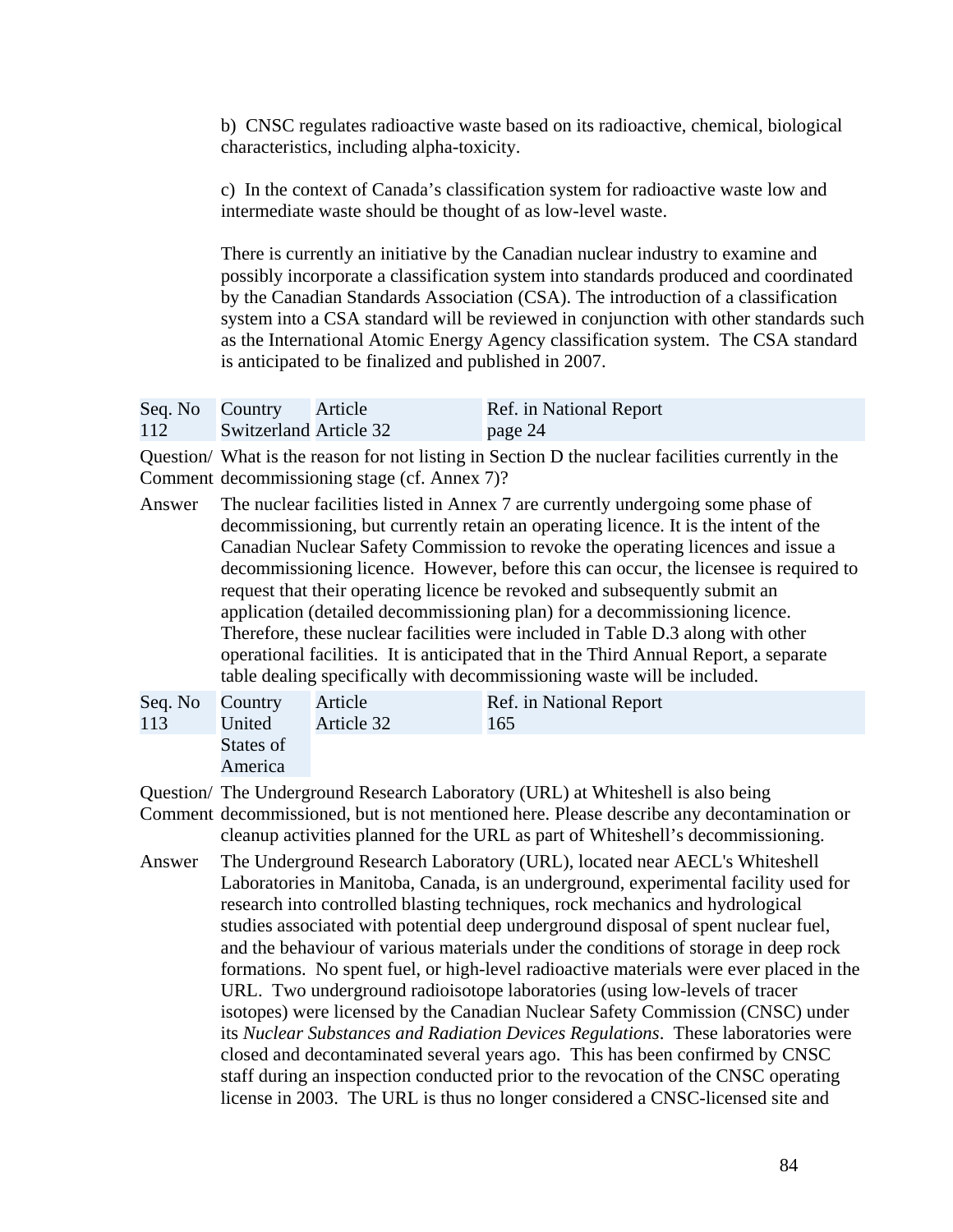requires no further radiological decommissioning. The present URL Decommissioning Project is much more closely related to a mine shutdown than a nuclear decommissioning project, and is follows the requirements of the Province of Manitoba Mines Act and Regulations.

| Seq. No Country |           | Article    | Ref. in National Report                                                                  |
|-----------------|-----------|------------|------------------------------------------------------------------------------------------|
| 114             | United    | Article 32 |                                                                                          |
|                 | States of |            |                                                                                          |
|                 | America   |            |                                                                                          |
|                 |           |            | Question/ The proposed deep geologic repository at Kincardine is described as having two |

Comment shafts. The U.S. Waste Isolation Pilot Plant (WIPP) has four shafts, each having critical functions. WIPP could provide valuable insights on design, construction, and

Answer Ontario Power Generation (OPG) is familiar with the designs of various low- and intermediate-level waste repositories in operation around the world, and readilyavailable information about these facilities has been used in the preparation a conceptual design for the proposed Deep Geologic Repository (DGR).

> During the next phase of design development, OPG plans to review more detailed information about operating experiences at selected repositories in other countries. The information obtained from this review will be used to advance the conceptual design for the proposed DGR facility.

| Seq. No Country |           | Article    | Ref. in National Report |
|-----------------|-----------|------------|-------------------------|
| 115             | United    | Article 32 | 174                     |
|                 | States of |            |                         |
|                 | America   |            |                         |

operation of a deep repository.

Question/ Please describe how radioactive waste from the decommissioning of Whiteshell is Comment being managed.

Answer The majority of spent nuclear fuel at the Whiteshell Laboratories (WL) is stored in above-ground dry storage facilities- Concrete Canister Storage Facility (CCSF). The CCSF is licensed and inspected by the Canadian Nuclear Safety Commission (CNSC), and all spent fuel is maintained under standard International Atomic Energy Agency safeguards, seals, and inspections. The CCSF includes such security features appropriate to the storage of spent nuclear fuel, as regulated by the CNSC. This spent fuel will be transferred to a national spent fuel disposal repository, whenever such a facility is established in Canada. A small fraction of the spent fuel at WL was also historically stored in in-ground standpipes. Planning for the recovery of this material and its transfer to above-ground dry storage is in progress.

> All low- and intermediate-level solid, radioactive wastes from the decommissioning of the Whiteshell Laboratories are, and will continue to be, stored in above-ground, or near-surface (depths less than five meters) storage facilities at the WL Waste Management Area (WMA) - a CNSC-licensed and inspected facility. The storage facilities consist principally of concrete bunkers. These wastes are being stored until they may be transferred to a low- or intermediate-level waste disposal repository,